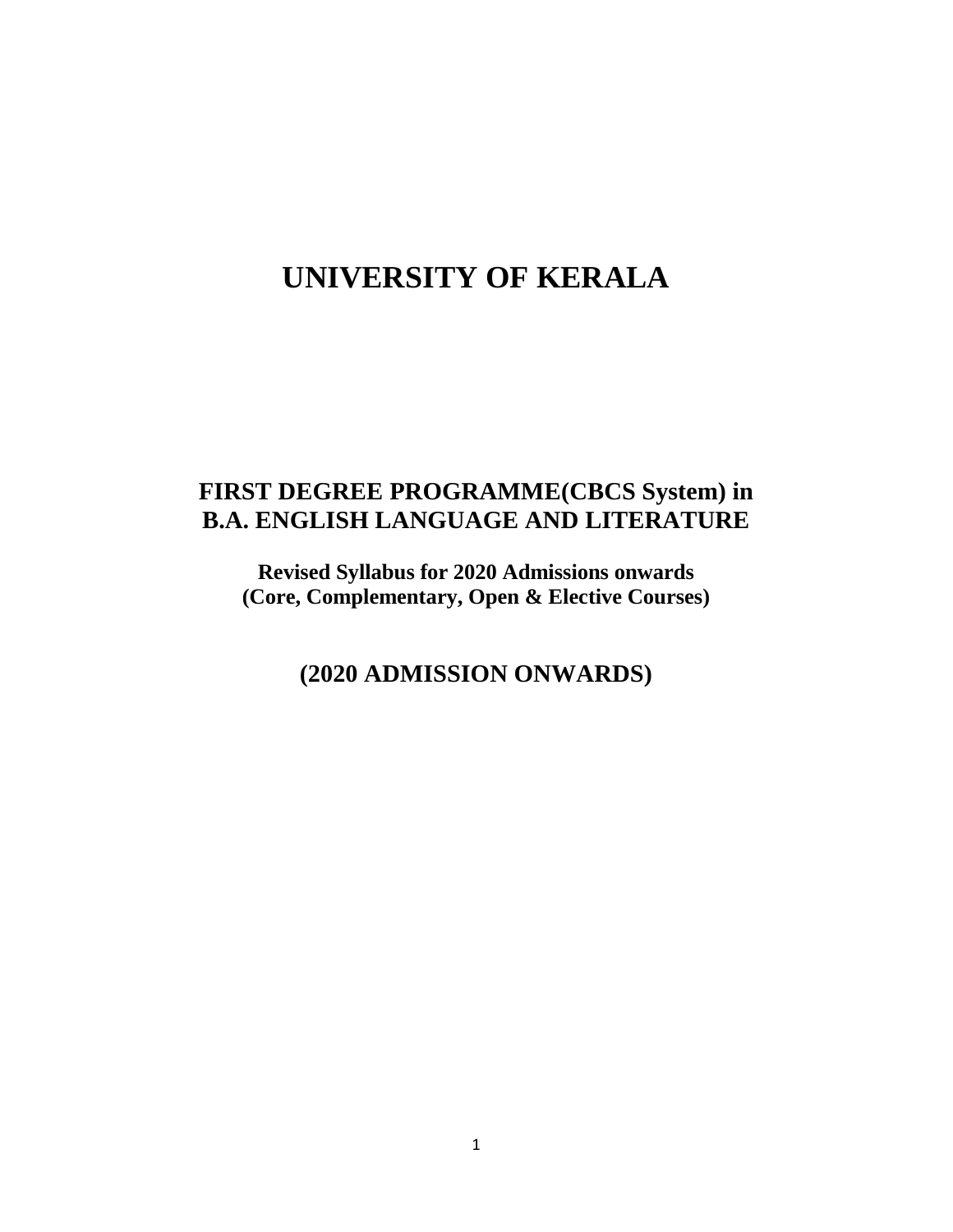## **FIRST DEGREE PROGRAMMES (CBCS System) in B.A. ENGLISH LANGUAGE AND LITERATURE**

## **SEMESTERS I to VI - COURSE BREAKUP [2020 Admission onwards]**

| <b>Sem</b><br>N <sub>0</sub> | <b>Course No</b> | <b>Course Title</b>                                                                                                  | <b>Instructional</b> | <b>Credits</b> |
|------------------------------|------------------|----------------------------------------------------------------------------------------------------------------------|----------------------|----------------|
|                              |                  |                                                                                                                      | <b>Hours</b>         |                |
| $\mathbf{1}$                 | EN 1111.1        | Language Course 1: Language Skills                                                                                   | 5                    | $\overline{4}$ |
| $\mathbf{1}$                 |                  | Language Course 2: [Additional Language 1]                                                                           | $\overline{4}$       | 3              |
| 1                            | <b>EN 1121</b>   | Foundation Course 1: Writings on<br><b>Contemporary Issues</b>                                                       | $\overline{4}$       | $\overline{2}$ |
| $\mathbf{1}$                 | <b>EN 1141</b>   | Core Course 1: Introduction to Literary<br>Studies I                                                                 | 6                    | $\overline{4}$ |
| $\mathbf{1}$                 | <b>EN 1131</b>   | Complementary Course 1: Popular Literature<br>and Culture                                                            | 3                    | 3              |
| 1                            |                  | <b>Complementary Course 2 [External]</b>                                                                             | 3                    | $\overline{2}$ |
| $\overline{2}$               | EN 1211.1        | Language Course 3: Ability Enhancement<br><b>Compulsory Course- Environmental Studies</b><br>and Disaster Management | $\overline{5}$       | $\overline{4}$ |
| $\overline{2}$               | EN 1212.1        | Language Course 4: English Grammar Usage<br>and Writing                                                              | $\overline{4}$       | 3              |
| $\overline{2}$               |                  | Language Course 5: [Additional Language 2]                                                                           | $\overline{4}$       | 3              |
| $\overline{2}$               | <b>EN 1241</b>   | Core Course 2: Introduction to Literary<br><b>Studies II</b>                                                         | 6                    | $\overline{4}$ |
| $\overline{2}$               | <b>EN 1231</b>   | Complementary Course 3 : Art and Literary<br>Aesthetics                                                              | 3                    | 3              |
| $\mathbf{2}$                 |                  | <b>Complementary Course 4 [External]</b>                                                                             | 3                    | 3              |
| 3                            | EN 1311.1        | Language Course 6: English for Career                                                                                | $\overline{5}$       | $\overline{4}$ |
| $\overline{3}$               |                  | Language Course 7:[ Additional Language 3]                                                                           | $\overline{5}$       | $\overline{4}$ |
| $\mathfrak{Z}$               | <b>EN 1341</b>   | Core Course 3: British Literature I                                                                                  | 5                    | 3              |
| $\overline{3}$               | <b>EN 1321</b>   | Foundation Course 2: Evolution of the<br>English Language                                                            | $\overline{4}$       | 3              |
| 3                            | <b>EN 1331</b>   | Complementary Course 5: Narratives of<br>Resistance                                                                  | 3                    | 3              |
| 3                            |                  | <b>Complementary Course 6 [External]</b>                                                                             | 3                    | 3              |
| $\overline{4}$               | EN 1411.1        | Language Course 8: Readings in Literature                                                                            | 5                    | $\overline{4}$ |
| $\overline{4}$               |                  | Language Course 9 [Additional<br>Language: 4]                                                                        | 5                    | $\overline{4}$ |
| $\overline{4}$               | <b>EN 1441</b>   | Core Course 4: British Literature II                                                                                 | 5                    | $\overline{4}$ |
| $\overline{4}$               | <b>EN 1442</b>   | Core Course 5: Literature of the 20 <sup>th</sup> Century                                                            | $\overline{4}$       | 3              |
| $\overline{4}$               | EN 1431          | Complementary Course 7: Philosophy for                                                                               | 3                    | $\overline{2}$ |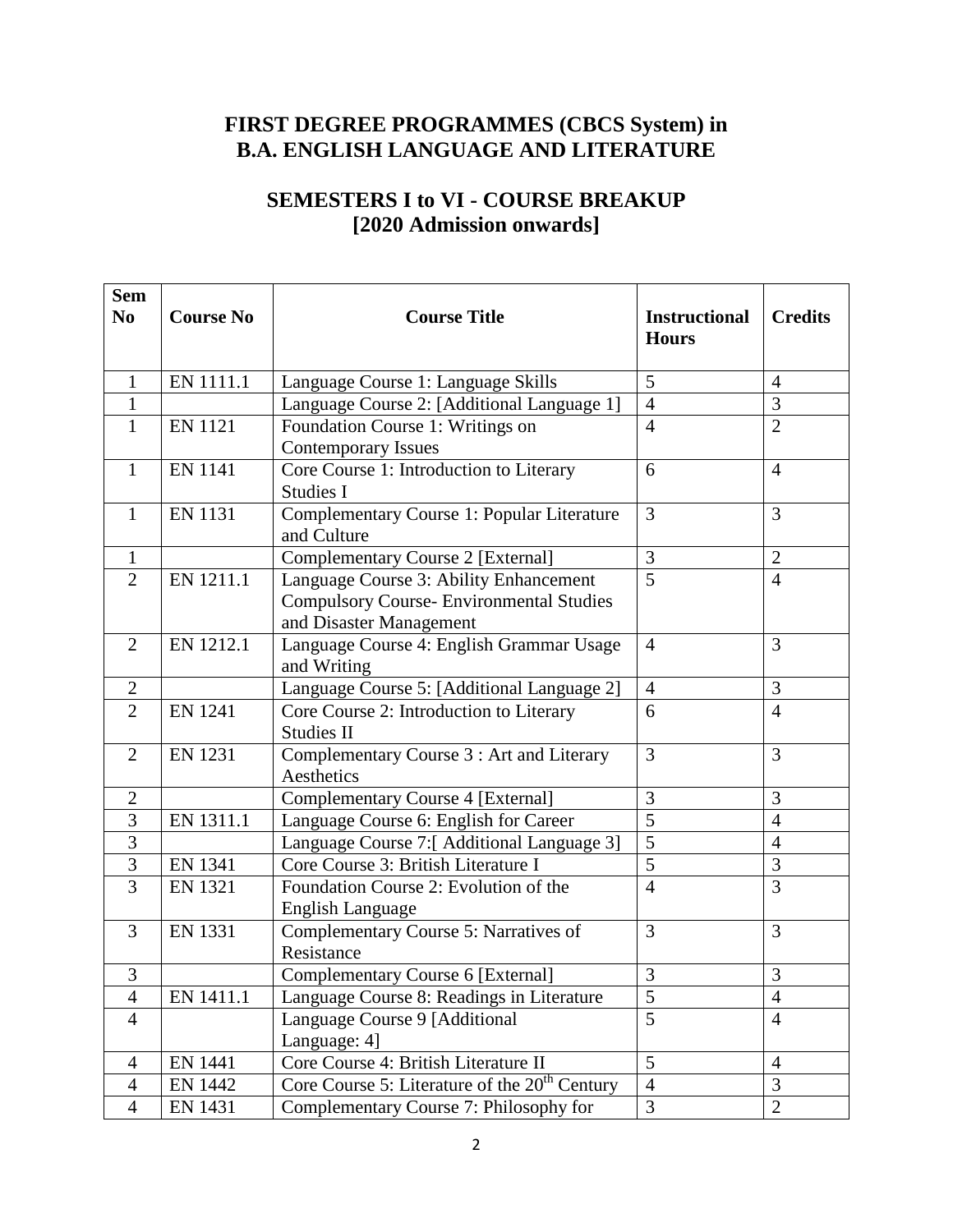|                |                | Literature                                                 |                |                |
|----------------|----------------|------------------------------------------------------------|----------------|----------------|
| $\overline{4}$ |                | <b>Complementary Course 8 [External]</b>                   | 3              | 3              |
| 5              | <b>EN 1541</b> | Core Course 6: Literature of Late 20 <sup>th</sup> Century | $\overline{5}$ | 4              |
|                |                | and 21 <sup>st</sup> Century                               |                |                |
| 5              | <b>EN 1542</b> | <b>Core Course 7: Postcolonial Literatures</b>             | $\overline{4}$ | $\overline{4}$ |
| 5              | <b>EN 1543</b> | Core Course 8: 20 <sup>th</sup> Century Malayalam          | $\overline{4}$ | 3              |
|                |                | Literature in Translation                                  |                |                |
| 5              | <b>EN 1544</b> | Core Course 9: Linguistics and Structure of                | $\overline{4}$ | $\overline{4}$ |
|                |                | the English Language                                       |                |                |
| 5              | EN 1545        | Core Course 10: Criticism and Theory                       | 5              | $\overline{4}$ |
| 5              | EN 1551.1      | Open Course 1: Communicative Applications                  | 3              | $\overline{2}$ |
|                |                | in English                                                 |                |                |
| 5              | EN 1551.2      | Open Course 1: Theatre Studies                             | $-do-$         | $-do-$         |
| 5              | EN 1551.3      | Open Course 1: Film Appreciation                           | $-do-$         | $-do-$         |
| 6              | <b>EN 1641</b> | Core Course 11: Gender Studies                             | 5              | $\overline{4}$ |
| 6              | EN 1642        | Core Course 12: Indian Writing in English                  | 5              | $\overline{4}$ |
| 6              | EN 1643        | Core Course13: Film Studies                                | 5              | $\overline{4}$ |
| 6              | EN 1644        | Core Course 14: World Classics                             | $\overline{4}$ | 3              |
| 6              | EN 1661.1      | <b>Elective Course: Translation Studies</b>                | $\overline{3}$ | $\overline{2}$ |
| 6              | EN 1661.2      | <b>Elective Course: American Literature</b>                | $-do-$         | $-do-$         |
| 6              | EN 1661.3      | <b>Elective Course: Creative Writing</b>                   | $-do-$         | $-do-$         |
| 6              | EN 1661.4      | Elective Course: English for the Media                     | $-do-$         | $-do-$         |
| 6              | EN 1661.5      | Elective Course: 20 <sup>th</sup> Century Regional         | $-do-$         | $-do-$         |
|                |                | Literatures in English Translation                         |                |                |
| 6              | EN 1661.6      | <b>Elective Course: Copy Editing</b>                       | $-do-$         | $-do-$         |
| 6              | EN1645         | Project                                                    | 3              | $\overline{4}$ |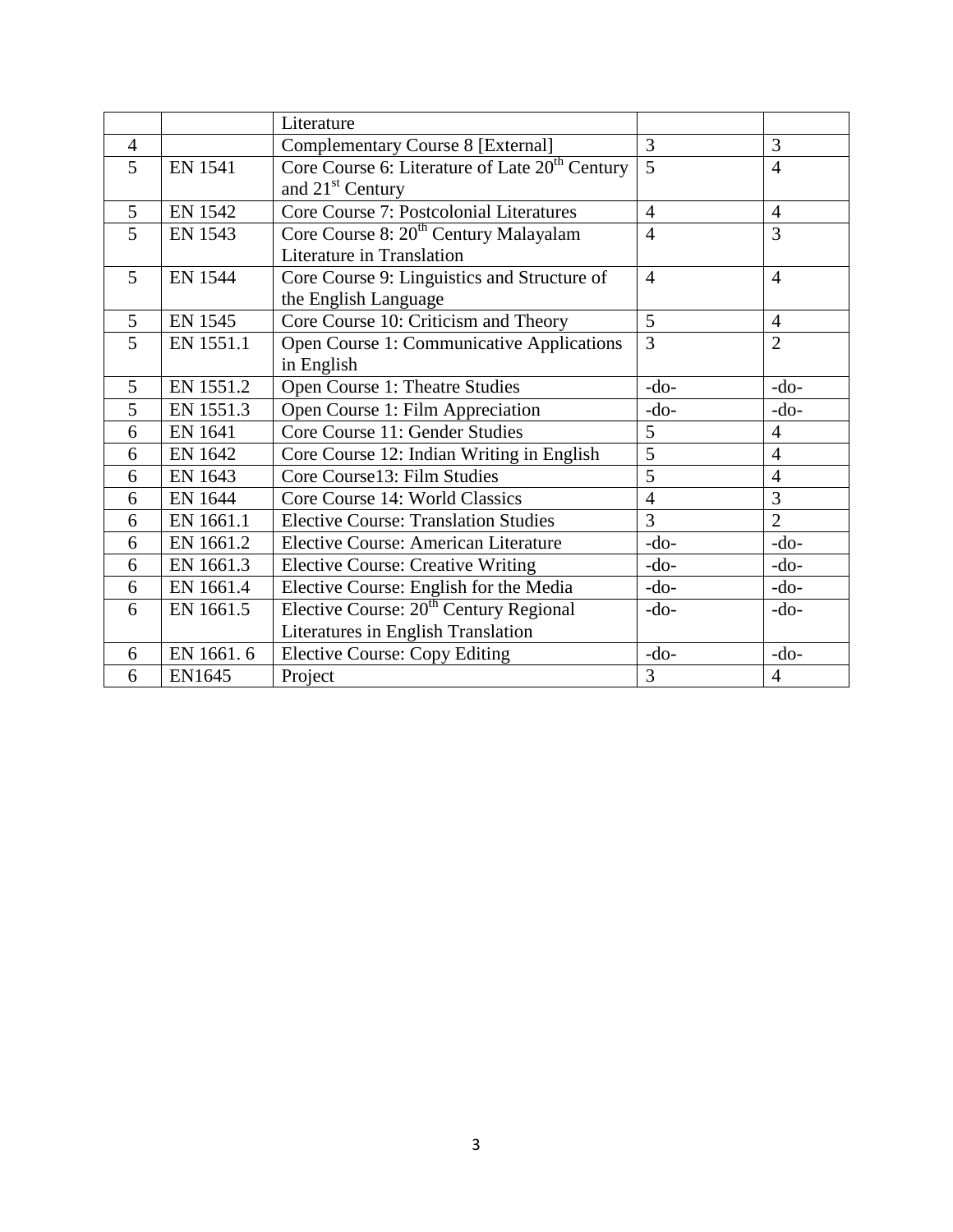#### **BA English Language and Literature: Programme Outcome**

**PO 1:** A comprehensive understanding of the discipline of literary studies

**PO 2:** Realize the divergent and plural voices that come in to the making of the corpus of literary studies.

**PO 3:** Understand literature as one of the many arts that seeks literary expression and its close connection with other art forms like painting, music, dance, movie and so on down the ages.

**PO 4:** Imbibe the importance of multidisciplinary approach to understand the nuances of literary expressions.

**PO 5:** Understand the specific socio-cultural backdrop of the formation of literary representations.

**PO 6:** Form an awareness of the multiplicities of such socio-cultural realities that shape literary representations and to critique the inherent hegemony.

**PO 7:** The ability to trace the development of the English language from the early writings to its present day use in specific contexts.

**PO 8:** Address the requirements of the language use in a globalized context

**PO 9:** Ensure the importance of study of the English language in relation to the study of language and literature of the mother tongue.

**PO 10:** Have improved competence in translation and to view the same not only as a tool for cultural transmission but also as skill acquisition.

**PO 11:** Comprehended the current modes of writings – that which encompasses the issues related to race, gender, ethnicity, climate change etc. and realize the role of literature in inculcating social sensitiveness

**PO 12:** The competence to identify the literary voices of dissent from diverse parts of the globe and to reflect on the popular culture and literature.

**PO 13:** A basic knowledge of research methodology and other areas related to the faculty of research.

**PO 14:** Imbibe a research oriented approach to the study of humanities in connection with the basic understanding of social sciences to initiate a multidisciplinary approach of study.

**PO 15:** Contribute to the realm of knowledge production with an increased intellectual, creative, critical and multidisciplinary capability.

4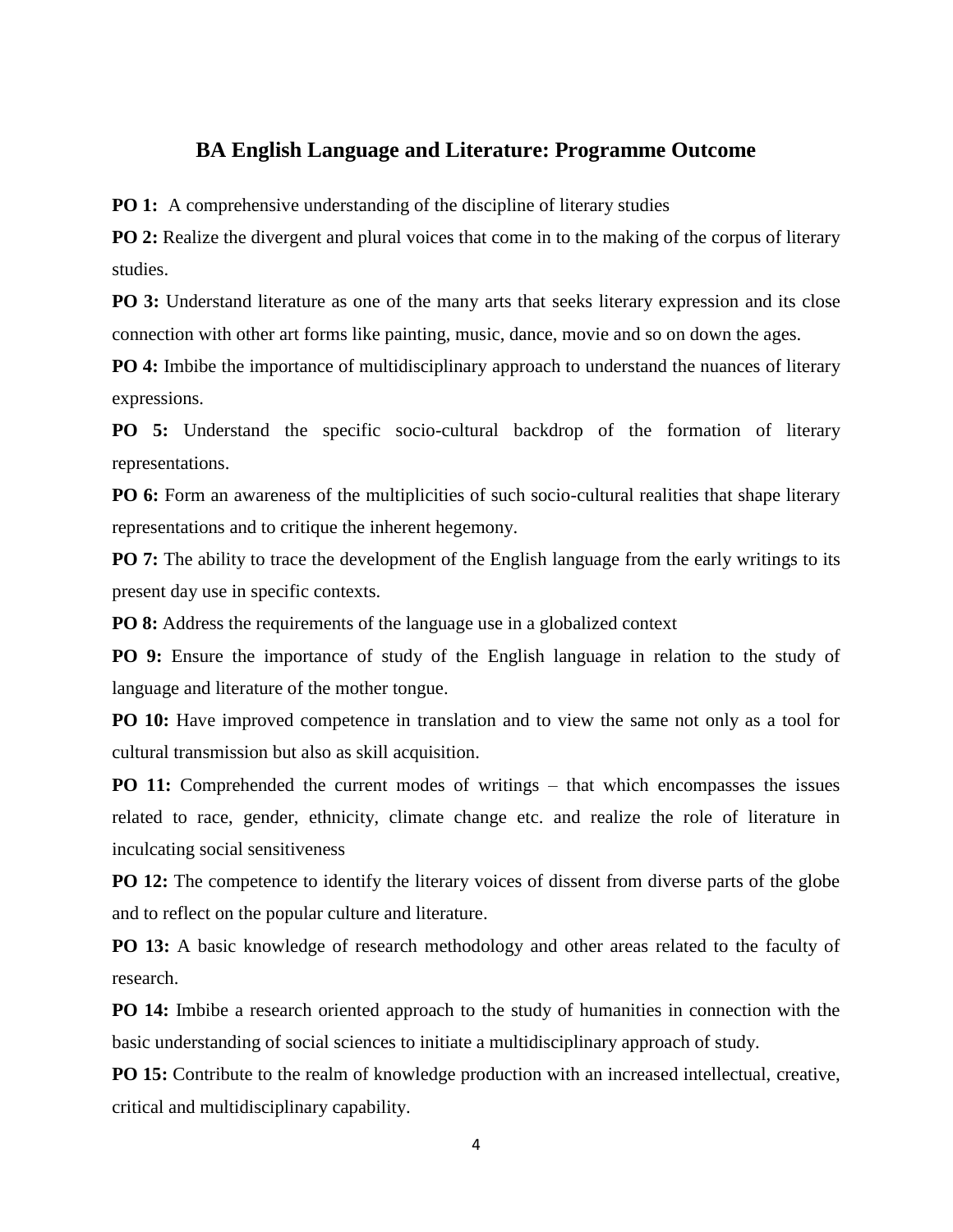#### **SEMESTER I**

#### **FIRST DEGREE PROGRAMME IN**

#### **B A ENGLISH LANGUAGE AND LITERATURE (CBCS SYSTEM)**

#### **Core Course 1: EN 1141 Introduction to Literary Studies I**

#### **No. of Credits: 4 No. of Instructional hours: 6 per week [Total: 108 Hours]**

**Aim** To introduce the world of literature

#### **Objectives**

- 1. Develop an awareness of the diversity of world literature, representing different forms, time and space
- 2. An awareness of genre, with emphasis on forms of poetry and drama
- 3. Develop an inquisitiveness to read more of literature in the line of texts suggested in the course.

#### **Course Outcome**

- CO 1: Introduce varied literary representations.
- CO 2: Familiarize students with the nature and characteristics of literature.
- CO 3: Discuss the nature and characteristics of literature
- CO 4: Introduce two key genres of literature, poetry and drama.
- CO 5: Possess a foundational understanding of poetry and drama.

#### **COURSE OUTLINE**

#### **Module I Introduction**

Art form-Oral-Written- Narrative forms- Poetry- Prose- Literary Fiction- Novel- Novella-Short Story- Electronic Literature-Popular Literature

- 1. Swapna Gopinath: "What is Literature?" <https://freereads854632715.wordpress.com/2020/10/04/what-is-literature/>
- 2. Mario Klarer: Chapter 2, ‗Major Genres in Textual Studies' Section on Poetry and Drama Pages (27-56) *An Introduction to Literary Studies*. Routledge, 1999.

#### **Module II Poetry- Forms**

What is Poetry? Nature-Characteristics-Poetic Forms-Lyric-Epic-Elegy-Ballad-Ode-Sonnet-Dramatic Monologue-Narrative Poems-Pastoral-Free Verse-Blank Verse -Haiku -Performance Poetry-Graphic Poetry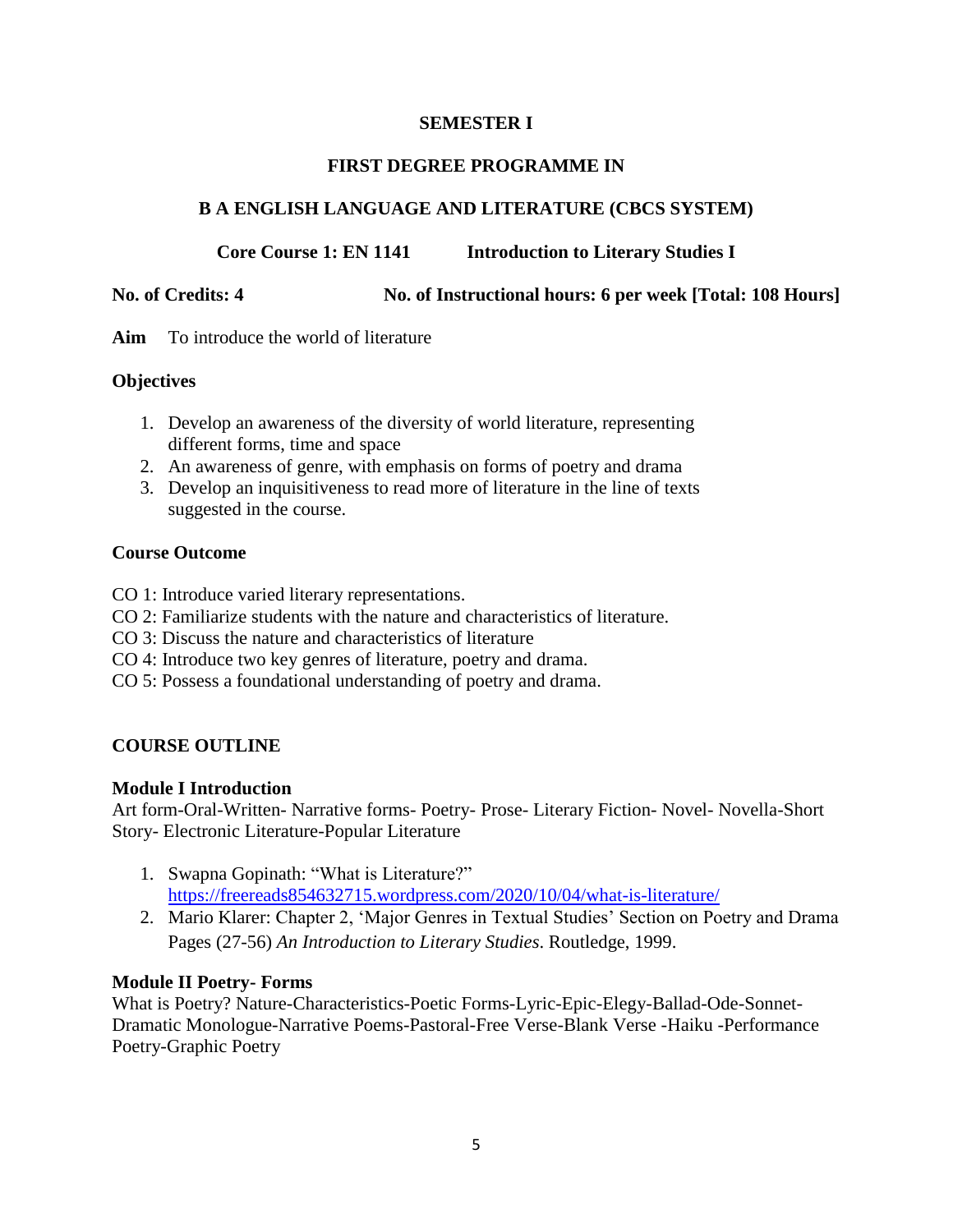- 1. Edgar Allen Poe: "Annabel Lee" <https://www.poetryfoundation.org/poems/44885/annabel-lee>
- 2. P.B Shelley: "To a Skylark" <https://www.poetryfoundation.org/poems/45146/to-a-skylark>
- 3. John Milton: "Lycidas" <https://www.poetryfoundation.org/poems/44733/lycidas>
- 4. Edna St. Vincent Millay: "I, Being born a Woman and Distressed (Sonnet XLI)" <https://poets.org/poem/i-being-born-woman-and-distressed-sonnet-xli>
- 5. Kae Tempest: "The woman the boy became" <https://kaleidoscopetodd.tumblr.com/post/108439629368/the-woman-the-boy-became> <https://www.youtube.com/watch?v=YS7vPjsMsJw>
- 6. Matsuo Basho: "The Old Pond" <https://www.poemhunter.com/poem/the-old-pond/>

## **Module III- Glimpses of World Poetry**

- 1. Khalil Gibran: "On Children" <https://poets.org/poem/children-1>
- 2. Pablo Neruda: "Tonight I Can Write the Saddest Lines" <https://www.poemhunter.com/poem/tonight-i-can-write-the-saddest-lines/>
- 3. Mary Elizabeth Frye: "Do not stand at my grave and weep" <https://www.poemhunter.com/poem/do-not-stand-at-my-grave-and-weep/>
- 4. Gabriel Okara: "You Laughed and Laughed and Laughed"https://theafricanbookreview.com/2014/05/09/you-laughed-and-laughed-and[laughed-gabriel-okara/](https://theafricanbookreview.com/2014/05/09/you-laughed-and-laughed-and-laughed-gabriel-okara/)
- 5. Wislawa Szymborska: "Possibilities" <https://www.poemhunter.com/poem/possibilities-21/>
- 6. Amrita Pritam: "I will meet you yet again" <http://www.littlemag.com/ghosts/amritapritam.html>

## **Module IV Drama**

What is Drama? Nature-Characteristics-Tragedy-Comedy-Tragicomedy-One Act Plays-Melodrama-Opera-Pantomime-Mime-Ballet

- 1. Cedric Mount *: The Never Never Nest* [https://kupdf.net/download/never-never-nest-one-act](https://kupdf.net/download/never-never-nest-one-act-play_5bda8f69e2b6f5b855bfbbc6_pdf)[play\\_5bda8f69e2b6f5b855bfbbc6\\_pdf](https://kupdf.net/download/never-never-nest-one-act-play_5bda8f69e2b6f5b855bfbbc6_pdf)
- 2. Sajitha Madathil*: Matsyagandhi Golden Threshold: An Anthology of One Act Plays and Stories*. Orient Blackswan, 2013.
- 3. Henrik Ibsen: *A Doll's House <https://www.gutenberg.org/files/2542/2542-h/2542-h.htm>*

## **Recommended Reading**

Brillenburg Wrth, Kiene and Ann Rigney. *The Life of Texts: An Introduction to Literary Studies.* Amsterdam, Amsterdam University Press, 2019.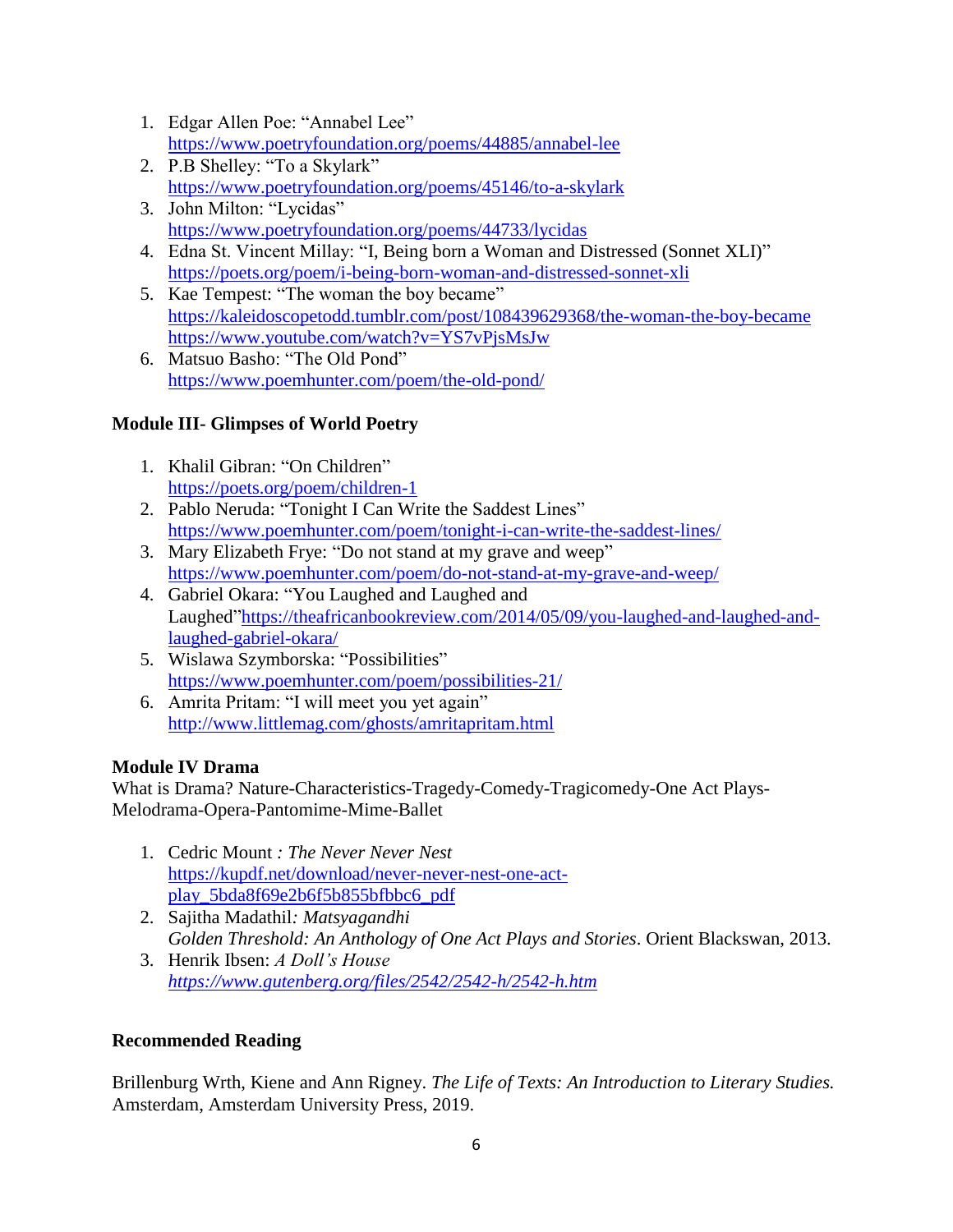Carey, John. *A Little History of Poetry*. United States, Yale University Press, 2020

Casey, Maryrose. *Creating Space Contemporary Indigenous Theatre*. Brisbane, University of Queensland Press, 2004

Chaudhuri, Rosinka. *A History of Indian Poetry in English*.Cambridge University Press, 2016 Damrosch, David. *What is World Literature?*Princeton University Press, 2018

De, Souza, Eunice. Ed. *These my Words* The Penguin Book of Indian Poetry. Penguin Books, 2012.

Fischer-Lichte, Erika, *History of Drama and Theatre*, Routledge, 2002.

Frow, John. *Genre*.UK, Taylor and Francis, 2013.

Harper, Michael, S, Antony Walton.*The Vintage book of African American Poetry* New York, Knopf Doubleday Publishing Group, 2012.

Hart, Stephen, M. *The Cambridge Companion to Latin American Poetry*, Cambridge, Cmbridge University Press, 2008.

Hosein , Ann. *The History of Theatre*. New York, The Rosen Publishing Group, 2015. Ibsen, Henric, *A Doll's House*. Outlook Verlag, 2018.

Klarer, Mario. *An Introduction to Literary Studies*. UK,Taylor and Francis, 2005.

Lal, Ananda, *Theatres of India A Concise Companion*.Oxford University Press, 2009.

Mason, Bim. *Street Theatre and other Outdoor Performance*, Routledge, 1992.

Mc Clatchy, J,D. *The Vintage Book of Contemporary World Poetry*.New York, Vintage Books, 1996.

Mc Clatchy, J,D. *The Vintage Book of Contemporary American Poetry*.New York, Vintage Books, 2009.

Ricks, Christopher. *The Oxford Book of English Verse*, Oxford, Oxford University Press, 1999. Styan, John L, John Louis Styan. *The English Stage A History of Drama and Performance*. Cambridge, Cambridge University Press, 1996.

Turner, Palgrave Francis. *The Golden Treasury*.New York, Steriling Publishing Private Limited. 2005.

Thayil, Jeet, *60 Indian Poets*, London, Penguin Books Limted,2008.

#### **e-resources**

<https://www.youtube.com/watch?v=sr3nw7CZvO8> (Video of *A Doll's House*)

<https://www.youtube.com/watch?v=yn2HdrAh-fA> (Video of *Never Never Nest*)

[https://www.youtube.com/watch?v=uCYFQvGdvpo&list=PLw835AzeS24O8LphQisApUy\\_AP](https://www.youtube.com/watch?v=uCYFQvGdvpo&list=PLw835AzeS24O8LphQisApUy_APpNAG49e&index=14)

[pNAG49e&index=14](https://www.youtube.com/watch?v=uCYFQvGdvpo&list=PLw835AzeS24O8LphQisApUy_APpNAG49e&index=14) (Video of *Matsyagandhi*)

[https://pabloneruda.net/#](https://pabloneruda.net/)

<https://www.kahlilgibran.com/>

[https://www.poetryfoundation.org/poems/browse#page=1&sort\\_by=recently\\_added](https://www.poetryfoundation.org/poems/browse#page=1&sort_by=recently_added)

<https://www.poemhunter.com/>

<https://www.poetryinternational.org/pi/home>

<https://www.pitt.edu/~dash/folktexts.html>

[https://www.gutenberg.org/ebooks/search/?query=poetry&submit\\_search=Go%21](https://www.gutenberg.org/ebooks/search/?query=poetry&submit_search=Go%21)

[https://www.gutenberg.org/ebooks/search/?query=Drama&submit\\_search=Go%21https://www.g](https://www.gutenberg.org/ebooks/search/?query=Drama&submit_search=Go%21) [utenberg.org/ebooks/search/?query=theatre&submit\\_search=Go%21](https://www.gutenberg.org/ebooks/search/?query=theatre&submit_search=Go%21)

[https://www.gutenberg.org/ebooks/search/?query=one+act+plays&submit\\_search=Go%21](https://www.gutenberg.org/ebooks/search/?query=one+act+plays&submit_search=Go%21)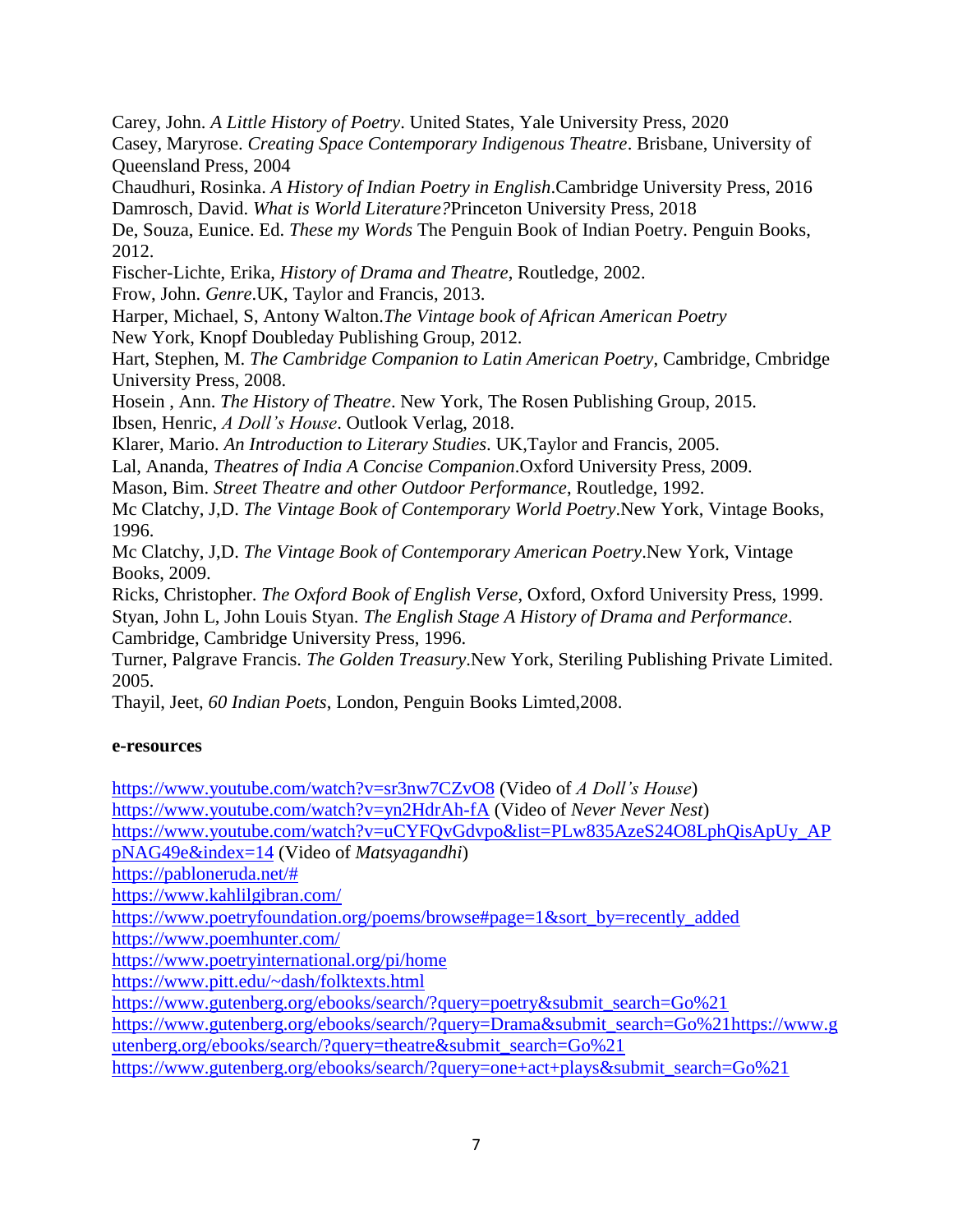#### **SEMESTER I**

#### **FIRST DEGREE PROGRAMME IN**

## **B A ENGLISH LANGUAGE AND LITERATURE (CBCS SYSTEM)**

**Complementary Course 1: EN 1131 Popular Literature and Culture**

**No: of Credits: 3** No: Instructional Hours: 3 per week [Total 54 Hours]

**Aim** To broaden the idea of literature and the concept of texts

#### **Objectives**

- 1. Learn the difference between genre fiction and literary fiction
- 2. Gain an understanding of the folk roots of popular literature
- 3. Gain a perspective into the debate between high and low cultures

#### **Course Outcome**

CO 1: Encourage the student to think critically about popular literature.

CO 2: Understand the categories of the "popular" and the "canonical"

CO 3: Identify the conventions, formulas, themes and styles of popular genres such as detective fiction, the science fiction and fantasy, and children's literature.

CO 4: An assessment of the literary and cultural value of popular texts

C O 5: Sensitize students to the ways in which popular fiction reflects and engages with questions of gender, identity, ethics and education.

#### **COURSE OUTLINE**

#### **Module I Popular Literature and Culture- A Brief Overview**

Popular literature- ‗literature of the people'- origins and development- characteristic featuresgenres and subgenres- folk tales-fairy tales-ballads-romances-periodicals-detective fiction- sci-fi, fantasy-horror-children's literature-cartoon/comic strips- comics-chick lit-dance-music-arttelevision shows

#### **Essays**

**1.** Glover, David and Scott McCracken. "Introduction". The Cambridge Companion to Popular Fiction. Cambridge: CUP. 2012. [\(http://www.cambridgeblog.org/wp-co](http://www.cambridgeblog.org/wp-co%20ntent/uploads/2012/08/The-Cambridge-Companion-to-Popular-Fiction-Intro.pdf)  [ntent/uploads/2012/08/The-Cambridge-Companion-to-Popular-Fiction-Intro.pdf\)](http://www.cambridgeblog.org/wp-co%20ntent/uploads/2012/08/The-Cambridge-Companion-to-Popular-Fiction-Intro.pdf)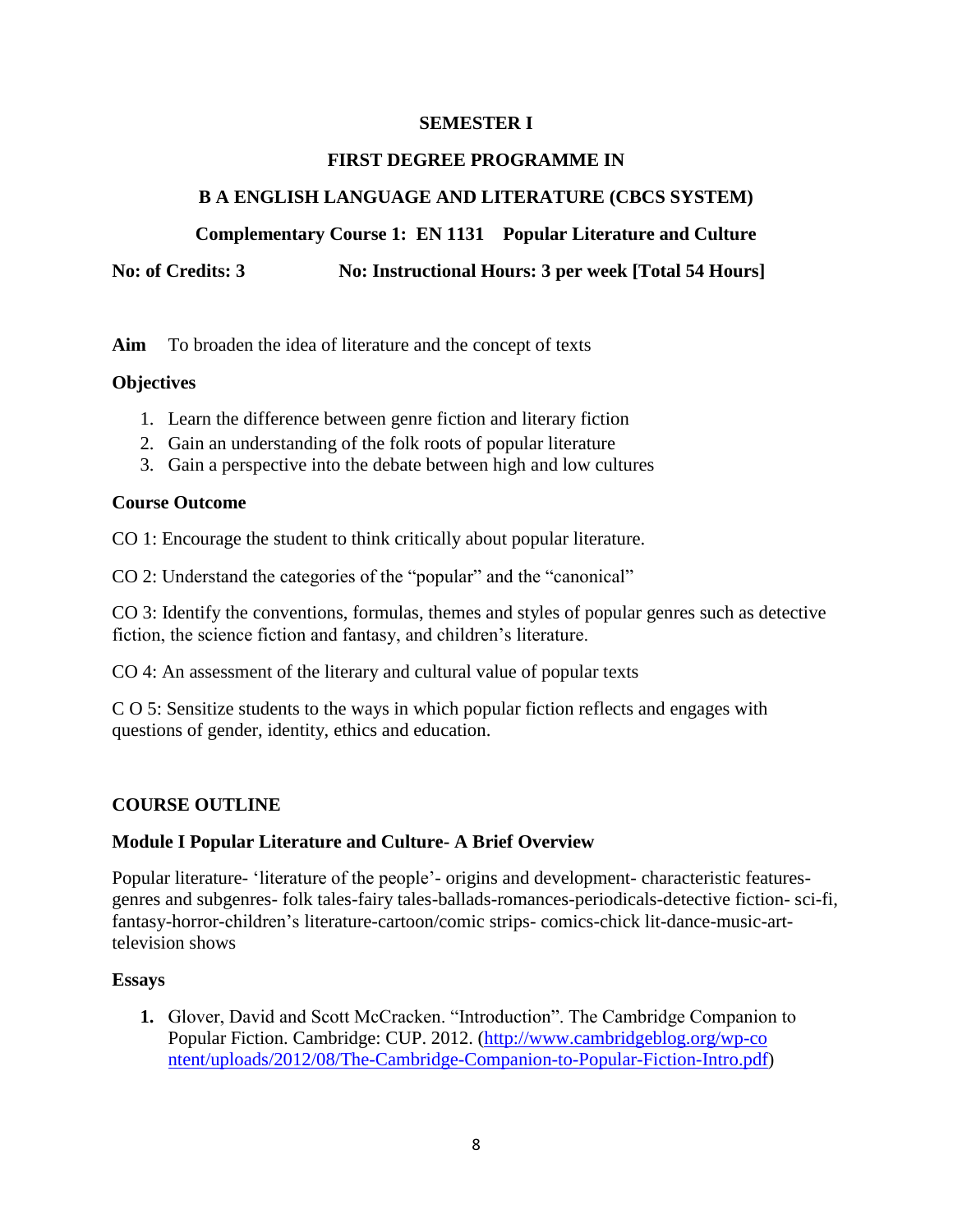**2.** Felicity Hughes, 'Children's Literature: Theory and Practice', English Literary History,vol. 45, 1978 (https://www.jstor.org/stable/2872651?seq=1) <https://fdocuments.in/document/childrens-literature-55845ad6244ac.html>

## **Module II Prose and Verse**

- 1. Brothers Grimm "The Juniper Tree" <https://www.pitt.edu/~dash/grimm047.html>
- 2. Sir Arthur Conan Doyle "The Adventure of the Speckled Band" [https://etc.usf.edu/lit2go/32/the-adventures-of-sherlock-holmes/352/adventure-8-the](https://etc.usf.edu/lit2go/32/the-adventures-of-sherlock-holmes/352/adventure-8-the-adventure-of-the-speckled-band/)[adventure-of-the-speckled-band/](https://etc.usf.edu/lit2go/32/the-adventures-of-sherlock-holmes/352/adventure-8-the-adventure-of-the-speckled-band/)
- 3. Roald Dahl Extracts from *Charlie and the Chocolate Factory* (Chapters 13 to 15, Penguin 2013) <http://jssisdubai.com/Document/Uploaded/CharlieAndTheChocolateFactory.pdf>
- 4. Satyajit Ray "Professor Shonku and the UFO" (from *The Mystery of Munroe Island and Other Stories,* Puffin Classics 2015)
- 5. Ruskin Bond "The Cherry Tree" (Penguin India 2012) <http://englishories.blogspot.com/2014/02/the-cherry-tree-ruskin-bond.html>
- 6. Bob Dylan "Blowin' in the Wind" <http://www.bobdylan.com/songs/blowin-wind/>
- 7. John Lennon "Imagine" <https://www.azlyrics.com/lyrics/johnlennon/imagine.html>
- 8. Lewis Carroll "The Walrus and the Carpenter" (from *Through the Looking Glass*) [https://www.poetryfoundation.org/poems/43914/the-walrus-and-the-carpenter-](https://www.poetryfoundation.org/poems/43914/the-walrus-and-the-carpenter-56d222cbc80a9)[56d222cbc80a9](https://www.poetryfoundation.org/poems/43914/the-walrus-and-the-carpenter-56d222cbc80a9)

## **Module III Comics-Novels**

- 1. Herge:*Tintin in Tibet* (Hergé. Tintin in Tibet. London: Egmont. 2012)
- 2. Somdev Bhatt: "The Story of Padmavati and Prince Vajramukti" (Vikram-Betaal Story) <http://vikrambetalstory.blogspot.com/>
- 3. Anuja Chauhan:*The Zoya Factor*
- 4. J. K. Rowling:*Harry Potter and the Philosopher'sStone*

#### **Recommended Reading**

Chute, Hillary. "Comics as Literature?Reading Graphic Narrative".*PMLA* – Publications of The Modern Language Association of America. 123. 452-465. 2008.

Chauhan, Anuja. *The Zoya Factor* Harper Collins, 2008.

Gill, Rosalind & Herdieckerhoff, Elena. "Rewriting the romance: new femininities in chick lit?".*Feminist Media Studies* 6(4). 2006.

Herge.*Tintin in Tibet*.Baker and Taylor, 2009.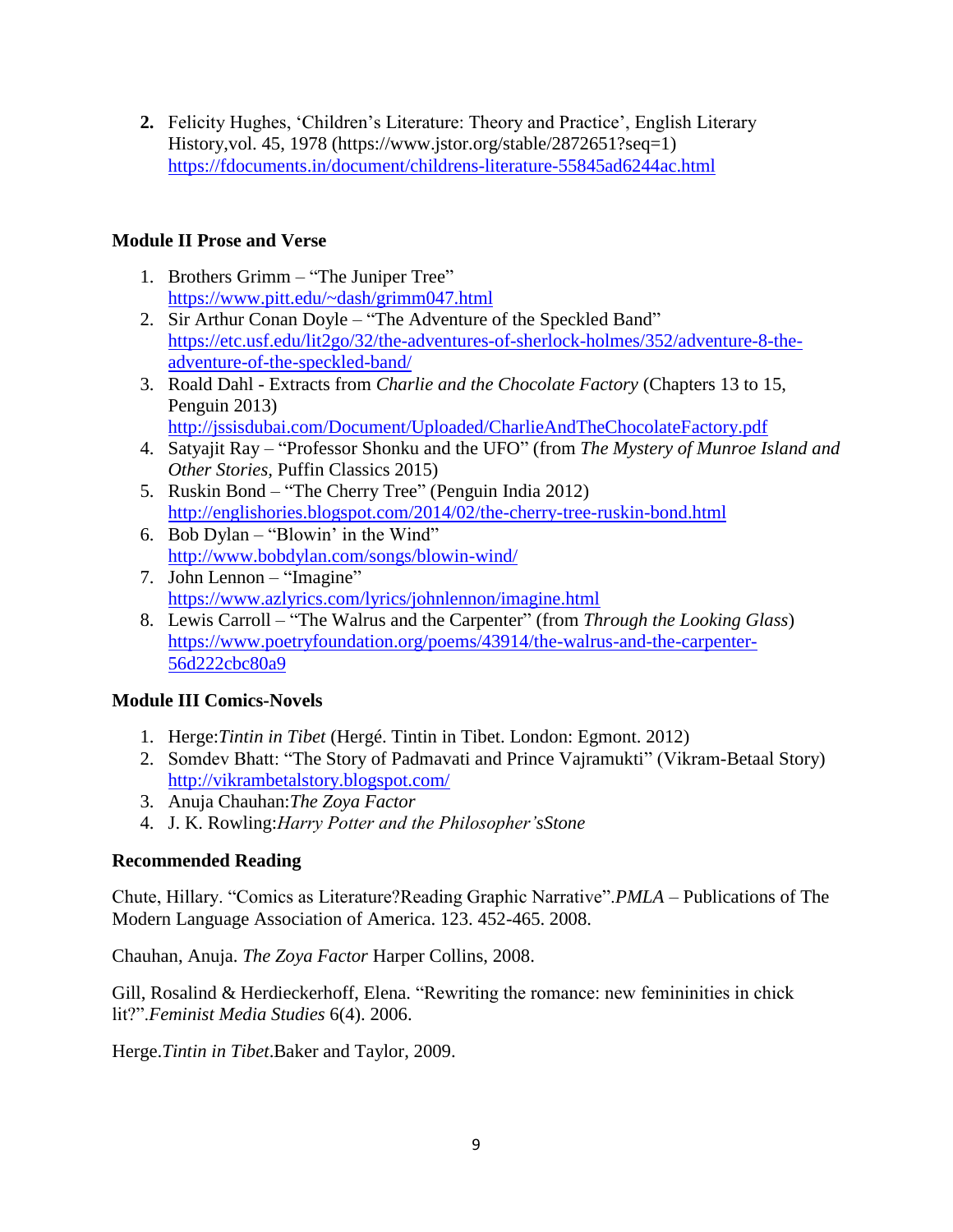Pawling, Christopher 'Popular Fiction: Ideology or Utopia?' *Popular Fiction and Social Change*. Basingstoke: Macmillan, 1985.

Radway, Janice. ‗The Institutional Matrix, Publishing Romantic Fiction', in *Reading the Romance: Women, Patriarchy, and Popular Literature.* London:Verso. 1987.

Rowling, J.K Harry Potter and the Philosopher's Stone, Bloomsbury, 2017.

Suvin, Darco, "On Teaching SF Critically", Positions and Presuppositions in Science Fiction. Kent, Ohio: Kent State University Press. 1989

Todorov, Tzevetan. "The Typology of Detective Fiction". The Poetics of Prose. Ithaca: Cornell University Press, 1995

Wilson, Edmund. ‗Who Cares Who Killed Roger Ackroyd?', The New Yorker, 20 June 1945.

#### **e-resources**

Falvey Memorial Library<https://digital.library.villanova.edu/Collection/vudl:24093>

Grossman, Lev. Literary Revolution in the Supermarket Aisle: Genre Fiction Is Disruptive Technology. 23 May 2012, [https://entertainment.time.com/2012/05/23/genre-fiction-is](https://entertainment.time.com/2012/05/23/genre-fiction-is-disruptive-technology/)[disruptive-technology/](https://entertainment.time.com/2012/05/23/genre-fiction-is-disruptive-technology/)

Meskin, Aaron. Recognition and Hybridity of Art or Comics as Literature?13 Aug. 2018, [www.atmostfear-entertainment.com/literature/comics/recognition-and-hybridity-of-art-or](http://www.atmostfear-entertainment.com/literature/comics/recognition-and-hybridity-of-art-or-comics-as-literature/)[comics-as-literature/.](http://www.atmostfear-entertainment.com/literature/comics/recognition-and-hybridity-of-art-or-comics-as-literature/)

Science Fiction: The Literature of Ideas. [www.writing-world.com/sf/sf.shtml.](http://www.writing-world.com/sf/sf.shtml)

Swirsky, Peter. "Popular and Highbrow Literature: A Comparative View" CLCweb: Comparative Literature and Culture. Volume 1 Issue 4 1999[.https://docs.lib.purdue.edu/cgi/viewcontent.cgi?article=1053&context=clcweb](https://docs.lib.purdue.edu/cgi/viewcontent.cgi?article=1053&context=clcweb)

Thomas, Ronald R. "The Devices of Truth". Detective Fiction and the Rise of Forensic Science .Cambridge: Cambridge University Press. <https://pdfs.semanticscholar.org/de55/c1139de3b9b9fada4da62bc1391e060cf603.pdf>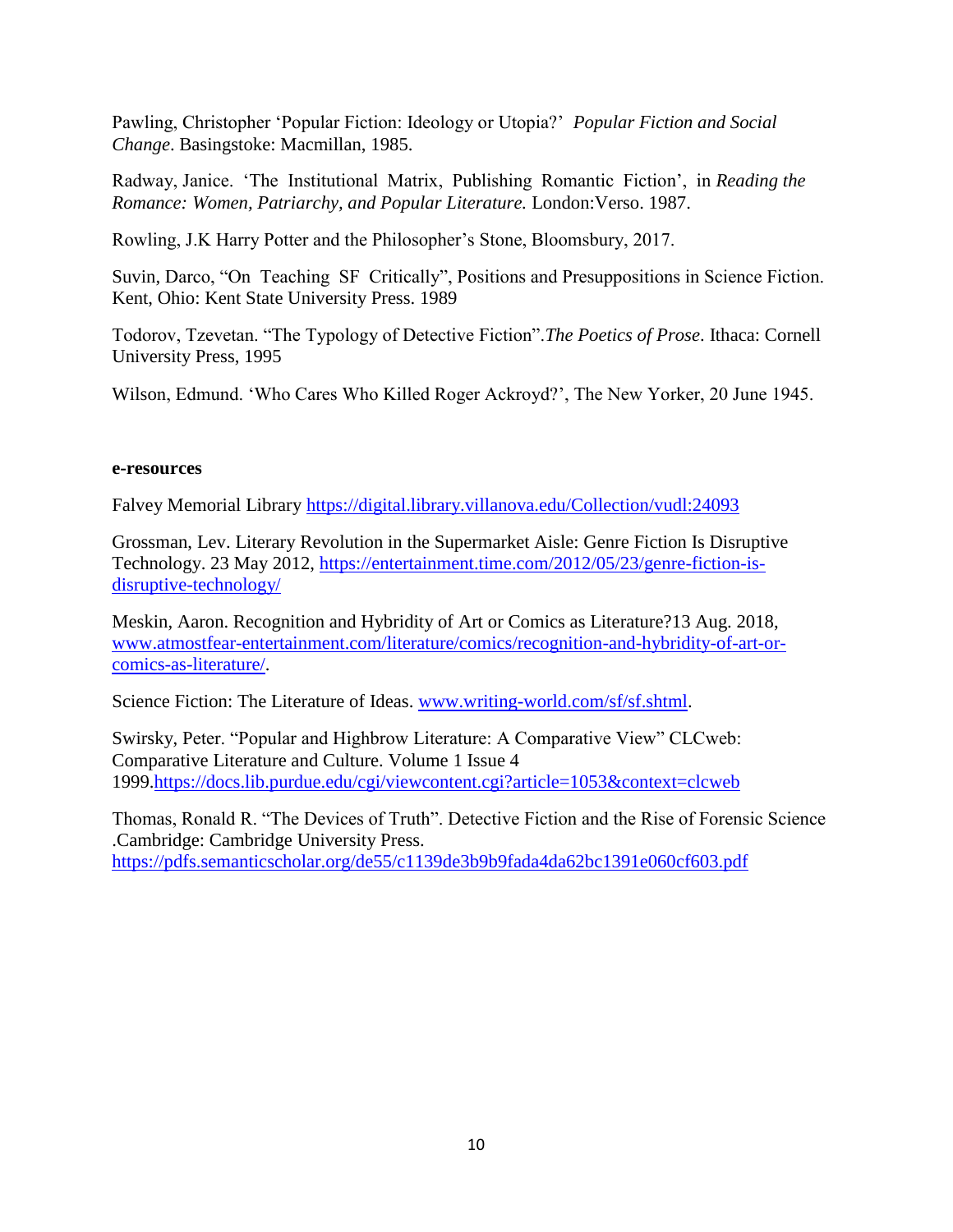#### **SEMESTER II**

#### **FIRST DEGREE PROGRAMME IN**

#### **B A ENGLISH LANGUAGE AND LITERATURE (CBCS System)**

**Core Course 2: EN 1241 Introduction to Literary Studies II**

**No. of Credits: 4 No. of instructional hours: 6 per week [Total: 108 Hours]**

**Aim** Introduce the world of Literature, esp. Fiction and Non-Fiction

#### **Objectives**

- 1. An awareness of diverse literary representations from different time and space
- 2. Possess a foundational understanding of fiction and non-fiction.
- 3. Provide an awareness of genre, with emphasis on forms of short fiction, fiction and nonfiction.

#### **Course Outcome**

- CO 1: Cherish a taste for the literary among students
- CO 2: Comprehend the nature and characteristics of different genres of literature.
- CO 3: Detailed awareness of the two key genres of literature- fiction and non-fiction.
- CO 4: Imbibe the representational possibilities of the respective genres.
- CO 5: Instill a creative and critical aptitude

#### **COURSE OUTLINE**

#### **Module I Short Story**

What is a short story? History-Characteristics.

- 1. Rabindranath Tagore: "Kabuliwala" [http://theanonymouswriter.com/wp-content/uploads/2015/07/Kabuliwala-by-](http://theanonymouswriter.com/wp-content/uploads/2015/07/Kabuliwala-by-Rabindranath-Tagore.pdf)[Rabindranath-Tagore.pdf](http://theanonymouswriter.com/wp-content/uploads/2015/07/Kabuliwala-by-Rabindranath-Tagore.pdf)
- 2. Hans Christian Anderson: "The Nightingale" <https://www.gutenberg.org/files/27200/27200-h/27200-h.htm#nighting>
- 3. Fyodor Dostoyevsky: "An Honest Thief" [https://www.gutenberg.org/files/40745/40745-h/40745-h.htm#AN\\_HONEST\\_THIEF](https://www.gutenberg.org/files/40745/40745-h/40745-h.htm#AN_HONEST_THIEF)
- 4. O Henry : "The Ransom of Red Chief" <https://www.gutenberg.org/files/1595/1595-h/1595-h.htm#8>
- 5. Katherine Mansfield: "The Garden Party" <https://www.gutenberg.org/files/1429/1429-h/1429-h.htm>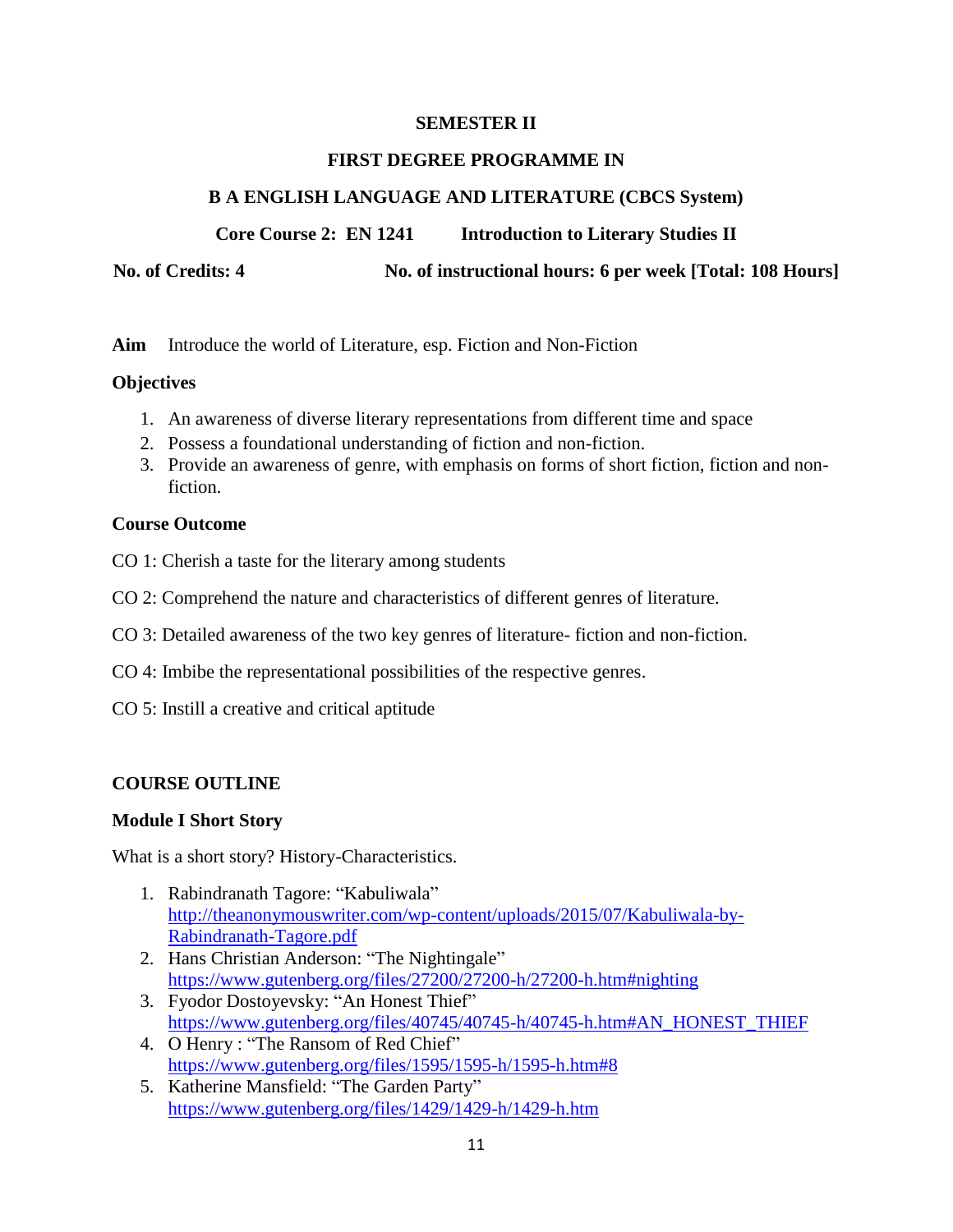- 6. Jamaica Kincaid: "Girl" [https://erhsnyc.org/ourpages/auto/2016/3/14/36191544/Girl%20by%20Jamaica%20Kinca](https://erhsnyc.org/ourpages/auto/2016/3/14/36191544/Girl%20by%20Jamaica%20Kincaid.pdf) [id.pdf](https://erhsnyc.org/ourpages/auto/2016/3/14/36191544/Girl%20by%20Jamaica%20Kincaid.pdf)
- 7. Cynthia Ozick: "The Shawl" <https://www.newyorker.com/magazine/1980/05/26/the-shawl>
- 8. Bram Stoker: "Dracula's Guest" <https://www.gutenberg.org/files/10150/10150-h/10150-h.htm>

## **Module II Novella**

History- Characteristics.

- 1. John Steinbeck : *The Pearl* [https://www.ptbeach.com/cms/lib02/NJ01000839/Centricity/Domain/211/The-Pearl-](https://www.ptbeach.com/cms/lib02/NJ01000839/Centricity/Domain/211/The-Pearl-John-Steinbeck.pdf)[John-Steinbeck.pdf](https://www.ptbeach.com/cms/lib02/NJ01000839/Centricity/Domain/211/The-Pearl-John-Steinbeck.pdf)
- 2. Antoine de Saint-Exupery: *Little Prince* [https://verse.aasemoon.com/images/f/f5/The\\_Little\\_Prince.pdf](https://verse.aasemoon.com/images/f/f5/The_Little_Prince.pdf)

## **Module III Novel**

History- Characteristics-Types

1. Bibhutibhushan Bandhyopadhyay: *Pather Panchali*

## **Module IV Non-Fiction**

History-Characteristics-Type

- 1. Ramachandra Guha: "The Cities that Shaped Gandhi, the Cities that Gandhi Shaped" [http://ramachandraguha.in/archives/the-cities-that-shaped-gandhi-the-cities-that-gandhi](http://ramachandraguha.in/archives/the-cities-that-shaped-gandhi-the-cities-that-gandhi-shaped-hindustan-times.html)[shaped-hindustan-times.html](http://ramachandraguha.in/archives/the-cities-that-shaped-gandhi-the-cities-that-gandhi-shaped-hindustan-times.html)
- 2. Margaret Atwood: "Attitude" (Speech, 1983) [http://www.humanity.org/voices/commencements/margaret-atwood-university-toronto](http://www.humanity.org/voices/commencements/margaret-atwood-university-toronto-speech-1983)[speech-1983](http://www.humanity.org/voices/commencements/margaret-atwood-university-toronto-speech-1983)
- 3. Yuval Noah Harari: "A Day in the Life of Adam and Eve" from *Sapiens: A Brief History of Humankind*

## **Recommended Reading**

Anjaria, Ulka. *A History of Indian Novel in English,* New York, Cambridge University Press, 2015.

Bandopadhyay, Bibhutibhushan.*Pather Panchali*..Penguin Random House India Private Lmited. 2019.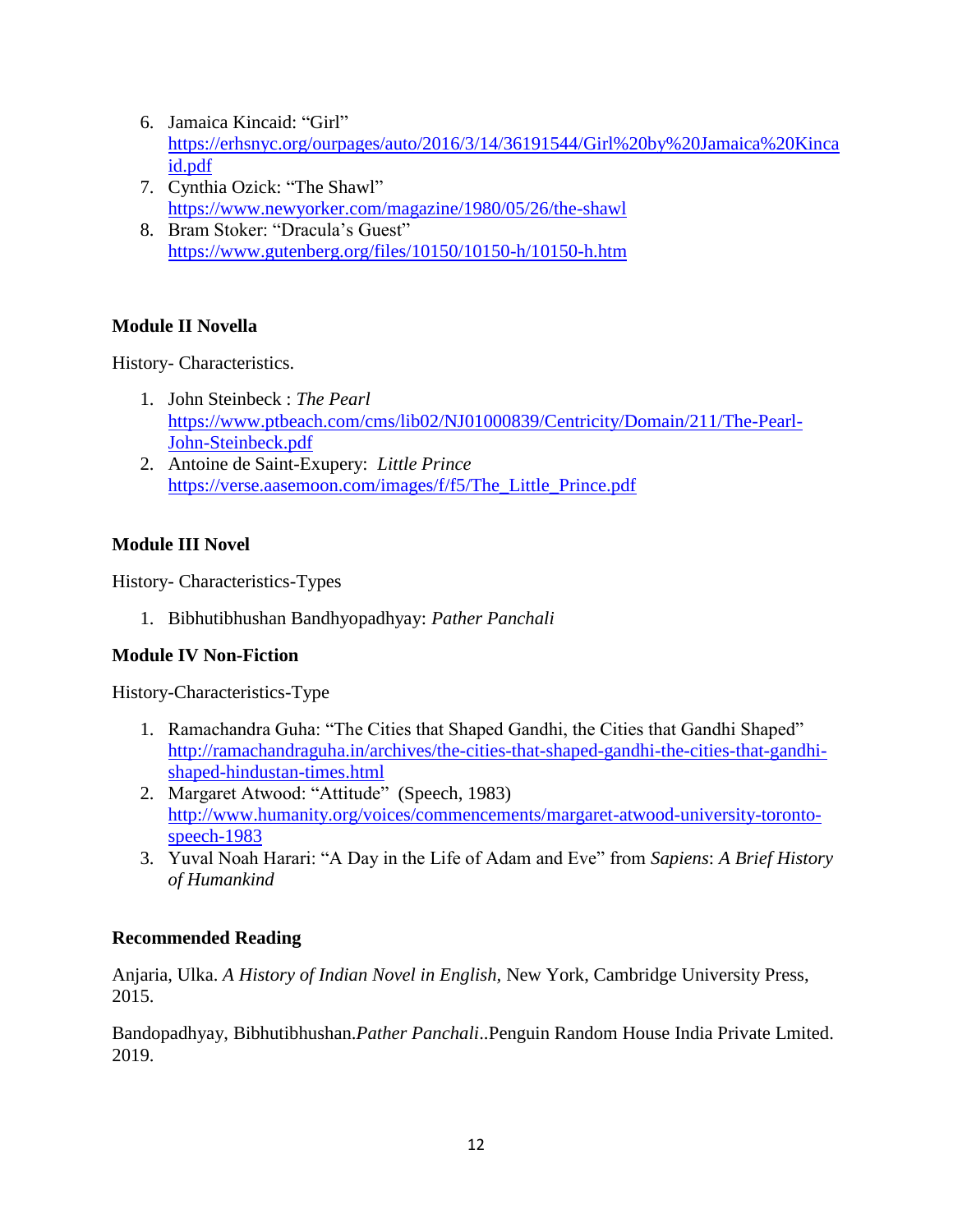Casserto, Leonard and Benjamin Reiss.*The Cambridge History of American Novel*. Cambridge University Press, 2011.

Geir Farner. *Literary Fiction*.Bloomsburry. 2014.

Machiavelli, Niccolo. *The Prince*. Dante UP, 2003.

Moretti, Franco. *Atlas of the European Novel 1800-1900*. London, Verso, 1998.

Noah Harari, Yuval. *Sapiens: A Brief History of Humankind* 2014.

---, Yuval, *Homo Deus*: *A Brief History of Tomorrow* 2016.

Quayson, Ato. *The Cambridge Companion to the Postcolonial Novel*.CUP. 2016.

Roy, Rituparna. *South Asian Partition Fiction in English, From Khushwant Singh to Amitav Ghosh .*Amsterdam UP. 2010.

Saunders Smith, Gail. *Non-Fiction Text Structures for better Comprehension and Response.* Gainesville, Maupin House, 2009.

Schwarz, Daniel R. *Reading the Modern European Novel Since 1900*. Wiley Blackwell 2018.

Steinbeck, John. *The Pearl*.Penguin, 1992.

Tickell, Alex. *South-Asian Fiction in English, Contemporary Transformations*. UK, Palgrave Macmillan, 2016.

#### **e-resources**

<https://www.nobelprize.org/prizes/lists/all-nobel-prizes-in-literature/>

<https://www.thebalancecareers.com/the-man-booker-prize-winners-1968-to-present-2799885>

<https://www.abebooks.com/books/50-essential-non-fiction-books/index.shtml>

[https://www.gutenberg.org/ebooks/search/?query=novels&submit\\_search=Go%21](https://www.gutenberg.org/ebooks/search/?query=novels&submit_search=Go%21)

[https://www.gutenberg.org/ebooks/search/?query=short+stories&submit\\_search=Go%21](https://www.gutenberg.org/ebooks/search/?query=short+stories&submit_search=Go%21)

<https://encyclopedia.ushmm.org/content/en/project/the-holocaust-a-learning-site-for-students>

<https://www.holocaust.com.au/resources/websites/>

<https://www.history.com/topics/world-war-ii/the-holocaust>

<http://margaretatwood.ca/>

<https://dostoevsky.org/>

<http://ramachandraguha.in/>

<https://www.ynharari.com/>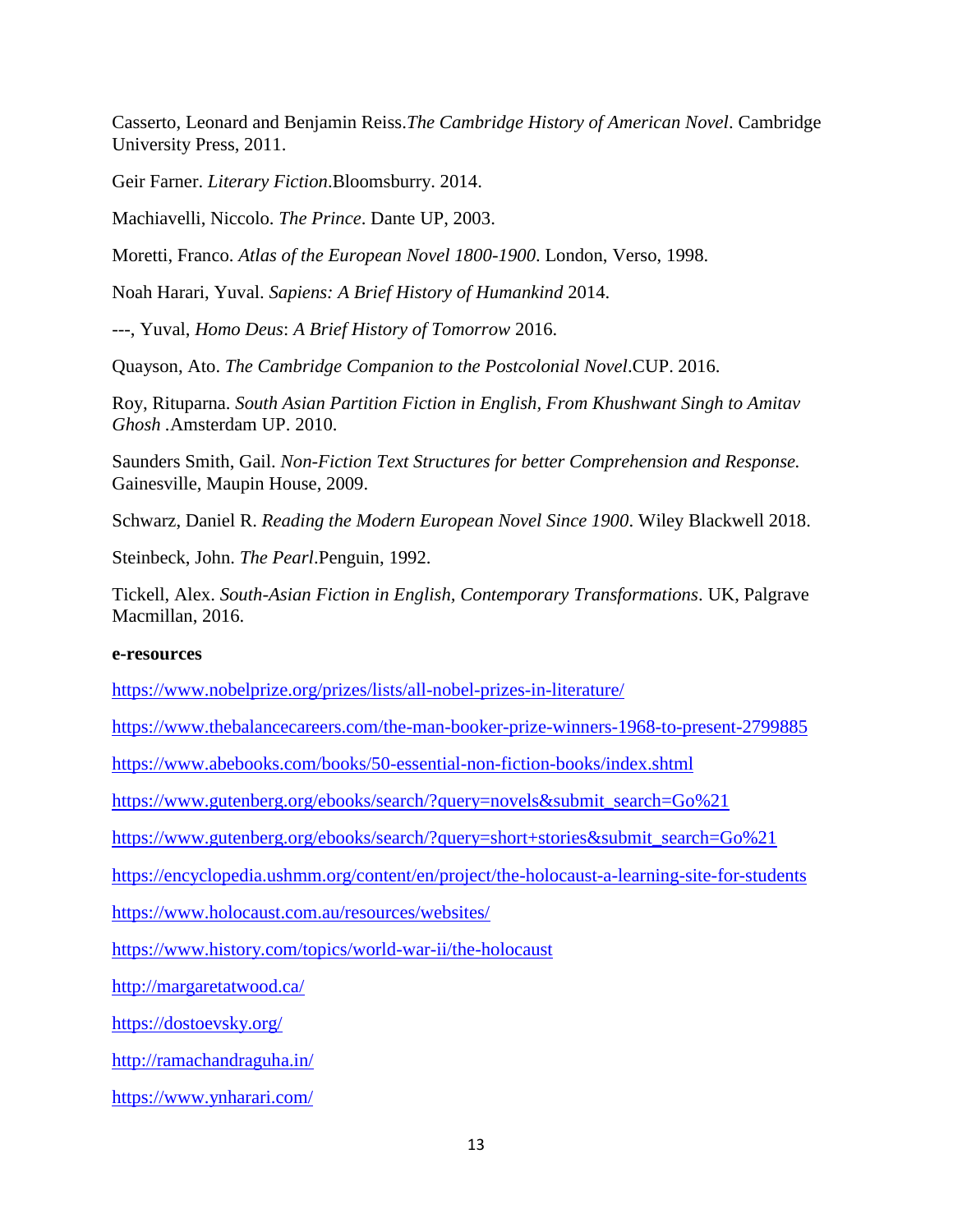#### **SEMESTER II**

#### **FIRST DEGREE PROGRAMME IN**

#### **B A ENGLISH LANGUAGE AND LITERATURE (CBCS System)**

 **Complementary Course 3: EN 1231 Art and Literary Aesthetics** 

No: of Credits: 3 No: of Instructional Hours: 3 per week [Total 54 Hours]

**Aim** Introduce the multidisciplinarity of Art and Literary Studies

#### **Objectives:**

- 1. Gain an understanding of various movements in art history and how they relate to literature
- 2. Engage with works of art that directly refer to literary works and also draw inspiration from art
- 3. Recognize how all forms of art is part of a continuum.

#### **Course Outcome**

CO 1: The student will be able to engage with literature in a broader, educated perspective.

CO 2: The student will be able to think with greater originality and independence about the complex interrelationship between different art forms.

CO 3: The student will be trained to engage sensitively and intelligently in new readings of literature.

CO 4:The course develops an understanding of the co-relation between literature, film, music and painting and encourages ways of reading and seeing which deliver insights into literary texts.

CO 5: Initiate students to implement the multidisciplinary scope of art and literary studies.

**Instructions:** This course is designed to draw out the relationships between art movements and literature. In the first two modules, the texts/pieces have been chosen to be representative of the various time periods in which these movements originated, so a comparative study of both the paintings, films and the literary works is recommended. The third module discusses music as literary text and the various ways in which this is manifested.

#### **Module I**

#### **Literature and Visual Arts - I**

**1. Essay**: Herbert Read – extract from *The Meaning of Art* (pg 17-48) Pelican Books, 1959. [\(https://plunderingtroops.files.wordpress.com/2012/05/herbert-read-the-meaning-of](https://plunderingtroops.files.wordpress.com/2012/05/herbert-read-the-meaning-of-art.pdf)[art.pdf\)](https://plunderingtroops.files.wordpress.com/2012/05/herbert-read-the-meaning-of-art.pdf)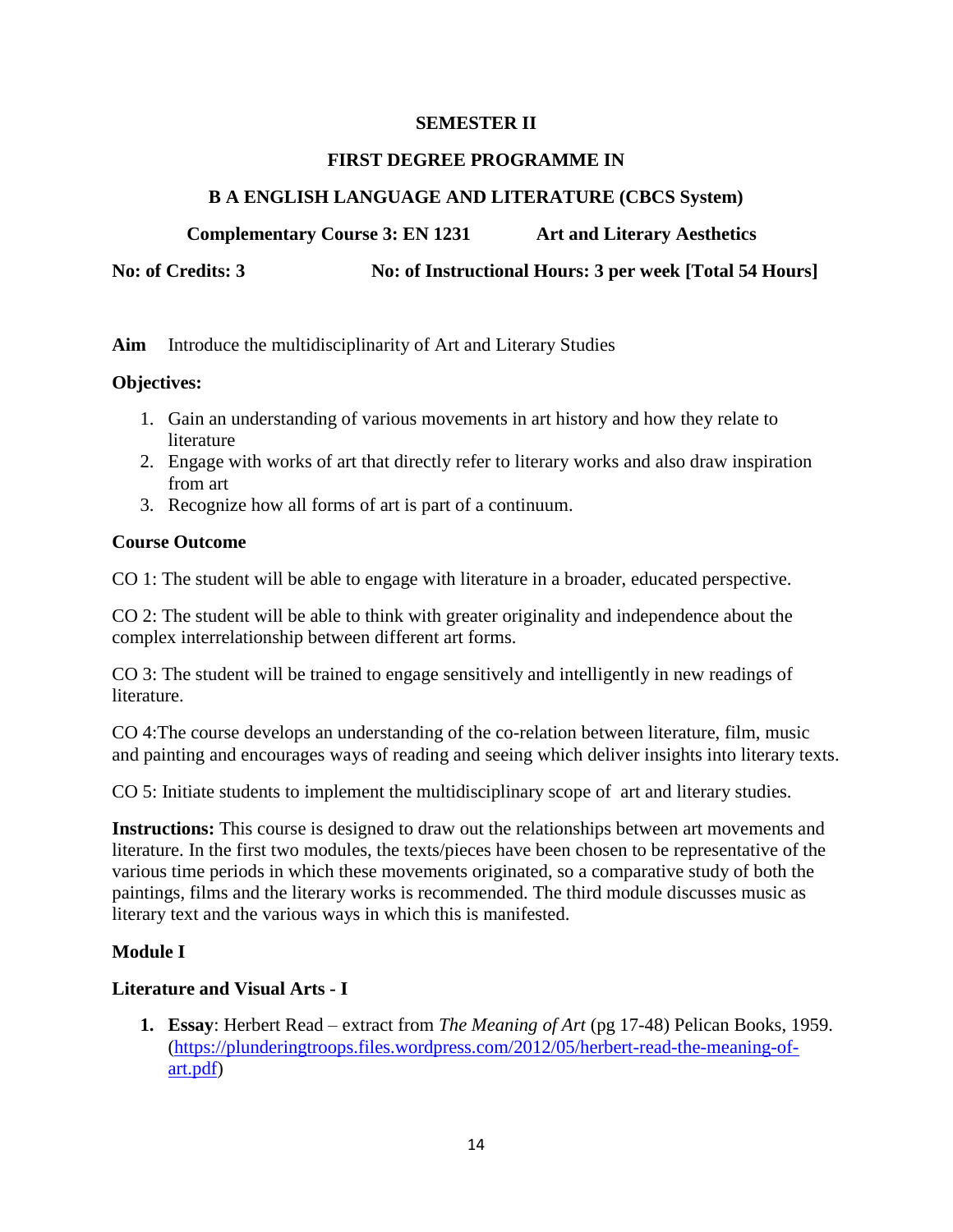#### **2. Romanticism:**

Delacroix – Liberty Leading the People (painting)

Coleridge – "Destruction of the Bastille" (poem)

#### **3. Pre-Raphaelite Movement:**

D.G Rossetti – Prosperine (painting)

D.G Rossetti – "Prosperine" (poem)

#### **4. Post-Impressionism**

Amrita Sher-gil – Ancient Story Teller (painting)

Virginia Woolf – *The Waves* (novel)

#### **Module II**

#### **Literature and Visual Arts - II**

#### **1. Expressionism**

Munch - The Scream / Kahlo – Self Portrait with Thorn (paintings)

Kafka – "Metamorphosis (novella)"

*The Cabinet of Dr Caligari* (film)

#### 2. **Cubism/Surrealism**:

Picasso - Guernica (painting)

Max Weber- "Eye Moment" (poem[\)https://heiup.uniheidelberg.de/journals/index.php/transcultural/article/view](https://heiup.uniheidelberg.de/journals/index.php/transcultural/article/view/23509/17361) [/23509/17361](https://heiup.uniheidelberg.de/journals/index.php/transcultural/article/view/23509/17361) (From the online article- "The Reception of Max Weber's Cubist Poems (1914) in Taishō Japan")

Aimé Césaire – "The Woman and the Flame" (poem)

Salvador Dali, Walt Disney Pictures – *Destino* (short film[\)https://www.youtube.com/watch?v=y\\_TlaxmOKqs](https://www.youtube.com/watch?v=y_TlaxmOKqs)

#### **3. Postmodernism**

Banksy - Love is in the Air (Flower Thrower)

Katsuhiro Otomo – *Akira* (film)

Zadie Smith – *White Teeth* (novel)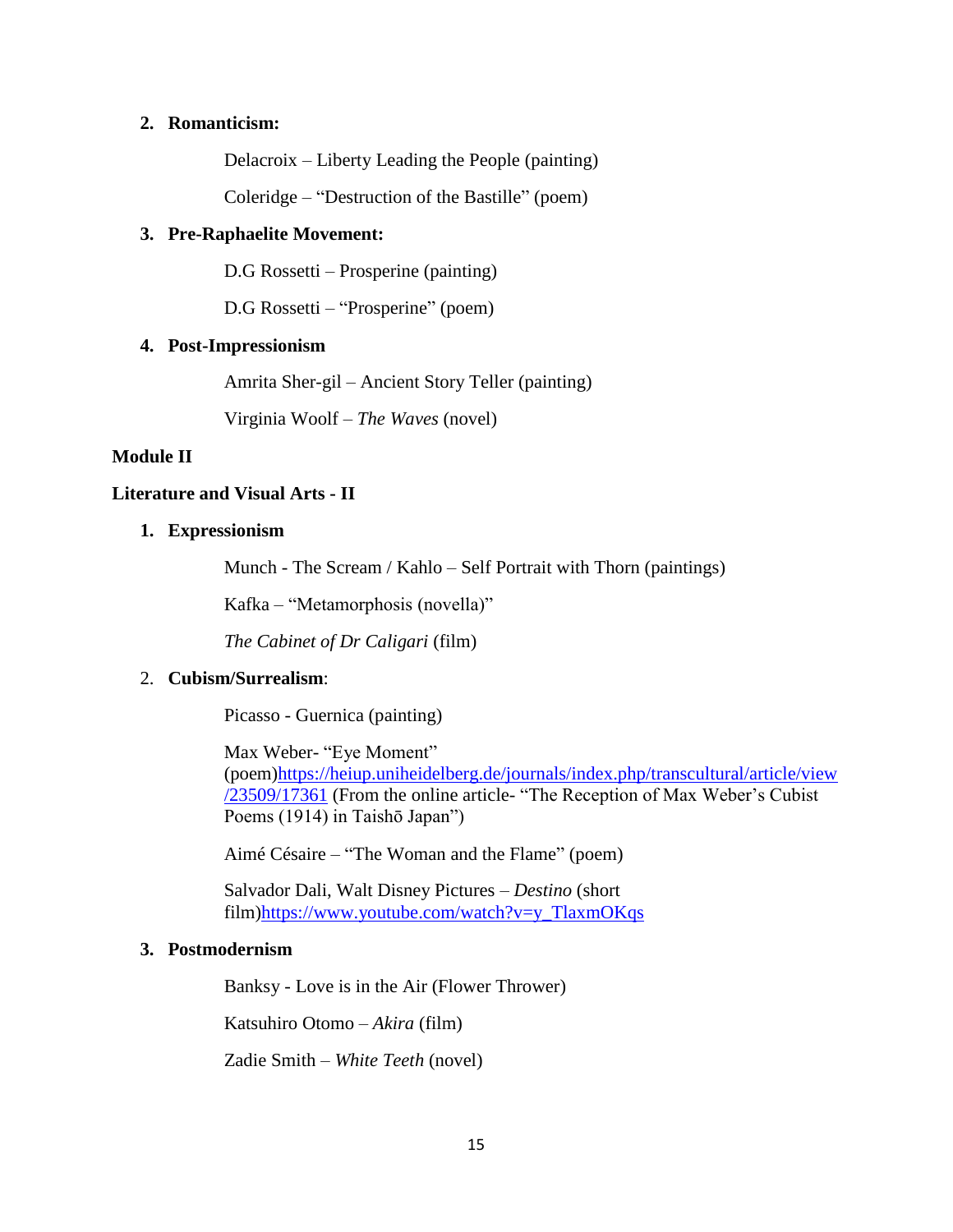## **Module III**

#### **Literature, Music and Performing Arts**

1. **Essay**: T. M. Krishna – "A Culture that Dominates is No Culture At All" (Ramon Magsaysay Address) <https://thewire.in/rights/tm-krishna-magsaysay-award-speech> <https://www.youtube.com/watch?v=IfR3OddYVBY>

#### **2. Poetry and Music: poems put to music:**

- "The Lady of Shalott" (poem Tennyson) <https://www.poetryfoundation.org/poems/45359/the-lady-of-shalott-1832>
- "The Lady of Shalott" (pop music Loreena McKennit) <https://www.youtube.com/watch?v=80-kp6RDl94>

#### **3. Music as Resistance**

- Billie Holiday "Strange Fruit" (Jazz, Harlem Renaissance) [https://www.youtube.com/watch?v=Web007rzSOI\)](https://www.youtube.com/watch?v=Web007rzSOI)
- Langston Hughes- "Harlem" (Harlem Renaissance) <https://www.poetryfoundation.org/poems/46548/harlem>

#### **4. Music as Text:**

- "The 1975 1975" (Greta Thunberg's speeches on the climate crisis set to music)<https://www.youtube.com/watch?v=4fwEG8XK1uU>
- Lin Manuel Miranda "My Shot" (from Hamilton) (From a Broadway musical about the American founding fathers in rap form) [https://www.youtube.com/watch?v=Ic7NqP\\_YGlg](https://www.youtube.com/watch?v=Ic7NqP_YGlg)

#### **5. Music in Fiction and Drama**

- ―Do You Hear the People Sing‖ (from *Les Miserables*) <https://www.youtube.com/watch?v=K5PzJhU8iI0>
- "The Willow Song" from *Othello*

#### **6. Music, Dance, Literature**

- Isadora Duncan – "The Dancer of the Future" (essay) [https://mccc.edu/pdf/vpa228/the%20dancer%20of%20the%20future%20-](https://mccc.edu/pdf/vpa228/the%20dancer%20of%20the%20future%20-%20duncan.pdf) [%20duncan.pdf](https://mccc.edu/pdf/vpa228/the%20dancer%20of%20the%20future%20-%20duncan.pdf)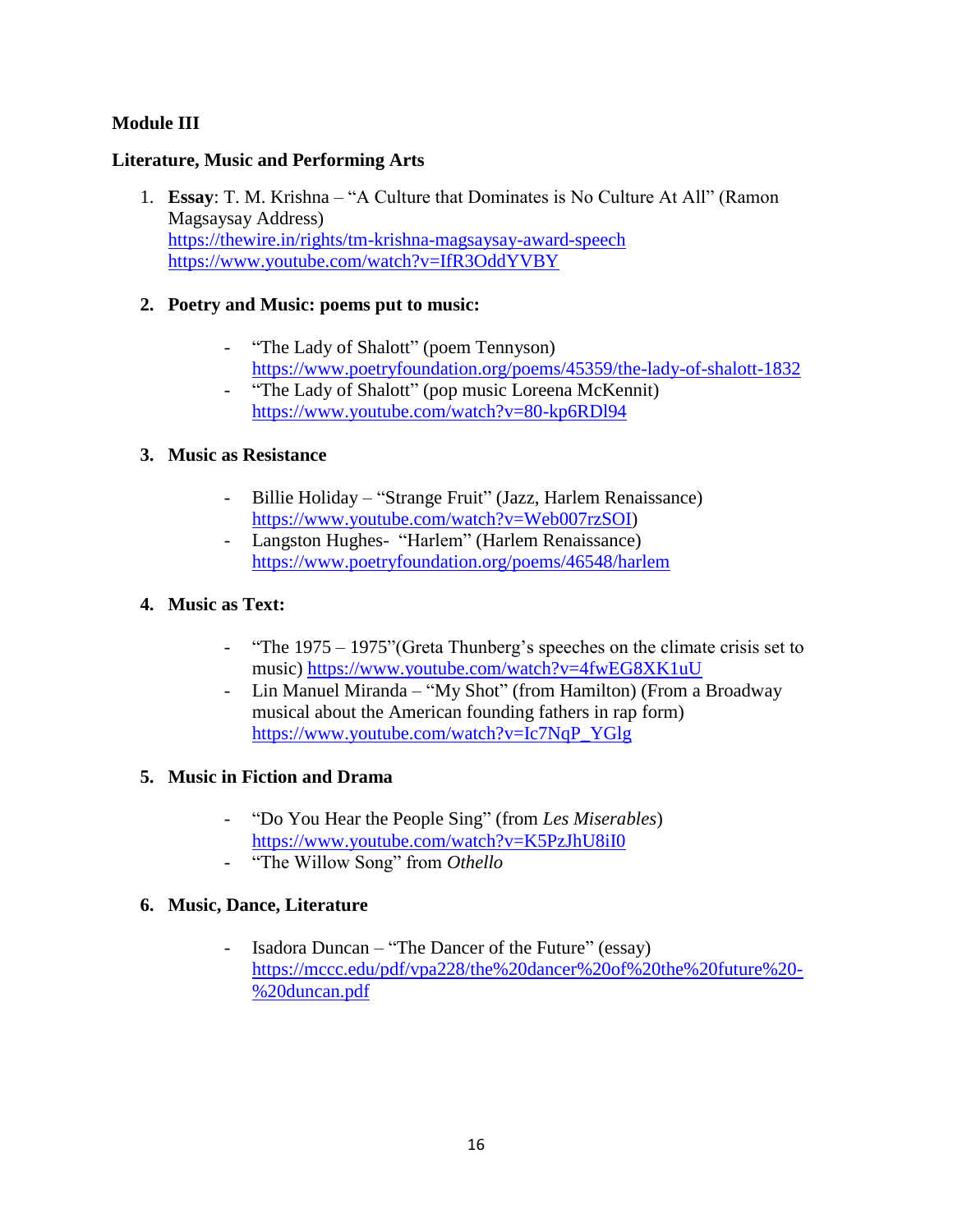#### **Recommended Reading**

#### **e-resources**

Astor, Dave. Music in Literature.2 Apr. 2013, [www.huffpost.com/entry/music-in](http://www.huffpost.com/entry/music-in-literature_b_2590404)[literature\\_b\\_2590404](http://www.huffpost.com/entry/music-in-literature_b_2590404) .

Benjamin, Elizabeth and Sophie Corser. "INTRODUCTION Literature and Art: Conversations and Collaborations" MHRA Working Papers in the Humanities, 9 (2015) <http://www.mhra.org.uk/pdf/wph-9-1.pdf>

Berger, John. Ways of Seeing. Penguin 1972[.http://waysofseeingwaysofseeing.com/ways-of](http://waysofseeingwaysofseeing.com/ways-of-seeing-john-berger-5.7.pdf)[seeing-john-berger-5.7.pdf](http://waysofseeingwaysofseeing.com/ways-of-seeing-john-berger-5.7.pdf)

Fornäs, Johan. "The Words of Music", Popular Music and Society, (26), 1. 2003. 37-51 <https://core.ac.uk/download/pdf/192601065.pdf>

Pater, Walter. The Renaissance: Studies in Art and Poetry. London: Macmillan, and Co, 1910. <http://www.gutenberg.org/files/2398/2398-h/2398-h.htm>

Syjuco, Miguel. "Art and literature are vital to democracy - here's why" Agenda World Economic Forum May 2017. [https://www.weforum.org/agenda/2017/05/literature-and-creative](https://www.weforum.org/agenda/2017/05/literature-and-creative-writing-are-vital-to-democracy-here-s-why/)[writing-are-vital-to-democracy-here-s-why/](https://www.weforum.org/agenda/2017/05/literature-and-creative-writing-are-vital-to-democracy-here-s-why/)

All About the Hamiltons.<https://www.newyorker.com/magazine/2015/02/09/hamiltons>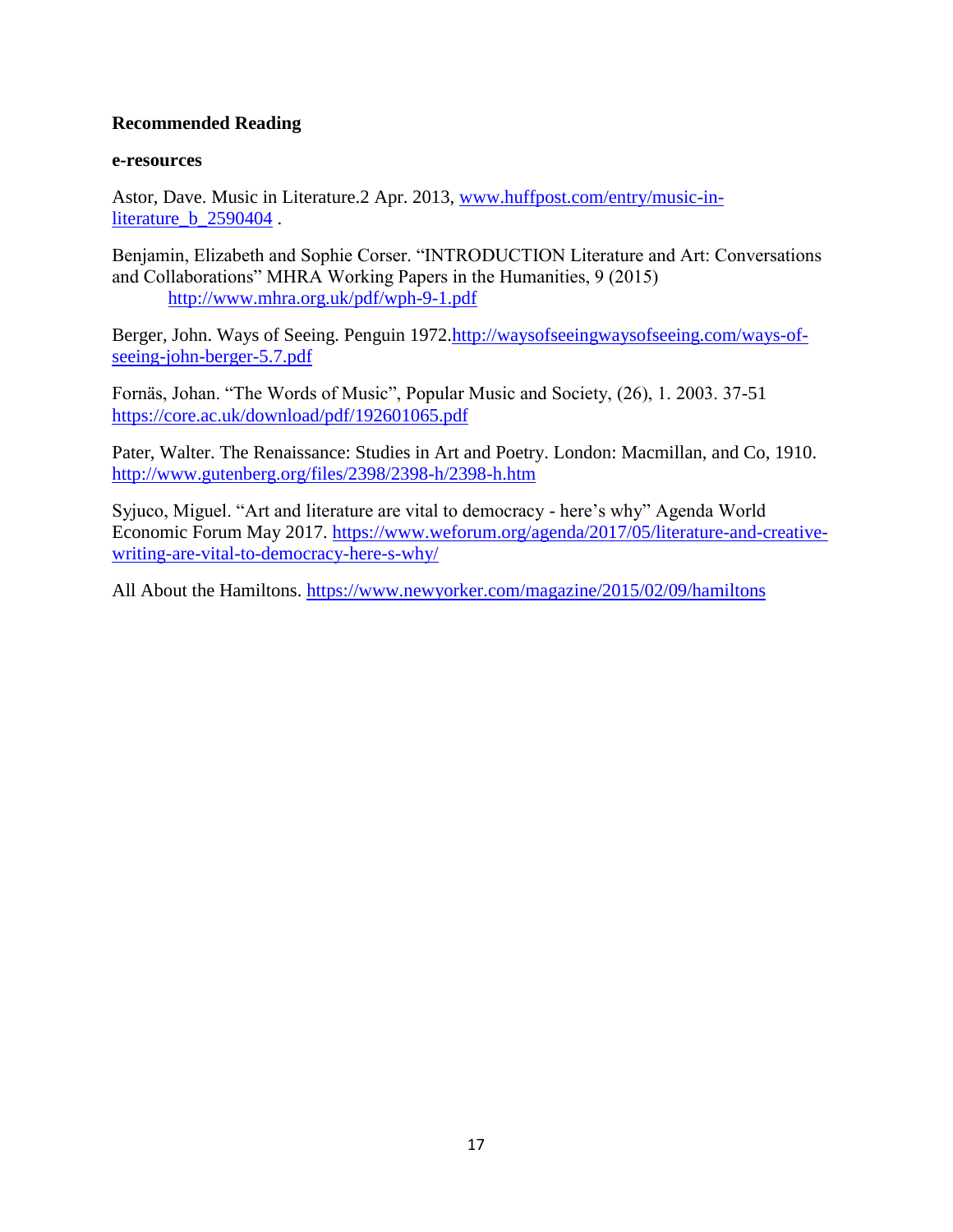#### **SEMESTER III**

#### **FIRST DEGREE PROGRAMME IN**

#### **B A ENGLISH LANGUAGE AND LITERATURE**

**Core Course 3: EN 1341 British Literature I**

**No. of Credits: 3 No. of instructional hours: 5 per week [Total: 90 Hours]**

**Aims** Introduce the origin and growth of English literature

#### **Objectives**

- 1. Familiarize the historical phases of English literature
- 2. Provide glimpses of writers and literary texts that are pivotal to an understanding of British literature
- 3. Discuss the development of British literature across time from Pre-Elizabethan to Restoration Era

#### **Course Outcome**

- CO 1: Comprehend the origins of English literature
- CO 2: Understand the specific features of the particular periods
- CO 3: Understand themes, structure and style adopted by early British writers

CO 4: Gain knowledge of growth and development of British Literature in relation to the historical developments

CO 5: Understand how writers use language and creativity to capture human experience through different literary forms

#### **COURSE OUTLINE**

#### **Module I Pre-Elizabethan Literature**

Anglo-Saxon literature—Bede, Beowulf, King Alfred – Norman Conquest—Ballads—Fall of Constantinople—English Renaissance—Humanism—Reformation—Printing Press, Caxton— Chaucer, Langland—Mystery Plays, Miracle Plays, Morality Plays, Interlude—Thomas More

- 1. General Prologue,*Canterbury Tales* Introduction- Lines 1-31
- 2. Deor's Lament [http://www.thehypertexts.com/Deor's%20Lament%20Translation.htm](http://www.thehypertexts.com/Deor)
- 3. Bede's Story of Caedmon book IV chapter xxiv from the Old English translation of HistoriaEcclesiasticaGentisAnglorum <https://www.heorot.dk/bede-caedmon.html>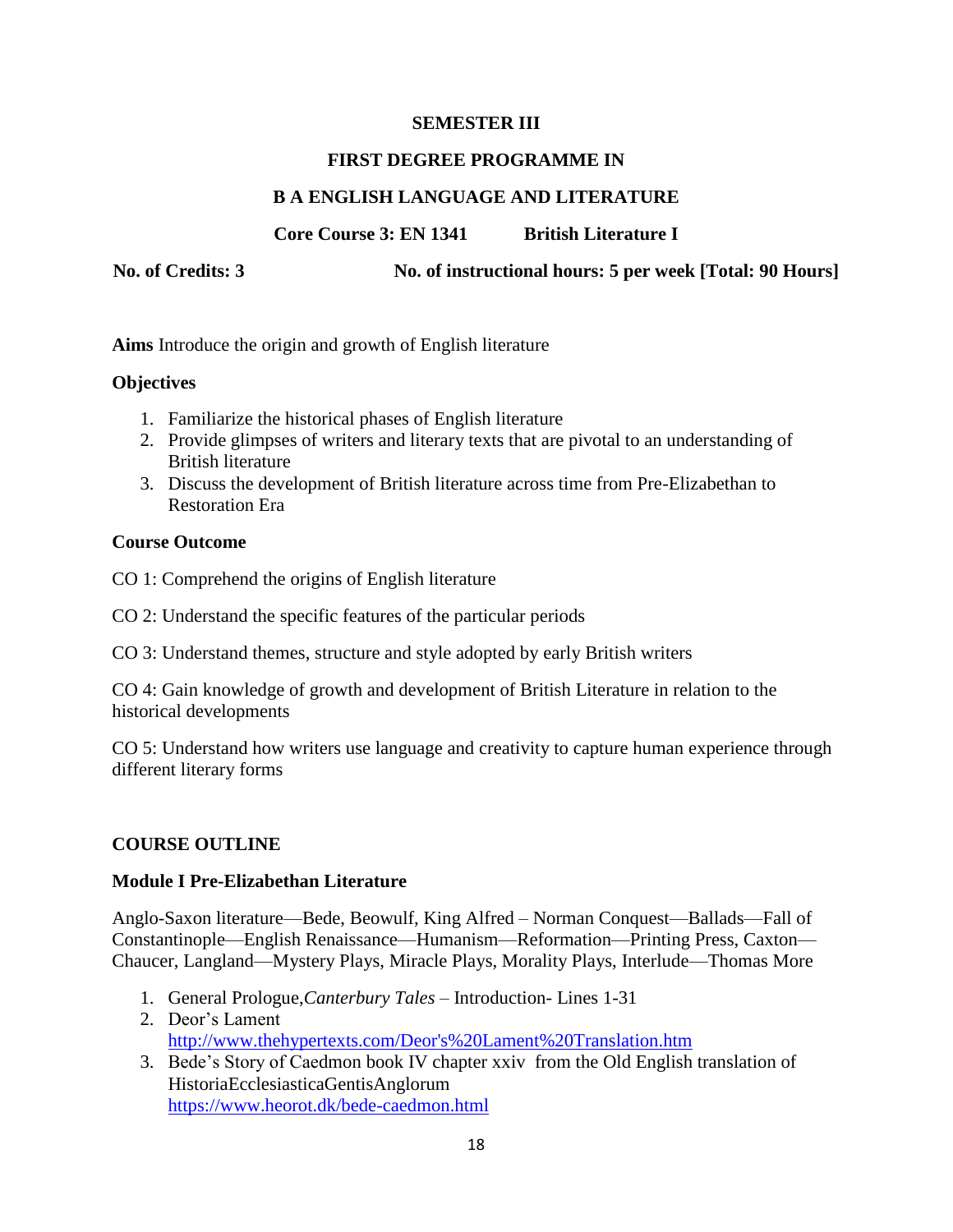## **Module II Elizabethan Age**

Gorbuduc-Ralph Roister Doister-Tottel's Miscellany-University Wits-Sidney-Spenser-Isabella Whitney-Mary Sidney Herbert- Kyd,-Marlowe-Bacon-Ben Jonson-Donne and Metaphysical Poetry.

- 1. Spenser- "Sonnet 30" (from Amoretti) [www.poetryfoundation.org](http://www.poetryfoundation.org/)
- 2. Isabella Whitney: "A Sweet Nosegay, or Pleasant Poesy, Containing a Hundred and Ten Philosophical Flowers" [https://www.poetryfoundation.org/poems/45994/a-sweet-nosegay-or-pleasant-poesy](https://www.poetryfoundation.org/poems/45994/a-sweet-nosegay-or-pleasant-poesy-containing-a-hundred-and-ten-philosophical-flowers)[containing-a-hundred-and-ten-philosophical-flowers](https://www.poetryfoundation.org/poems/45994/a-sweet-nosegay-or-pleasant-poesy-containing-a-hundred-and-ten-philosophical-flowers)
- 3. Extract from *Doctor Faustus* "Apostrophe to Helen"
- 4. Two Essays from Bacon ("Of Friendship", "Of Studies")*Bacon's Essays*. Macmillan. 1992.
- 5. John Donne: "Valediction Forbidding Mourning" <https://www.poetryfoundation.org/poems/44131/a-valediction-forbidding-mourning>

## **Module III Shakespeare**

Elizabethan Theatre-Opening of Globe Theatre-Authorized version of the Bible-Beaumont and Fletcher-Webster

- 1. Shakespeare "Sonnet 33" <http://shakespeare.mit.edu/>
- *2.* Shakespeare: *A Midsummer Night's Dream* <http://shakespeare.mit.edu/>

#### **Module IV Puritan and Restoration Age**

Milton—Bunyan—Civil War—Closing of Theatre—Cromwell—End of Commonwealth— Restoration of Monarchy—Opening of Theatres—Wycherley, Congreve, Etherege—Glorious Revolution

- 1. John Milton: Extract from Book 9 (*Paradise Lost*) The Fall of Man Lines 850-1055 <https://rpo.library.utoronto.ca/poems/paradise-lost-book-ix>
- 2. John Bunyan : "Of the Boy and the Butterfly" <https://www.poemhunter.com/poem/of-the-boy-and-butterfly/>
- 3. Aphra Behn: "Song" <https://www.poetryfoundation.org/poems/50527/song-56d22db1a9572>

## **Recommended Reading**

Alexander, Michael. *A History of English Literature*. Macmillan.

Baugh, A.C. *A History of English Literature*.Routledge. 2013.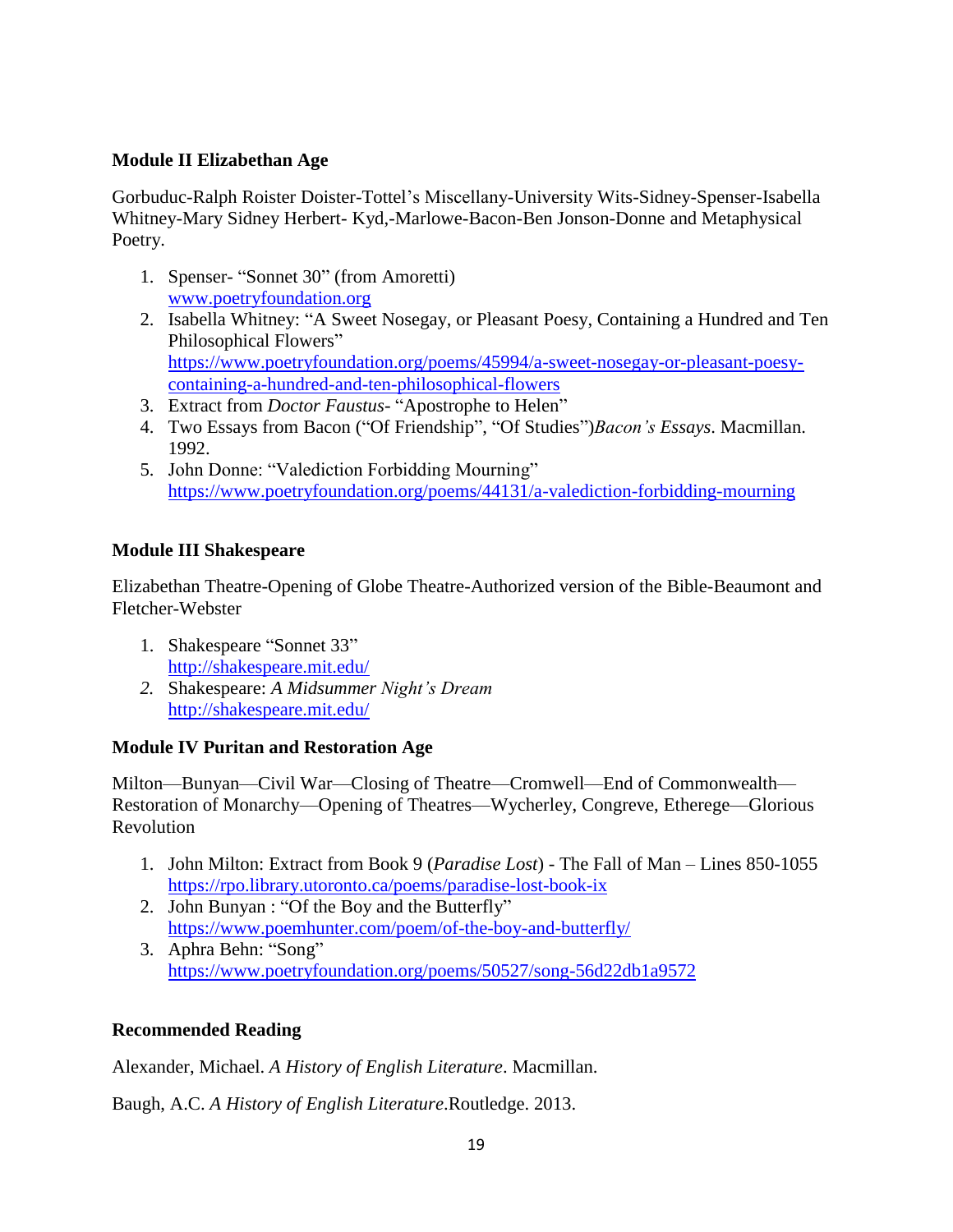Boitani, Piero. Jill Mann(ed). *The Cambridge Companion to Chaucer*.CUP. 2003. Carter, Ronald, John McRay. *The Routledge History of Literature in English*. Routledge, 2017 Chaucer, Geoffrey. *The Canterbury Tales.*Trans. Neville Coghill.Penguin, 2003. Print Christopher Ricks, ed., *English Poetry and Prose1540-1674* Poplawski, Paul. *English Literature in Context*. CUP.1993 Peck, John, Martin Coyle. *A Brief History of English literature.* Palgrave 2003 Thornley G C and Gwyneth Roberts.*An Outline of English Literature.*Pearson, 2011.

#### **e- resources**

<https://library.baypath.edu/english-and-literature-web-sites> [https://www.gutenberg.org/ebooks/search/?query=shakespeare&submit\\_search=Go%21](https://www.gutenberg.org/ebooks/search/?query=shakespeare&submit_search=Go%21) [https://www.gutenberg.org/ebooks/search/?query=chaucer&submit\\_search=Go%21](https://www.gutenberg.org/ebooks/search/?query=chaucer&submit_search=Go%21) <http://www.literature-study-online.com/resources/#historical> <http://www.universalteacher.org.uk/lit/history.htm> <https://www.britannica.com/art/English-literature/Elizabethan-poetry-and-prose> <https://www.encyclopedia.com/humanities/culture-magazines/restoration-literature-england> <https://chaucer.fas.harvard.edu/> <https://chaucer.fas.harvard.edu/pages/Synopses-Prolegomena> [http://www.dartmouth.edu/~milton/reading\\_room/contents/text.shtml](http://www.dartmouth.edu/~milton/reading_room/contents/text.shtml) [https://www.gutenberg.org/files/29854/29854-h/29854-h.htm\(](https://www.gutenberg.org/files/29854/29854-h/29854-h.htm)Aphra Behn) <http://www.mindfulteachers.org/2013/05/women-writers-at-time-of-shakespeare-e.html>

<https://internetshakespeare.uvic.ca/Library/SLT/literature/women%20writers/morewomen.html>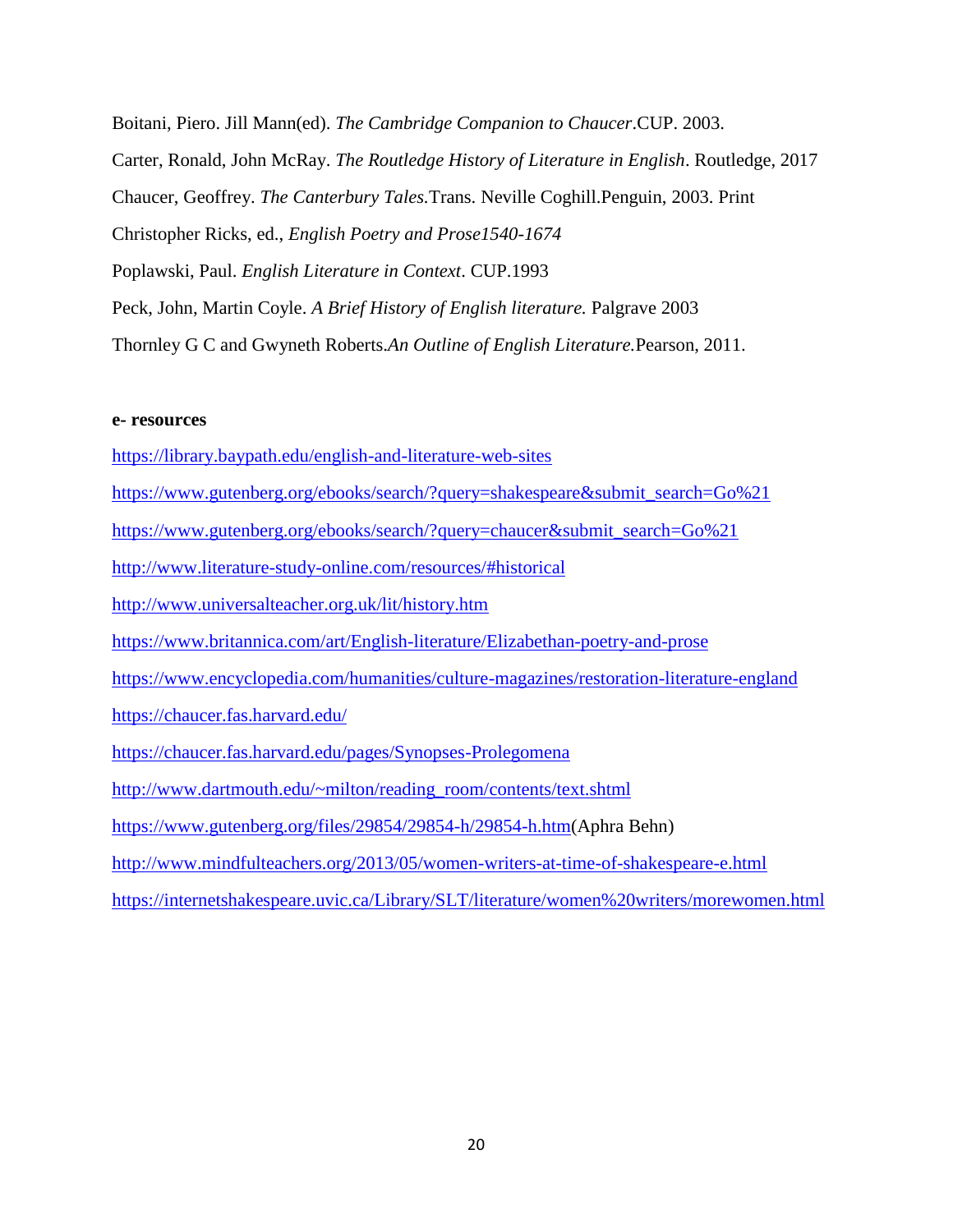#### **SEMESTER III**

#### **FIRST DEGREE PROGRAMME IN**

#### **BA ENGLISH LANGUAGE AND LITERATURE**

**Foundation Course 2: EN 1321 Evolution of the English Language**

**No. of Credits: 3 No. of instructional hours: 4 per week [Total: 72 Hours]**

**Aim:** Study the historical development of the English Language.

#### **Objectives**

- 1. Demonstrate a thorough understanding of the diachronic development of the English language down the ages.
- 2. Sensitize students to the changes that have shaped English
- 3. Enable understanding of the growth of English into a global language

#### **Course Outcome:**

CO 1: Knowledge of the paradigm shifts in the development of English.

CO 2: Well aware of the historical paradigm shifts in the history of English Language

CO 3: Imbibe the plural socio cultural factors that went in to the shaping of the English Language.

CO 4: Place English language in a global context.

CO 5: Recognize the politics of many 'Englishes'

#### **COURSE OUTLINE**

#### **Module I**

Language families – Indo-European family – Germanic group – Consonant shift – Descent of English – Old English and its features- Grimm's law- Verner's law- Umlaut and Ablaut – Dialects of OE – Celtic, Latin and Scandinavian influences

#### **Module II**

Norman Conquest – French influence – Middle English – Decay of inflections – Loss of grammatical gender – Impact of Bible Translations – Contributions of Chaucer to English – Rise of Standard English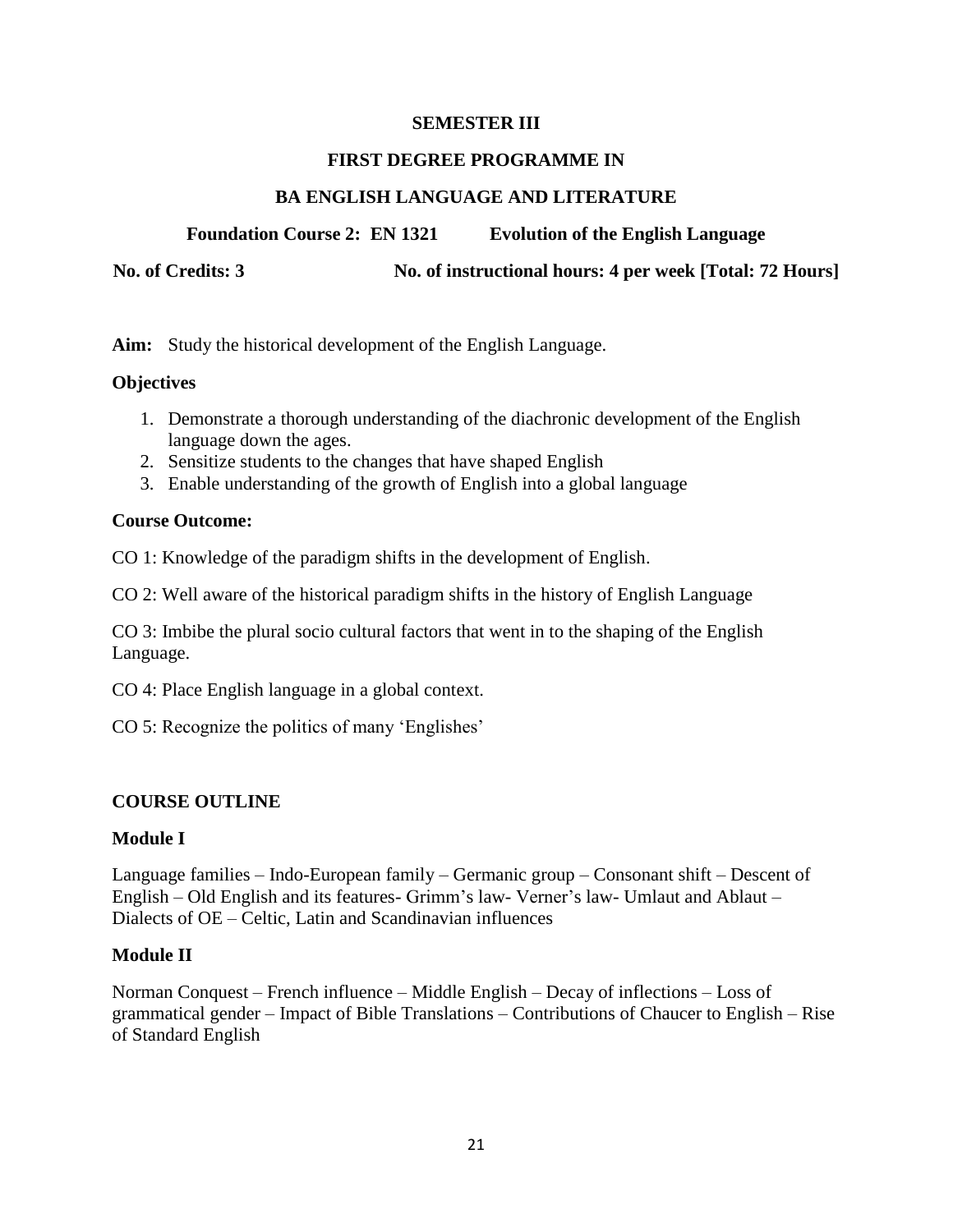#### **Module III**

Modern English – Contributions of Spenser, Shakespeare and Milton to English –Changes in pronunciation (Great Vowel Shift) – Spelling reform – Dr. Johnson's dictionary – Evolution of English as a Global Language

#### **Module IV**

Semantic changes in English -Word formation – Growth of vocabulary – Various Englishes-Digital English.

#### **Recommended Reading:**

Barber C.L. *The Story of Language*. Pan Books. 1972.

---, *The English Language, A Historical Introduction*. CUP, 1993.

Baugh, Albert C, Thomas Cable. *A History of the English Language.*Taylor and Francis, 1993.

Crystal, David. *The Stories of English*.Penguin, 2005.

Wood, Frederick T. *An Outline History of English Language.* Macmillan, 2000.

#### **e- resources:**

"English language"<https://www.britannica.com/topic/English-language>

"The History of English"<https://www.thehistoryofenglish.com/index.html>

"Studying the History of English"<http://www.uni-due.de/SHE/index.html>

"History of the English Language" [https://en.wikipedia.org/wiki/History\\_of\\_the\\_English\\_language](https://en.wikipedia.org/wiki/History_of_the_English_language)

"History of English"<https://www.englishclub.com/history-of-english/>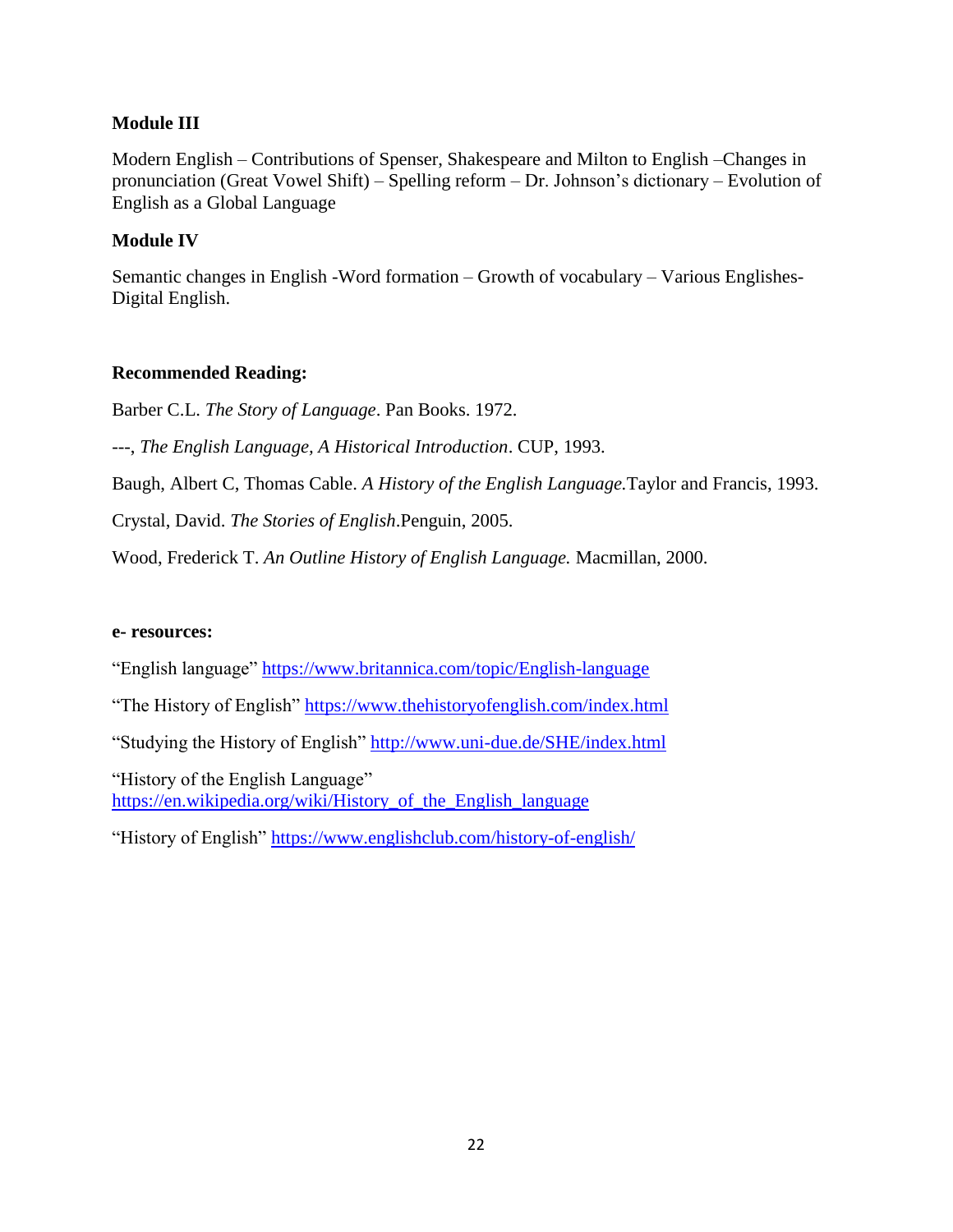#### **SEMESTER III**

#### **FIRST DEGREE PROGRAMME IN**

## **BA ENGLISH LANGUAGE AND LITERATURE (CBCS SYSTEM)**

**Complementary Course 5: EN 1331 Narratives of Resistance** 

**Number of Credits: 3** No. of Instructional Hours: 3 [Total 54 Hours]

**Aim** Introduce the various narratives of resistance, literary and other wise.

#### **Objectives**

- 1. To understand the various modes of resistance needed to subvert oppressive sociocultural structures.
- 2. To provide insight into the struggles of people from around the world for identity and rights and contribute proactively to social dynamics.
- 3. To understand how literature acts as a vehicle for voices of dissent and protest.

#### **Course Outcome**

CO 1: Be able to identify themes of resistance in different forms and genres of literature.

CO 2: Have a sense of the various kinds of injustice related to race, ethnicity, gender etc. prevalent in society.

CO 3: Develop an idea of literature as a form of resistance to all forms of totalitarian authority.

CO 4: Understand the inter connection between various genres in manifesting resistance

CO 5: How resistance is an undeniable presence in the everyday narratives of literary and other artistic expressions.

#### **COURSE OUTLINE**

#### **Module I Narratives of Resistance**

Nature and Function of Resistance- Heterogeneous forms of Resistance-Gender-Dalit-Race-Totalitarianism-Nation State-Holocaust- Slave Narratives-War-Resistance and Social Change

#### **Module II Poetry/Documentary**

- 1. Adrienne Rich- "What Kind of Times Are These" <https://www.poetryfoundation.org/poems/51092/what-kind-of-times-are-these>
- 2. Denise Levertov- "Making Peace" <https://www.poetryfoundation.org/poems/53900/making-peace>
- 3. Mahmoud Darwish-"ID Card"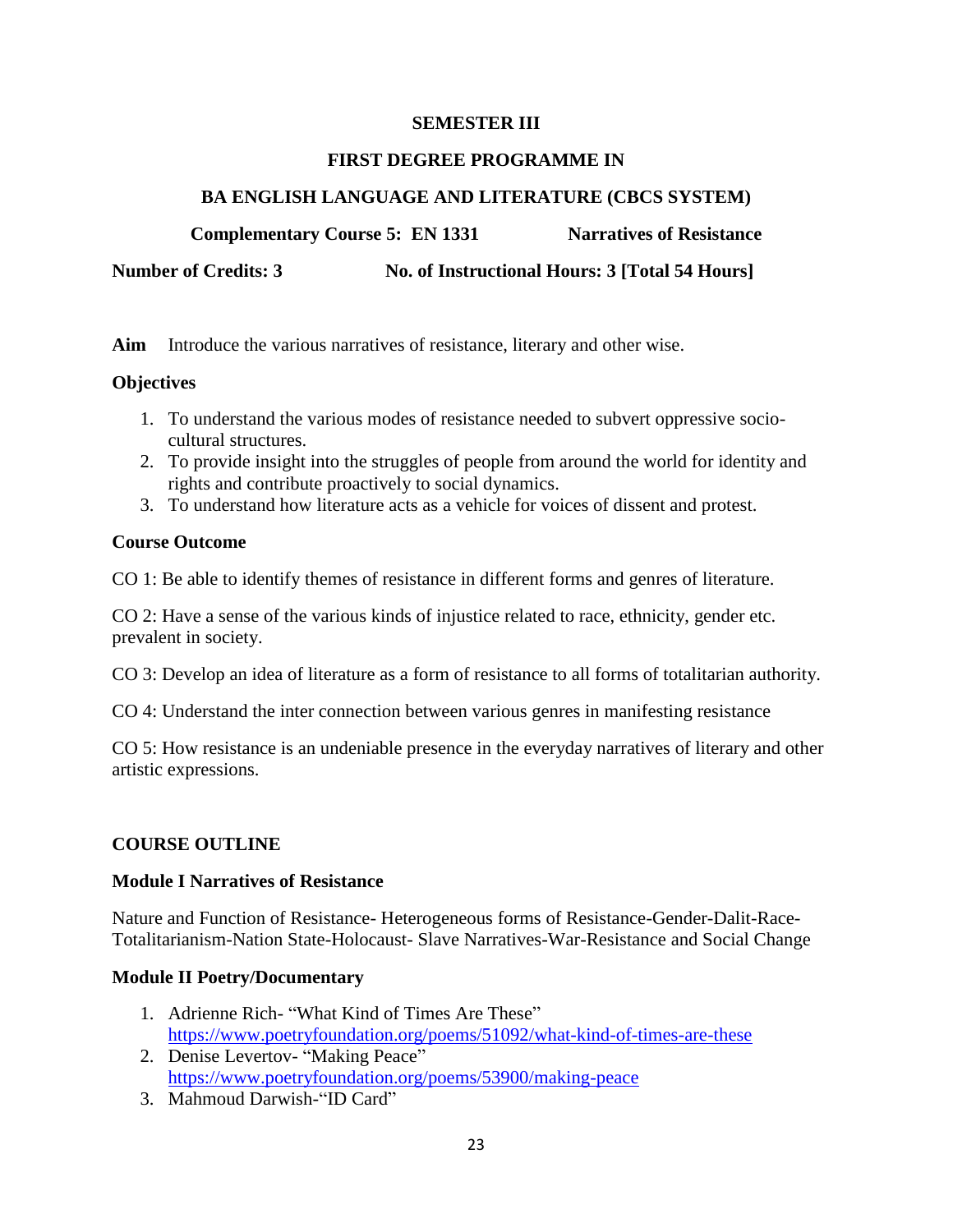[https://www.wrmea.org/017-november-december/id-card-by-mahmoud-darwish-a](https://www.wrmea.org/017-november-december/id-card-by-mahmoud-darwish-a-translation-and-commentary.html)[translation-and-commentary.html](https://www.wrmea.org/017-november-december/id-card-by-mahmoud-darwish-a-translation-and-commentary.html)

- 4. S.Joseph : "Between These Lines" [https://www.poetryinternational.org/pi/poem/17768/auto/0/0/S-Joseph/Between-These-](https://www.poetryinternational.org/pi/poem/17768/auto/0/0/S-Joseph/Between-These-Lines/en/nocache)[Lines/en/nocache](https://www.poetryinternational.org/pi/poem/17768/auto/0/0/S-Joseph/Between-These-Lines/en/nocache)
- 5. Tishani Doshi- "Girls are coming out of the Woods" <https://www.poetryfoundation.org/poems/152744/girls-are-coming-out-of-the-woods>
- 6. Taslima Nasreen : "Garment Girls" <https://www.poemhunter.com/poem/garment-girls/>
- 7. Lucille Clifton: "poem in praise of menstruation" <https://www.poetryfoundation.org/poems/54584/poem-in-praise-of-menstruation>
- 8. Peter Davis (Dir): *Nelson Mandela: Prisoner to President* (Apartheid Documentary 1994) <https://www.youtube.com/watch?v=Rk-Lxgp9NWg>

## **Module III Prose and Fiction**

- 1. Assange, Julian. "Conspiracy as Governance." State and Terrorist Conspiracies. 7-12 [https://cryptome.org/0002/ja-conspiracies.pdf\(](https://cryptome.org/0002/ja-conspiracies.pdf)Article)
- 2. Sojourner Truth: "Ain't I A Woman?" (Speech) <https://www.nps.gov/articles/sojourner-truth.htm>
- 3. Jacinta Kerketta And Nighat Sahiba "On The Power of Poetry And Politics of Language". Huffpost article by Kavitha Muralidharan (Article) [https://www.huffingtonpost.in/entry/jacinta-kerketta-nighat-sahiba-kashmir-jharkhand](https://www.huffingtonpost.in/entry/jacinta-kerketta-nighat-sahiba-kashmir-jharkhand-poems-language_in_5c41f480e4b027c3bbc14a3a?guccounter)[poems-language\\_in\\_5c41f480e4b027c3bbc14a3a?guccounter=](https://www.huffingtonpost.in/entry/jacinta-kerketta-nighat-sahiba-kashmir-jharkhand-poems-language_in_5c41f480e4b027c3bbc14a3a?guccounter)
- 4. Alice Munro: "Boys and Girls" (Short Story) [http://www.giuliotortello.it/shortstories/boys\\_and\\_girls.pdf](http://www.giuliotortello.it/shortstories/boys_and_girls.pdf)
- 5. K. Saraswathi Amma: "Life, In My View" (Memoir) (Translation J.Devika) <https://swatantryavaadini.in/2020/08/30/life-in-my-view-k-saraswathi-amma/#more-982>
- 6. Nemat Sadat :*Carpet Weavers* (Novel) Penguin, 2019.

## **Recommended Reading**

Brueck , Laura. *Writing Resistance: The Rhetorical Imagination of Hindi Dalit Literature.*

Columbia University Press, 2014.

Darwish, Mahmoud.*Unfortunately, It Was Paradise: Selected Poems.*University of California Press, 2013.

De Santis, Christopher C., et al. *The Collected Works of Langston Hughes: The poems, 1941- 1950.* Italy,University of Missouri Press, 2001.

Doshi, Tishani. *Girls Are Coming Out of the Woods*. India, Harper Collins Publishers India, 2017.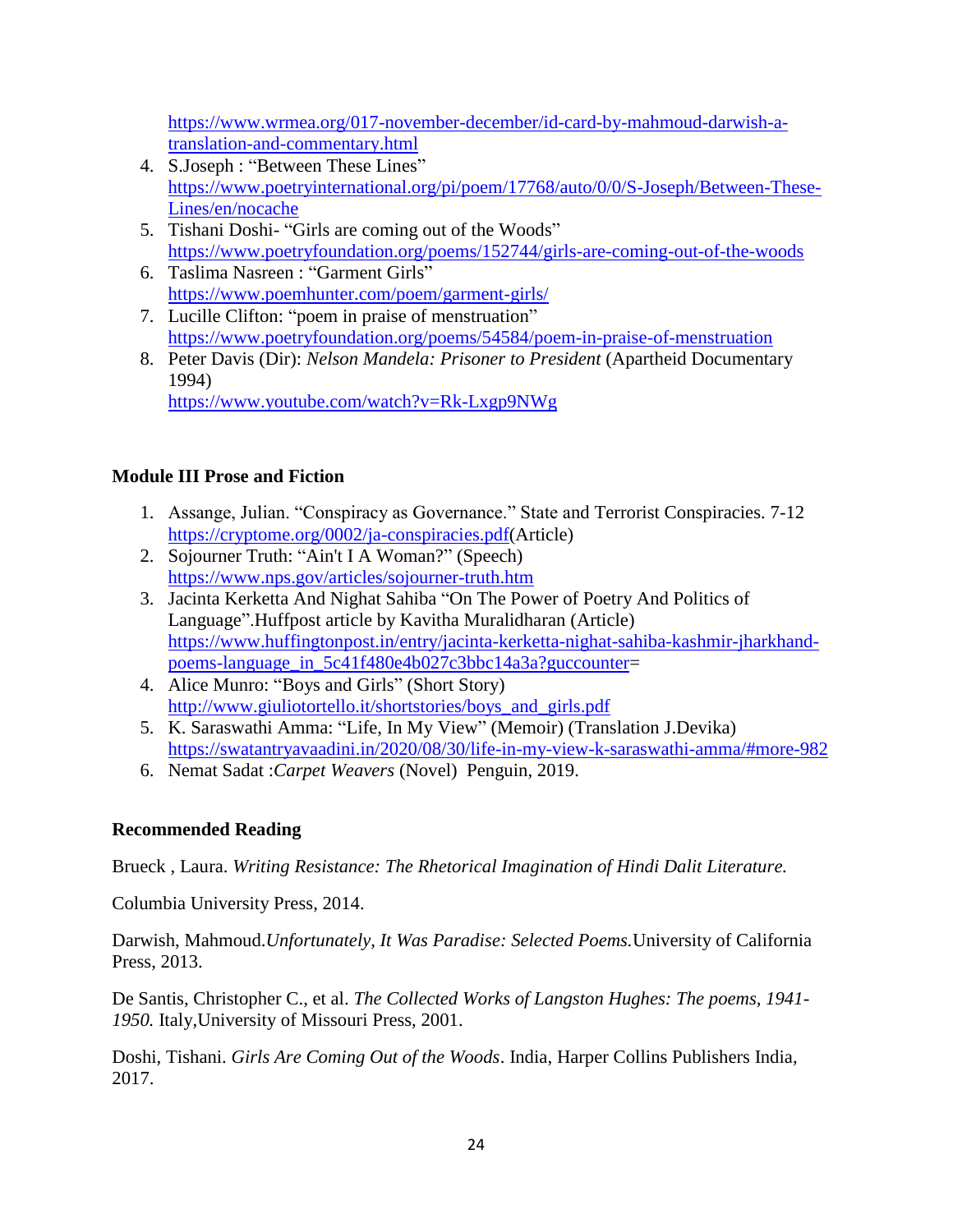Dutta, Mohan J. *Voices of Resistance: Communication and Social Change*. Purdue University Press. 2012.

Harlow, Barbara. *Resistance Literature*. New York, Methuen, 1987.

Hosseini, Khaled. *A Thousand Splendid Suns*.Bloomsbury Publishing, 2009.

Jo Glanville, ed. Qissat: *Short Stories by Palestinian Women*. London, Telegram, 2006. 90-94.

Levertov, Denise. *Selected Poems*.United States, New Directions, 2003.

Lewis, T. (2008). "Literature as Resistance". The Hudson Review, 60(4), 655–664. www.jstor.org/stable/20464787

Manṭo, SaʻādatḤasan. *Manto*: *Selected Short Stories: Including 'Toba Tek Singh' and 'The Dog of Tithwal'*. India, Random House India, 2012

Munro, Alice. *Selected Stories*. United Kingdom, Random House, 2012.

Neruda, Pablo. *The Poetry of Pablo Neruda*.United States, Farrar, Straus and Giroux, 2015.

Nguyen, Viet Thanh. *Race and Resistance: Literature and Politics in Asian America Race and American Culture.*USA,Oxford University Press, 2002.

Rich, Adrienne. *Collected Poems: 1950-2012.* United States,W. W. Norton, 2016.

Stoltz, Pauline. *Gender, Resistance and Transnational Memories of Violent Conflicts*.Germany, Springer International Publishing, 2020.

Williams, Nerys. *Contemporary Poetry*. United Kingdom, Edinburgh University Press, 2011.

Zimmermann, Jérémie, et al. Cypherpunks: *Freedom and the Future of the Internet*. United Kingdom, OR Books, 2016.

#### **e-resources**

<https://swatantryavaadini.in/>

<https://www.thegoodtrade.com/features/inspiring-female-poets>

On Literature and Resistance<https://againstthecurrent.org/atc074/p1835/>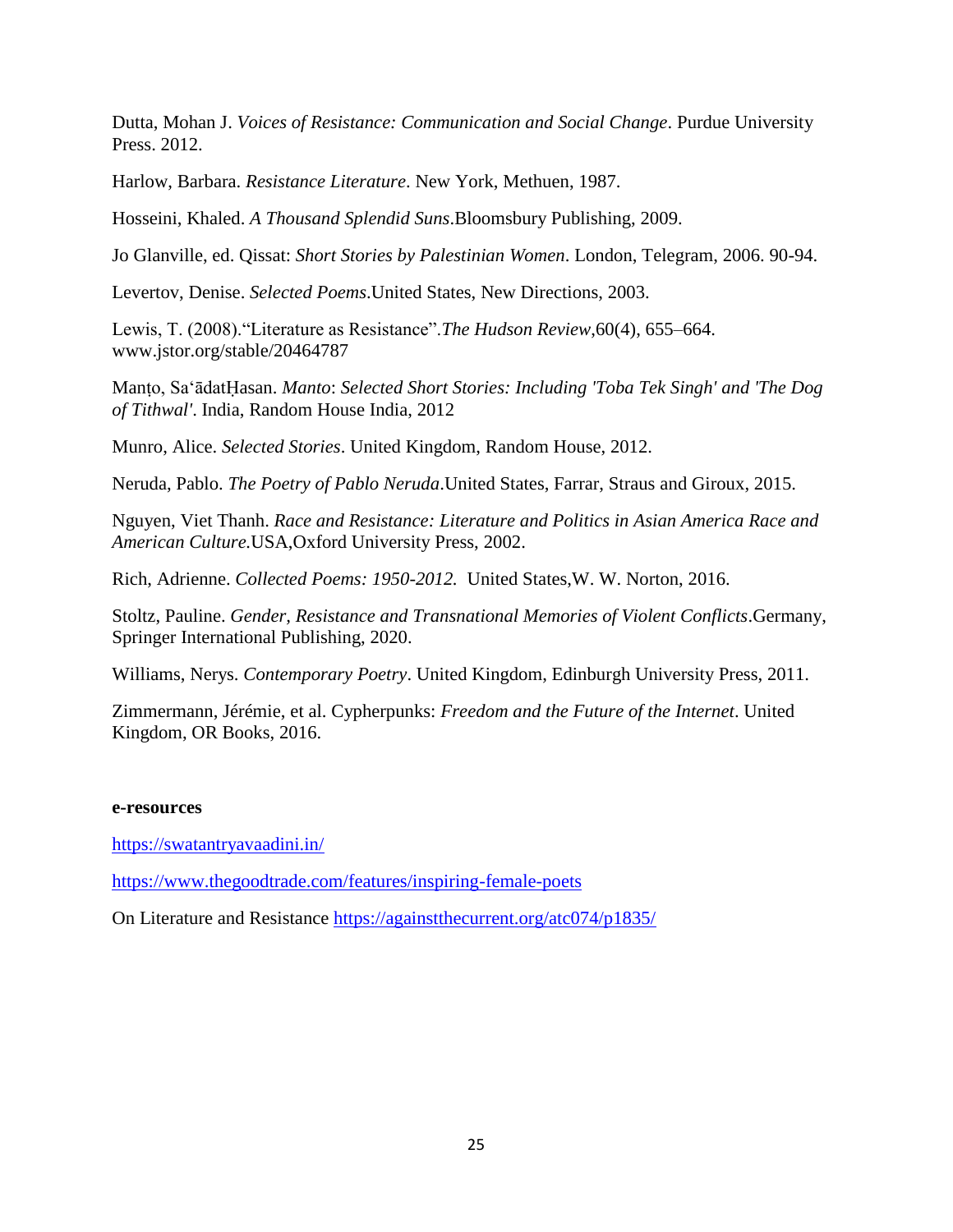#### **SEMESTER IV**

#### **FIRST DEGREE PROGRAMME IN**

#### **BA ENGLISH LANGUAGE AND LITERATURE (CBCS System)**

## **Core Course 4:EN 1441 British Literature II**

**No. of Credits: 4 No. of instructional hours: 5 per week [Total: 90 Hours]**

Aim: Introduce the historical and philosophical shifts in English literature since  $17<sup>th</sup>$  century.

#### **Objectives:**

- 1. Familiarize the history of English literature from the 18th century to the Victorian age
- 2. Understand the socio-political, historical and cultural contexts
- 3. Be able to identify the changing trends in English literature in the 18th and 19th centuries

#### **Course Outcome:**

CO 1: Sensitize students to the changing trends in English literature in the 18th and 19th centuries and connect it with the sociocultural and political developments.

CO 2: Develop the critical thinking necessary to discern literary merit

- CO 3: Be able to recognize paradigm shifts in literature
- CO 4: Be able to identify techniques, themes and concerns
- CO 5: Connect literature to the historical developments that shaped the English history.

#### **COURSE OUTLINE**

#### **Module I**

History: Age of prose and reason– Critical/literary essay – Sentimental Comedy - antisentimental comedy –heroic drama - Neoclassical poetry

- 1. John Dryden: "A Song for St. Cecilia's Day, 1687" <https://www.poetryfoundation.org/poems/44185/a-song-for-st-cecilias-day-1687>
- 2. Lady Mary Wortley Montagu: "The Lover, A Ballad" <https://www.poetryfoundation.org/poems/44761/the-lover-a-ballad>
- 3. Oliver Goldsmith *She Stoops to Conquer* <https://www.gutenberg.org/files/383/383-h/383-h.htm>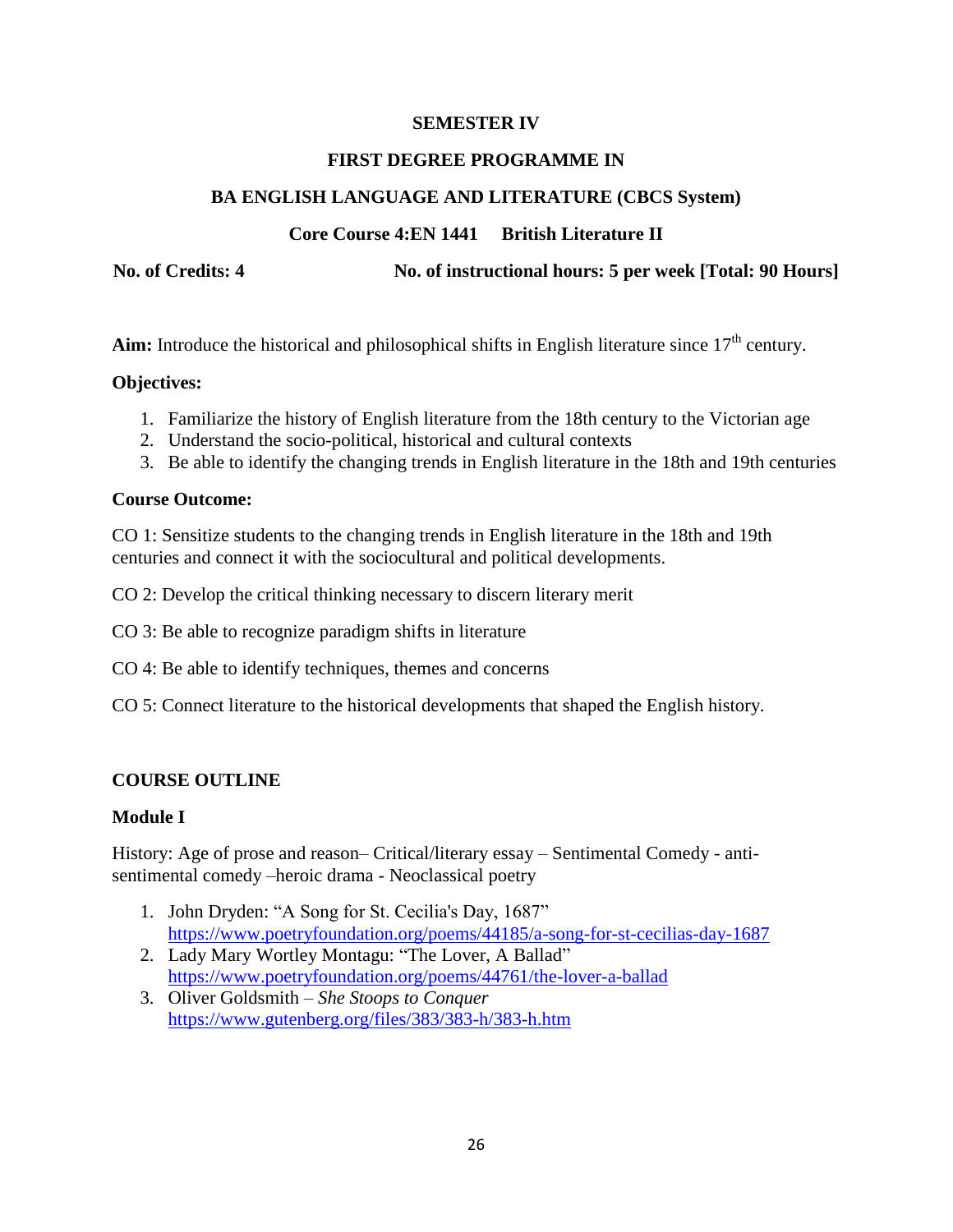## **Module II**

Transitional Poets – Periodical essay – Rise of the English novel – Fielding, Richardson, Sterne and Smollett

- 1. Thomas Gray : "Elegy Written in a Country Churchyard" <https://www.poetryfoundation.org/poems/44299/elegy-written-in-a-country-churchyard>
- 2. Elizabeth Carter: "Written Extempore on the Sea Shore" <https://www.eighteenthcenturypoetry.org/works/o4984-w0350.shtml>
- 3. Richard Steele "The Spectator Club" <https://www.bartleby.com/27/7.html>

## **Module III**

French Revolution – Romantic Revival – first and younger generations of Romantics - Lyrical Ballads – familiar/personal essay – Lamb, Hazlitt, De Quincey - fiction in the Romantic age– Walter Scott, Jane Austen

- 1. William Blake "The Tyger", "The Lamb" <https://www.poetryfoundation.org/poems/43687/the-tyger> <https://www.poetryfoundation.org/poems/43670/the-lamb-56d222765a3e1>
- 2. William Wordsworth "The Kitten at Play" <https://www.poetrynook.com/poem/kitten-play>
- 3. Mary Lamb: "Choosing a Profession" <https://www.poetryfoundation.org/poems/51930/choosing-a-profession>
- 4. Charles Lamb "Dream Children, a Reverie" [http://essays.quotidiana.org/lamb/dream\\_children\\_a\\_reverie/](http://essays.quotidiana.org/lamb/dream_children_a_reverie/)
- 5. Jane Austen *Pride and Prejudice*

## **Module IV**

Victorian poets – Pre-Raphaelite Poetry - Victorian prose writers – Victorian Compromise - Victorian novelists – Women novelists

- 1. Robert Browning "My Last Duchess" <https://www.poetryfoundation.org/poems/43768/my-last-duchess>
- 2. Charlotte Bronte: "On the Death of Anne Bronte" <https://www.poetryfoundation.org/poems/43710/on-the-death-of-anne-bronte>
- 3. Christina Rossetti "Goblin Market" <https://www.poetryfoundation.org/poems/44996/goblin-market>
- 4. R. L. Stevenson "Walking Tour" <https://www.thoughtco.com/walking-tours-by-robert-louis-stevenson-1690301>
- *5.* Charles Dickens *A Tale of Two Cities*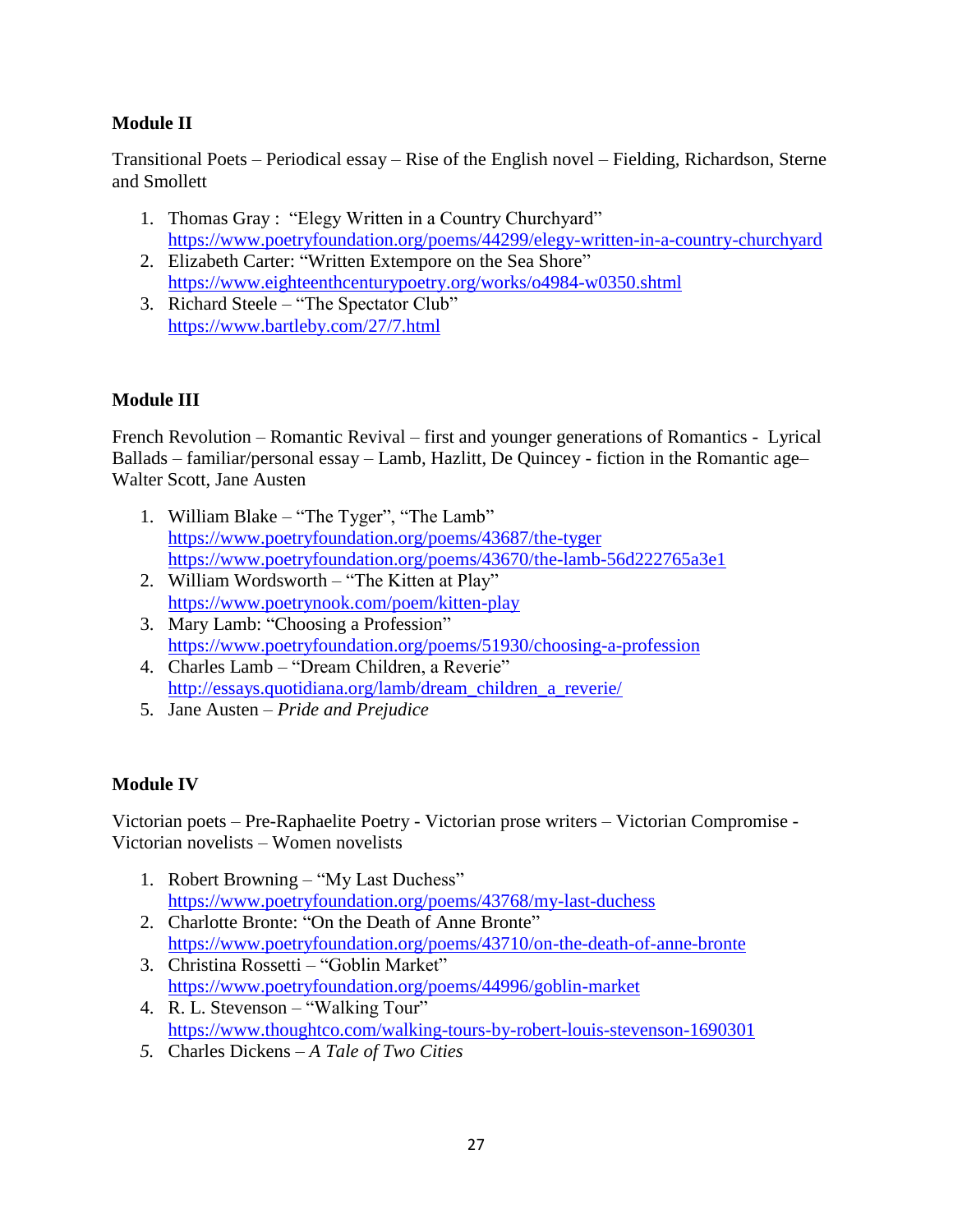#### **Recommended Reading**

Alexander, Michael. *A History of English Literature*. Macmillan. 2000

Armstrong, Isobel. *Victorian Poetry: Poetry, Poets and Politics* (Routledge Critical History of Victorian Poetry S). : Routledge. 1996

Baugh, A.C. *A History of English Literature*.Routledge. 2013.

Carter, Ronald, John McRay. *The Routledge History of Literature in English*.

Routledge, 2017

Daiches, David. *A Critical History of English Literature*, Vol. 3, Allied Publishers. 1979

FWH Myers, AC Bradley. *The Complete Works of William Wordsworth*.Imagination Books. 2018

McLane, M. (2008).*The Cambridge Companion to British Romantic Poetry* (Cambridge Companions to Literature) (J. Chandler, Ed.). Cambridge: Cambridge University Press.

Peck, John, Martin Coyle. *A Brief History of English literature*. Palgrave 2003

Poplawski, Paul. *English Literature in Context*. CUP.1993

Quintana, Ricardo. *Oliver Goldsmith as a Critic of the Drama.* Studies in English Literature, 1500-1900. Vol. 5, No. 3, Restoration and Eighteenth Century (Summer, 1965), pp. 435-454 (20 pages) Published By: Rice University

Wordsworth, Jonathan. *The Penguin Book of Romantic Poetry* (Penguin Classics) Paperback .2005

#### **e-resources**

<http://www.victorianweb.org/previctorian/nc/ncintro.html>

<https://www.britannica.com/art/Romanticism>

<https://www.bl.uk/romantics-and-victorians/articles/the-romantics>

<https://www.gutenberg.org/files/36773/36773-h/36773-h.htm>

<https://www.gutenberg.org/files/9622/9622-h/9622-h.htm>

[https://www.gutenberg.org/ebooks/search/?query=wordsworth&submit\\_search=Go%21](https://www.gutenberg.org/ebooks/search/?query=wordsworth&submit_search=Go%21)

<https://library.unt.edu/rarebooks/exhibits/women/17th.htm>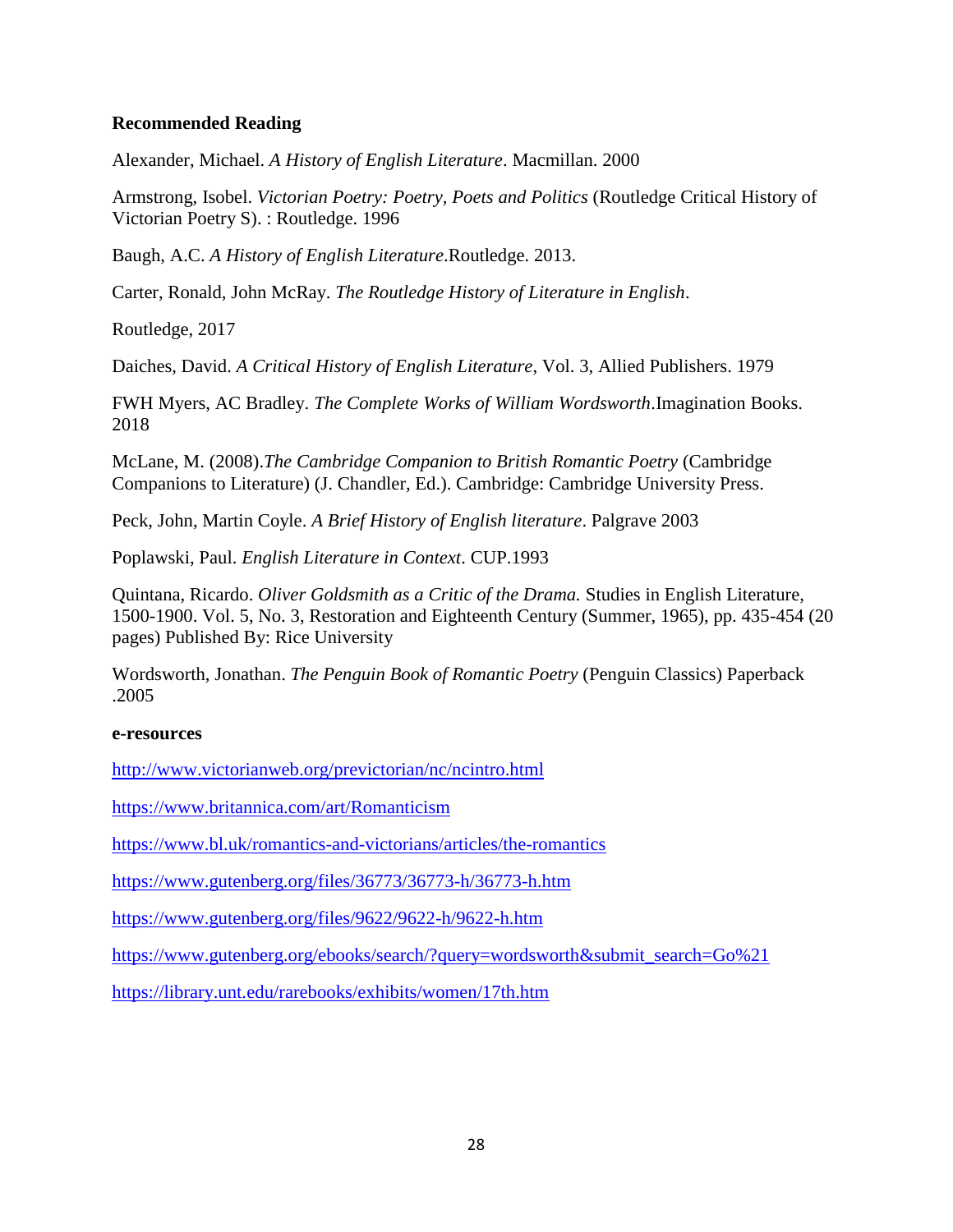#### **SEMESTER IV**

#### **FIRST DEGREE PROGRAMME IN**

#### **B A ENGLISH LANGUAGE AND LITERATURE (CBCS System)**

#### **Core Course 5: EN 1442 Literature of the 20th Century**

**No. of Credits: 3 No. of instructional hours: 4 per week [Total: 72 Hours]**

Aim Introduce the literary narratives of the  $20<sup>th</sup>$  century in close connection with the historical

#### **Objectives**

time period.

- 1. Examine the ways in which political, cultural and social events in British and European history of the first half of the 20th century, esp. world wars and holocaust, shaped the literature of this period
- 2. Develop the ability to analyze literary texts of this period in their symbiotic relationship with non-literary developments of the times
- 3. Acquaint the learners with the significant historical, cultural and imaginative force in  $20<sup>th</sup>$ century literature

#### **Course Outcome**

CO 1: Understand social, political, aesthetic and cultural transformations of early twentieth century in relation to literary texts with their specific formal features.

CO 2**:** Know the stylistic features of Modernism and its various literary and aesthetic movements

CO 3: Critically engage the ideas that characterise the period, especially the crisis of modernity

CO 4: Understand contemporary responses to the historical incidents that mark the period

CO 5: Understand and use critical strategies that emerged in the early twentieth century.

#### **Module I 1900 – 1920**

#### BACKGROUND:

Early Modernism – Suffragette Movement- World War I - the Irish Revolution - the Russian Revolution - War Poetry-the crisis of modernity—stream of consciousness—expressionism imagism—science fiction

WRITERS ABOUT WHOM AN OVERVIEW IS TO BE GIVEN: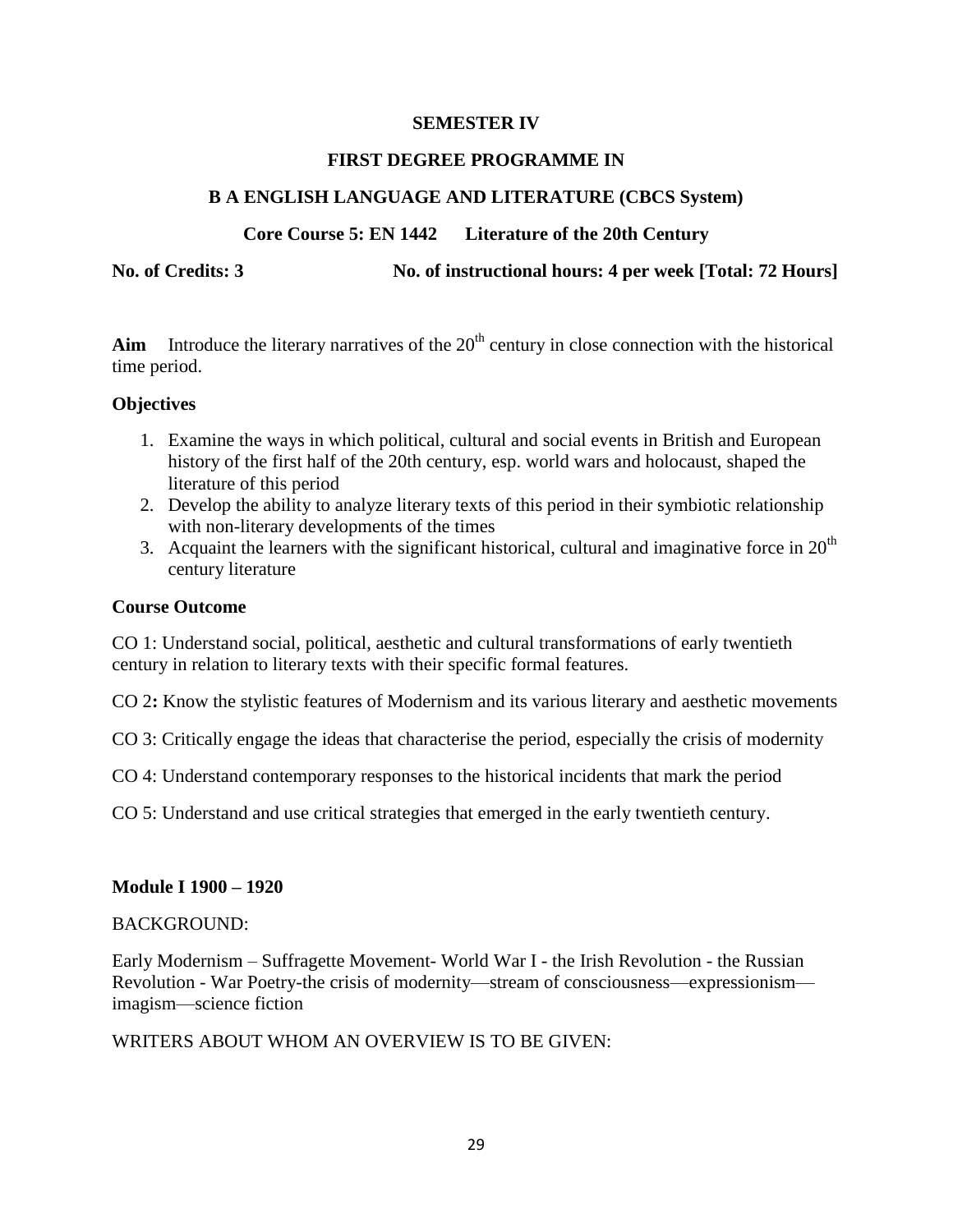The War Poets (two types), John Galsworthy, Yeats, Joyce, Joseph Conrad, Rudyard Kipling, Arnold Bennett, G.K. Chesterton, E.M. Forster, Ford Maddox Ford, G B Shaw and the realists and those others whose texts are being taught.

Core Texts

1. Augusta Lady Gregory: *The Rising of the Moon* (play). Seven Short Plays, Project Gutenberg, 2012. Pp 75-91.

[https://www.gutenberg.org/files/41653/41653-h/41653-h.htm#Page\\_93](https://www.gutenberg.org/files/41653/41653-h/41653-h.htm#Page_93)

- 2. H.G. Wells: *The War in the Air* (novel), Project Gutenberg, 2008. <https://www.gutenberg.org/files/780/780-h/780-h.htm>
- 3. G.B. Shaw: *How He Lied to Her Husband* (play), Project Gutenberg, 2009. <https://www.gutenberg.org/files/3544/3544-h/3544-h.htm>
- 4. Ezra Pound: "In a station of the metro" (poem), Poetry: A Magazine of Verse, 1913. <https://www.poetryfoundation.org/poetrymagazine/browse?contentId=12675>
- 5. James Joyce: "The Dead" (short story), Dubliners, 1914, Project Gutenberg, 2009. <https://www.gutenberg.org/files/2814/2814-h/2814-h.htm#chap15>
- 6. W.B. Yeats: "Easter  $1916$ " (poem), <https://www.poetryfoundation.org/poems/43289/easter-1916>
- 7. Wilfred Owen/ "Futility" (poem), <https://www.poetryfoundation.org/poems/57283/futility-56d23aa2d4b57>

## **Module II 1920 - 1939**

#### BACKGROUND:

Life between the two World Wars – The Great Depression—rise and spread of fascism—"High" Modernism –World War II – The Fall of the British Empire – Holocaust—revival of poetic drama

WRITERS ABOUT WHOM AN OVERVIEW IS TO BE GIVEN:

Eliot, Auden, Lawrence, Woolf, Graham Greene, Kafka, Aldous Huxley, George Orwell, C.S. Lewis, J.R.R. Tolkien, Sean O' Casey, Katherine Mansfield and those others whose texts are being taught

Core Texts:

- 1. Virginia Woolf: Chapter 3, A Room of One's Own, pp 35-48 (non-fictional text), [http://seas3.elte.hu/coursematerial/PikliNatalia/Virginia\\_Woolf\\_-](http://seas3.elte.hu/coursematerial/PikliNatalia/Virginia_Woolf_-A_Room_of_Ones_Own.pdf) [A\\_Room\\_of\\_Ones\\_Own.pdf](http://seas3.elte.hu/coursematerial/PikliNatalia/Virginia_Woolf_-A_Room_of_Ones_Own.pdf)
- 2. T.S. Eliot: "Marina" (poem), https://www.poetrynook.com/poem/marina-0
- 3. Franz Kafka: "The Bridge" (short story), The Great Wall of China, Trans. Edwin and Willa Muir,<https://genius.com/Franz-kafka-the-bridge-annotated>
- 4. W.H. Auden: "The Unknown Citizen" (poem), https://poets.org/poem/unknown-citizen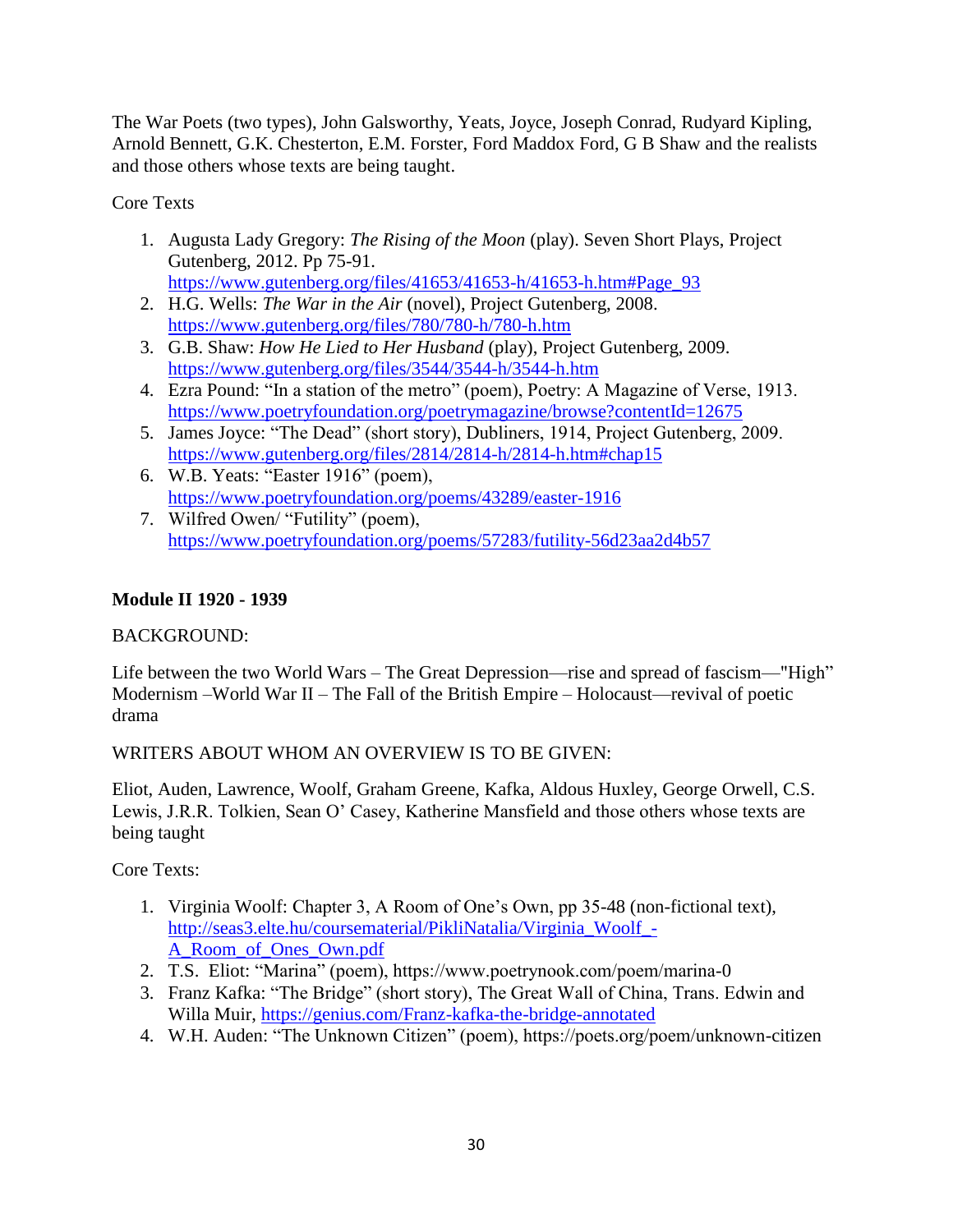#### **Module III 1946 - 1966**

#### BACKGROUND:

Rise of New Literatures – Movement poetry—The Absurd—Confessional poetry—The transition to Postmodernism

#### WRITERS ABOUT WHOM AN OVERVIEW IS TO BE GIVEN:

Philip Larkin and the Movement Poets, Ted Hughes, George Orwell, Kingsley Amis, Samuel Beckett, Harold Pinter, Tom Stoppard and those others whose texts are being taught

Core Texts:

- 1. Wole Zoyinka / Lion and the Jewel
- 2. Dylan Thomas/ "Do not go gentle into that good night" (poem), <https://poets.org/poem/do-not-go-gentle-good-night>
- 3. Sylvia Plath/ "The Colossus" (poem), The Colossus and Other Poems, <https://www.poetryfoundation.org/poems/89119/the-colossus>
- 4. Elizabeth Jennings/ "One Flesh" (poem), [http://famouspoetsandpoems.com/poets/elizabeth\\_jennings/poems/14189](http://famouspoetsandpoems.com/poets/elizabeth_jennings/poems/14189)

#### **Module IV Holocaust Literature**

Background:

Antisemitism –Auschwitz - Genocide – Racism –banality of evil (Hannah Arendt)

Core Texts:

- 1. Anne Frank: *The Diary of a Young Girl*, [http://www.rhetorik.ch/Aktuell/16/02\\_13/frank\\_diary.pdf](http://www.rhetorik.ch/Aktuell/16/02_13/frank_diary.pdf)
- 2. ImreKertesz/ *Fatelessness* (a.k.a. translated as *Fateless*; a novel)
- 3. Alexander Kimel/ "I Cannot Forget" (poem),<https://remember.org/witness/kimel2>

#### **Recommended Reading**

Bennet, Michael Y.*The Cambridge Introduction to Theatre and Literature of the Absurd.*Cambridge UP, 2015.

Bradbury, Malcolm and James Mcfarlane, editors. Modernism: A Guide to European Literature 1890—1930. Penguin, 1978.

Brooker, Peter, editor.*Modernism/Postmodernism*.Longman Critical Readers.Routledge, 2014[.https://www.ebooks.com/en-us/book/1798494/modernism-postmodernism/peter-brooker/](https://www.ebooks.com/en-us/book/1798494/modernism-postmodernism/peter-brooker/)

Brooks, David. "Modernism."Encyclopedia of Literature and Criticism.Edited by Martin Coyle et al.First Edition.Routledge, 1991. PP. 119-130.

Esslin, Martin. *The Theatre of the Absurd*.Pelican, 1980.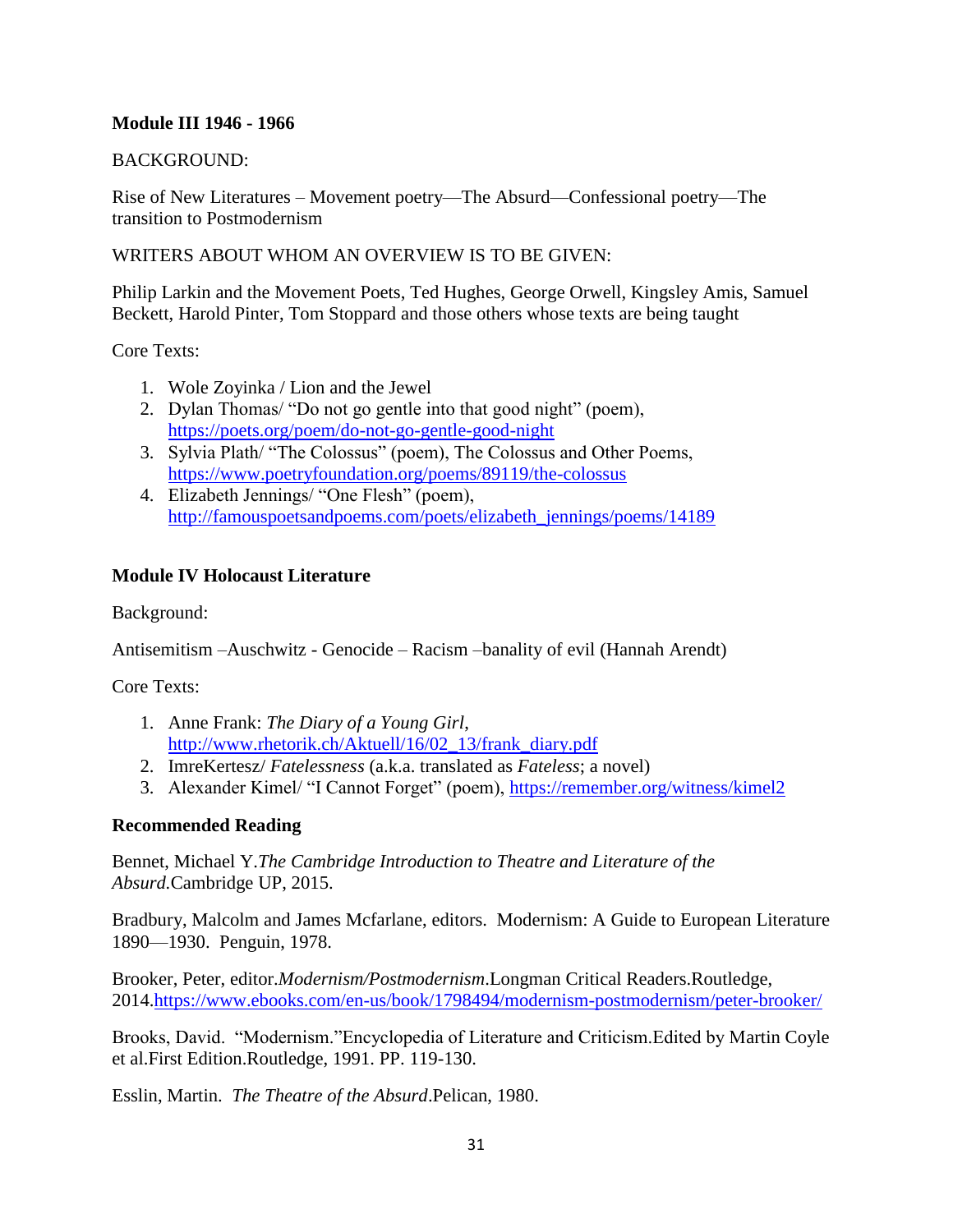Ford, Boris. The Modern Age.The Pelican Guide to English Literature 7.Penguin, 1961.

Kirsh, Adam. *The Wounded Surgeon: Confession and Transformation in Six American Poets*. W.W. Norton, 2005

Morrison, Blake. *The Movement: English Poetry and Fiction of the 1950s.*Methuen, 1986.

Nicholls, Peter. *Modernisms: A Literary Guide*. Macmillan, 1995.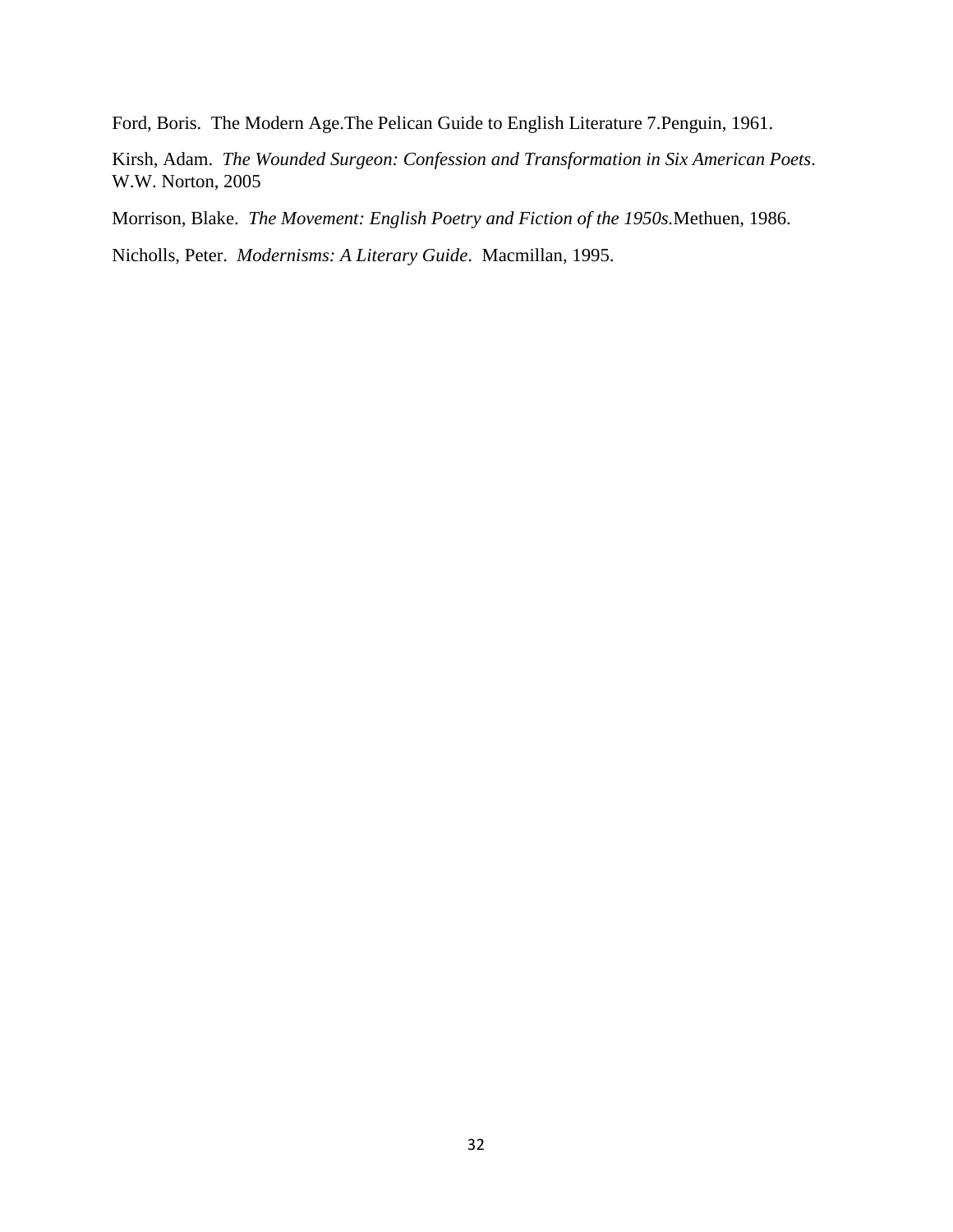#### **SEMESTER IV**

#### **FIRST DEGREE PROGRAMME IN**

#### **B A ENGLISH LANGUAGE AND LITERATURE (CBCS System)**

**Complementary Course 7: EN1431 Philosophy for Literature**

No. of Credits: 2 No. of instructional hours: 3 per week [Total: 54 Hours]

**Aim:** Engage with the philosophy of literary representations.

#### **Objectives**

- 1. Give the students a historical overview of the major figures in philosophy
- 2. Introduce to them some of the significant schools of thought that has influenced human perception.
- 3. Inform students how an understanding of philosophy is vital to the reading of literature.

#### **COURSE OUTCOMES**

CO 1: Have a diachronic understanding of the evolution of philosophy from the time of Greek masters to 20th century

CO 2: Have an awareness of the major schools of thought in western philosophy.

CO 3: Have a healthy epistemological foundation at undergraduate level that ensures scholarship at advanced levels of learning.

CO 4: Talk about some of the key figures in Philosophy.

CO 5: Analyze and appreciate texts critically, from different philosophical perspectives

#### **COURSE OUTLINE**

#### **Module 1: The World of Greeks**

Heraclitus—Flux and the unity of opposites—Socrates—Nature of Poet and Rhapsode— Dialogue with Ion—Plato—Concept of Forms—Ideal vs Physical—Aristotle—Concept of Soul—Beauty—Art—Nature

- 1. Robert Frost. "West- Running Brook," (the unity of opposites) [https://www.internal.org/Robert\\_Frost/West\\_Running\\_Brook](https://www.internal.org/Robert_Frost/West_Running_Brook)
- 2. S T Coleridge. "Kubla Khan," (Socratic idea of poet as light, winged, holy), <https://www.poetryfoundation.org/poems/43991/kubla-khan>
- 3. P B Shelley. "Ozymandias," (Plato's idealism) <https://www.poetryfoundation.org/poems/46565/ozymandias>
- 4. John Keats. "Endymion" (First 33 lines) (Aristotle's idea of soul, beauty, art and nature)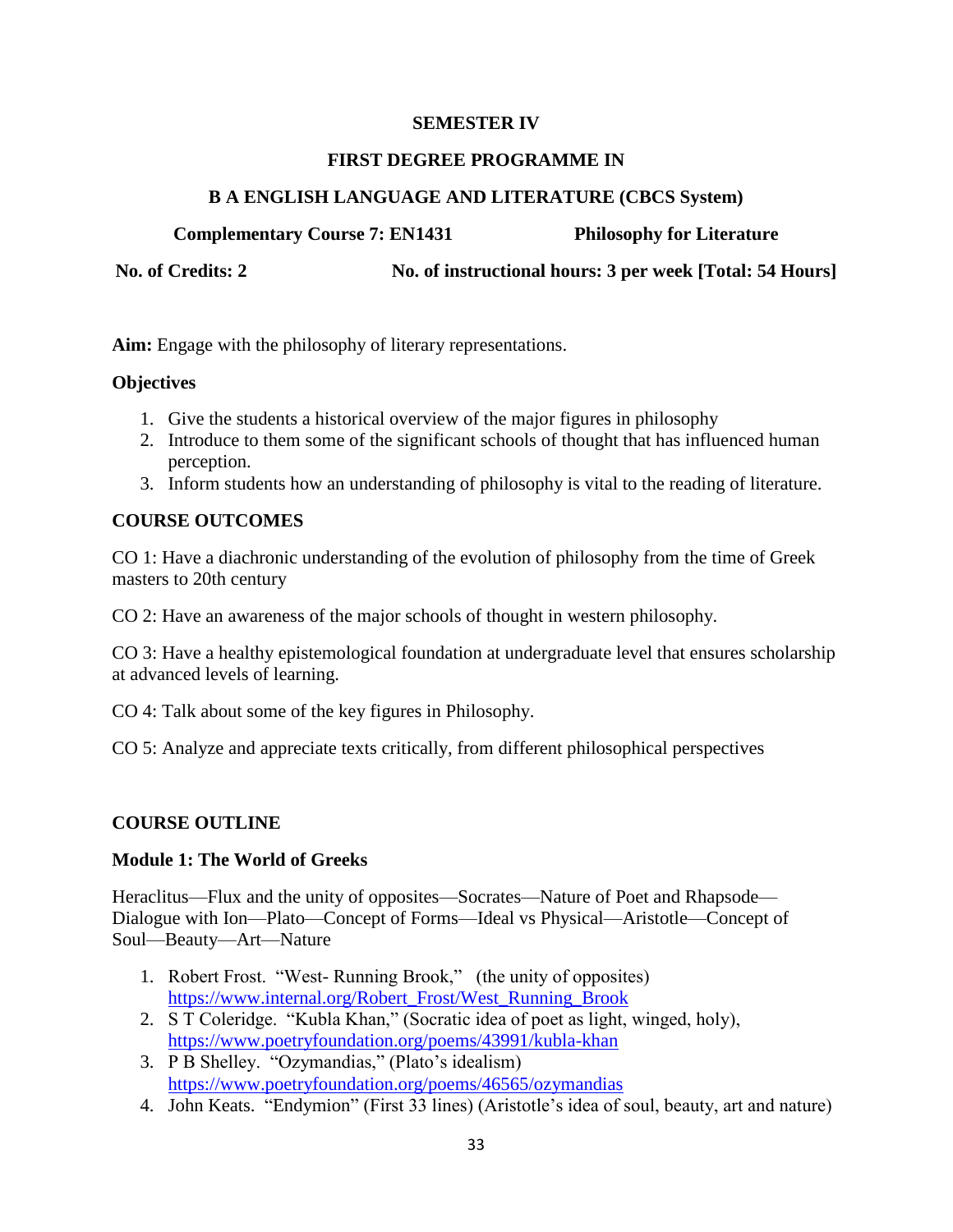## **Module 2: Enlightenment and After**

Rene Descartes—Rationalism—Dualism—Spinoza—idea of Nature and God—Pantheism concept of substance and modes—Cartesian dualism vs Spinoza's monism—John Locke— Liberalism—Empiricism—Immanuel Kant—Transcendental Idealism—Edmund Husserl— Phenomenology—Karl Marx—Critique of Capitalist Society—Base and Superstructure

- 1. Emily Dickinson. "The Brain—is wider than the Sky" (Debate the Cartesian mind body or material immaterial dualism[\)https://www.poemhunter.com/poem/the-brain-is-wider](https://www.poemhunter.com/poem/the-brain-is-wider-than-the-sky/)[than-the-sky/](https://www.poemhunter.com/poem/the-brain-is-wider-than-the-sky/)
- 2. Walt Whitman. "On the Beach at Night Alone." (Spinoza's pantheism), <https://www.poetryfoundation.org/poems/48856/on-the-beach-at-night-alone>
- 3. William Ross Wallace. "The Liberty Bell," (Locke's liberalism and the turn of humanity),<https://allpoetry.com/The-Liberty-Bell8>
- 4. D. H. Lawrence. "How Beastly the Bourgeois Is?" (Marx's idea of social class), <https://poets.org/poem/how-beastly-bourgeois>

#### **Module 3: Nihilism, Existentialism and Afterwards**

Friedrich Nietzsche—Death of God—Nihilism—Martin Heidegger—Dasein and the question of Being—Sigmund Freud—Id—Ego—Super-ego—Libido—Jean-Paul Sartre—Ontology of Being and Nothing—Simone de Beauvoir—Social and Historical construction of Gender

- 1. Wallace Stevens. "Sad Strains of a Gay Waltz," (Nietzsche's idea of nihilism and the death of god), [https://poeticresolution.wordpress.com/2012/01/31/sad-strains-of-a-gay](https://poeticresolution.wordpress.com/2012/01/31/sad-strains-of-a-gay-waltz-by-wallace-stevens/)[waltz-by-wallace-stevens/](https://poeticresolution.wordpress.com/2012/01/31/sad-strains-of-a-gay-waltz-by-wallace-stevens/)
- 2. W H Auden. "Who's Who?" (Heidegger's idea of Dasein and Geworfenheit, "Beingthrown-in-the-world), [https://sonnetsatlagcc.wordpress.com/2016/10/30/whos-who-by-w](https://sonnetsatlagcc.wordpress.com/2016/10/30/whos-who-by-w-h-auden/)[h-auden/](https://sonnetsatlagcc.wordpress.com/2016/10/30/whos-who-by-w-h-auden/)
- 3. Ted Hughes. "Hawk Roosting," (ego that mediates the instinctual id and the critical super-ego),<https://allpoetry.com/Hawk-Roosting>
- 4. Maya Angelou. "When I think of myself," (de Beauvoir's concept of becoming), <https://allpoetry.com/poem/14326523-When-I-Think-About-Myself-by-Maya-Angelou>

#### **Recommended Reading**

Durrant, Will. *The Story of Philosophy*, Simon & Schuster, 1991.

Gaarder, Jostein. *Sophie's World*: 20th Anniversary Edition. Orion, 2015.

Garvey, James and Jeremy Stangroom.*The Story of Philosophy: A History of Western Thought*.

Quercus, 2013.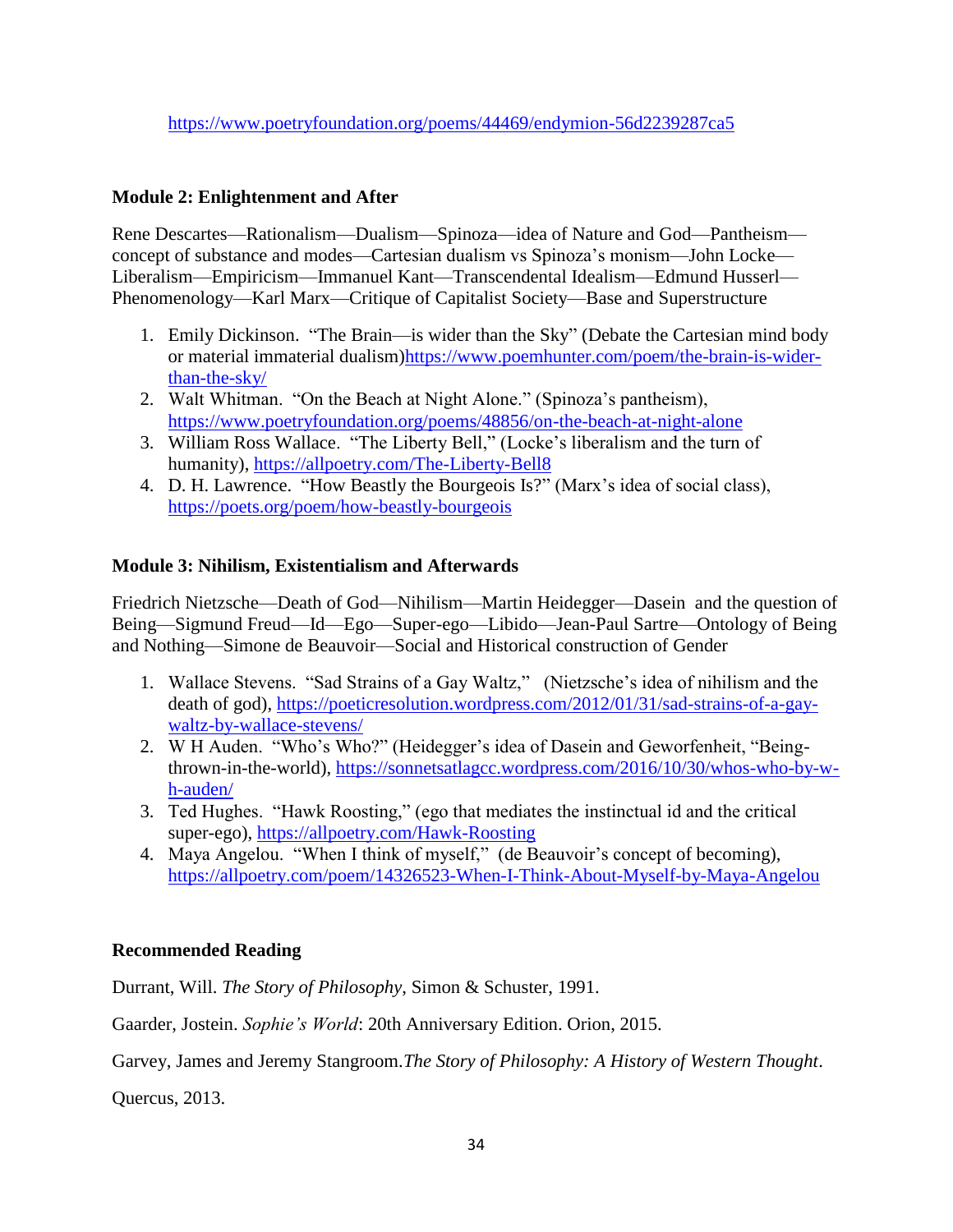Gibson, John. *The Philosophy of Poetry.*Oxford UP, 2015.

Ghosh, Ranjan, Lutz Koepnick, et al. *Philosophy and Poetry*: Continental Perspectives.

Columbia UP, 2019.

Russell, Bertrand. *History of Western Philosophy*.Routledge, 2016.

#### **e-resources**

Stanford Encyclopedia of Philosophy [https://plato.stanford.edu/?gclid=CjwKCAjwlID8BRAFEiwAnUoK1VLA5qiyuVNYZmNU8fo](https://plato.stanford.edu/?gclid=CjwKCAjwlID8BRAFEiwAnUoK1VLA5qiyuVNYZmNU8foMZGAfKurtC8Ve2xTbCGk_BEq6AB0KI_i3ChoCkwgQAvD_BwE) [MZGAfKurtC8Ve2xTbCGk\\_BEq6AB0KI\\_i3ChoCkwgQAvD\\_BwE](https://plato.stanford.edu/?gclid=CjwKCAjwlID8BRAFEiwAnUoK1VLA5qiyuVNYZmNU8foMZGAfKurtC8Ve2xTbCGk_BEq6AB0KI_i3ChoCkwgQAvD_BwE) [https://www.philosophybasics.com/general\\_whatis.html](https://www.philosophybasics.com/general_whatis.html) (What is Philosophy) <http://www.rosenfels.org/Durant.pdf> (*The Story of Philosophy* – Will Durrant) [https://archive.org/details/SophiesWorld\\_989/page/n5/mode/2up](https://archive.org/details/SophiesWorld_989/page/n5/mode/2up) (Sophie's World) <http://www.ntslibrary.com/PDF%20Books/History%20of%20Western%20Philosophy.pdf> (*History of Western Philosophy*)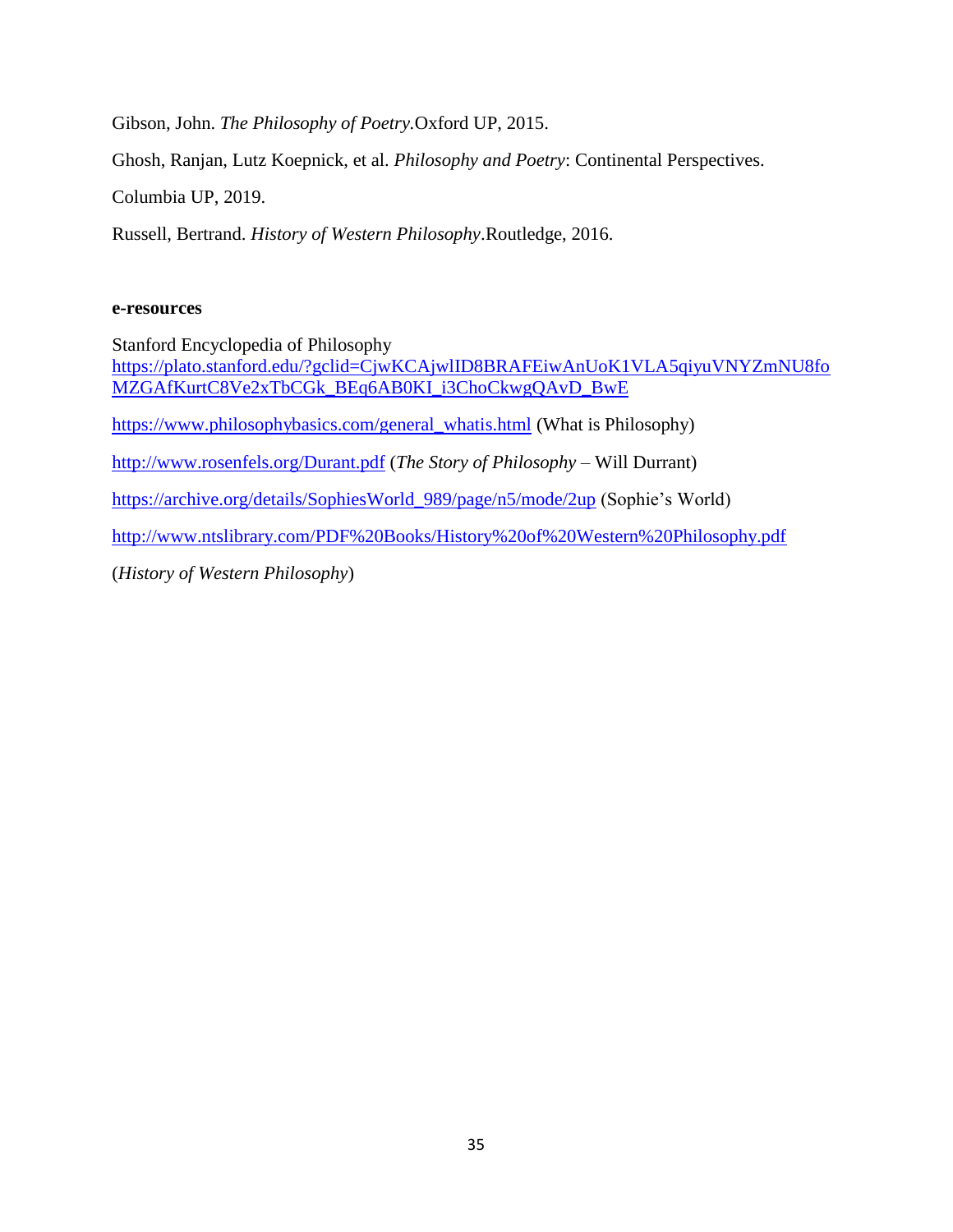#### **SEMESTER V**

#### **FIRST DEGREE PROGRAMME IN**

#### **B A ENGLISH LANGUAGE AND LITERATURE (CBCS System)**

**Core Course 6: EN 1541 Literature of Late 20th Century and 21st Century**

**No. of Credits: 4 No. of instructional hours: 5 per week [Total: 90 Hours]**

**Aim:** Engage with the diversity of forms and contexts of more recent literatures.

#### **Objectives**

1. Expose students to the literatures of this period in their relationship with historical (social, cultural and political) developments

2. Introduce them to the basics of Postmodern writing and the conditions of its emergence and development

3. Sensitize them to the plurality and diversity of the literature of this period reflecting the reality of a multi-cultural world and polyphonic cultural sphere

#### **Course Outcome**

CO 1:Identify the various socio-cultural changes that evolved in the late modernist period

CO 2: Relate to the diverse currents of postmodern literature and its reflections in the contemporary ethos

CO 3: Assimilate the inherent multiplicities and fluidity of societal perspectives

CO 4: Develop an innate sympathy for the tragedies of Holocaust and an awareness regarding the environmental impasses threatening the modern world

CO 5: Empathise with the marginalised and comprehend their predicament.

#### **Module I: Postmodernism**

Background:

Developments leading to Postmodernism –Metafiction – Intertextuality – Pastiche – magic realism – minimalism – hyperreality

Core Texts:

- 1. Denise Riley: "Pastoral." Selected Poems. Reality Street Editions, 2000. Pp. 64-65. <https://docplayer.net/84625719-Denise-riley-selected-poems.html>
- 2. Harold Pinter. *Homecoming*. Faber, 1991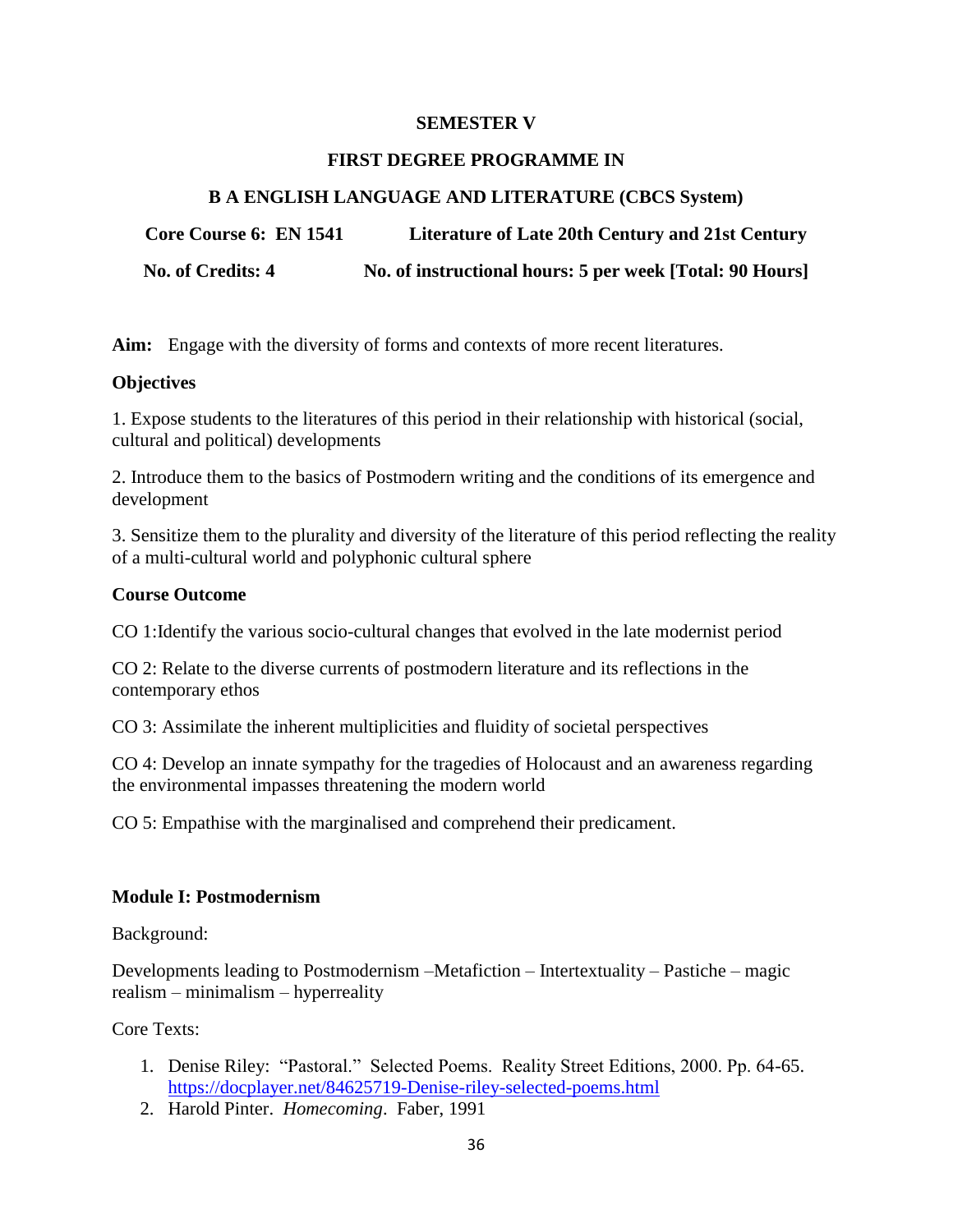[http://shiraz.fars.pnu.ac.ir/portal/file/?970459/%20Pinter\\_Harold%20\\_-](http://shiraz.fars.pnu.ac.ir/portal/file/?970459/%20Pinter_Harold%20_-_Plays_3_Faber_1991_.pdf) Plays 3 Faber 1991 .pdf

3. E.L.Doctorow: *Ragtime*. Random House, 1975.

### **Module II: African-American Literature**

Key Concepts:

Racism - Slavery - Civil rights – Mulatto- Harlem Renaissance—Afro-American feminism— 1968 riots

Core Texts:

- 1. Toni Morrison: "Recitacif" (short story). [https://www.cusd80.com/cms/lib/AZ01001175/Centricity/Domain/1073/Morrison\\_recitat](https://www.cusd80.com/cms/lib/AZ01001175/Centricity/Domain/1073/Morrison_recitatifessay.doc.pdf) [ifessay.doc.pdf](https://www.cusd80.com/cms/lib/AZ01001175/Centricity/Domain/1073/Morrison_recitatifessay.doc.pdf)
- 2. Gwendolyn Brooks: "The Mother" (poem). <https://www.poetryfoundation.org/poems/43309/the-mother-56d2220767a02>
- 3. Maya Angelou: *I Know Why the Caged Bird Sing*, Chapters 33-34.
- 4. August Wilson. Ma Rainey's Black Bottom (play). [https://augustwilsonstudygroup.files.wordpress.com/2018/02/ma-rainey-\\_1\\_.pdf](https://augustwilsonstudygroup.files.wordpress.com/2018/02/ma-rainey-_1_.pdf)

## **Module III: Digital Literature**

Key Concepts:

Evolution of the reader – Electracy vs Literacy –E-books - Role playing games - interactive fiction–hypertexts – network fiction – locative narratives – non-linearity – animated poetry – insta poems- chatterbots – Twitterature - importance of connectivity

Core Texts:

- 1. Carpenter, J.R: "Along the Briny Beach." <https://collection.eliterature.org/3/works/along-the-briny-beach/index.html>
- 2. Wah, Fred, et al: "High Muck a Muck." [https://collection.eliterature.org/3/works/high](https://collection.eliterature.org/3/works/high-muck-a-muck/index.html)[muck-a-muck/index.html](https://collection.eliterature.org/3/works/high-muck-a-muck/index.html)
- 3. Bouchardon, Serge and Vincent Volckaert: "Loss of Grasp." <https://bouchard.pers.utc.fr/deprise/home>

## **Module IV: Climate Fiction**

Key concepts:

Anthropocene - greenhouse effect - global warming - climate activists – dystopia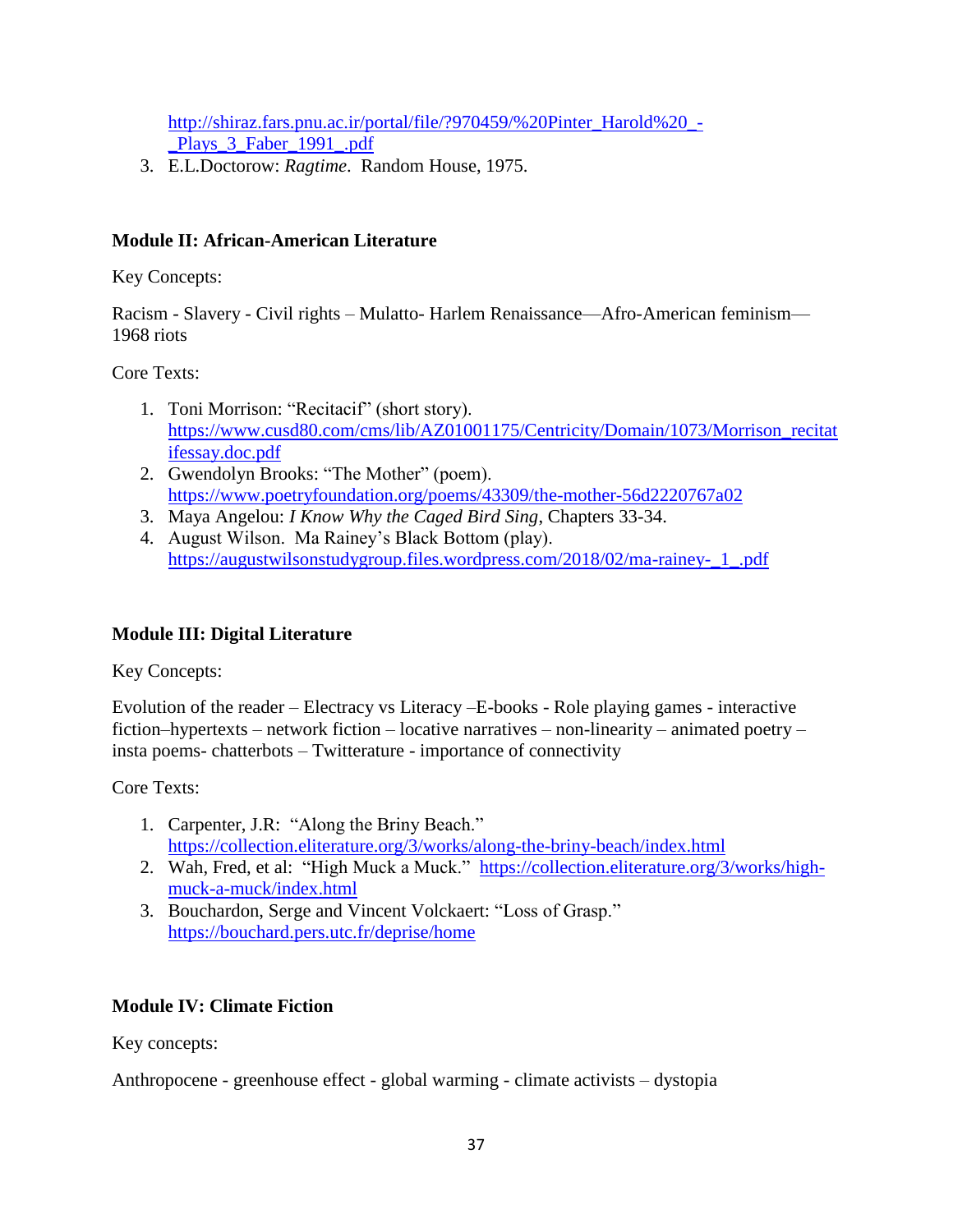#### Core Texts:

- 1. Ian McEwan: *Solar* <https://www.you-books.com/book/I-Mcewan/Solar>
- 2. Maja Lunde: *The History of Bees*. Translated by Diane Oatley. Touchstone, 2015. [https://www.scribd.com/read/354121952/The-History-of-Bees-A-Novel#](https://www.scribd.com/read/354121952/The-History-of-Bees-A-Novel)

### **Recmmended Reading**

Anderson, Gregera. Climate Fiction and Cultural Analysis.Taylor and Francis, 2019.

Butler, Christopher. *Postmodernism: A Very Short Introduction*. OUP 2002.

Docherty, Thomas. *Postmodernism, A Reader*. Taylor and Francis, 2016.

Ellis Erle C, Erle Christopher Ellis. Anthropocene A Very Short Introduction.OUP, 2018.

Graham, Maryemma, Jerry W. Ward, Jr. The Cambridge istory of African American Literature.

Gregson, Ian. Postmodern Literature.Bloomsbury Academic, 2004.

Jameson, Fredric. Postmodernism or the Cultural Logic of Late Capitalism.Duke University Press, 1991.

Len Platt, Sarah Upstone. Postmodern Literature and Race.CUP, 2015.

MScHale,Brian. Len Platt. *The Cambridge History of Postmodern Literature*.CUP, 2016.

Rettberg, Scott. Electronic Literature.Wiley, 2018.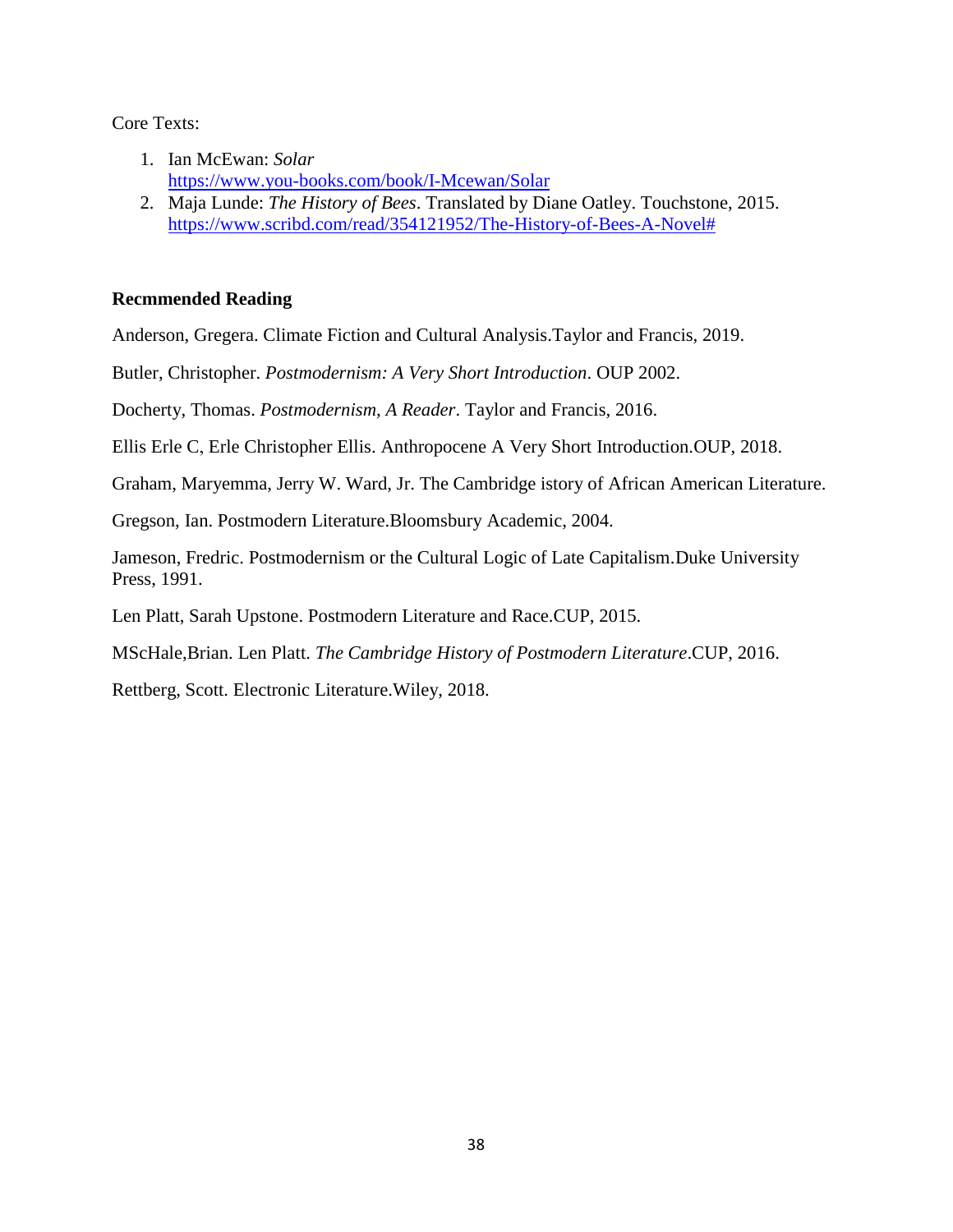### **SEMESTER V**

#### **FIRST DEGREE PROGRAMME IN**

### **B A ENGLISH LANGUAGE AND LITERATURE (CBCS SYSTEM)**

**Core Course 7: EN 1542 Postcolonial Literatures**

**No. of Credits: 4 No. of Instructional Hours: 4[Total: 72 Hours]**

**Aim** Introduce the varied narratives of decolonization

#### **Objectives**

- 1. Initiate critical thought on colonialism and after
- 2. Introduce the fundamental concepts in postcolonial theory
- 3. Understand the global effects of the colonial enterprise

#### **Course Outcome**

- CO 1: Ability to critique colonial history
- CO 2: Awareness of the socio-political contexts of colonialism and postcolonialism
- CO 3: Understanding of the effects of colonialism in various nations
- CO 4: Knowledge of the key terms in post-colonial thought
- CO 5: Study of the race and gender dynamics in postcolonial literature

### **COURSE OUTLINE**

#### **Module I: Key Terms**

Colonization-Orientalism-decolonisation-hybridity-appropriation-mimicry-negritude-othering, third world- aboriginality-transnationalism-multiculturalism-diaspora

#### **Module II: Poetry**

- 1. Andrew Suknaski: "Indian Site on the Edge of Tonita Pasture" [https://www.tesisenred.net/bitstream/handle/10803/8113/TNBR17de17.pdf?sequence=17](https://www.tesisenred.net/bitstream/handle/10803/8113/TNBR17de17.pdf?sequence=17&isAllowed=y) [&isAllowed=y](https://www.tesisenred.net/bitstream/handle/10803/8113/TNBR17de17.pdf?sequence=17&isAllowed=y)
- 2. Derek Walcott: "A Far Cry from Africa" <https://poets.org/poem/far-cry-africa>
- 3. Oodgeroo Noonuccal: "Gooboora, the Silent Pool" [https://www.poetrylibrary.edu.au/poets/noonuccal-oodgeroo/poems/gooboora-the-silent](https://www.poetrylibrary.edu.au/poets/noonuccal-oodgeroo/poems/gooboora-the-silent-pool-0719052)[pool-0719052](https://www.poetrylibrary.edu.au/poets/noonuccal-oodgeroo/poems/gooboora-the-silent-pool-0719052)
- 4. John Pepper Clark: "Night Rain"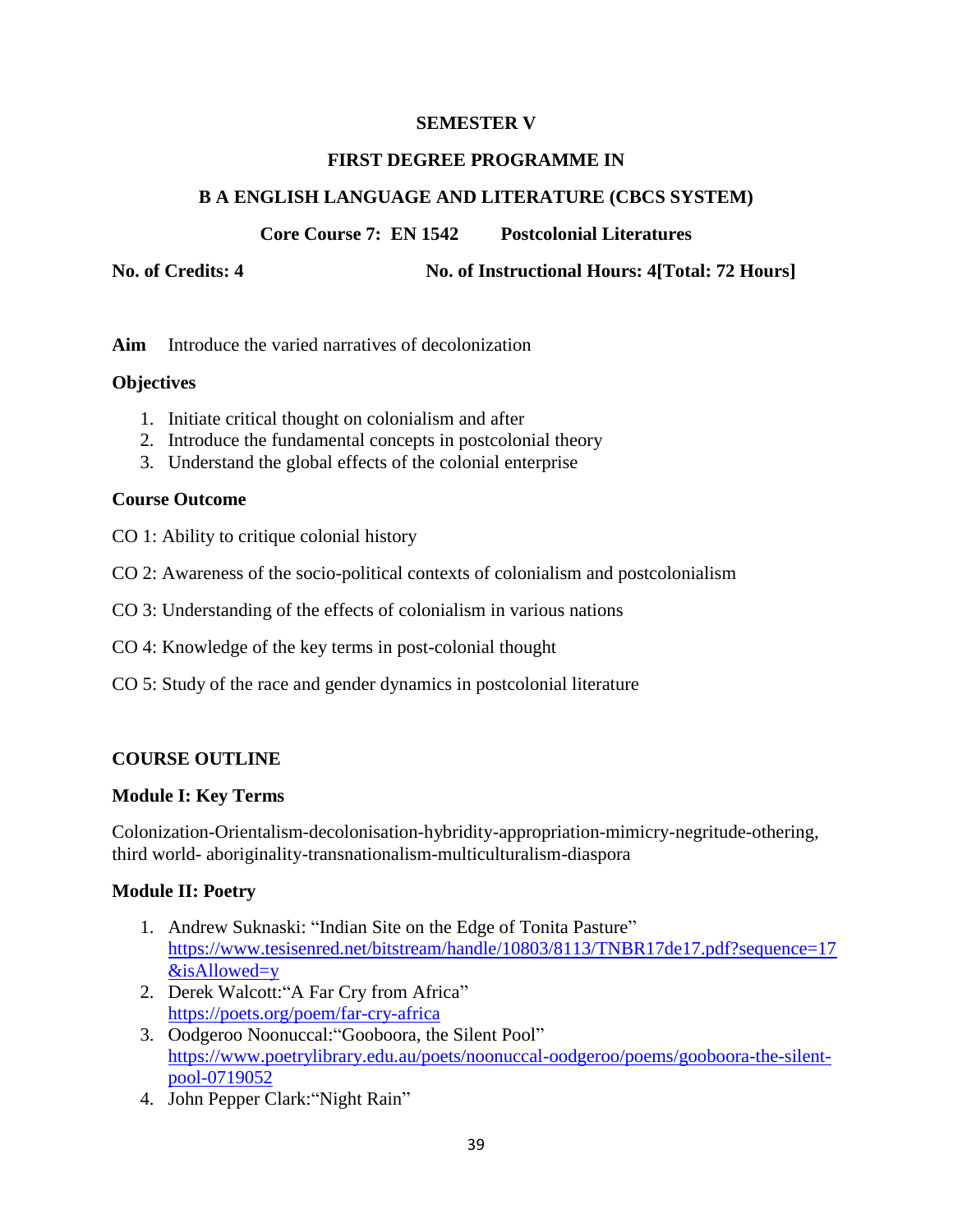<https://allpoetry.com/poem/10602495-Night-Rain-by-John-Pepper-Clark>

- 5. Louise Bennett Coverley: "Colonisation in Reverse" <https://www.poetrybyheart.org.uk/poems/colonization-in-reverse-2/>
- 6. Alamgir Hashmi: "Pakistan Movement" <https://englishsummary.com/pakistan-movement-hashmi-text/>
- 7. Leslie Marmon Silko: "Toe'osh: A Laguna Coyote Story" [http://english.fib.unpad.ac.id/wp-content/uploads/2012/04/Leslie-Marmon-Silko-](http://english.fib.unpad.ac.id/wp-content/uploads/2012/04/Leslie-Marmon-Silko-Toe%E2%80%99osh-A-Laguna-Coyote-Story.pdf)[Toe%E2%80%99osh-A-Laguna-Coyote-Story.pdf](http://english.fib.unpad.ac.id/wp-content/uploads/2012/04/Leslie-Marmon-Silko-Toe%E2%80%99osh-A-Laguna-Coyote-Story.pdf)
- 8. Octavio Paz: "The Broken Water Jug" <http://mexicobob.blogspot.com/2013/03/the-raina-broken-water-jar.html>

### **Module III: Prose**

### **Non-fiction**

1. Ngugi wa Thiong'o – extract from "The Language of African Literature" (Thiong'o, Ngugi wa. *Decolonising the Mind: The Politics of Language in African Literature*. Oxford Currey, 2011) [https://postcolonial.net/wp](https://postcolonial.net/wp-content/uploads/2019/04/Ngugi_Excerpts_Language_of_African_Lit.pdf)[content/uploads/2019/04/Ngugi\\_Excerpts\\_Language\\_of\\_African\\_Lit.pdf](https://postcolonial.net/wp-content/uploads/2019/04/Ngugi_Excerpts_Language_of_African_Lit.pdf)

### **Fiction**

- 1. Doris Lessing : *No Witchcraft for Sale*[https://www.polk.k12.ga.us/userfiles/826/Classes/182955/No%20Witchcraft%20for](https://www.polk.k12.ga.us/userfiles/826/Classes/182955/No%20Witchcraft%20for%20Sale.pdf) [%20Sale.pdf](https://www.polk.k12.ga.us/userfiles/826/Classes/182955/No%20Witchcraft%20for%20Sale.pdf)
- 2. Jean Rhys : *Wide Sargasso Sea*

## **Module IV: Drama and Visual Media**

- 1. Jane Harrison *Stolen*  <https://www.uibk.ac.at/anglistik/staff/davis/stolen-by-jane-harrison.pdf>
- 2. Chimananda Ngozi Adichie "The Danger of a Single Story" (Ted Talk) <https://www.youtube.com/watch?v=D9Ihs241zeg>
- 3. Niki Caro (dir) *Whale Rider* (Caro, Niki, and Witi Ihimaera. *Whale Rider*. Icon Home Entertainment, 2008)

### **Recommended Reading**

Ashcroft, Bill, Gareth Griffiths and Helen Tiffin, *The Empire Writes Back: Theory and Practice in Post-Colonial Literatures* (London/New York: Routledge, 2002)

Ashcroft, Bill, Gareth Griffiths and Helen Tiffin, *Concepts in Postcolonial Studies* (London: Routledge, 1998)

Loomba, Ania, *Colonialism/Postcolonialism* (London: Routledge, 2005)

McLeod, John, *Beginning Postcolonialism* (Manchester: Manchester University Press, 2010)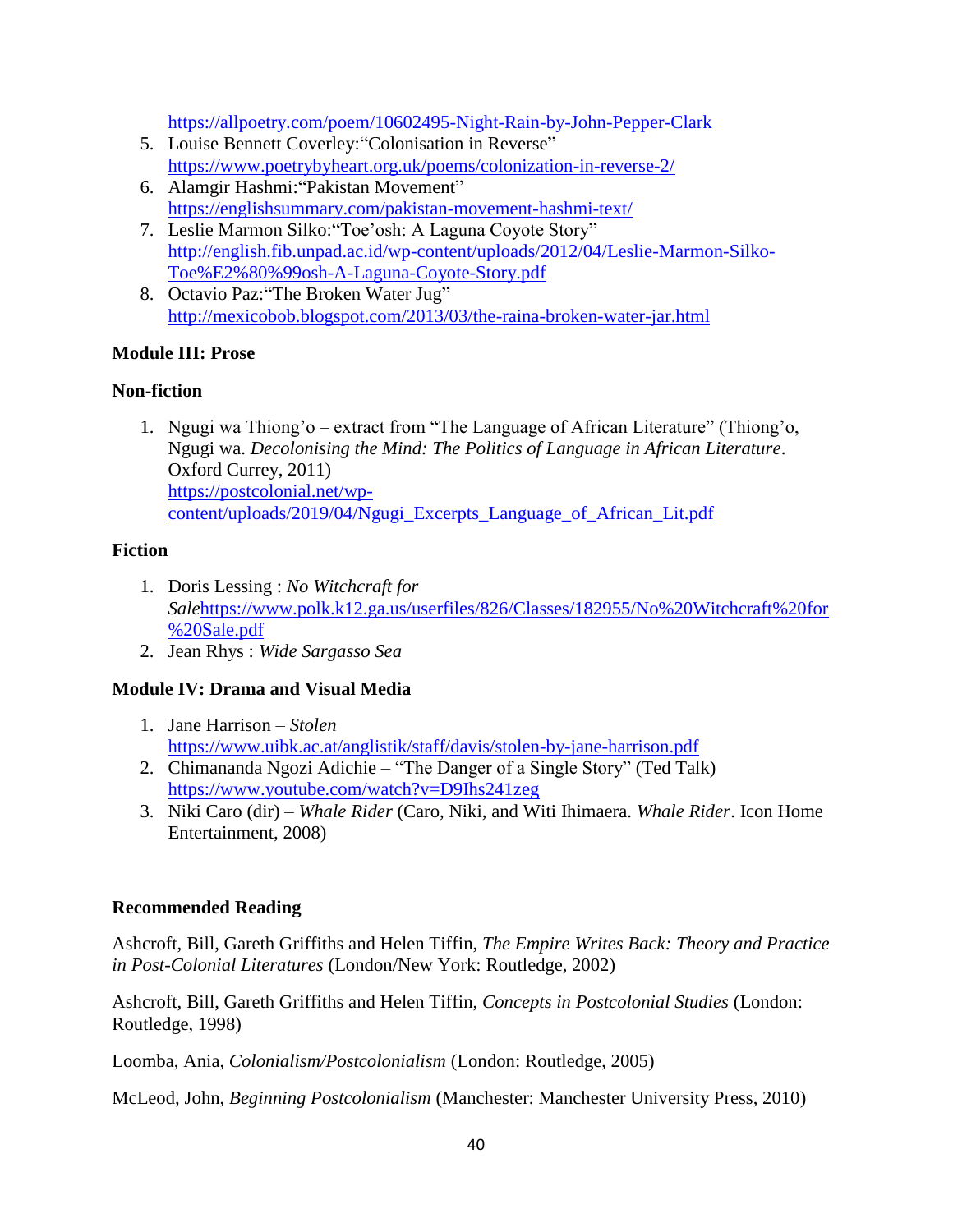Mohanty, Chandra T, ‗Under Western Eyes: Feminist Scholarship and Colonial Discourses' (in Williams, Patrick, and Laura Chrisman. *Colonial Discourse and Post-Colonial Theory: A Reader.* London: Routledge. 2013)

Nayar, Pramod K, *Postcolonialism: A Guide for the Perplexed* (London: Continuum, 2010)

Spivak, Gayatri C, 'Can the Subaltern Speak?' ((in Williams, Patrick, and Laura Chrisman. *Colonial Discourse and Post-Colonial Theory: A Reader*. London: Routledge. 2013)

#### **e-resources**

<http://www.postcolonialweb.org/>

<https://scholarblogs.emory.edu/postcolonialstudies/>

<https://www3.dbu.edu/mitchell/postcold.htm>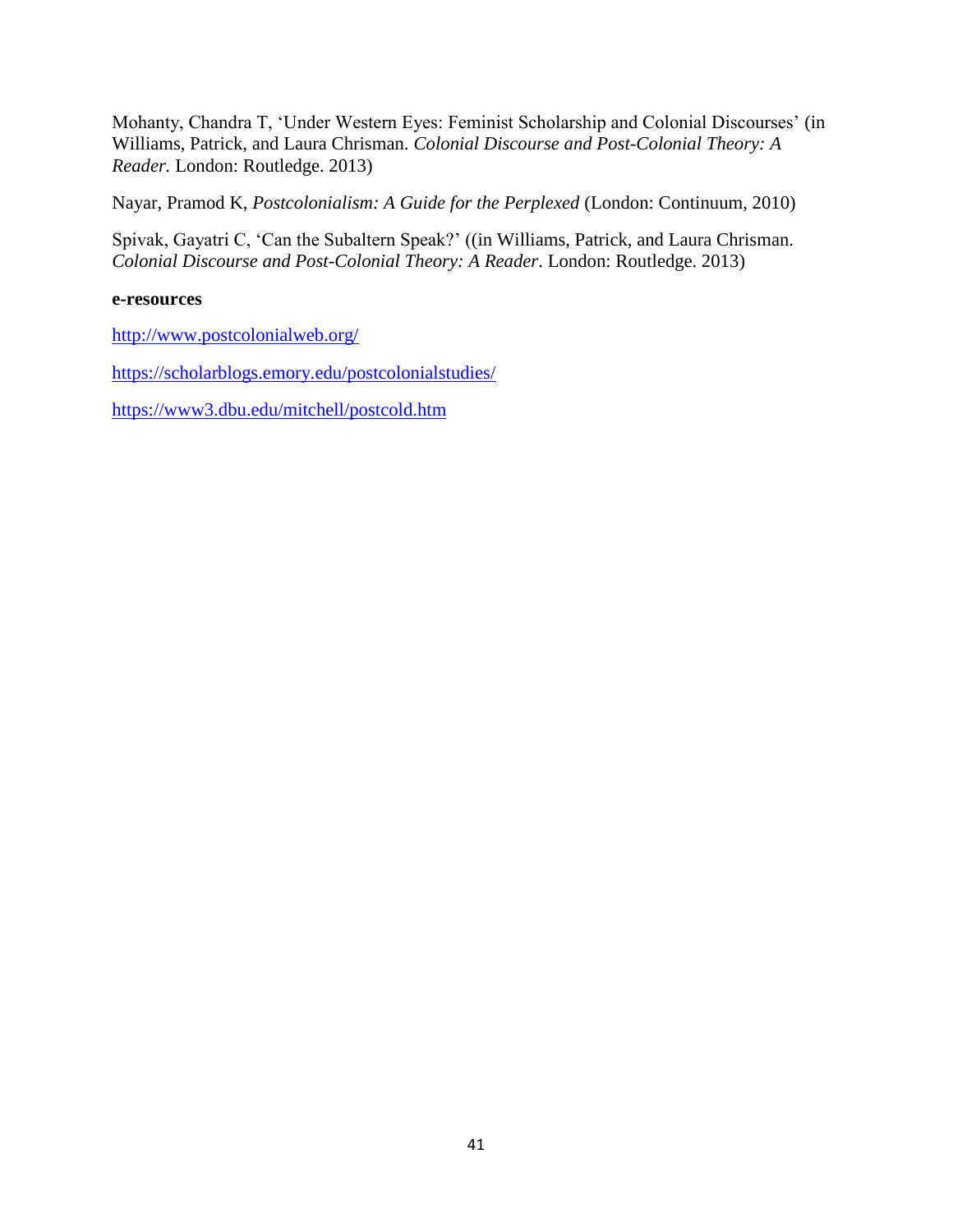### **SEMESTER V**

### **FIRST DEGREE PROGRAMME IN**

### **BA ENGLISH LANGUAGE AND LITERATURE (CBCS SYSTEM**

### **Core Course 8: EN 1543 20th Century Malayalam Literature in Translation**

Number of Credits: 3 No. of Instructional Hours: 4 per week [Total: 72]

Aim Introduce literary narratives of 20<sup>th</sup> century Malayalam Literature

### **Objectives**

- 1. Introduce the students to the historical and socio-cultural atmosphere in which Malayalam literature became enriched
- 2. Provide the students a basic understanding of Malayalam literature
- 3. Get an understanding of the gradual transformation of Malayalam literature from the early modern to the post modern

### **Course Outcome**

CO 1: Generate knowledge about the varied milieu of the development and growth of Malayalam literature and be sensitive to its socio cultural and political implications.

CO 2: Get a basic knowledge of the literary and the non-literary works produced inMalayalam

CO 3: Discern the vibrancy of Malayalam literature

CO 4: Sense the distinctness of the socio-cultural arena in which Malayalam literature isproduced

CO 5: Know the value of literature produced in regional languages and key role oftranslation in the growth of language and literature.

#### **COURSE OUTLINE**

### **Module I Poetry**

Background to the growth of Malayalam poetry – beginning of modernism in Malayalam poetry - the major poets – contemporary Malayalam poetry

- 1. Nalapat Balamani Amma: "The Housewife" [www.poetryfoundation.org](http://www.poetryfoundation.org/)
- 2. Edasseri Govindan Nair: "The Cooking Pot and the Sickle" <https://www.edasseri.org/English/translations/PuthankalavumArivalum.htm>
- 3. D. Vinayachandran: "Advent"
- 4. Sugatha Kumari: "The Temple Bell"
- 5. K. G. Sankara Pillai: "Goorkha"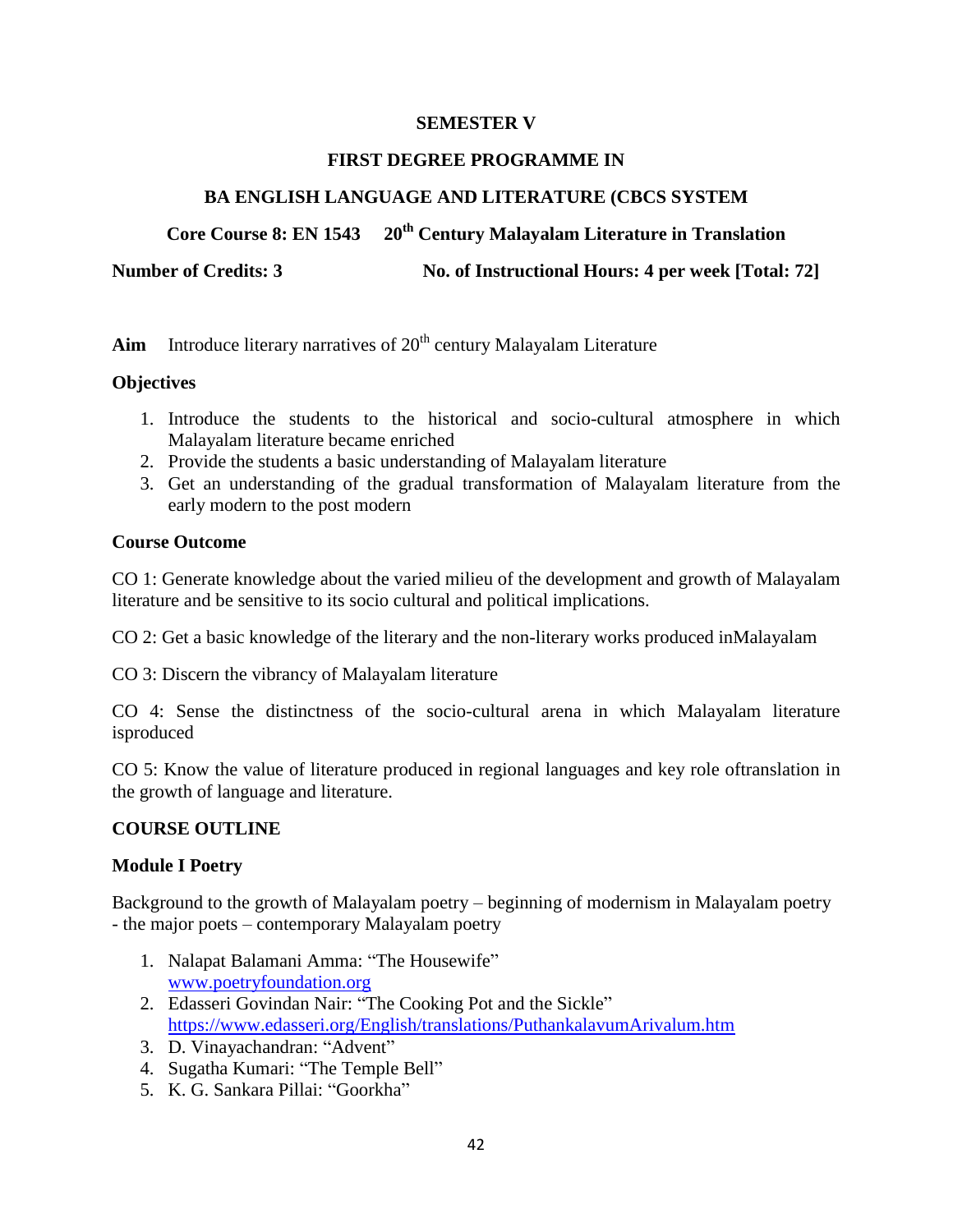[https://www.poetryinternational.org/pi/poem/8733/auto/0/0/K-G-Sankara-](https://www.poetryinternational.org/pi/poem/8733/auto/0/0/K-G-Sankara-Pillai/Goorkha/en/tile)[Pillai/Goorkha/en/tile](https://www.poetryinternational.org/pi/poem/8733/auto/0/0/K-G-Sankara-Pillai/Goorkha/en/tile)

- 6. Anitha Thampi: "While Sweeping the Front Yard" <https://www.poemhunter.com/poem/while-sweeping-the-front-yard/> [https://www.poetryinternational.org/pi/poem/19138/auto/0/0/Anitha-Thampi/Sweeping](https://www.poetryinternational.org/pi/poem/19138/auto/0/0/Anitha-Thampi/Sweeping-the-Front-Yard/en/tile)[the-Front-Yard/en/tile](https://www.poetryinternational.org/pi/poem/19138/auto/0/0/Anitha-Thampi/Sweeping-the-Front-Yard/en/tile)
- 7. Vipitha: "The Snakes have Hollows" <http://www.modernliterature.org/2020/09/09/poems-by-vipitha/>

# **MODULE II Fiction**

A brief history of Malayalam Fiction– Major writers - Emergence of Novel – major novelists – contemporary Malayalam fiction – major female writers --- transformation from modern to post – modern themes and techniques.

## **Short Story**

- 1. O.V Vijayan: "After the Hanging" [https://www.google.co.in/books/edition/Wind\\_Flowers/GHHX2QDHYxgC?hl=en&gbpv](https://www.google.co.in/books/edition/Wind_Flowers/GHHX2QDHYxgC?hl=en&gbpv=1) [=1](https://www.google.co.in/books/edition/Wind_Flowers/GHHX2QDHYxgC?hl=en&gbpv=1) (from *Wind Flowers* (Ed. R. E. Asher, V. Abdulla).Penguin. 2004
- 2. Sarah Joseph: "Inside Every Woman Writer" (from *Breaking the Silence: An Anthology of Women's Literature.*(Ed. Dr. Shobhana Kurien, Bookmates Publishers, 2017.
- 3. N. S. Madhavan: "Higuita"
- 4. Maythil Radhakrishnan: "Pythagoras"
- 5. C. Ayyappan: "Spectral Speech"
- 6. Ashitha : "In the Moonlit Land"
- 7. Sithara S. : "Fire"

(Stories Sl.no: 3-7) from *The Oxford India Anthology of Malayalam Literature* (2- Volume Set) OUP, 2017)

# **Novel**

- 1. Lalithambika Antharjanam: *Agnisakshi Fire, My Witness* OUP, 2015
- 2. Vaikkom Muhammed Basheer: *Pathumma's* Goat.

# **MODULE III Non-Fiction**

- 1. K. K. Kochu: "Writing the History of Kerala: Seeking a Dalit Space" K Satyanarayana, Susie J Tharu. *No Alphabet in Sight* Penguin, 2011
- 2. J Devika: "Imagining Women's Social Space in Early Modern Keralam", Section II Page no 9-16) (opendocs.ids.ac.uk,2002[\)https://opendocs.ids.ac.uk/opendocs/bitstream/handle/20.500.1](https://opendocs.ids.ac.uk/opendocs/bitstream/handle/20.500.12413/2932/wp329.pdf;sequence=1) [2413/2932/wp329.pdf;sequence=1](https://opendocs.ids.ac.uk/opendocs/bitstream/handle/20.500.12413/2932/wp329.pdf;sequence=1)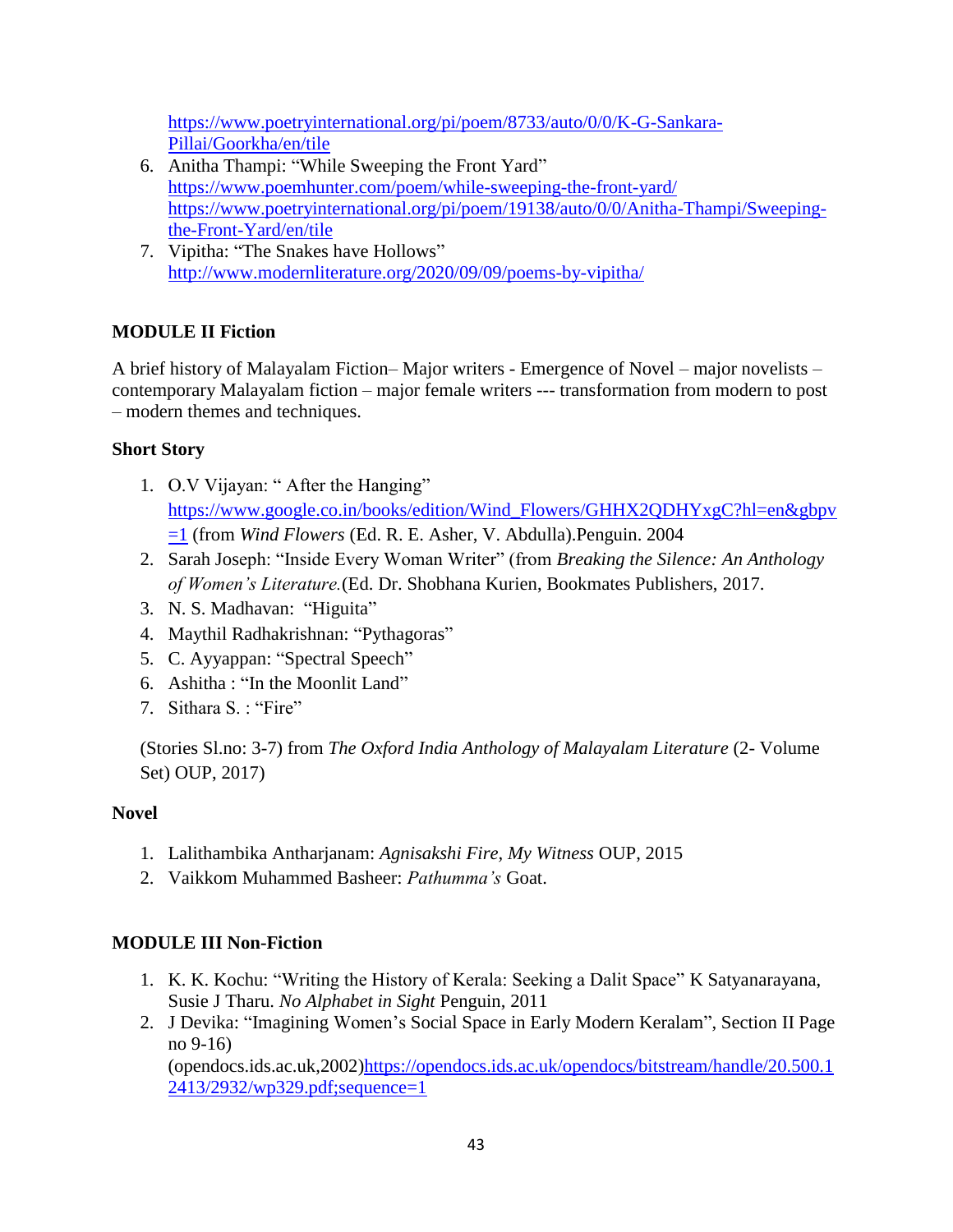### **MODULE IV Drama**

Evolution of Drama – influence of colonialism in the emergence of drama – major dramatists.

1. Kavalam Narayana Panikkar: *The Lone Tusker*. *The Oxford India Anthology of Malayalam Literature* (2- Volume Set) OUP, 2017.

#### **Recommended Reading**

George, K.M. *ASurvey of Malayalam Literature*, Asia Publishing House, 1968.

---, *Western Influence on Malayalam Language and Literature*, Sahitya Academy. 1972.

Paniker, K Ayyappa. *A Short History of Malayalam Literature*. Dept of Public Relations, Govt of Kerala, 1977.

Nair, Sreedevi. K. *Women Writers of Kerala*. SSS Publications, 2012.

#### **e-resources**

<https://www.edasseri.org/ListenToEdasseriPoems.htm>

[https://www.poemhunter.com/i/ebooks/pdf/edasseri\\_govindan\\_nair\\_2012\\_9.pdf](https://www.poemhunter.com/i/ebooks/pdf/edasseri_govindan_nair_2012_9.pdf)

<http://keralasahithi.synthasite.com/>

[http://sahitya-akademi.gov.in/library/meettheauthor/kadammanitta\\_ramakrishnan.pdf](http://sahitya-akademi.gov.in/library/meettheauthor/kadammanitta_ramakrishnan.pdf)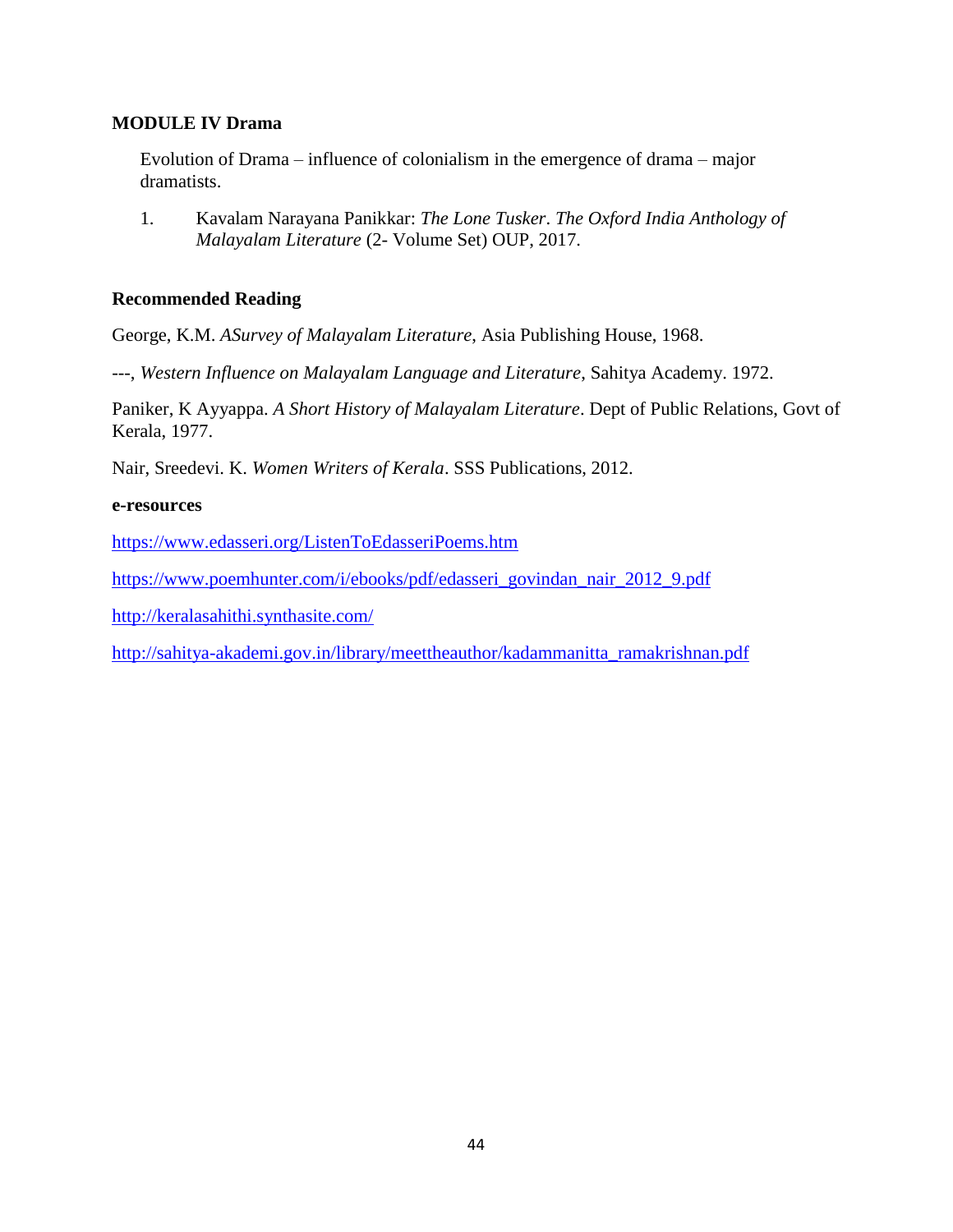#### **SEMESTER V**

#### **FIRST DEGREE PROGRAMME**

### **BA ENGLISH LANGUAGE AND LITERATURE**

**Core Course 9: EN 1544 Linguistics and Structure of the English Language**

**No. of Credits: 4 No. of instructional hours: 4 per week (Total: 72 hours)**

**Aim** Understand the language Structure of the English Language

### **Objectives**

- 1. Give the students a preliminary idea regarding the nature, function and scope of languages, in general
- 2. Sensitize the students to the specificities of the oral and written dimensions of English.
- 3. Appreciate Linguistics as a branch of learning with its own defined material and methodology

### **Course Outcome**

- CO 1: Understand the phonological and grammatical structure of English Language
- CO 2: Be able to analyse actual speech in terms of the principle of linguistics
- CO 3: Improve the accent and pronunciation of the language
- CO 4: Introduce the students to internationally accepted forms of speech and writing in English.
- CO 5: Explore the ancient linguistic tradition of India

### **COURSE OUTLINE**

#### **Module I: Linguistics**

Introduction - Nature and scope of Linguistics – Types of Linguistics – Historical Linguistics, Phonetics, Phonology, Morphology, Syntax, Semantics and Pragmatics, Lexicography Approaches to the study of language – Diachronic and Synchronic – Prescriptive and Descriptive Language as a system of signs – Sign, Signifier and Signified, Langue and Parole, Competence and Performance, Syntagmatic and Paradigmatic axes.

Varieties of Language – Dialect, Register, Pidgin and Creole.

Significance of Received Pronunciation (RP)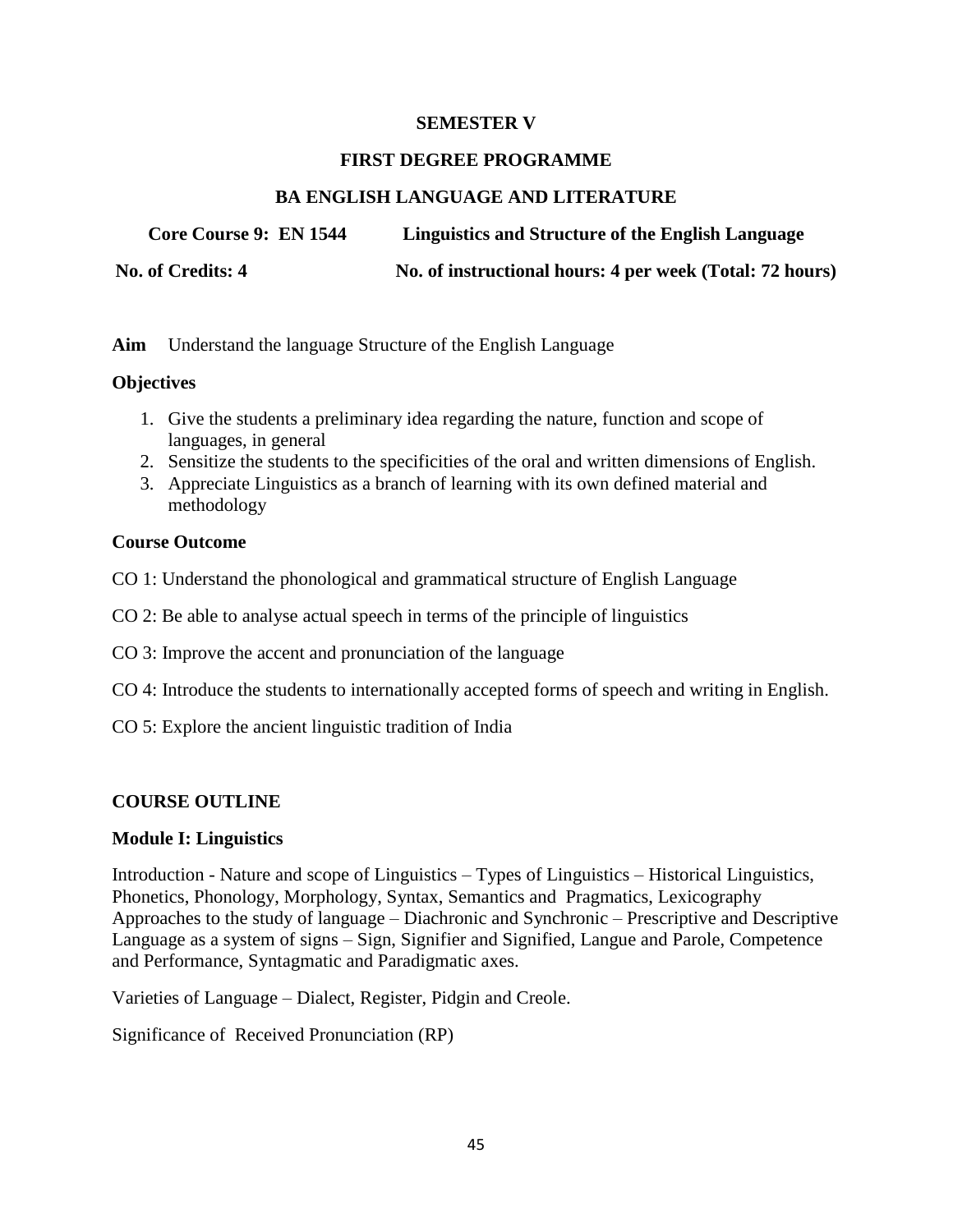#### **Module II Phonetics and Phonology**

Phonetics – definition – types – Articulatory, Acoustic and Auditory.

Speech mechanism – Organs of speech – Speech sounds – classification - Vowels , Cardinal vowels, Consonants – three part labelling

Phonology – Phonemes – Allophones and their distribution

Syllable structure – Suprasegmental features - Stress – word stress and sentence stress – Strong and weak forms - Rhythm –Juncture –Intonation – Assimilation – Elision

Transcription (sentences and passages) – IPA

#### **Module III Morphology and Syntax**

Morphology – Morphemes – classification – Free and Bound – Roots and Affixes – Lexical and Grammatical – Inflectional and Derivational - Allomorphs and their distribution

Syntax – Word classes – Form class and Function class – Formal features

Traditional Grammar – Structural and Functional study of grammatical categories – Grammaticality and Acceptability

Structural grammar – Introduction to IC Analysis – Phrase Structure (PS) Grammar – Transformational Generative (TG) Grammar

#### **Module IV Linguistics in Ancient India**

Major practitioners – Panini - Ashtadhyayi – Karaka theory, Katyayana – Va:rttika , Patanjali – Mahabhasya, Bharthruhari – Vakyapadiya – Sphota theory

Influence on Modern Linguistics

#### **Texts for Reference:**

Balasubramanian, T. *A Textbook of English Phonetics for Indian Students*.Second Edition. Madras: Macmillan, 2013. Print.

Chalker, Sylvia. *The Little Oxford Dictionary of English Grammar*. Oxford: OUP, 1995. Print.

Davidappleyard.com/English/pronunciation.htm.Web

Hocket, F. Charles. *A Course in Modern Linguistics*. New Delhi: Macmillan, 1958. Print.

Jones, Daniel. *English Pronouncing Dictionary*.Seventeenth Edition. Cambridge, CUP, 2006. Print.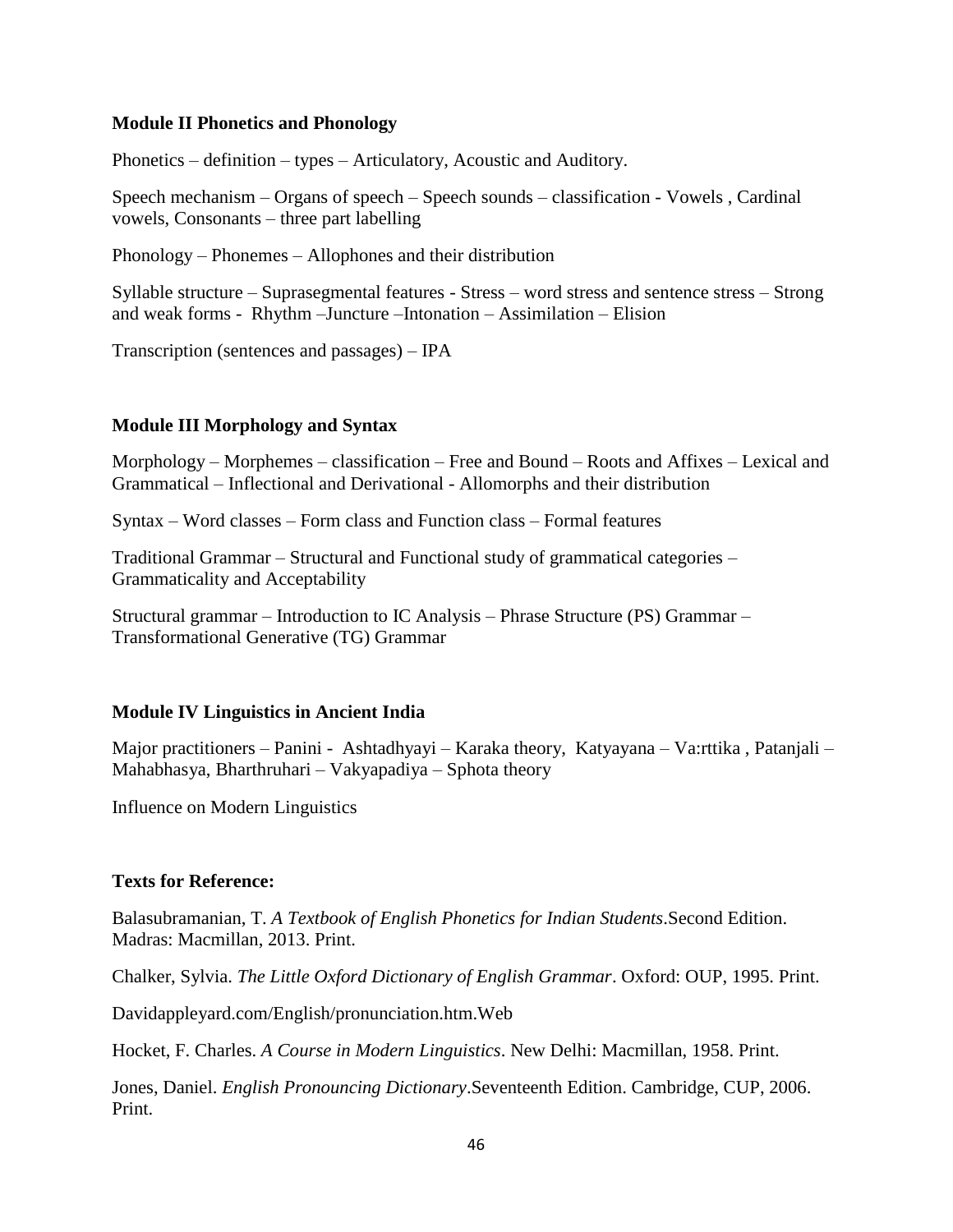Kapoor, Kapil. *Language Linguistics and Literature: The Indian Perspective*. Academic Foundation, 1994.

Lyons, John. *Language and Linguistics: An Introduction*. Cambridge, CUP, 1989. Print.

Marks, Jonathan. *English Pronunciation in Use: Elementary*. Cambridge, CUP, 2008. Print.

Rani, D. Sudha.*A Manual for English Language Laboratories*. New Delhi: Pearson, 2010. Print.

T. Eastwood, John. *Oxford Guide to English Grammar*. New Delhi: OUP, 1994. Print.

Trask, R. L. *Key Concepts in Language and Linguistics*. London, Routledge, 2004. Print.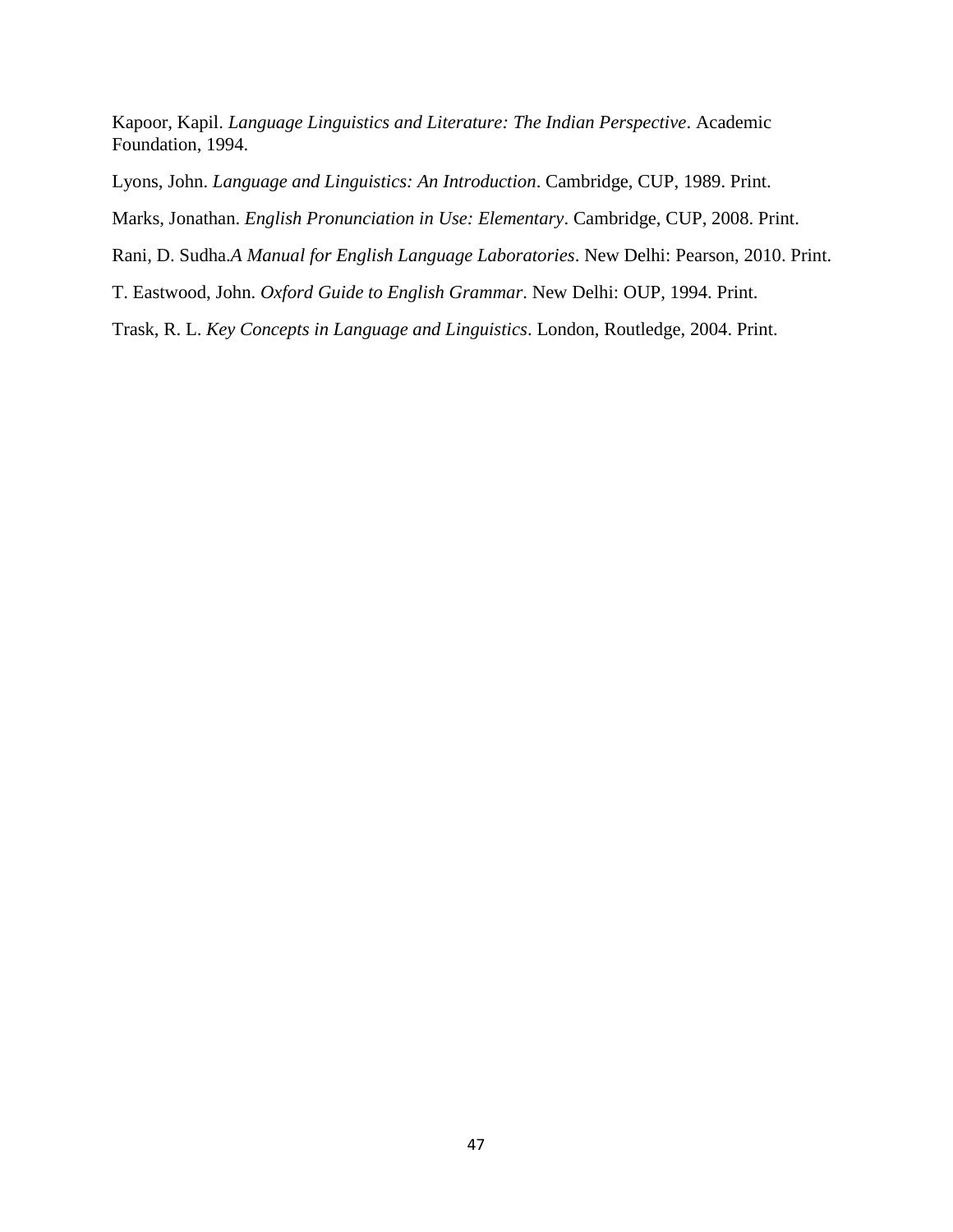### **SEMESTER V**

#### **FIRST DEGREE PROGRAMME IN**

### **ENGLISH LANGUAGE AND LITERATURE (CBCS System)**

**Core Course 10: EN 1545 Criticism and Theory** 

**No. of Credits: 4 No. of instructional hours: 5 [Total: 90 Hours]**

**Aim** Provide a historical and critical over view of the origin and development of literary criticism

### **Objectives**

- 1. Give the students a historical overview of the critical practices from classical period to the present.
- 2. Introduce to them some of the significant concepts that had a seminal influence on the development of critical thought.
- 3. To develop in them a critical perspective and capacity to relate and compare various critical practices and schools.

### **Course Outcome**.

CO 1: Analyze and appreciate texts critically, from different perspectives.

CO 2: Appreciate Indian Aesthetics and find linkages between Western thought and Indian critical tradition.

CO 3: Show an appreciation of the relevance and value of multidisciplinary theoretical models in literary study.

CO 4: Demonstrate an understanding of important theoretical methodologies and develop an aptitude for critical analysis of literary works.

CO 5: Gain a critical and pluralistic understanding and perspective of life

### **COURSE OUTLINE**

### **Module I Western Critical Thought**

**1**. **Classical:**

Plato-Mimesis and the critique of poetry

Aristotle: Tragedy

Longinus: The Sublime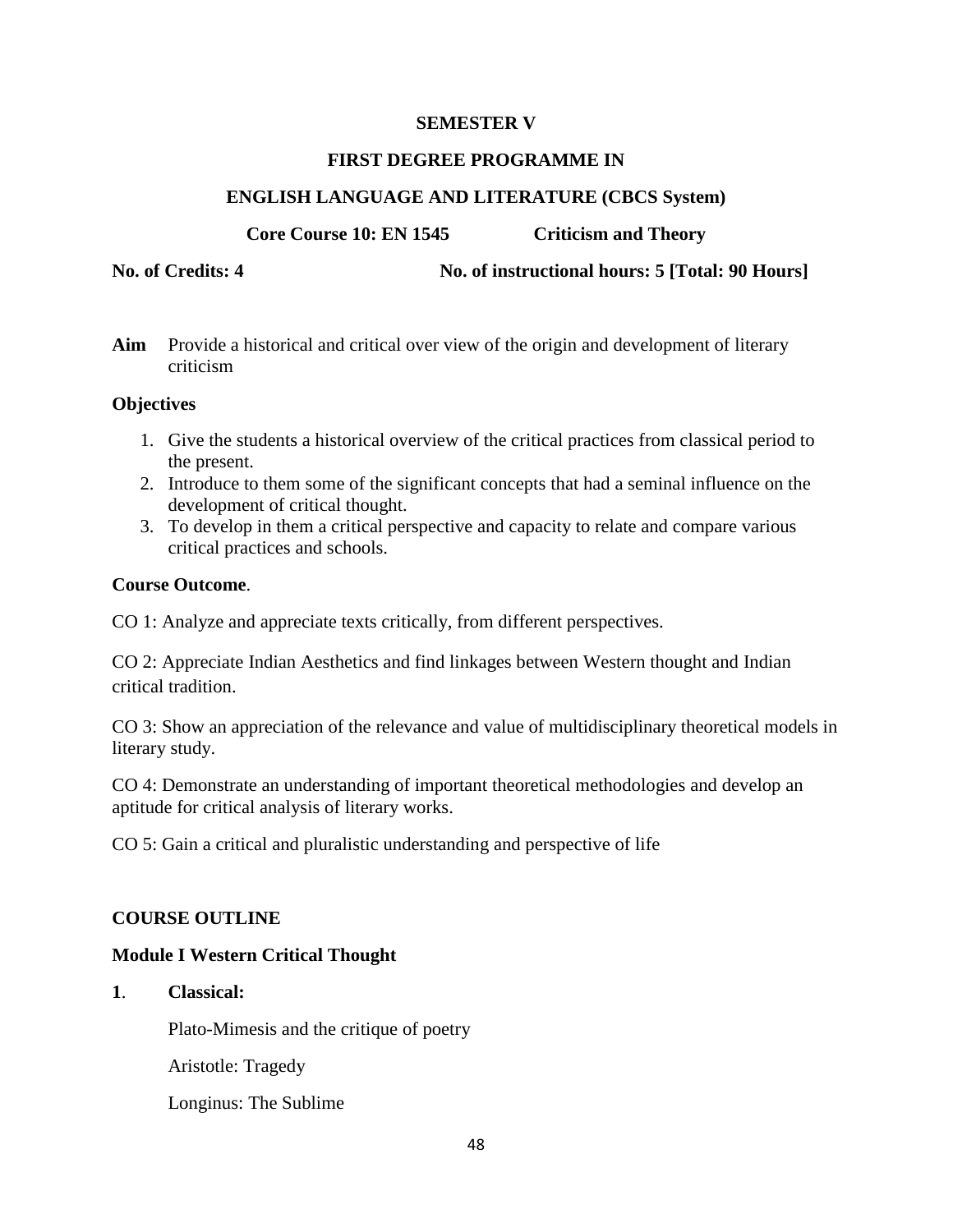### **2. Neo Classical:**

Dryden: Defense of Poetry

### **3**. **Romantic:**

William Wordsworth: Definition of poetry

S.T. Coleridge: Fancy and Imagination

### **4. Victorian:**

Matthew Arnold: Function of poetry, Touchstone method

### **5. Modernism:**

T.S. Eliot: Theory of Impersonality, Dissociation of Sensibility, Objective Correlative, Tradition and Individual Talent

### **Module II Indian Aesthetics**

The Evolution of Indian Poetics-Art and Aesthetics of Dramatic Experience-Bharatamuni-Natyasastra - Rasa Theory-Alamkara- Ritisiddhant- Dhwani Siddhant- Vakrokti- Auchitya-Thinai Poetics

(Mention the importance of the above schools of thought in Indian Criticism and their relation to Western Criticism like Rasa is equivalent to purgation or catharsis, Dhvani and symbolism, vibhavas and objective correlative, Alamkara and Rhetorics, Vakrokti and Ambiguity etc. )

### **Module III A Brief Introduction to Critical Theory**

- 1. New Criticism Russian Formalism
- 2. Structuralism(Langue/Parole, Sign-Signifier-Signified)
- 3. Deconstruction
- 4. Feminisms (Waves of Feminism, Womanism, Intersectionality, Gynocriticism)
- 5. Psychoanalytic Criticism: (Id, Ego, Super ego) (The Real, the Imaginary, the Symbolic)
- 6. Postcolonial Criticism: (Orient/Occident, Eurocentrism, Othering, Negritude, Subaltern)
- 7. Gender and Sexuality: (Performativity)
- 8. Modernism, Postmodernism (Parody and Pastiche)

### **Module IV Practical Criticism**

- 1. Literary Forms and Devices
- 2. Criticism of an unseen passage (Prose OR Poetry) using any of the theories prescribed.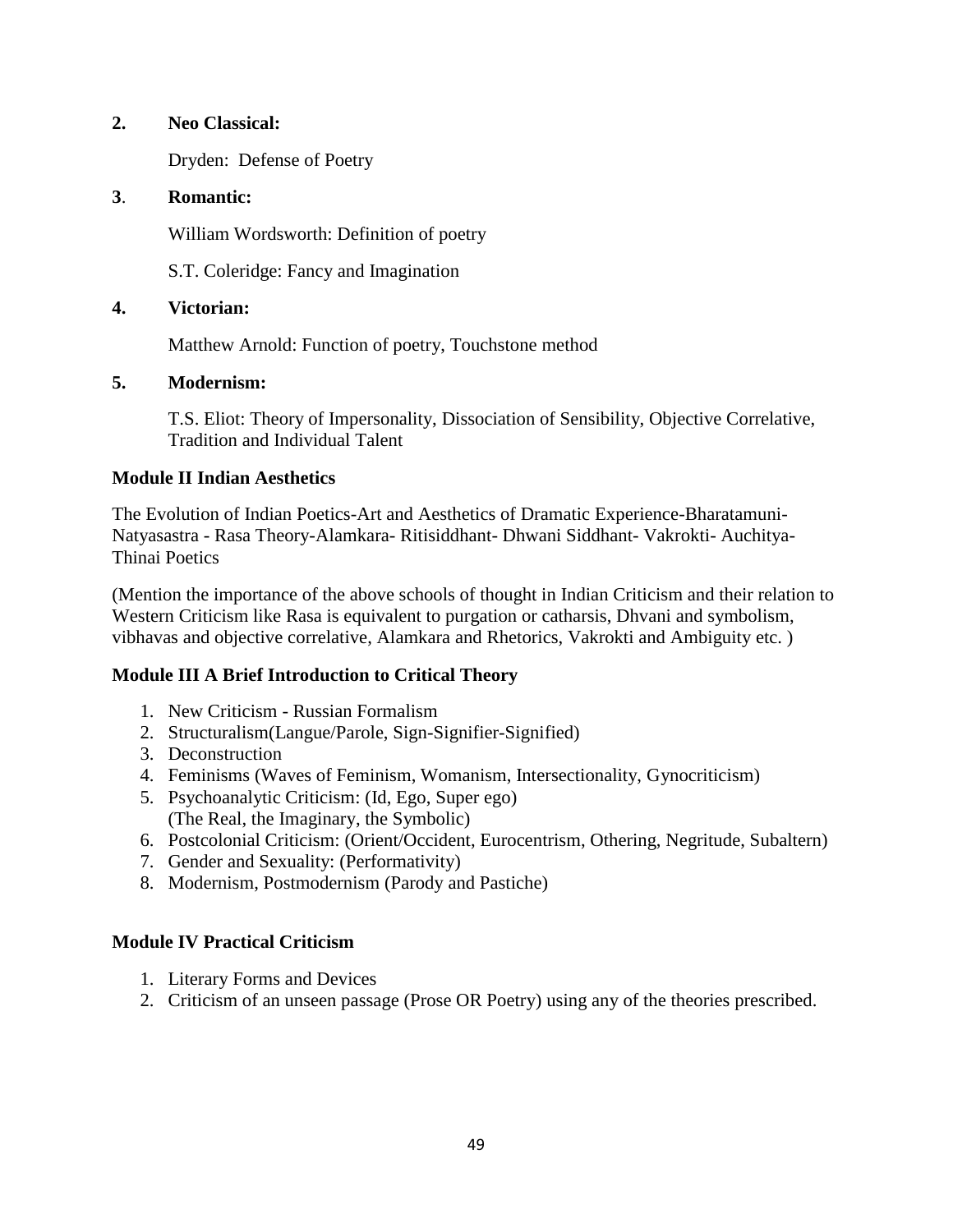### **Recommended Reading**

Barry, Peter. *Beginning Theory - An Introduction to Literary and Cultural Theory*.Fourth Ed.

Manchester UP, 2017.

Cuddon, J A and M A R Habeeb. *The Penguin Dictionary of Literary Terms and Literary Theory:* Fifth Edition. Penguin: 2015.

Das, B and J M Mohanty.*Literary Criticism: A Reading*. Oxford UP, 1997.

Habeeb, M A R. *Literary Criticism from Plato to the Present: An Introduction*. Wiley-Blackwell, 2011

Lodge, David and Nigel Wood.*Modern Criticism and Theory*: A Reader. Routledge, 2014.

Nagarajan, M S. English *Literary Criticism and Theory*. Hyderabad: Orient Blackswan, 2011.

Pollock, Sheldon. *A Rasa Reader: Classical Indian Aesthetics*. Columbia UP, 2016.

Seturaman, V S. *Indian Aesthetics*. Laxmi Publications, 2017.

Upadhyay, Ami. *A Handbook of The Indian Poetics and Aesthetics*. Bareilly: Prakash Book

Depot, 2017.

#### **e-resources**

Classical Criticism<http://www.egyankosh.ac.in/bitstream/123456789/22610/1/Unit-1.pdf>

Classical Criticism [https://www.academia.edu/35408906/CLASSICAL\\_CRITICISM\\_A\\_CRITICAL\\_ENQUIRY](https://www.academia.edu/35408906/CLASSICAL_CRITICISM_A_CRITICAL_ENQUIRY)

From Plato to the Present

[http://elibrary.bsu.az/books\\_400/N\\_33.pdf](http://elibrary.bsu.az/books_400/N_33.pdf)

Longinus –On the Sublime [https://sites.google.com/site/zhmlit/literary-criticism/longinus-s](https://sites.google.com/site/zhmlit/literary-criticism/longinus-s-ideas-on-the-sublime)[ideas-on-the-sublime](https://sites.google.com/site/zhmlit/literary-criticism/longinus-s-ideas-on-the-sublime)

John Dryden<https://literariness.org/2017/11/17/literary-criticism-of-john-dryden/>

Criticism of Dryden [http://www.eajournals.org/wp-content/uploads/Dryden-as-the-Father-of-](http://www.eajournals.org/wp-content/uploads/Dryden-as-the-Father-of-English-Criticism.pdf)[English-Criticism.pdf](http://www.eajournals.org/wp-content/uploads/Dryden-as-the-Father-of-English-Criticism.pdf)

Classical and Neo classical criticism [https://ddceutkal.ac.in/Syllabus/MA\\_English/Paper\\_02.pdf](https://ddceutkal.ac.in/Syllabus/MA_English/Paper_02.pdf)

Dr Johnson as a Critic

<https://literariness.org/2017/12/05/literary-criticism-of-samuel-johnson/>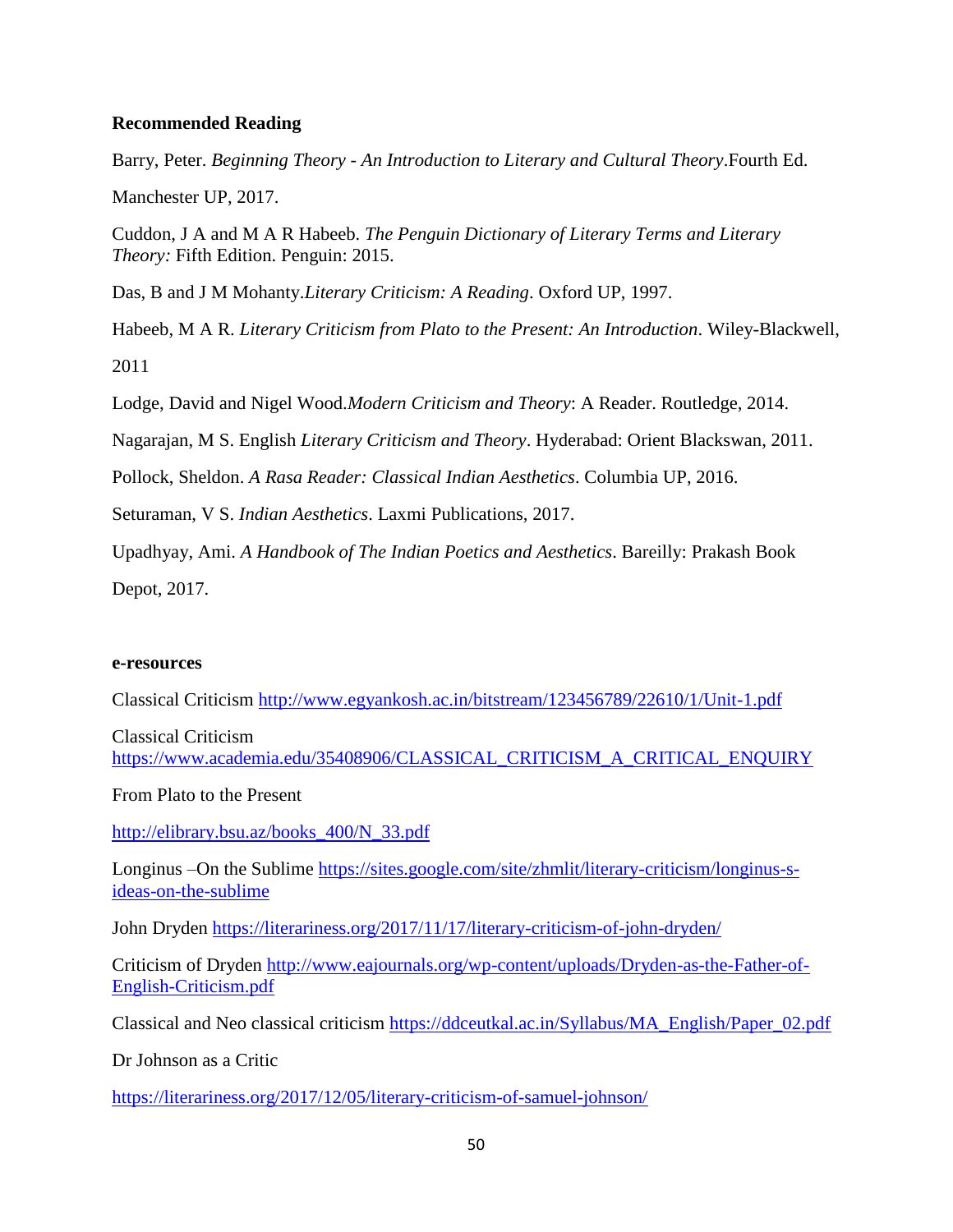Romantic Criticism [https://ddceutkal.ac.in/Syllabus/MA\\_English/Paper\\_07.pdf](https://ddceutkal.ac.in/Syllabus/MA_English/Paper_07.pdf)

Romantic Criticism

[http://studymaterial.unipune.ac.in:8080/jspui/bitstream/123456789/4853/1/Romantic%20Criticis](http://studymaterial.unipune.ac.in:8080/jspui/bitstream/123456789/4853/1/Romantic%20Criticism.pdf) [m.pdf](http://studymaterial.unipune.ac.in:8080/jspui/bitstream/123456789/4853/1/Romantic%20Criticism.pdf)

Wordsworth's theory of poetry

[https://dducollegedu.ac.in/Datafiles/cms/ecourse%20content/B.A.%20\(Hons\)%20ENG%20PAP](https://dducollegedu.ac.in/Datafiles/cms/ecourse%20content/B.A.%20(Hons)%20ENG%20PAPER%209%20WORDSWORTH_S_THEORY_OF_POETRY_IN_THE_LYR.pdf) [ER%209%20WORDSWORTH\\_S\\_THEORY\\_OF\\_POETRY\\_IN\\_THE\\_LYR.pdf](https://dducollegedu.ac.in/Datafiles/cms/ecourse%20content/B.A.%20(Hons)%20ENG%20PAPER%209%20WORDSWORTH_S_THEORY_OF_POETRY_IN_THE_LYR.pdf)

Coleridge as critic

[https://dducollegedu.ac.in/Datafiles/cms/ecourse%20content/B.A.%20\(Hons\)%20ENG%20PAP](https://dducollegedu.ac.in/Datafiles/cms/ecourse%20content/B.A.%20(Hons)%20ENG%20PAPER%209%20Coleridges_Biographia_Literaria_1817.pdf) [ER%209%20Coleridges\\_Biographia\\_Literaria\\_1817.pdf](https://dducollegedu.ac.in/Datafiles/cms/ecourse%20content/B.A.%20(Hons)%20ENG%20PAPER%209%20Coleridges_Biographia_Literaria_1817.pdf)

Matthew Arnold as critic<https://www.lsj.org/literature/essays/arnold>

Arnold and High culture<https://sites.udel.edu/britlitwiki/matthew-arnold/>

T S Eliot as critic [https://sites.google.com/site/nmeictproject/presentations/4-1-introduction-t-s](https://sites.google.com/site/nmeictproject/presentations/4-1-introduction-t-s-eliot-as-a-critic)[eliot-as-a-critic](https://sites.google.com/site/nmeictproject/presentations/4-1-introduction-t-s-eliot-as-a-critic)

Indian Aesthetics<https://www.openart.in/general-topics/indian-aesthetics/>

A Student's Handbook of Indian Aesthetics <https://www.cambridgescholars.com/download/sample/63790>

Rasa Theory

[https://www.lkouniv.ac.in/site/writereaddata/siteContent/202004120632194631nishi\\_Rasa\\_Theo](https://www.lkouniv.ac.in/site/writereaddata/siteContent/202004120632194631nishi_Rasa_Theory.pdf) [ry.pdf](https://www.lkouniv.ac.in/site/writereaddata/siteContent/202004120632194631nishi_Rasa_Theory.pdf)

The Rasa Theory [https://sg.inflibnet.ac.in/bitstream/10603/126482/9/09\\_chapter%203.pdf](https://sg.inflibnet.ac.in/bitstream/10603/126482/9/09_chapter%203.pdf)

Rasa- Indian Aesthetic Theory [https://globalphilosophyresources.com/2017/08/10/rasa-indian](https://globalphilosophyresources.com/2017/08/10/rasa-indian-aesthetic-theory/)[aesthetic-theory/](https://globalphilosophyresources.com/2017/08/10/rasa-indian-aesthetic-theory/)

Literary Theory [https://courses.lumenlearning.com/introliterature/chapter/introduction-to](https://courses.lumenlearning.com/introliterature/chapter/introduction-to-critical-theory/)[critical-theory/](https://courses.lumenlearning.com/introliterature/chapter/introduction-to-critical-theory/)

Held, D. (1980). Introduction to critical theory: Horkheimer to Habermas. Berkeley: University of California Press.

Literary Theory http://ekladata.com/Tn8NJwPeVe21wsE0MuX7LyFO6Gg/Literary-Theory\_an[overview.pdf](http://ekladata.com/Tn8NJwPeVe21wsE0MuX7LyFQ6Gg/Literary-Theory_an-overview.pdf)

Literary Theory [http://elibrary.bsu.az/books\\_400/N\\_92.pdf](http://elibrary.bsu.az/books_400/N_92.pdf)

Literary theory [https://mthoyibi.files.wordpress.com/2011/05/literary-theory\\_an](https://mthoyibi.files.wordpress.com/2011/05/literary-theory_an-introduction_terry-eagleton.pdf)[introduction\\_terry-eagleton.pdf](https://mthoyibi.files.wordpress.com/2011/05/literary-theory_an-introduction_terry-eagleton.pdf)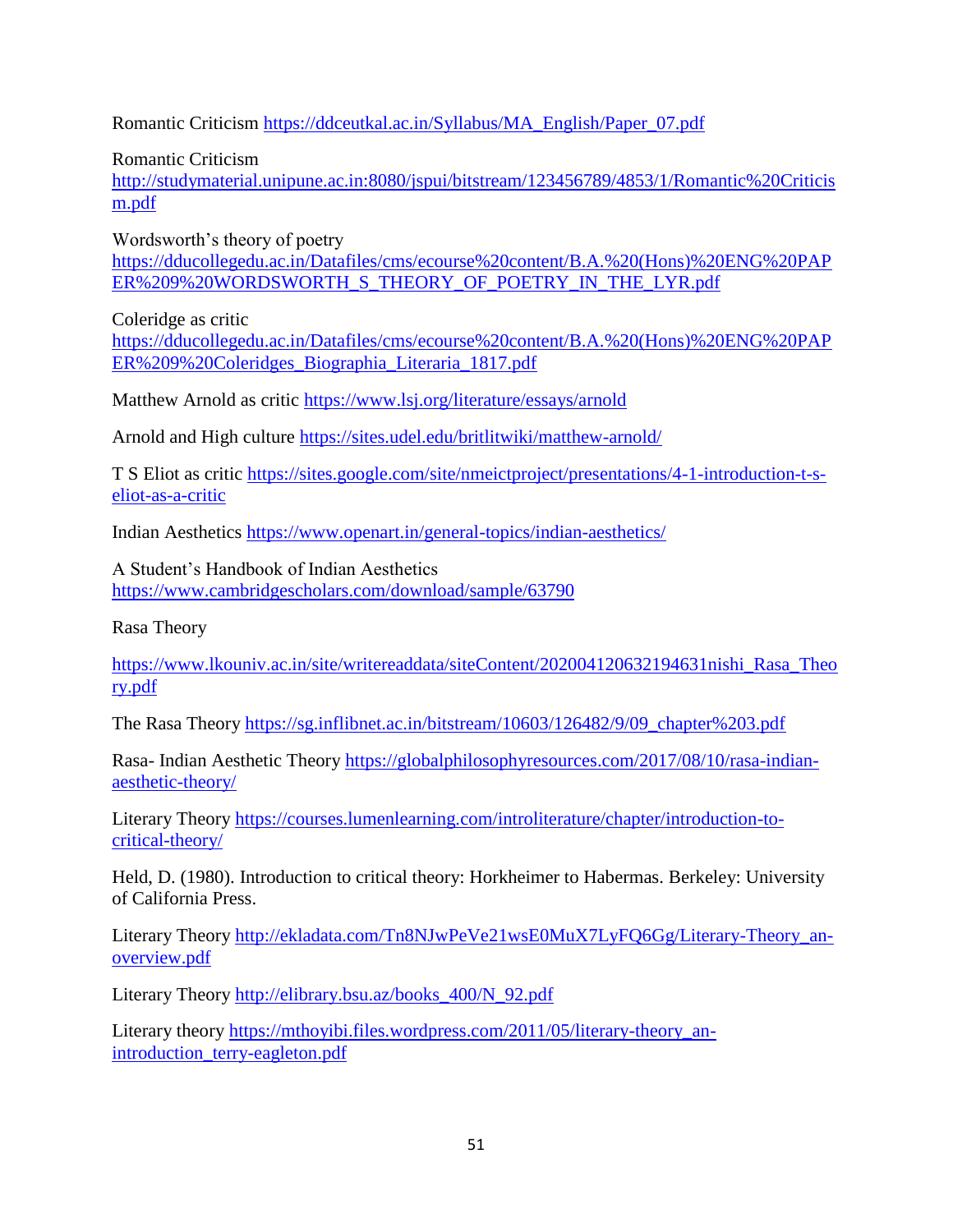Practical criticism

[https://www.danielxerri.com/uploads/4/5/3/0/4530212/teaching\\_practical\\_criticism.pdf](https://www.danielxerri.com/uploads/4/5/3/0/4530212/teaching_practical_criticism.pdf)

Practical criticism<http://egyankosh.ac.in/bitstream/123456789/22635/1/Unit-1.pdf>

<https://iep.utm.edu/literary/> (What is Literary Theory)

<https://courses.lumenlearning.com/suny-britlit1/chapter/literary-criticism/> (Literary Criticism)

[http://site.iugaza.edu.ps/ahabeeb/files/2012/02/An\\_Introduction\\_to\\_Literature\\_\\_Criticism\\_and\\_](http://site.iugaza.edu.ps/ahabeeb/files/2012/02/An_Introduction_to_Literature__Criticism_and_Theory.pdf) [Theory.pdf](http://site.iugaza.edu.ps/ahabeeb/files/2012/02/An_Introduction_to_Literature__Criticism_and_Theory.pdf) (Introduction to Literary Theory and Criticism)

<https://ayushnanda.com/history-indian-aesthetics-brief-notes> (History of Indian Aesthetics)

<https://www.cambridgescholars.com/download/sample/63790> (A Student's Handbook of Indian Aesthetics)

[https://www.slideshare.net/m\\_b2011/comparative-aesthetics](https://www.slideshare.net/m_b2011/comparative-aesthetics) (Comparison between Indian and Western Aesthetics)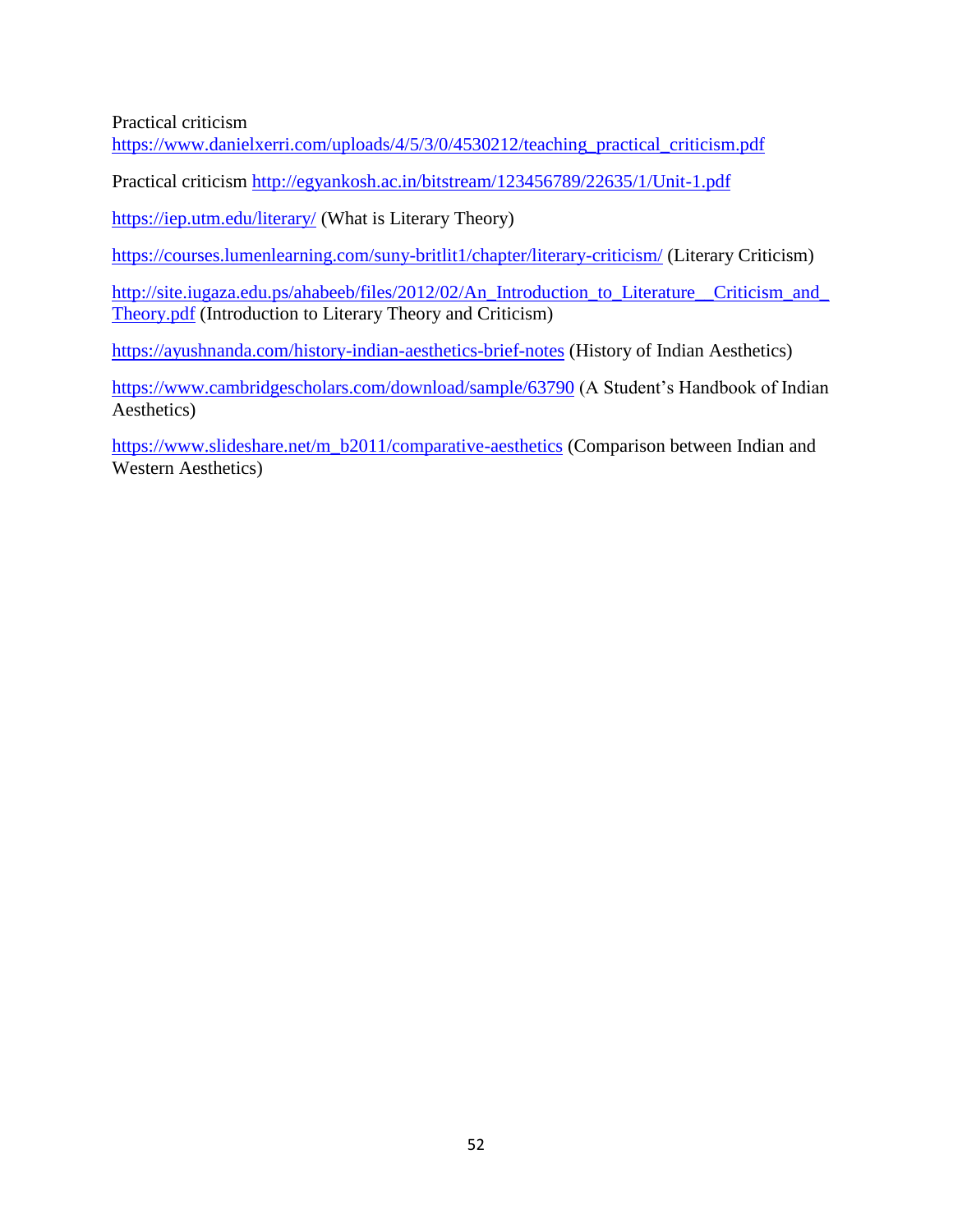### **SEMESTER V**

#### **FIRST DEGREE PROGRAMME IN**

### **B A ENGLISH LANGUAGE AND LITERATURE (CBCS System)**

### **Open Course: 1 EN 1551.1 Communicative Applications in English**

No: of Credits: 2 No. of Instructional Hours 3[Total 54]

**Aim** To excel in communicative capabilities

### **Objectives**

- 1. Help the students overcome their inhibitions about speaking in English about their dayto-day life and learning experiences within and outside college
- 2. Develop them into clear, unpretentious and effective communicators, both in speech and in writing
- 3. Give them the rudiments of grammar, with an emphasis on the correct usage of the language in various contexts

### **Course Outcome**

CO 1: Learners majoring in some subject other than English will have a working knowledge of the type of English that is required in real life situations, especially the globalized workplace.

CO 2: Well trained to write clear, well-framed, polite but concise formal letters and e-mails for a variety of purposes

CO 3: Acquire some of the soft-skills that go hand in hand with English –namely, the ability to prepare for an interview and face it confidently, the ability to participate boldly a group discussion and contribute meaningfully to it, the ability to make a simple and interesting presentation of 5-10 minutes before a mixed audience on anything that they have learnt in the previous semesters of the UG programme

### **NOTE TO COURSE INSTRUCTORS AND QUESTION PAPER SETTERS**

This course does not have any "Core" reading material. A list of useful reference books and other resources has been provided, but it must be emphasized that none of them should be used exclusively, in the manner of core books. Instead the teacher and students must exercise their discretion and take whatever is useful from them.

### **Module I Talking about Oneself**

- One's basic details –academic career from Plus 2 onwards  $\Box$
- $\Box$ One's home village or locality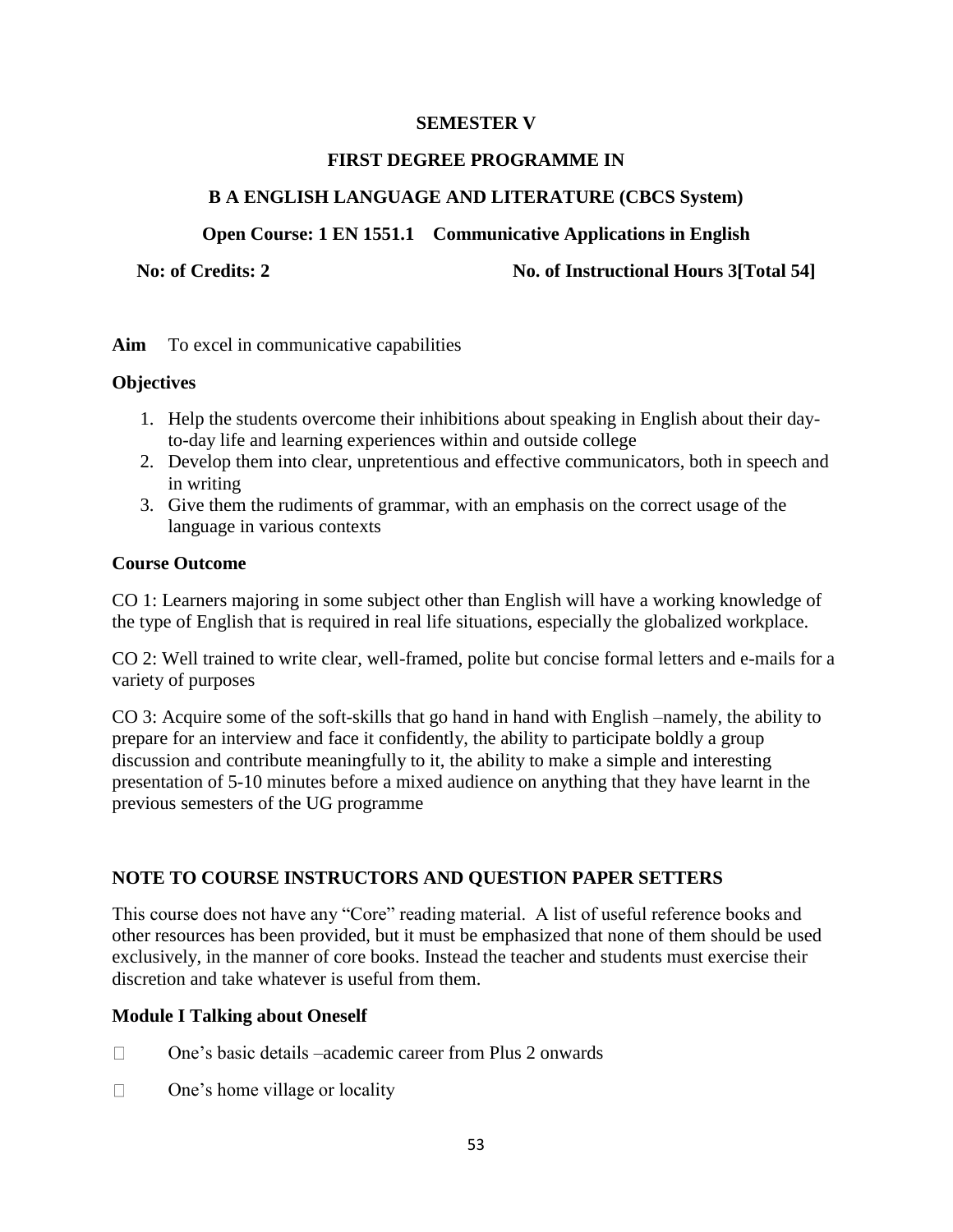Family members and what they do  $\Box$ 

Interests/hobbies  $\Box$ 

 $\Box$ Abilities and strengths (with illustrative examples/anecdotes)

 $\Box$ Weaknesses (with illustrative examples/anecdotes)

Brief narrative with a few "highlights" of things learnt during the first 2 years of the  $\Box$ degree programme (this could include curricular and co-curricular things such as participation in NCC or NSS or some club)

 $\Box$ Aims and ambitions in life (both career and social aims)

Any one person who inspires or (in the past) inspired/used to inspire the student and  $\Box$ proved to be a role-model for her/him

A memorable experience in the life of the student and why it is so memorable  $\Box$ 

## BALL GAME FOR BREAKING DOWN INHIBITIONS

This may be played as often as possible with a small basketball or volleyball.

• The teacher and all the students in class stand in a circle around a cleared space either indoors or outdoors.

The teacher throws the ball to a student randomly loudly saying, "My name is …………….. (her name) I come from …………………………. (her home village/locality).

The student has to repeat those sentences substituting the teacher's name and place with her own and throw the ball back at the teacher. If she gets it correctly, the teacher throws the ball to the next student. If not the teacher repeats the utterance with a stress on the word/part to be corrected and throws the ball back to the same person.

This is to be repeated till the student gets it right and also speaks in a voice loud enough to be heard by everybody.

## **Writing about Oneself**

1. Basic Grammar: Gender Agreement, Number Agreement, Subject-Verb Agreement, Use of Articles and Tenses

2. Exercises –Note: Students need not remember the names of the tense forms but they must know develop the ability to use them correctly. Teachers handling this course can take 3 or more items from Module I and make the students write about them in a simple, conversational style. This writing can then be checked for gender and number agreement as well as the proper use of articles and tense forms and feedback can be given with a view to reinforcing their ability to write grammatically.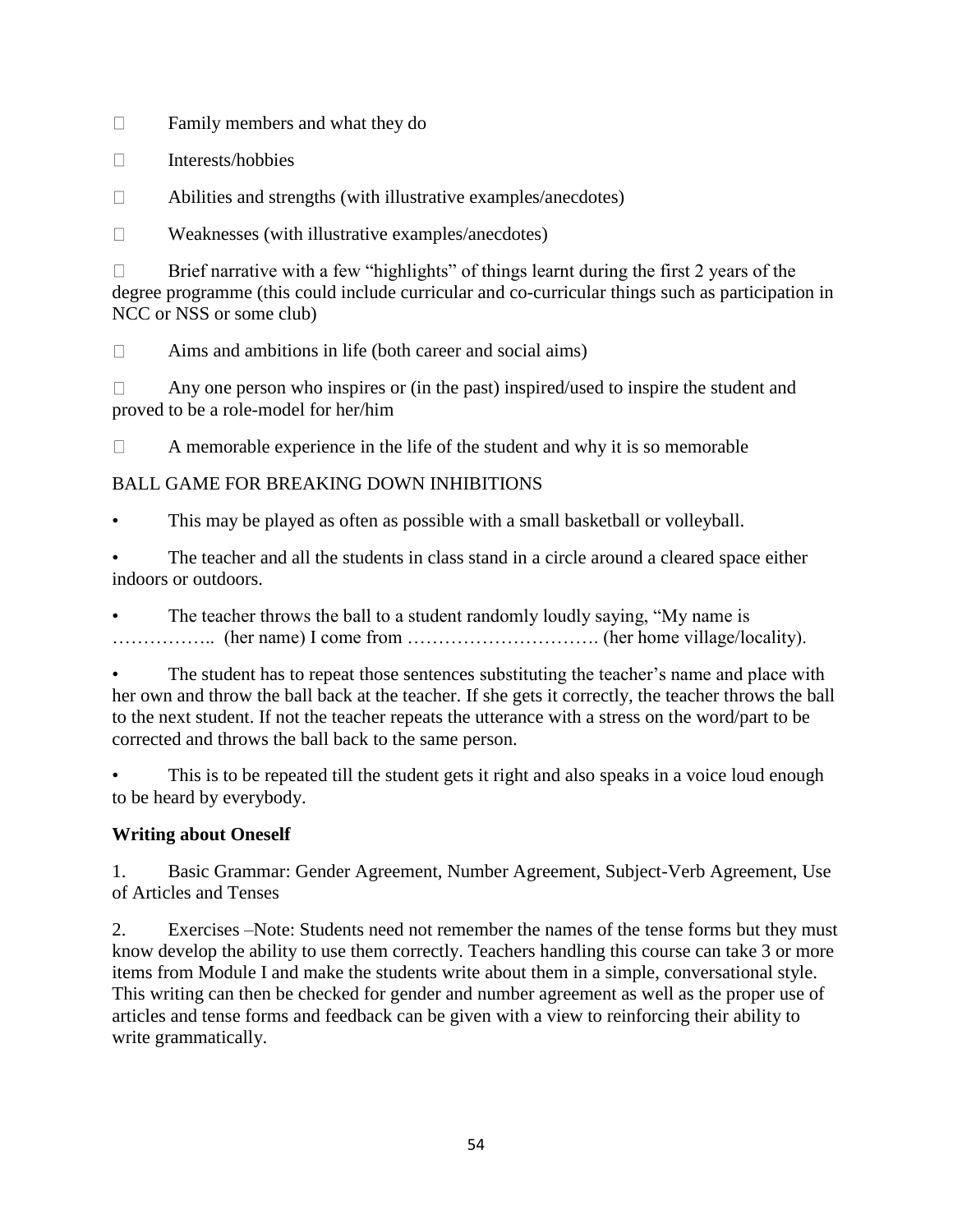### **Module II Communicating with Others**

### 1. INTRODUCING OTHERS

Introducing a classmate to an audience mentioning their basic details, good qualities,  $\Box$ interests and achievements and also narrating some shared experience or something that one has found striking about them

 $\Box$ Researching a celebrity and introducing a classmate as if he/she were that person

NOTE: The number of classmates and "celebrities" introduced like this by each student can be fixed depending on the number of students in the class and the time available.

- Compeering a programme  $\Box$
- 2. ROLE PLAY
- Opening and concluding conversations with familiars and strangers  $\Box$
- $\Box$ A student talking to a bank manager enquiring about study loans
- $\Box$ A traveler asking for help at a railway enquiry counter

 $\Box$ A tourist asking for information at an enquiry counter about places to visit in a new state, hotel rates, how to get to those places, etc.

A citizen journalist reports on some special event or untoward situation happening near  $\Box$ him/ her in the background

- 3. GROUP DISCUSSION on one or more of the following:
- $\Box$ Some issue of common concern from the students' lives
- $\Box$ A recent news item
- $\Box$ A recent film

### **Guidelines**

The first 2 rounds of discussion may be on non-controversial topics and the discussion group may be given some preparation time; the next 2 should be spontaneous and on slightly more controversial topics. The class may be split into 2 (or 4) groups. While one group is carrying on the discussion, another group of people may be posted to observe them. Each participant should have a watcher unknown to him/her, who will make notes on that person and give them to the teacher for a feedback. Points to be watched shall be –the student's level of participation, body language, voice, manner, confidence level and overall contribution to the discussion. Through this method the principles of healthy group discussion can be "derived" and taught. Observer students should be required to take notes during discussion and the teacher should guide them in refining their notes.

## 4. INTERVIEW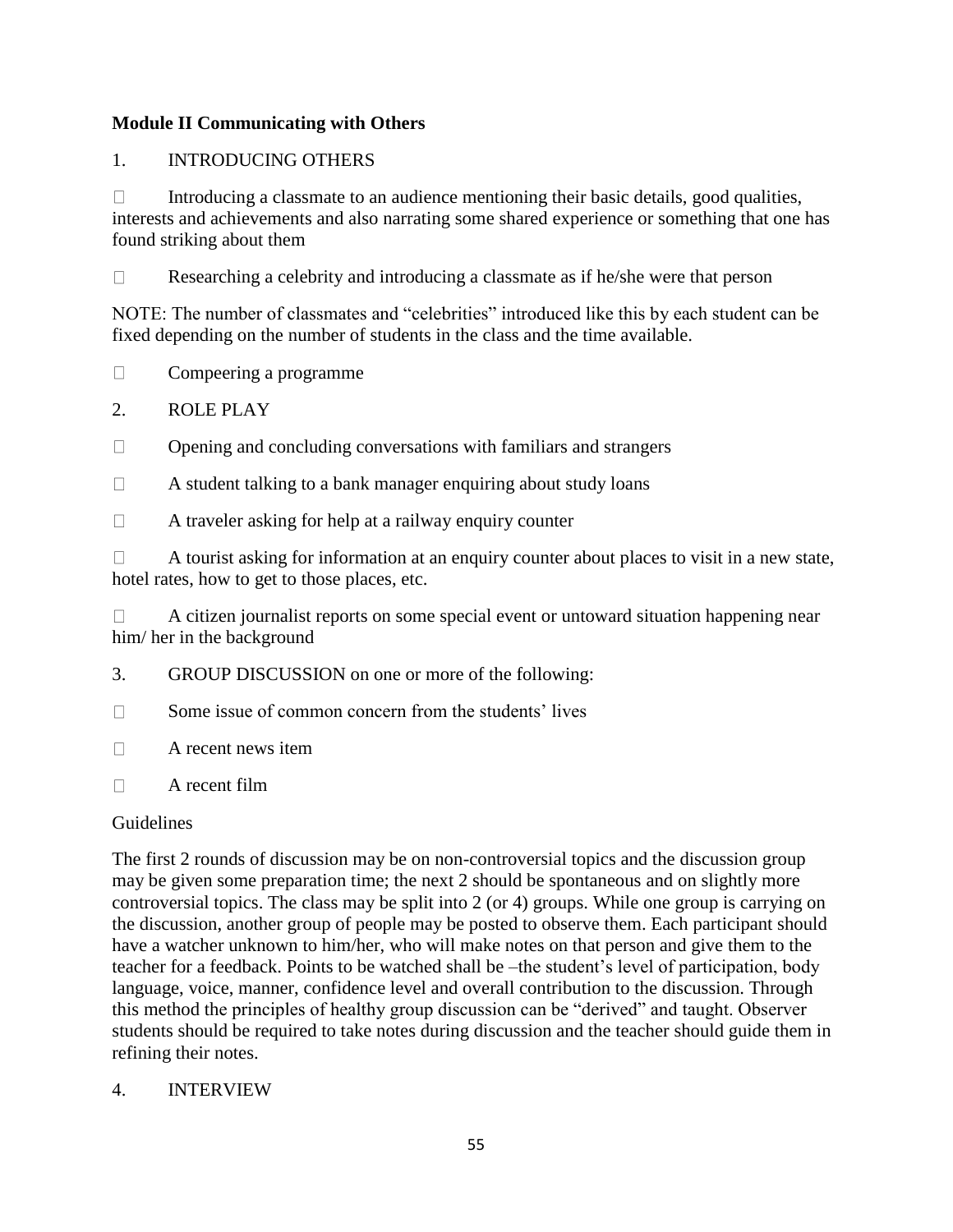A brief recapitulation of how to prepare a CV or resume (since the students would have  $\Box$ done this in their 1st semester)

 $\Box$ How to write an application letter to go with it

Preparation for an interview: researching the subject/organization, the responsibilities on  $\Box$ the job one is seeking –things to do on the previous day

Non-Verbal factors: Dress, punctuality, body language, eye contact, sitting posture  $\Box$ 

 $\Box$ Types of interview questions: fact seeking, searching or opinion seeking, confirmatory, open and closed questions

Ways of disagreeing politely with the panelists, refusing to take provocations, asking for  $\Box$ clarifications

 $\Box$ What to do before and during a telephonic interview

### **Module III Letters, Mails and Notices**

- 1. Drawing up brief notices for various events
- 2. Basic elements of an email and some points of netiquette
- 3. Formal letters and emails for the following purposes:
- Applying for a job  $\Box$
- $\Box$ Seeking information
- $\Box$ Ordering a product
- $\Box$ Making enquiries and bookings
- Making a complaint  $\Box$
- $\Box$ Giving negative feedback tactfully
- Asking for help  $\Box$
- $\Box$ Apologizing for mistakes made
- Thanking people for services/help received  $\Box$
- $\Box$ Writing a proposal for a grant/ project/ scholarship (basic structure)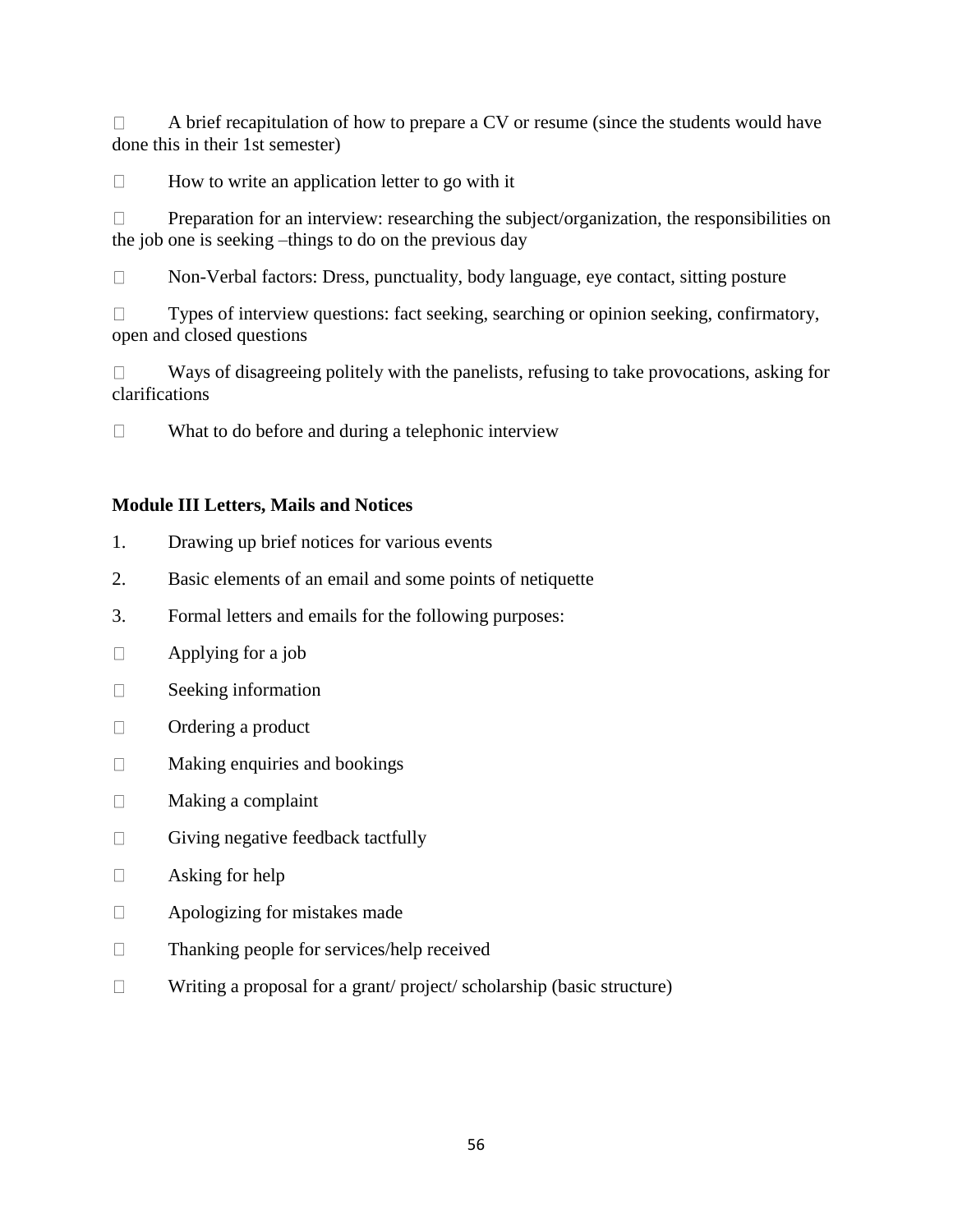### **Fine Tuning One's English**

- 1. What is Mother-tongue Interference and why does it happen? –Speech sounds in English that are NOT found in Malayalam –some English sounds/words commonly mispronounced by Malayalis
- 2.  $2\text{-}3$  sessions of listening to British speech  $-2$  -3 sessions of listening to American speech
- 3. Getting the most out of a dictionary –how to look for a word –some common words with multiple meanings (all widely used) –meaning of 'connotation', 'pejorative', 'dialect', 'slang', 'expletive' and 'profanity' with an example each
- 4. Making a 5-10 minute presentation on any topic chosen by the student and approved by the teacher
- 5. Writing for Social Media platforms and creating content for various purposes targeted at Social Media readers/ viewers
- 6. Personal blog writing

### **Recommended Reading**

Basic Communication Skills (book with CD). P. Kiranmai Dutt and Geetha Rajeevan. Foundation Books, CUP, 2011: Part I and III. Price: 150/

Essential English Grammar: A self-study reference and practice book for elementary students of English (with answers) 2nd Edition. Raymond Murphy. CUP, 2010.

The Craft of Business Letter Writing. Matthew M. Monippally. Tata McGraw Hill, 2006: Especially Part I and II (Chapters 1-6), Chapter 9 and 10 in Part III and the Appendix, "Rogues' Gallery".

E-Mailing (book with CD).Louise Pile. Viva Books, 2009.

Communication for Business: A Practical Approach (4th Edition). Shirley Taylor. Pearson Education, 2006: Relevant Chapters in Units 3, 4, 5, 6, 8 and 18.

A Dictionary of Contemporary English (New Edition with DVD ROM). Pearson Longman, 2009.

#### **e-resources**:

- 1. [www.grammar-monster.com](http://www.grammar-monster.com/)
- 2. Powerpoint Presentation in www.wikipedia.org on English spelling
- 3. BBC World resources on learning English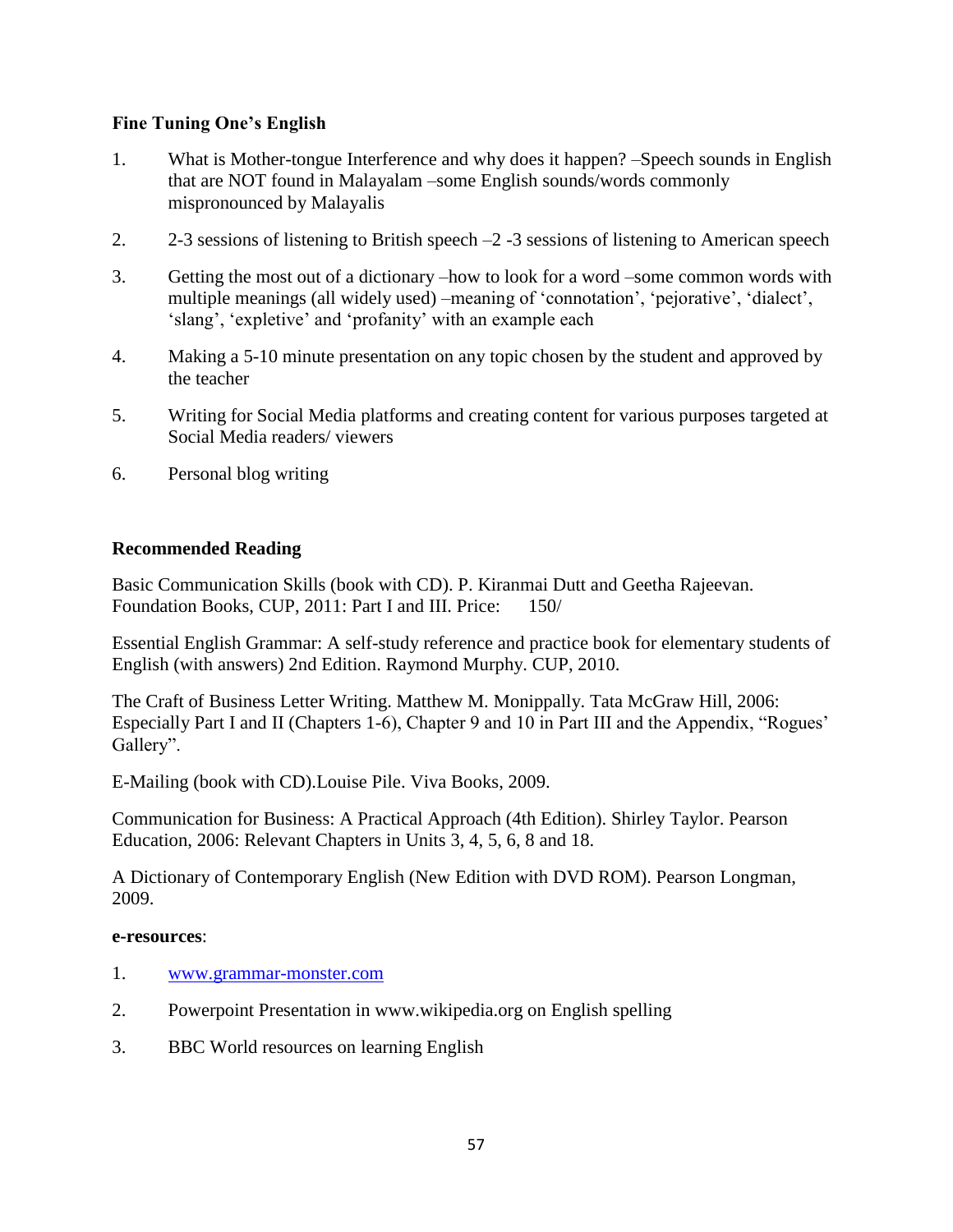#### **SEMESTER V**

#### **FIRST DEGREE PROGRAMME IN**

### **BA ENGLISH LANGUAGE AND LITERATURE (CBCS System)**

**Open Course1: EN 1551.2 Theatre Studies**

**No. of credits: 2 No. of instructional hours: 3 per week (Total: 54 hours)**

**Aim:** Introduce and Equip dramatic methods and production

### **Objectives**

- 1. Give an introduction to the world of drama and its techniques
- 2. Provide exposure to different experimental theatres
- 3. Develop the skills among students to create and perform drama

### **Course Outcome**

- CO 1: Understand the various theatres, techniques and practices
- CO 2: Appreciate the medium of drama
- CO 3: Initiate collaborative performances.
- CO 4: Attempt production of plays
- CO 5: Equip learners to choose a career in theatre.

### **COURSE OUTLINE**

#### **Module I Origin and Growth of Theatre**

Greek Stage – Sophocles, Aeschylus, Euripides, Aristophanes – The Chorus

Tragedy, Comedy – Comedy of Humours – Comedy of Manners – Problem Play – One-Act Plays – Flash drama.

Aristotle's definition of Tragedy – Six components of Tragedy – The Roman Stage – The Medieval Stage – Elizabethan Stage – Marlowe, Shakespeare – Jacobean Theatre – Restoration Theatre – 19th Century Theatre – Modern Theatre – Epic Theatre, Theatre of the Absurd.

#### **Module II Indian Theatre**

Indian classical drama – Kalidasa – Major contributors of Indian English drama – Girish Karnad- –Mahasweta Devi.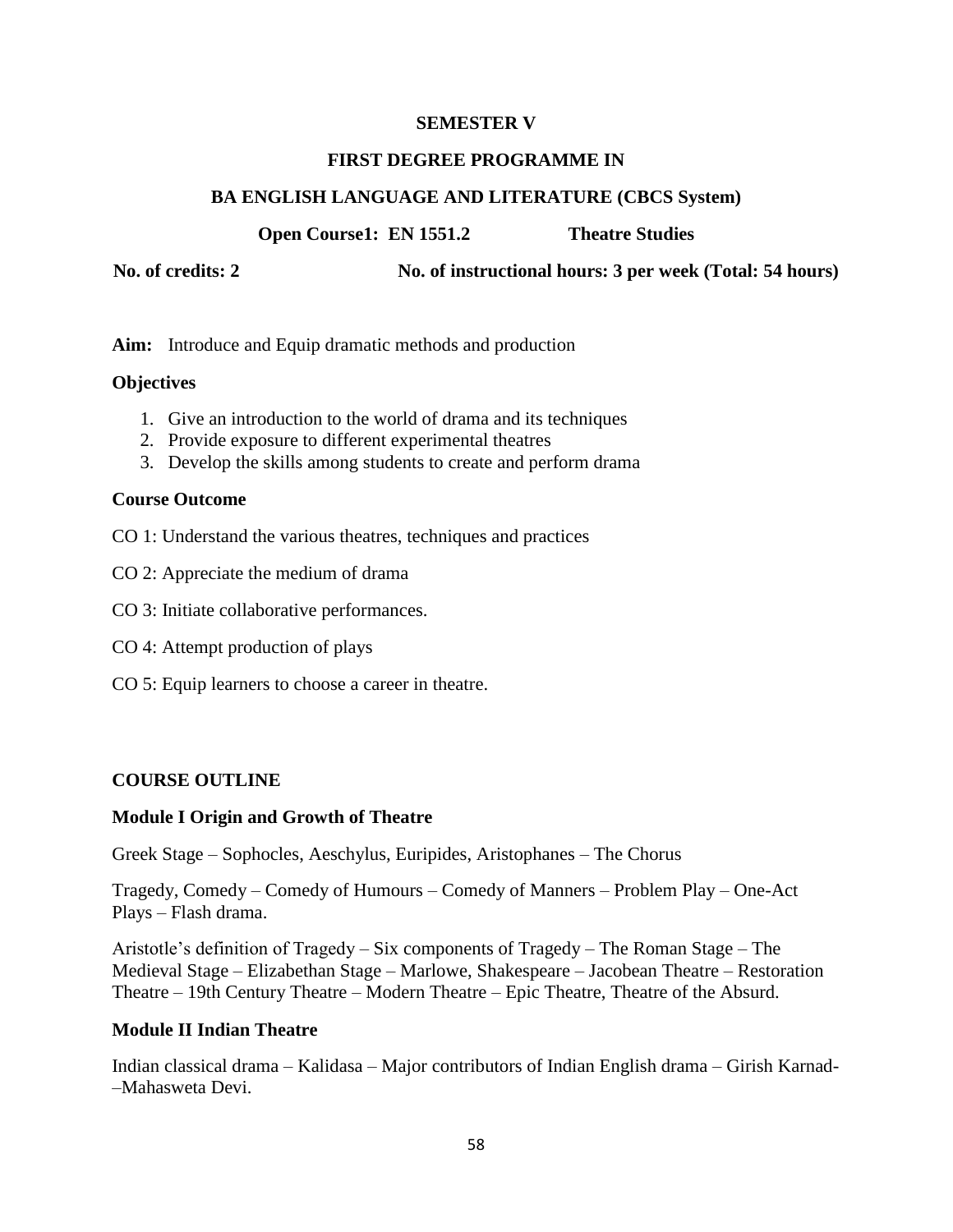Origin of Theatre in Kerala – Theatre movements in Kerala –KPAC - Discuss the major plays including Edasseri Govindan Nair's Koottukrishi and Thoppil Bhasi's plays – An overview of Thanathu Nataka Vedi and Radio plays – Contemporary stage.

#### **Module III Praxis**

Preparation of a script – writing a one-act play – various techniques – plot, characterisation, etc. – activities to be organised by dividing the students into groups.

Assignment (5 marks): To write the script from a novel or short story.

### **Recommended Reading**:

Banks, R.A. *Drama and Theatre Arts*.Hodder Arnold H&S, 1985.

Bhatia, Nandi (ed.). *Modern Indian Theatre: A Reader*. Oxford University Press, 2009.

Butcher, Samuel Henry.*The Poetics of Aristotle.* Create Space Independent Publishing Platform, 2017.

Esslin, Martin. "Introduction". Theatre of the Absurd. Bloomsbury Academic, 2015.

Keith, Berriedale. The Sanskrit Drama in its Origin, Development Theory and Practice.Motilal ,1992.

Menon, A. Sreedhara. *Social and Cultural History of Kerala*.Sterling Publishers, 1979.

Storey, Ian C. and Arlene Allan.*A Guide to Ancient Greek Drama*.Wiley Publishers, 2014.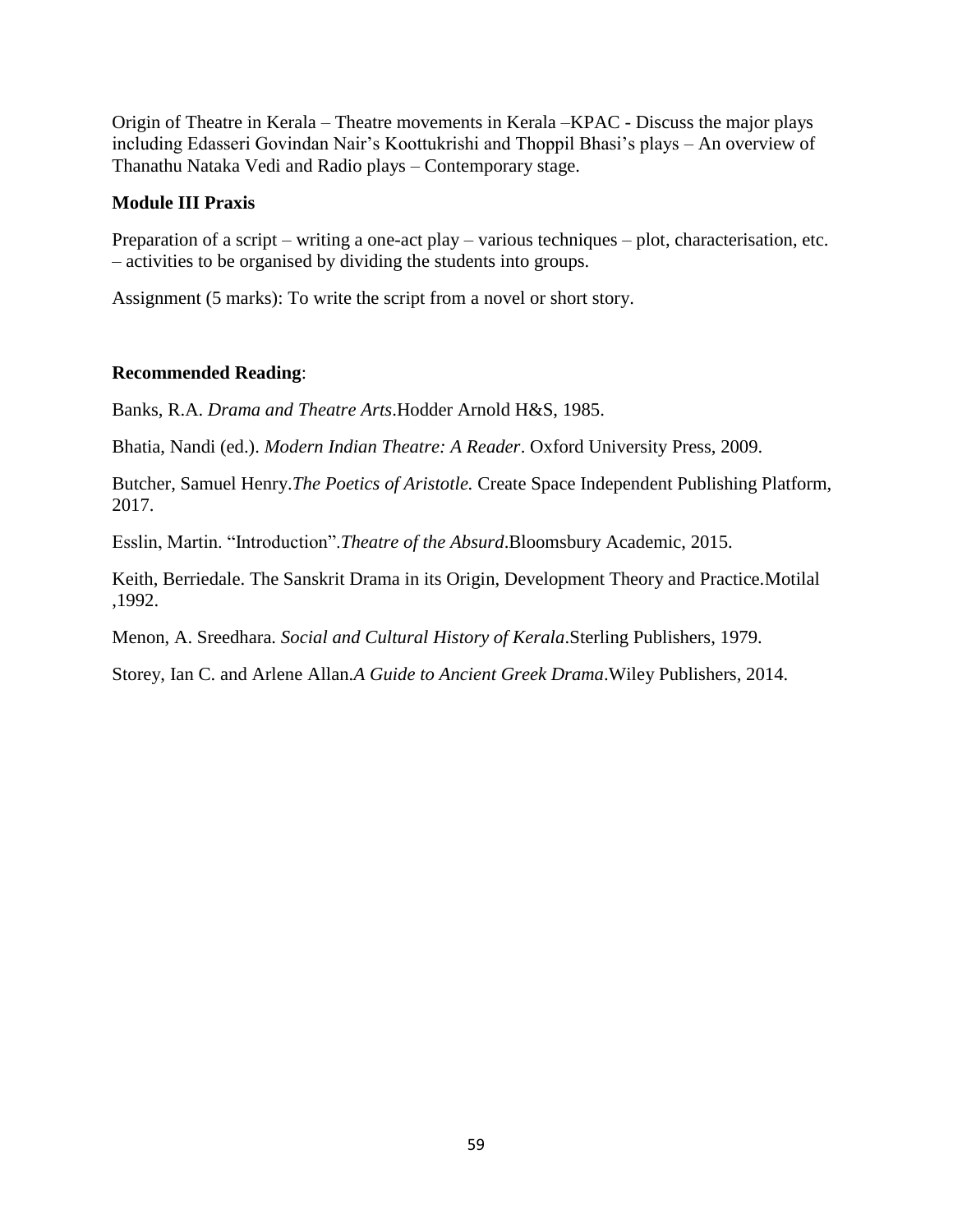### **SEMESTER V**

#### **FIRST DEGREE PROGRAMME IN**

### **B A ENGLISH LANGUAGE AND LITERATURE (CBCS System)**

**Open Course1: EN 1551.3 Film Appreciation**

**No. of credits: 2 No. of instructional hours: 3 per week [Total 54 hours]**

**Aim** Introduce the world of movies and sensitize its representative politics

### **Objectives**

- 1. Enable the students from various disciplines to decipher the meaning of a movie
- 2. Familiarize students with the emerging area of film studies
- 3. Make them aware of the evolution of the filmic medium.

#### **Course Outcome**

- CO 1: Decipher the meaning of a movie
- CO 2: Watch, understand and analyze films from a critical perspective
- CO 3: Connect movies to its multidisciplinary scope of appreciation and learning.
- CO 4: Equip them to write critically about film.
- CO 5: Equip them to be resourceful to find a career in areas related to film

### **COURSE OUTLINE**

#### **Module I Evolution and Key concepts**

Defining film – A brief history(Lumiere brothers and the beginning) - Language of Cinema – Types of Shots, Angles – Camera Movements –180 degree Rule – 30 degree rule- Focus – Use of colour and lighting, sound- music- Editing – Different styles of Editing - Mise-en-Scene, Auteur theory- Major film genres–Famous Adaptations - Different stages of Production – Censorship.

**Module II Major Movements and the Masters** (Discuss only the basics and the major film makers)

- Soviet Cinema and Montage  $\Box$
- $\Box$ German Expressionism
- Italian Neo Realism $\Box$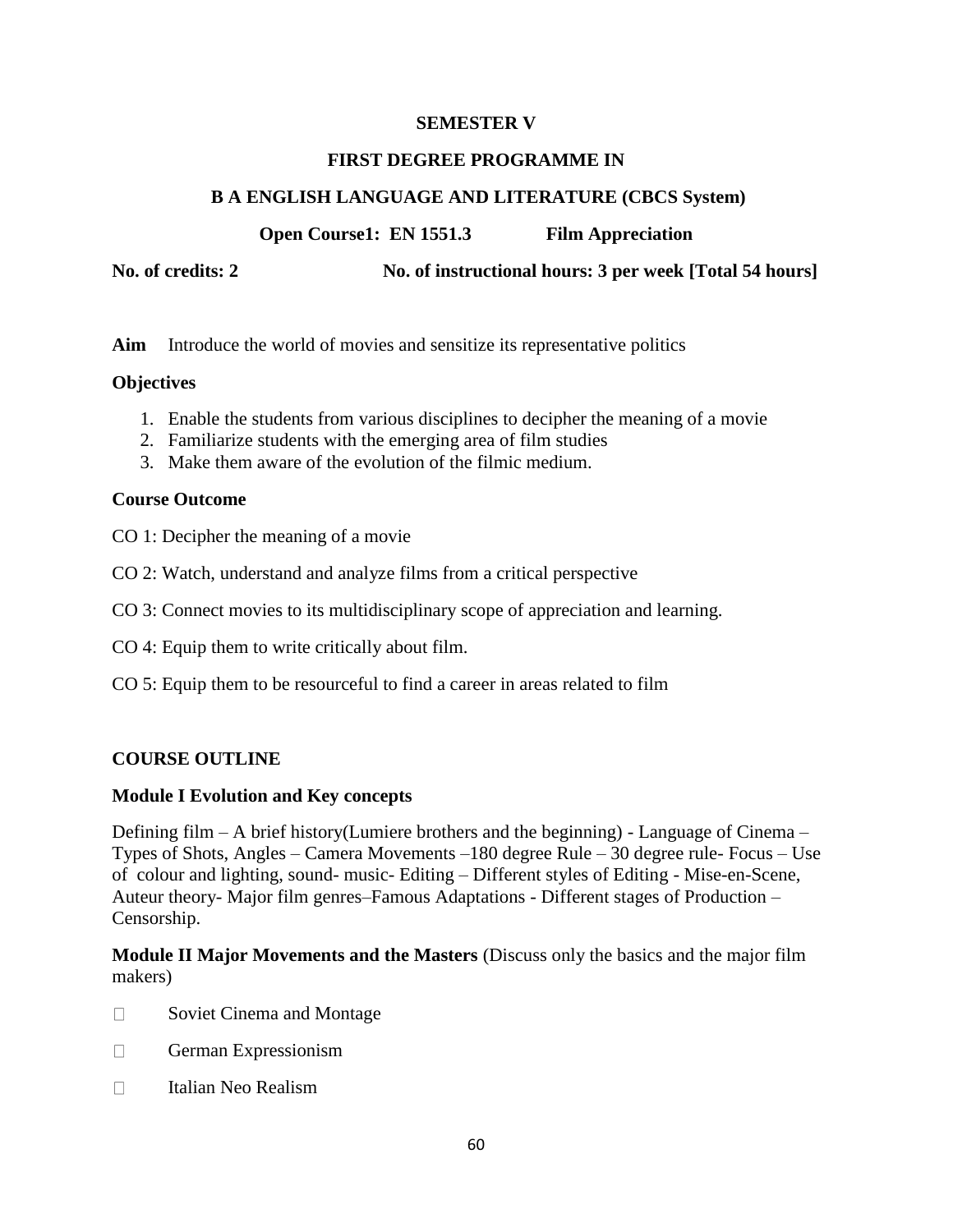- $\Box$ French Poetic Realism and French New Wave
- Third World cinema  $\Box$
- $\Box$ Documentary films
- $\Box$ Short films
- $\Box$ The Digital world
- $\Box$ OTT platforms

Famous Directors: Alfred Hitchcock, Charlie Chaplin, Ingmar Bergman, Andrei Tarkovsky, Luis Buñuel, Akira Kurosawa, Satyajit Ray.

### **Module III Indian and Malayalam Cinema**

Beginning of Indian cinema – Dada SahebPhalke – Golden age of Indian cinema – Satyaji Ray – popular Bollywood cinema – beginning and growth of Malayalam cinema – parallel cinema in Malayalam – AdoorGopalakrishnan – contemporary Malayalam cinema.

Practical Sessions: Script Analysis and Writing Reviews

Writing about film – the basics of film review – analyse the films based on the theoretical approaches in the above modules.

Case studies – Script Analysis and Review

*The Titanic*

*Mother India*

*Manichithrathazhu*

### **Recommended Reading**:

Alex Clayton and Andrew Klevan – *The Language and Style of Film Criticism* 2011.

Amy Villarejo. *Film Studies: The Basics*. Routledge, 2013.

Andrew Dix. *Beginning Film Studies*.Manchester University Press, 2013.

Geoffrey Nowell-Smith: *The Oxford History of World Cinema*. OUP, 1997.

James Monaco – *How to Read a Film*. Harbor Electronic Publishing, 2013.

Jill Nelmes: *Introduction to Film Studies*. Routledge, 2011.

Madhu Muttam: *Manichithrathazhu Screenplay*. DC Books, 2010.

Renu Saran. *History of Indian Cinema*. Diamond Books, 2012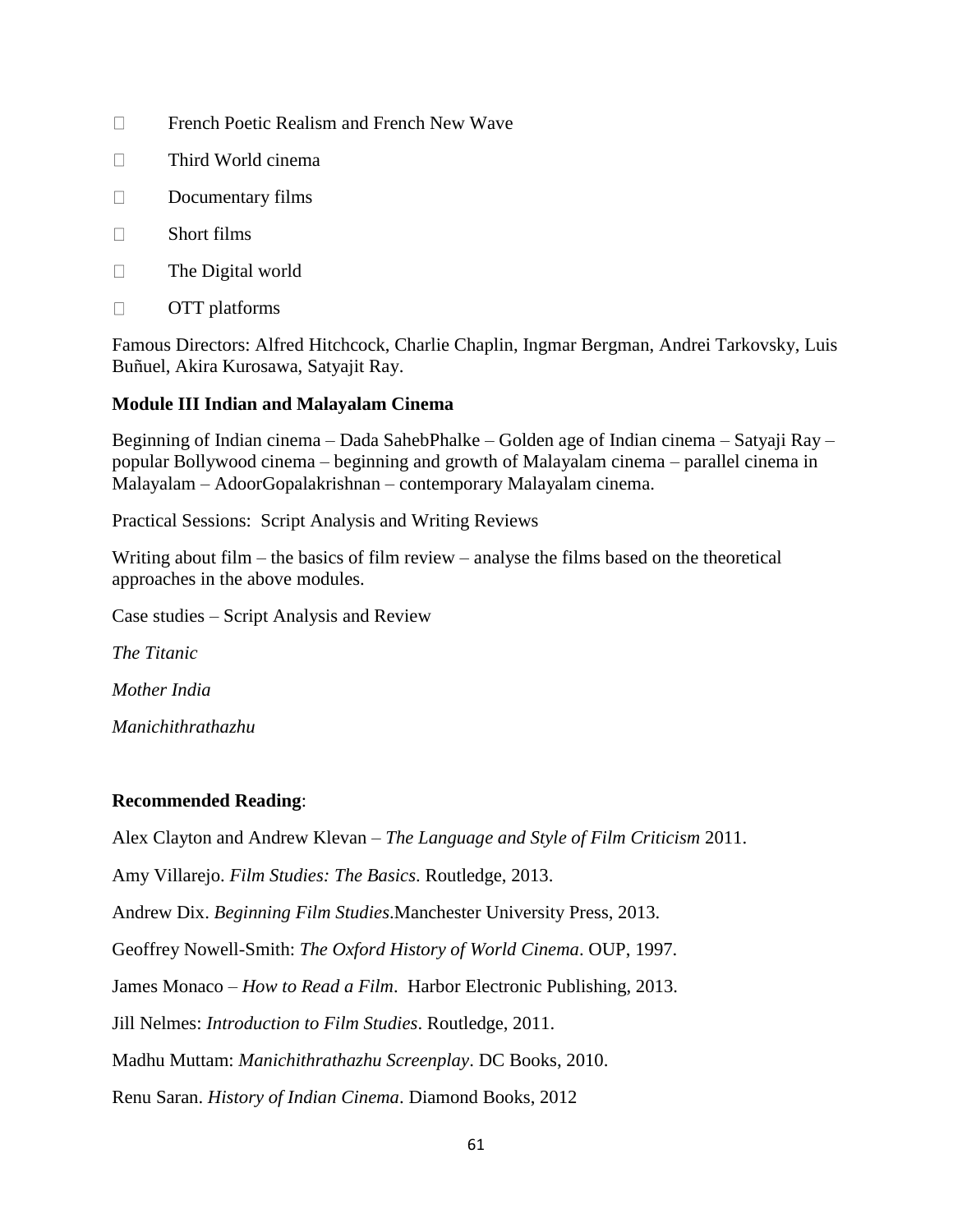Robert Stam. *Literature through Film*.Taylor & Francis, 2011.

Robert Stam and Alessandra Raengo (ed.). Literature and Film.Wiley-Blackwell, 2004.

Steve Katz: Film Directing Shot by Shot: *Visualizing from Concept to Screen*. Focal Press, 1991.

Steven Ascher. *The Filmmaker's Handbook.*Penguin, 2012.

Susan Hayward. *Cinema Studies: The Key Concepts*. Taylor & Francis Ltd/Routledge, 2000.

#### **e-resources:**

https://www.cs.ubc.ca/~udls/slides/udls-sampoorna-biswas-film-appreciation-1.pdf

<https://nofilmschool.com/Film-theory-basic-terms>

[http://www.jccsskc.edu.hk/newweb/modules/cjaycontent/content/1112prefectPhoto/Act06/Film](http://www.jccsskc.edu.hk/newweb/modules/cjaycontent/content/1112prefectPhoto/Act06/FilmAppreciation.pdf) [Appreciation.pdf](http://www.jccsskc.edu.hk/newweb/modules/cjaycontent/content/1112prefectPhoto/Act06/FilmAppreciation.pdf)

<https://plato.stanford.edu/entries/film/>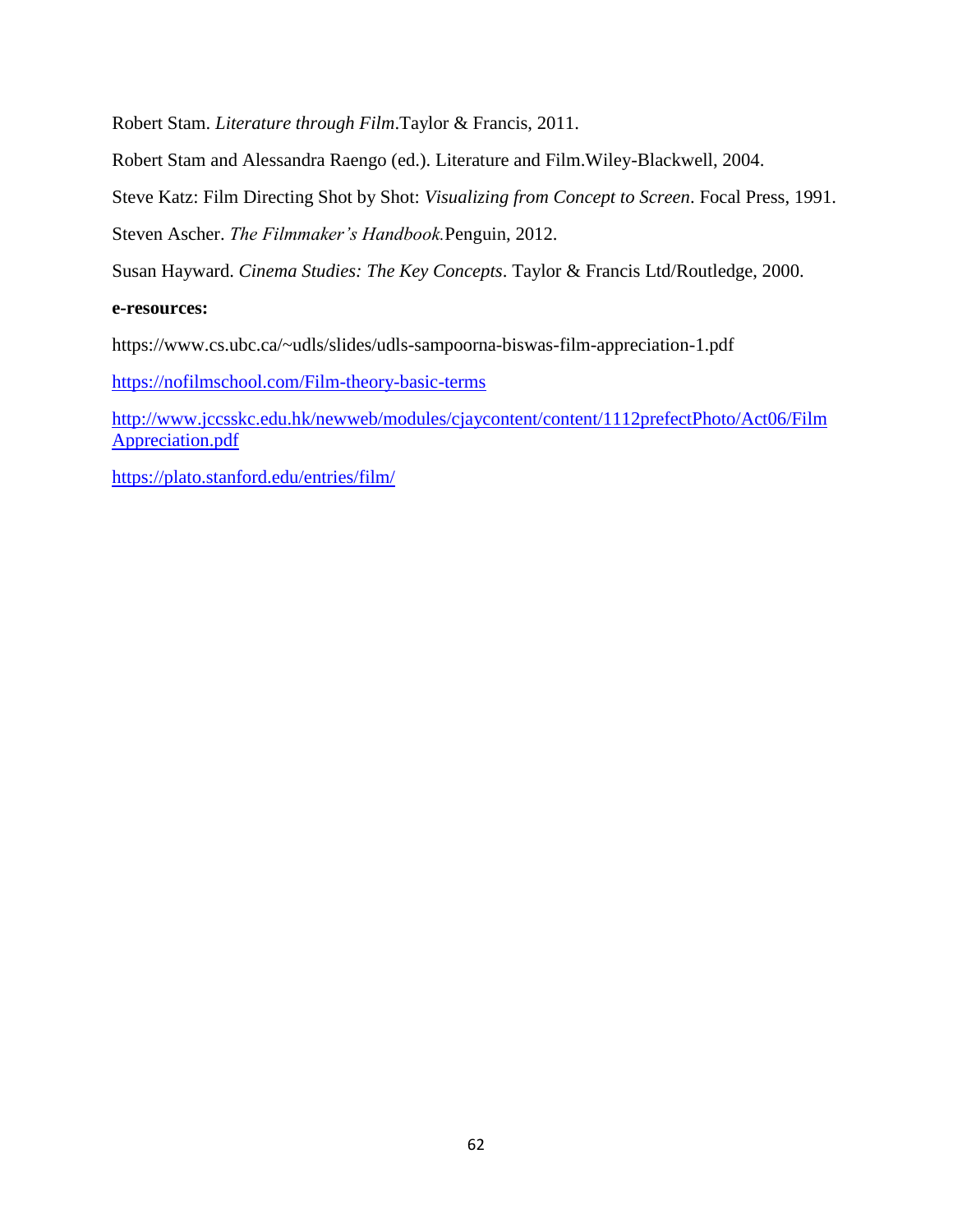### **SEMESTER VI**

#### **FIRST DEGREE PROGRAMME IN**

### **BA ENGLISH LANGUAGE AND LITERATURE (CBCS System)**

**Core Course 11: EN 1641 Gender Studies**

**No: of Credits: 4 No of Instructional Hours: 5 [Total: 90hours]**

**Aim**: Introduce and problematize gender constructs.

### **Objectives**

- 1. Explore the historical variables that have contributed towards the social norms of gender and sexuality
- 2. Understand the significance of making gender an integral concept of social analysis
- 3. Develop a conceptual understanding of the field of gender studies

### **Course Outcome**

CO 1: Recognize the patriarchal bias in the formation of history and knowledge.

CO 2: Analyse the ways in which gender, race, ethnicity class, caste and sexuality construct the social, cultural and biological experience of both men and women in all societies.

CO 3: Recognize and use the major theoretical frames of analysis in gender studies

CO 4: CO 5: Interrogate the social constructions of gender and the limiting of the same in to the male-female binary in its intersections with culture, power, sexualities and nationalities

CO 5: Examine gender issues in relation to the sustainable goals of development

### **COURSE OUTLINE**

#### **Module I Introduction to Gender Studies**

Gender, Patriarchy- Family- Identities- Essentialism- Difference- Ideology- Intersectionality-Feminisms-Womanism-Dalit Feminism-Islamic Feminism

- 1. bell hooks. ―Feminist Politics:Where we Stand‖ *Feminism is for Everybody*: *Passionate Politics*. London: Pluto, 2000: pp.1-6. [https://excoradfeminisms.files.wordpress.com/2010/03/bell\\_hooks](https://excoradfeminisms.files.wordpress.com/2010/03/bell_hooks-feminism_is_for_everybody.pdf)[feminism\\_is\\_for\\_everybody.pdf](https://excoradfeminisms.files.wordpress.com/2010/03/bell_hooks-feminism_is_for_everybody.pdf)
- 2. Judith Lorber. "The Social Construction of Gender." [https://ieas.unideb.hu/admin/file\\_9695.pdf](https://ieas.unideb.hu/admin/file_9695.pdf)
- 3. Vijila Chirappad: "Wasteland" (poem) <https://feminisminindia.com/2018/01/11/5-dalit-women-poets/>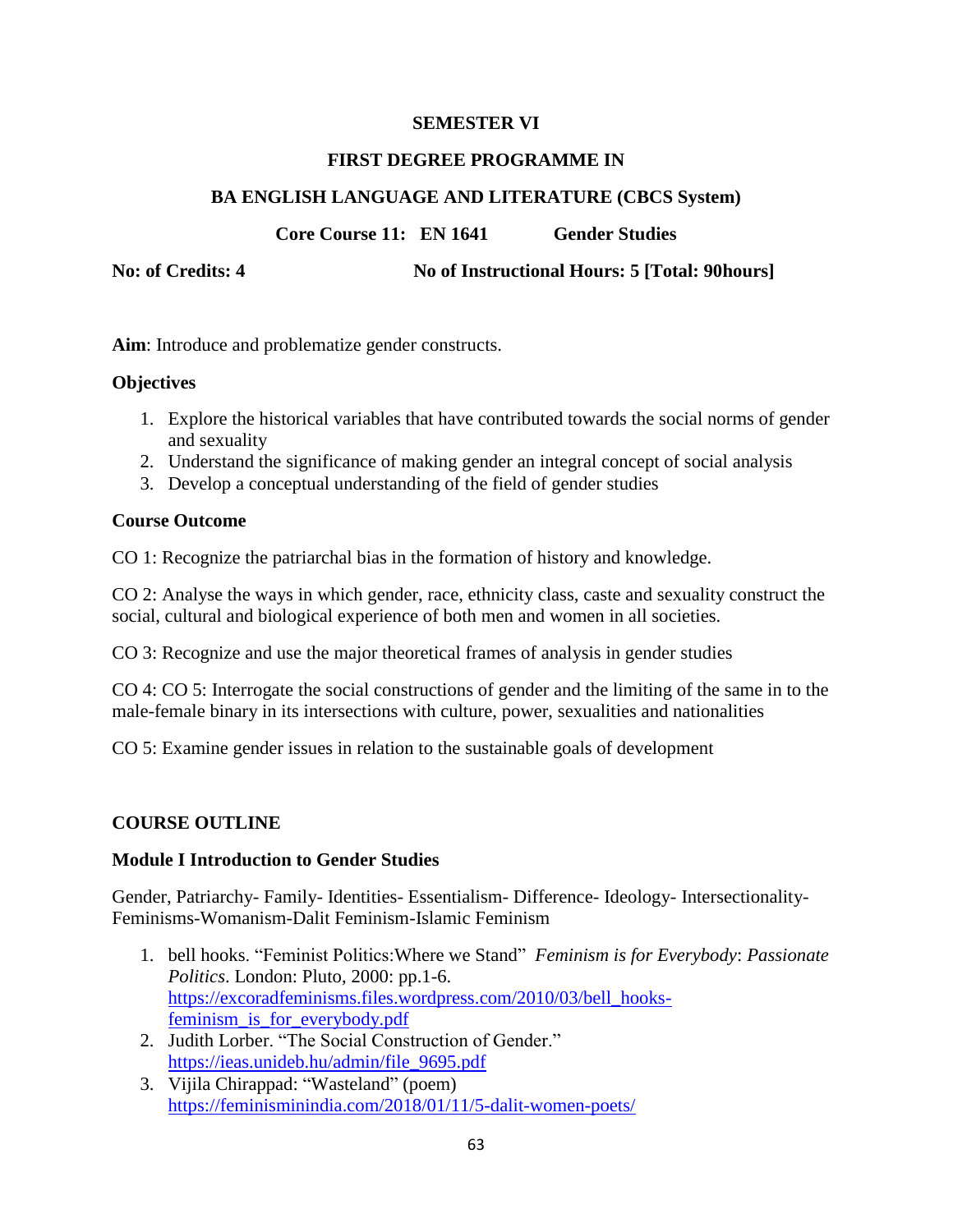### **Module II Gender and Sexuality**

Body-Sexualities-Performativity-Heterosexuality-Sexual Orientation-Non-normative Sexualities-Desire-Heteronormativity-Homosexuality-LGBTQI-Queer-Transgender-Pride Parade-Posthuman Orientation.

- 1. A. Revathi. *The Truth about Me:A Hijra Life Story*( Life Narrative)
- 2. Margaret Atwood: "Helen of Troy Does Countertaps" Dancing (poem) [https://apoemaday.tumblr.com/post/181494581744/helen-of-troy-does-countertop](https://apoemaday.tumblr.com/post/181494581744/helen-of-troy-does-countertop-dancing)[dancing](https://apoemaday.tumblr.com/post/181494581744/helen-of-troy-does-countertop-dancing)
- 3. Kalki Subramaniam: "Breaking Binaries, Establishing Identity" TEDxDumas [https://www.youtube.com/watch?v=\\_j1NzEGMNdo](https://www.youtube.com/watch?v=_j1NzEGMNdo)

### **Module III Gender and Culture**

Culture, Modernity, Consumption, Sexual Economies, Commodity Culture

- 1. Nivedita Menon: "India: Section 377: How Natural is Normal?" <http://www.sacw.net/SexualityMinorities/nivedita01Jan2004.html>
- 2. Maya Angelou: "Phenomenal Woman" (poem) <https://www.poetryfoundation.org/poems/48985/phenomenal-woman>
- 3. Meena Kandasamy: "Mascara" (poem) https://www.poemhunter.com/poem/mascara-4/

#### **Module IV: Gender, Power and Human Rights**

Power, Sexual Politics, Discourse, Sexual Citizenship, Discrimination, Human Rights, Gender Justice

- 1. Alice Walker: *Meridian* (Novel)
- 2. Mahaswetha Devi: *Draupadi* (Short Fiction)
- 3. Mayilamma: Chapter 13. "Protest: The First Year" (Pages  $55 59$ ) Jyothibai Pariyadathu*Mayilamma: The Life of a Tribal Eco-warrior*. Orient Blackswan, 2018.

#### **Recommended Reading**

Butler, Judith. Gender Trouble: *Feminism and the Subversion of Identity*. New York: Routledge, 1990.

Cranny-Francis,Anne. Wendy Waring, Pam Stavropoulos, Joan Kirkby. *Gender Studies Terms and Debates.*Macmillan, 2017.

Delap, Lucy. *Feminisms: A Global History*. Penguin, 2020.

Foucault, Michel*. History of Sexuality*.Penguin Books: 1977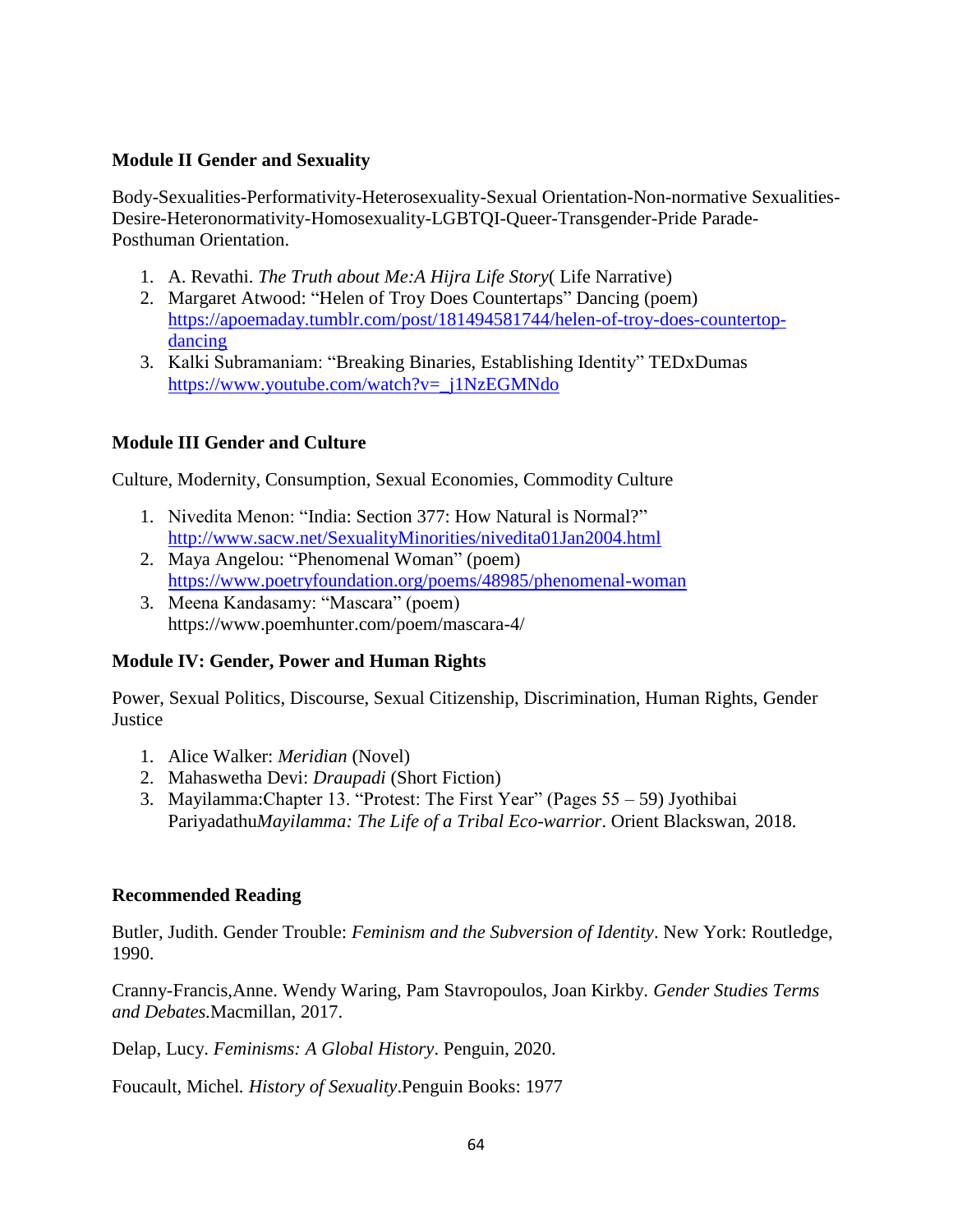Kate, Millet. *Sexual Politics*. New York: Doubleday. 1969. Kumar, A.*The History of Doing*, New Delhi: Kali for Women,1998. Marao, Lori, J. *Fifty-One Key Feminist Thinkers*. Taylor and Francis, 2016. Naples, Nancy A. *Companion to Women's and Gender Studies*. Wiley, 2020. Roth, Benita. *Separate Roads to Feminism*. CUP,2004. Sullivan, Nikki. *A Critical Introduction to Queer Theory*.NYU, 2003.

#### **e- resources**

- <https://kalkisubramaniam.com/>
- <https://www.e-ir.info/2017/02/06/online-resources-feminism/>
- [https://www.thelancet.com/journals/lancet/article/PIIS0140-6736\(19\)30239-9/fulltext](https://www.thelancet.com/journals/lancet/article/PIIS0140-6736(19)30239-9/fulltext)
- <https://plato.stanford.edu/entries/feminist-philosophy/>
- [http://www.gender.cawater-info.net/knowledge\\_base/rubricator/feminism\\_e.htm](http://www.gender.cawater-info.net/knowledge_base/rubricator/feminism_e.htm)
- <https://guides.lib.purdue.edu/c.php?g=352219&p=2375079>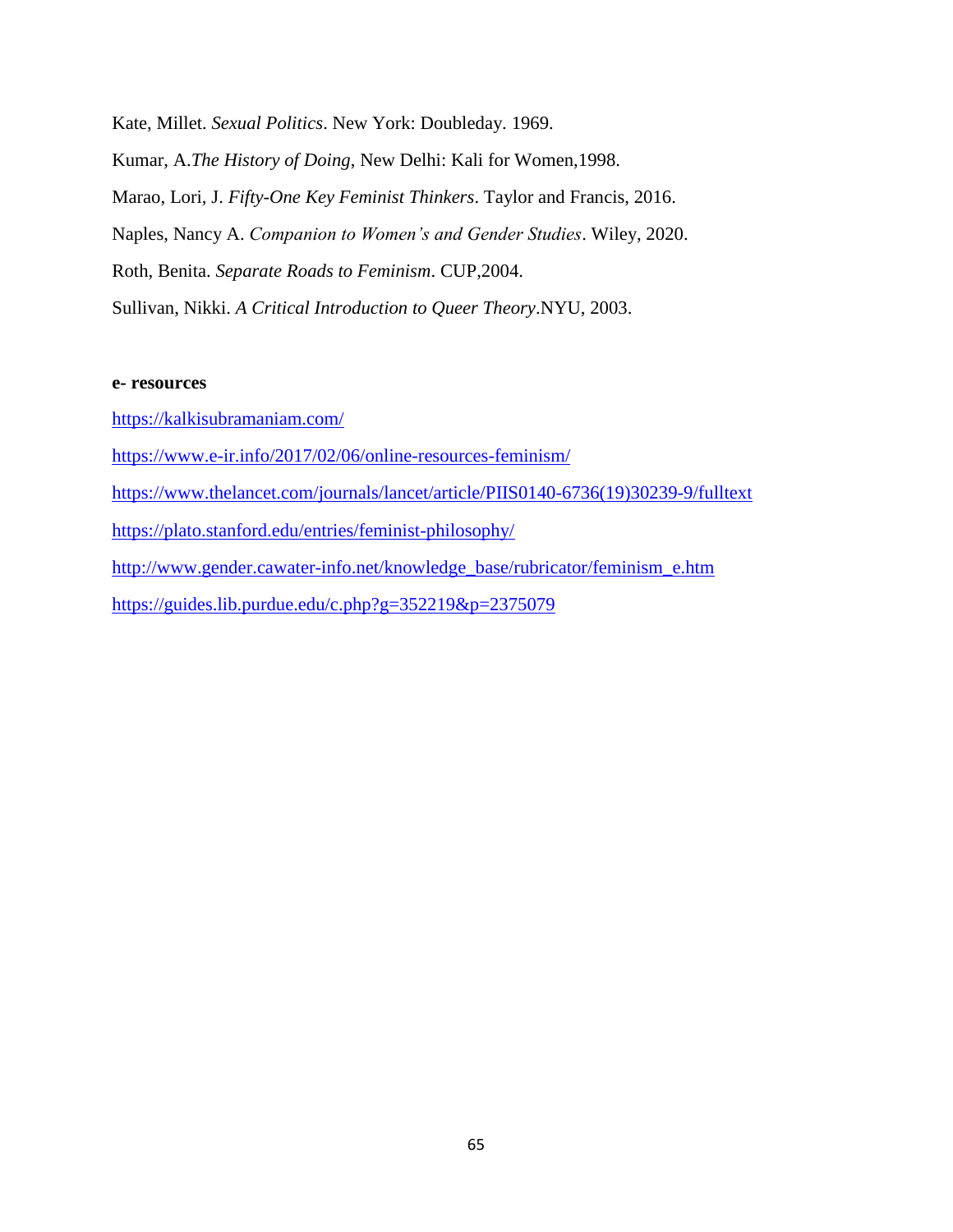### **SEMESTER VI**

#### **FIRST DEGREE PROGRAMME IN**

### **B A ENGLISH LANGUAGE AND LITERATURE (CBCS System)**

**Core Course 12: EN 1642 Indian Writing in English**

**No. of Credits: 4 No. of Instructional Hours: 5 per week [Total 90 hours]**

**Aim:** Trace the growth and development of Indian English Writing

#### **Objectives**

- 1. Familiarize the students with the genesis of Indian Writing in English.
- 2. Acquaint them with the major movements in Indian Writing in English and their historical connections.
- 3. Introduce them to the stalwarts of Indian Literature in English through the study of selected literary texts

#### **Course Outcome**

CO 1: Make students aware of different aspects of colonization like cultural colonization.

CO 2: Trace the historical and literary genesis and development of Indian Writing in English

CO 3:Acquaint them with the major movements in Indian Writing in English across varied period and genres

CO 4: Address the plurality of literary and socio-cultural representations within Indian life as well as letters.

CO 5:Enhance the literary and linguistic competence of students by making them aware of how language works through literature written in the subcontinent.

### **COURSE OUTLINE**

#### **Module I Introduction**

Colonialism- Macaulay's Minutes- historical context for the rise of Indian writing in English

1. K. Satchidanandan: "The Plural and the Singular The Making of Indian Literature" *Positions: Essays on Indian Literature.* New Delhi: Niyogi Books, 2019.

#### **Module II Poetry**

Impact of Romanticism- Impact of Nationalism on Indian English Poetry- Aurobindo Ghose-Rabindranath Tagore- Sarojini Naidu- Nissim Ezekiel- A. K. Ramanujan- Jayantha Mahapatra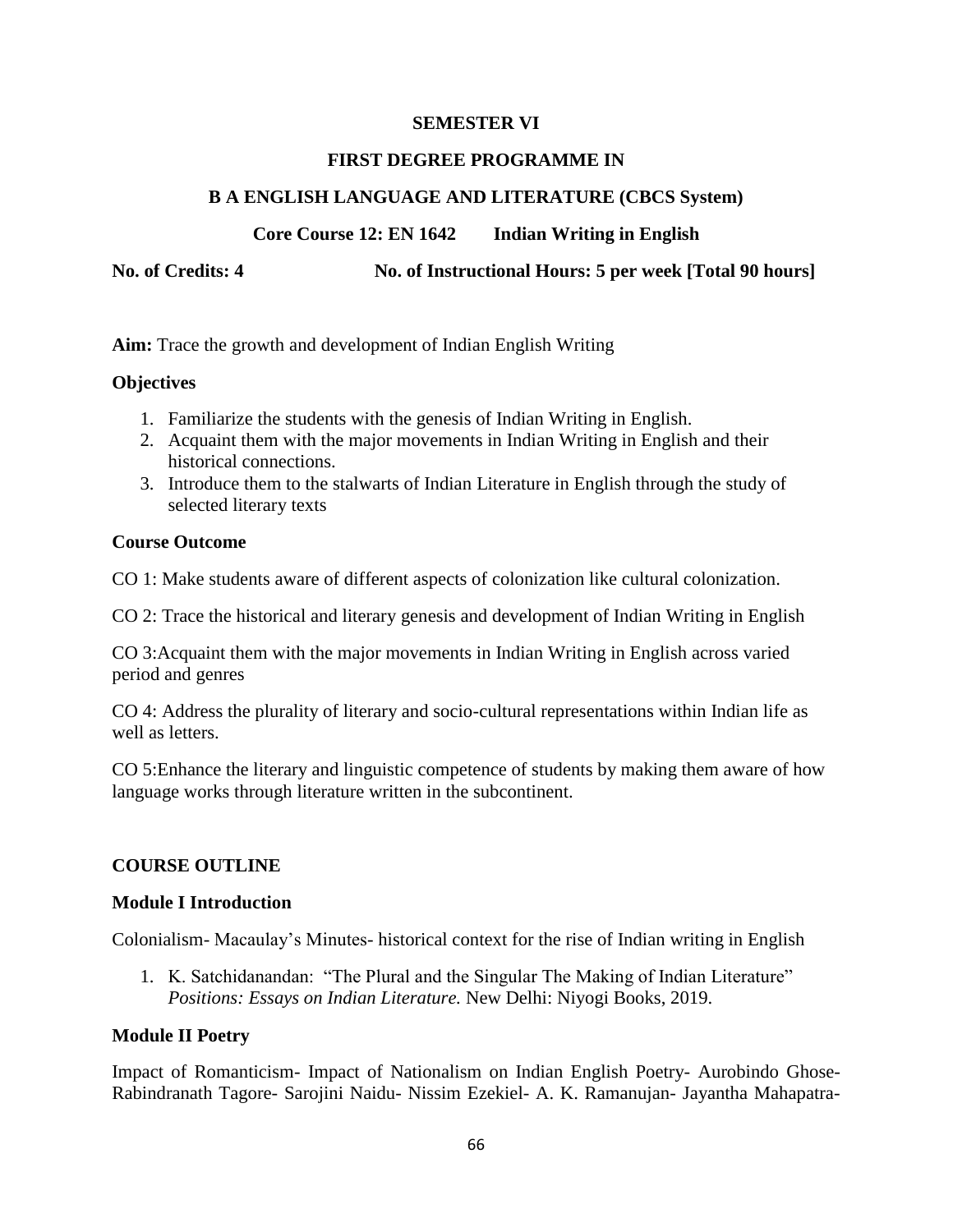R. Parthasarathy- Give Patel- Vikram Seth- Meena Aledander- Mamang Dai- Mamata Kaliya-Eunice De Souza- Karthika Nair- Vivek Narayan- Jeet Thayil- Meena Kandasamy

- 1. Michael Madhusudan Dutt: "I Sigh for Albion's Distant Shore"http://archive.thedailystar.net/2004/11/13/d41113210292.htm
- 2. Toru Dutt: "A Tree of Life" <https://www.poetrycat.com/toru-dutt/the-tree-of-life>
- 3. Rabindranath Tagore: "Where the Mind is Without Fear" <https://allpoetry.com/where-the-mind-is-without-fear>
- 4. Arvind Krishna Mehrotra: "Aligarh" <https://www.poetryfoundation.org/poetrymagazine/poems/150263/aligarh>
- 5. Kamala Das: "An Introduction" <https://www.poemhunter.com/poem/an-introduction-2/>
- 6. Eunice de Souza: "Advice to Women" <https://www.poemhunter.com/poem/advice-to-women-2/>
- 7. Arundhathi Subramaniam: "When Landscape Becomes Woman"https://www.usawa.in/poetry/three-poems-by-arundhati-subramaniam.html
- 8. Shalim M. Hussain : "Golluckgonj"https://www.nezine.com/info/ZWFybmZZL0htZk95SVRQeWNtcHExZz0 [9/a-few-poems-by-shalim-m-hussain.html](https://www.nezine.com/info/ZWFybmZZL0htZk95SVRQeWNtcHExZz09/a-few-poems-by-shalim-m-hussain.html)

### **Module III Fiction and Non Fiction**

Pre independence fiction-partition fiction- Raja Rao- Mulk Raj Anand- Fiction of the Diaspora-V.S. Naipaul- Salman Rushdie- Chitra Divakaruni- Kiran Desai- Shashi Deshpande- Gita Hariharan- Arundhati Roy- Shashi Tharoor- Mukul Kesavan-Manu Joseph- Anees Salim

### **Short stories**

- 1. R.K. Narayan: "Father's Help"
- 2. Anita Desai: "Games at Twilight"
- 3. Jhumpa Lahiri : "A Temporary Matter"

### **Novel**

- 1. Amitav Ghosh: *The Glass Palace*
- *2.* Easterine Kire: *A Terrible Matriarchy: A Novel*

### **Essays**

1. Salman Rushdie: "Imaginary Homelands" [https://www.terrain.org/wp](https://www.terrain.org/wp-content/uploads/2015/11/Rushdie1992ImaginaryHomelands.pdf)[content/uploads/2015/11/Rushdie1992ImaginaryHomelands.pdf](https://www.terrain.org/wp-content/uploads/2015/11/Rushdie1992ImaginaryHomelands.pdf)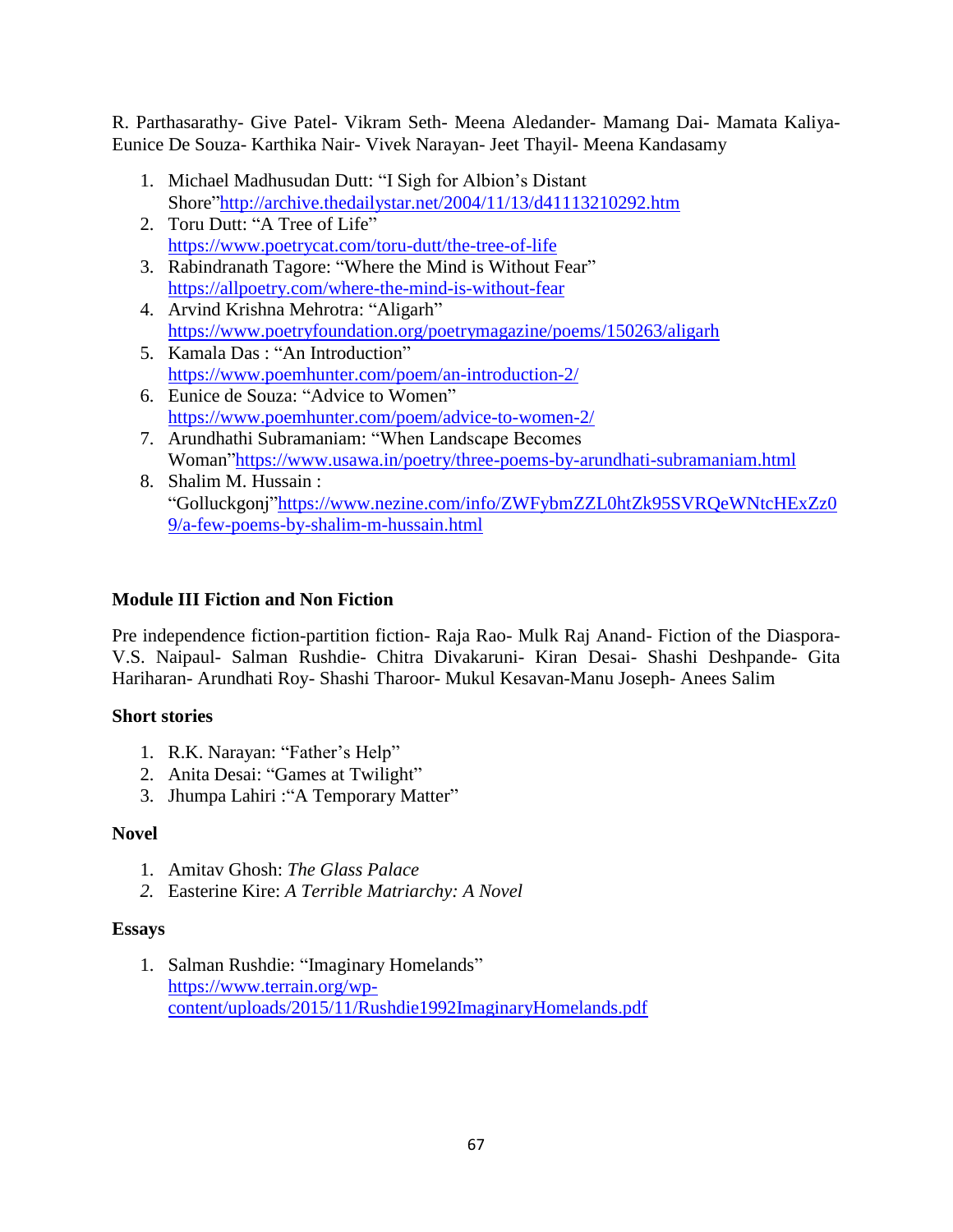#### **Module IV Drama**

Indian Classical Drama- Modern Drama- Social Drama- Amateur Theatre- Street Theatre-Indigenous Theatre- Vijay Tendulkar- Badal Sircar- Safdar Hashmi-Mahasweta Devi- Mahesh Dattani- Manjula Padmanabhan

1. Girish Karnad: *Nagamandala*

#### **Recommended Reading**

Chaudhuri, Rosinka. A History of Indian Poetry in English. Cambridge, Cambridge University Press, 2016

Desai, Anita. Games at Twilight.Random House, 2011.

De, Souza, Eunice. Ed. These my Words The Penguin Book of Indian Poetry. Penguin Books, 2012.

Dodiya, Jaydising. Indian English Poetry Critical Perspective.

Iyengar .R.Srinivasa.Indian Writing in English. Sterling Publishers Private Limited. 1983.

Lahiri, Jumpa. Interpreter of Maladies.Houghton Mifflin Harcourt, 2000

Mehrotra, Arvind Krishna (ed). A History of Indian Literature in English. New York: Columbia University Press, 2003

Mukherjee, Meenakshi. The Perishable Empire.OUP. 2000.

Naik, M.K, ed. Aspects of Indian Writing in English. Macmillan India Limited. 1982.

---. A History of Indian English Literature. Sahitya Akademi. 2009.

Narayan, R.K Malgudi Days.Pengin Publishing Group. 2006

Roy, Arundhati. The God of Small Things. Penguin Random House Private Limited, 2017

Singh, Kushwanth. Train to Pakistan. Ravi Dayal Publisher, 2013

Rushdie, Salman. Imaginary Homelands. Randm House, 2012

Tayil, Jeet. 60 Indian Poets. Penguin Books Limited, 2008.

#### **e- resources**

<https://www.tagoreweb.in/>

<https://www.bookgeeks.in/best-indian-authors-and-their-novels-in-english/>

<https://poetsindia.com/>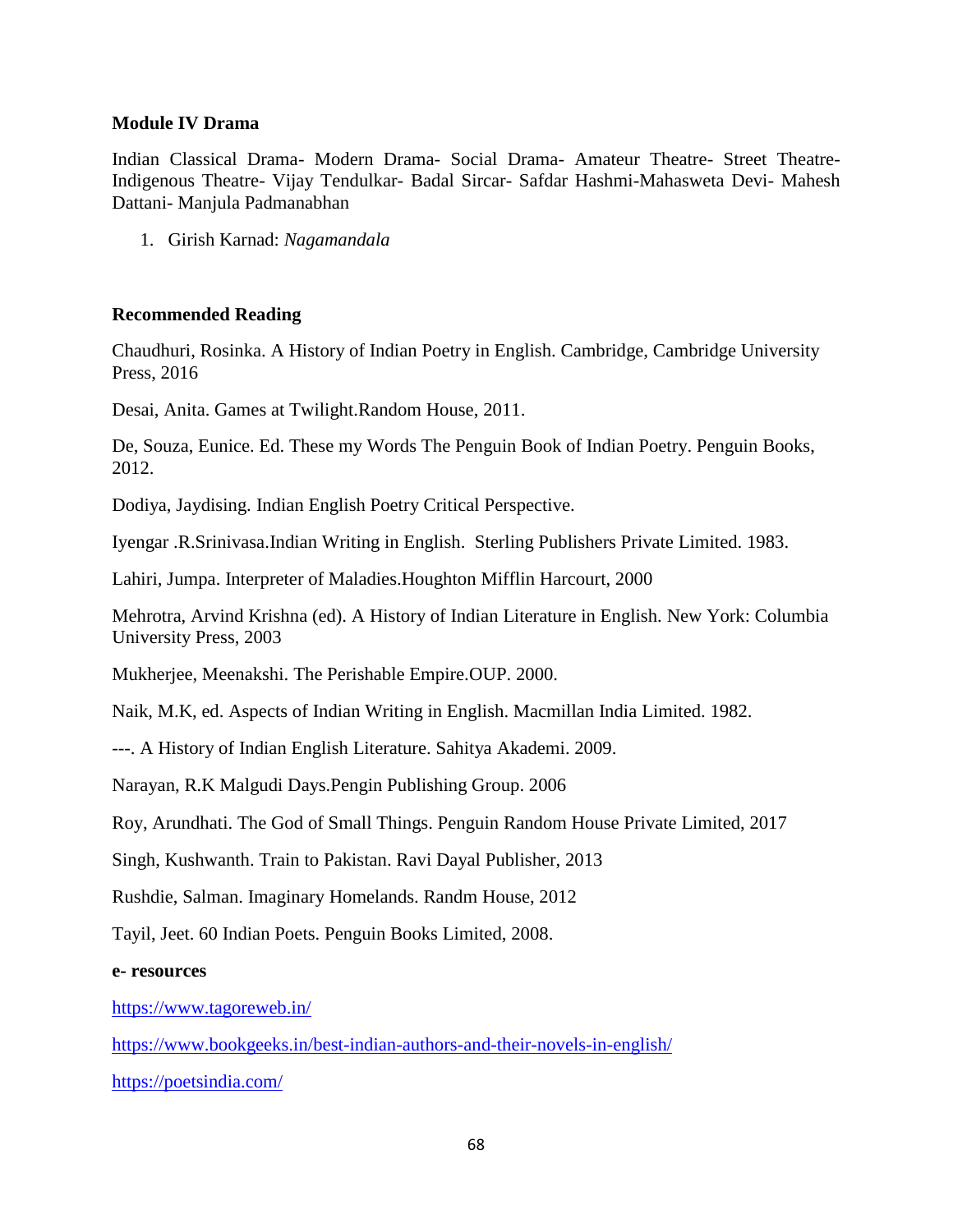#### **SEMESTER VI**

#### **FIRST DEGREE PROGRAMME IN**

### **B A ENGLISH LANGUAGE AND LITERATURE (CBCS System)**

**Core Course 13: EN 1643 Film Studies** 

**No. of credits: 4 No. of instructional hours: 5 per week (Total: 90 hours)**

**Aim:** Introduce the theoretical study of films

### **Objectives**

- 1. Familiarize students with the emerging area of film studies and make them equipped to decipher the meaning of a movie.
- 2. Enable the students to understand the medium of cinema with an ample knowledge of the basic terminologies
- 3. Help them trace the evolution of the different movements in the film history

### **Course Outcome**

CO 1: Recognize the language of films and use it creatively**.**

CO 2: Analyze films from both technical and non-technical perspectives

CO 3: Engage questions of social justice and gender justice by critiquing representations of culture.

CO 4: Use film as a medium of communication

CO 5: Derive an interest in various careers related to film

### **Module I The Basics**

The basic understanding of the word 'film'- film as art, business and technology – three aspects of a movie: literary, dramatic, cinematic–- a brief history – optical illusion – series photography – motion picture – projection – the evolution of narratives- studios.

Language of Cinema- Types of Shots, Angles –Camera Movements –Focus – Use of colour and lighting, Sound- Editing – Different styles of Editing -30 degree rule and 180 degree rule- Miseen-Scene, Auteur theory- Major film genres: Western, Romance, Musical, Horror, Buddy etc.

Different stages of Production: Preproduction, Production, Postproduction – Censorship – Remakes - films in the new era - - the Digital Era – OTT platforms.

Suggested Viewing: *Arrival of a Train at a Station* (Lumiere), *A Trip to Moon* (Méliès), *The Great Train Robbery* (Edwin S Porter), *The Birth of a Nation* (D W Griffith).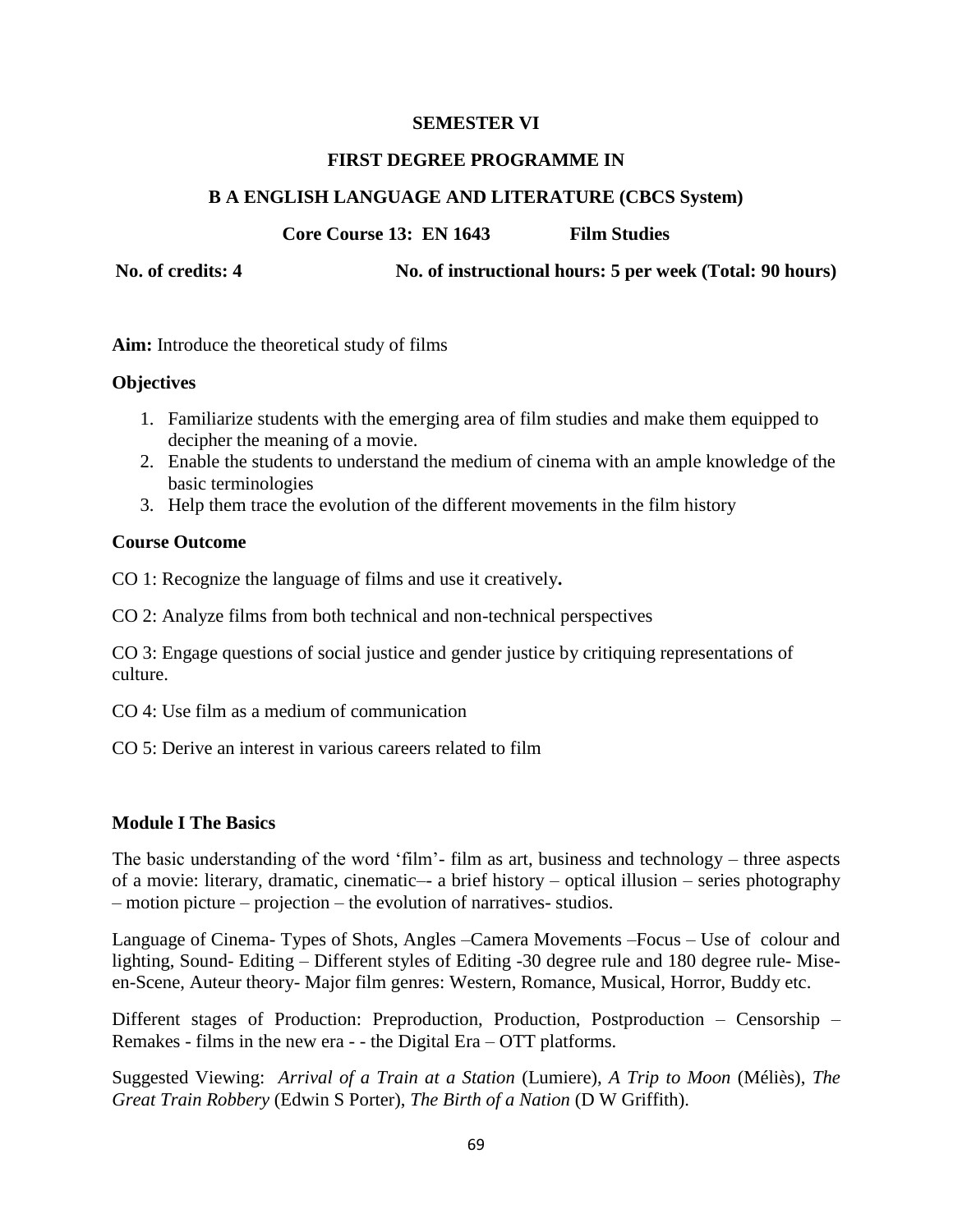#### **Module II Major Movements in Film history**

The Silent Era – Soviet Cinema – Eisenstein and Montage– German Expressionism – The New German Cinema (Fassbinder, Herzog, Wenders)- Italian Neo Realism -Beyond Neo Realism (Fellini)- French poetic realism and French New Wave – Scandinavian Cinema(Ingmar Bergman)- Spanish cinema (Luis Buñuel)- The Polish School – Japanese cinema-Third World Cinema- Classical Hollywood Cinema and after- Documentary films- Nanook of the North-Dogme 95

Suggested Viewing: *Battleship Potemkin* (Eisenstein), *Cabinet of Dr. Caligari* (Robert Wiene), *Bicycle Thieves* (De Sica), *The Jazz Singer, Man with a Movie Camera, Citizen Kane, The Seventh Seal.*

### **Module III Film Studies in Context: Indian cinema**

A brief history – Phalke- Indian Cinema from 30s to 60s – The golden 50s – Indian parallel cinema – the Indian masters– contemporary Indian Cinema.

History of Malayalam cinema –the beginning - New wave – Contemporary trends- Film Society movements- Remakes in Malayalam Cinema.

Suggested Viewing: *Raja Harishchandra* (Phalke), *Pather Panchali* (Satyajit Ray), *Mother India, Elipathayam, Chemmeen.*

### **Module IV Adaptation**

Adaptation- Intersemiotic Transposition – literature and film – three types of adaptation – narration and point of view in film and novel - Fidelity criticism-Intertextuality- Famous adaptations.

Writing about  $film - A few case studies.$ 

Films for close viewing:

- *1. Rashomon*
- *2. Psycho*
- *3. Chidambaram*

### **Recommended Reading:**

Andreu Dix.*Beginning Film Studies*.Manchester UP. 2008.

Ascher, Steven. *The Filmmaker's Handbook*.Penguin, 2012.

Birdwell, David and Kristin Thomson.*Film Art: An Introduction*. MacGraw Hill, 2012.

Clayton, Alex and Andrew Klevan.*The Language and Style of Film Criticism*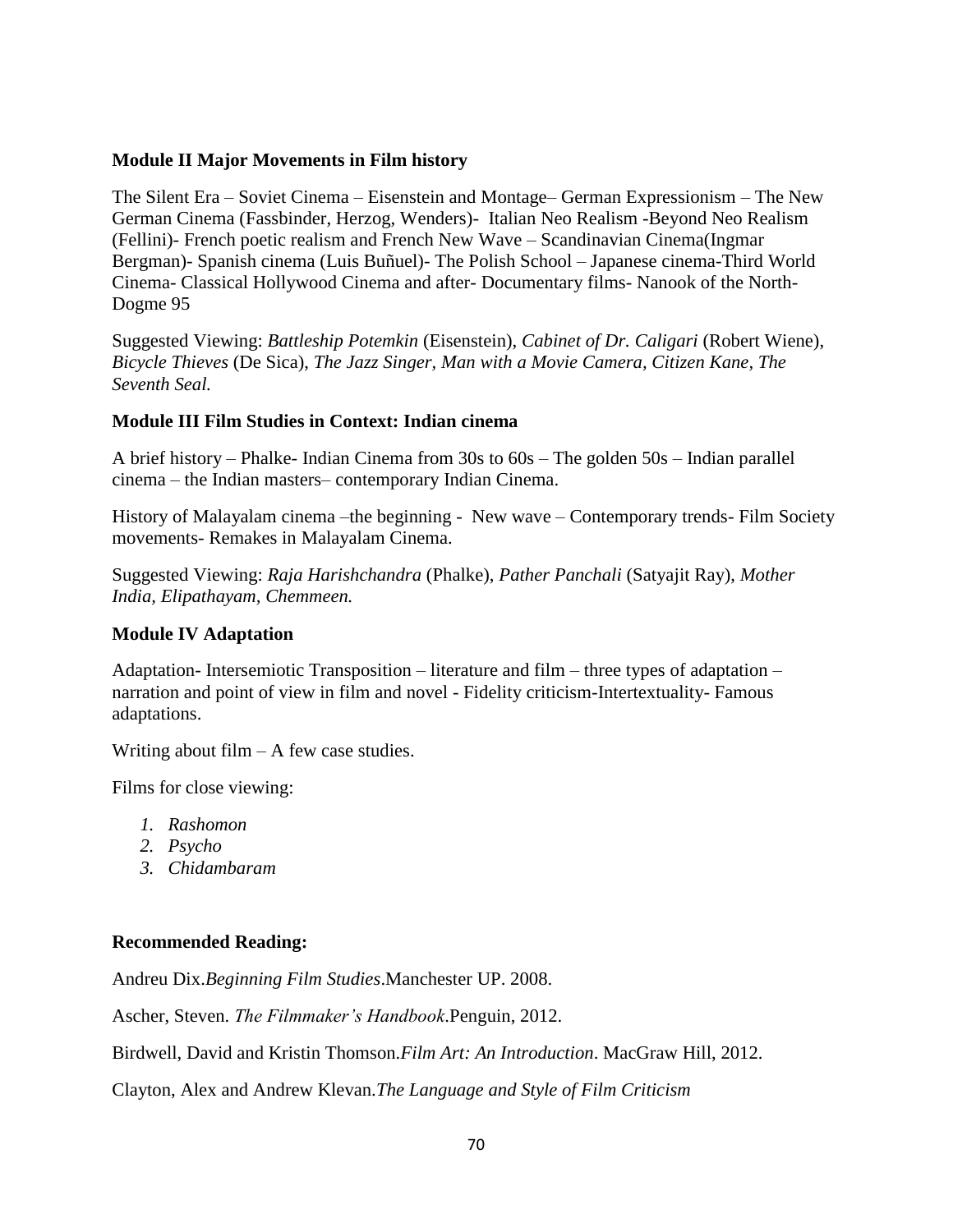Cook, David A. *A History of Narrative Film*.W W Norton, 1996.

Dix, Andrew. *Beginning Film Studies*.Manchester University Press, 2013.

Gokulsing, K. Moti and Wimal Dissanayake. Routledge *Handbook of Indian* 

*Cinema.*Routledge, 2018.

HaHayes, Susan. *Cinema Studies: The Key Concepts.*Taylor & Francis Ltd/Routledge, 2000.

Katz, Steve. *Film Directing Shot by Shot: Visualizing from Concept to Screen*. Focal Press, 1991.

Kristeva, Julia. Intertexuality: Theories and Practices

Monaco, James. *How to Read a Film*. Harbor Electronic Publishing, 2013.

Muttam, Madhu. *Manichithrathazhu Screenplay*. DC Books, 2010.

Nelmes, Jill. *Introduction to Film Studies*.Routledge, 2011.

Nowell-Smith, Geoffrey. *The Oxford History of World Cinema*.OUP, 1997.

Ray, Satyajit. *Our Films, Their Films*. Orient Blackswan, 2001.

Stam, Robert and Alessandra Raengo (ed.). *Literature and Film*.Wiley-Blackwell, 2004.

Stam, Robert. *Literature through Film.*Taylor & Francis, 2011.

Saran, Renu.*History of Indian Cinema*.Diamond Books, 2012.

Villarejo, Amy. Film Studies: The Basics. Routledge, 2013.

#### **e-resources**:

<https://www.cs.ubc.ca/~udls/slides/udls-sampoorna-biswas-film-appreciation-1.pdf> <https://nofilmschool.com/Film-theory-basic-terms> [http://www.jccsskc.edu.hk/newweb/modules/cjaycontent/content/1112prefectPhoto/Act06/Film](http://www.jccsskc.edu.hk/newweb/modules/cjaycontent/content/1112prefectPhoto/Act06/FilmAppreciation.pdf) [Appreciation.pdf](http://www.jccsskc.edu.hk/newweb/modules/cjaycontent/content/1112prefectPhoto/Act06/FilmAppreciation.pdf) [https://plato.stanford.edu/entries/film /](https://plato.stanford.edu/entries/film%20/) <https://youtu.be/gNoKDkGlgjw>

[https://cpb-ap-se2.wpmucdn.com/thinkspace.csu.edu.au/dist/5/1410/files/2015/10/Cinema-](https://cpb-ap-se2.wpmucdn.com/thinkspace.csu.edu.au/dist/5/1410/files/2015/10/Cinema-Studies-Key-Concepts-1-289afca.pdf)[Studies-Key-Concepts-1-289afca.pdf](https://cpb-ap-se2.wpmucdn.com/thinkspace.csu.edu.au/dist/5/1410/files/2015/10/Cinema-Studies-Key-Concepts-1-289afca.pdf)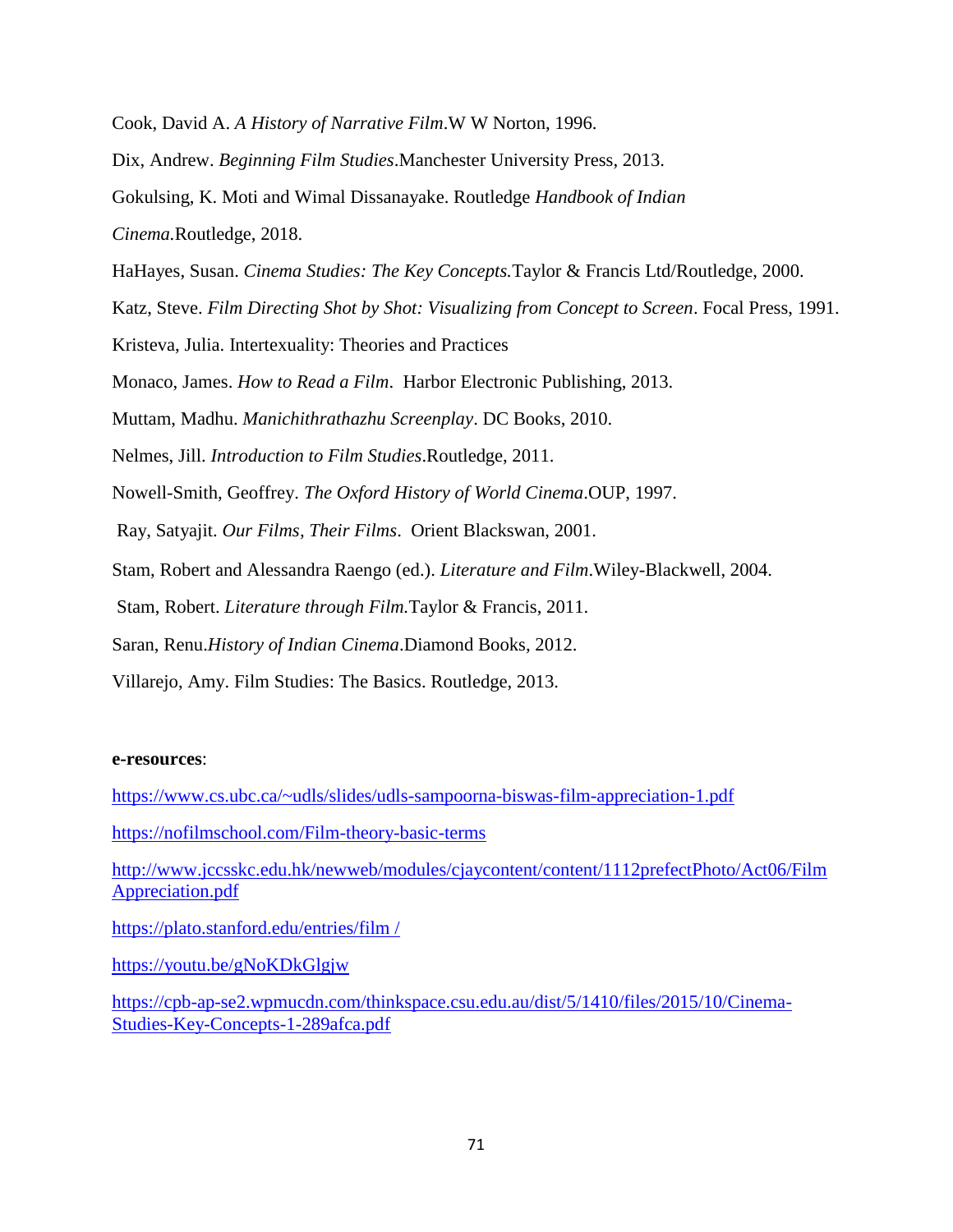#### **SEMESTER VI**

#### **FIRST DEGREE PROGRAMME IN**

### **ENGLISH LANGUAGE AND LITERATURE (CBCS System)**

**Core Course 14: EN 1644** World Classics

**No: of Credits: 3 No: of Instructional Hours: 4 [Total: 72 hours]**

**Aim:** Introduce the timeless classics of world literature

#### **Objectives:**

- 1. The course will aid the learner to have a comprehensive study of the historical evolution of classical works from the classical age to the present postmodern age.
- 2. Enable the learner to imbibe the significance of Classics as a major cultural influence in literatures around the world
- 3. Understand major Western and non-western literary forms of written and oral traditions.

#### **Course Outcome**

CO 1: Understand the study of Classics as a means of discovery and enquiry into the formations of great literary works and how the rich imagery of these classical works continues beyond the twentieth century.

CO 2: Recognize the diversity of cultures and the commonalities of human experience reflected in the literature of the world.

CO 3: Imbibe a fair knowledge in the various Classical works from different parts of the world, at different time periods, across cultures.

CO 4: Examine oneself and one's culture through multiple frames of reference, including the perception of others from around the world.

CO 5: Develop and aesthetic sense to appreciate and understand the various literary works with a strong foundation in the World Classics.

#### **COURSE OUTLINE**

#### **Module I Prose**

#### **Course Description:**

Literary classics: definitions – critical concepts – the emergence of classics – a brief survey –

Greek and Roman: Homer, Virgil, Aeschylus, Sophocles – Euripides – Aristophanes – Nikos Kazantzakis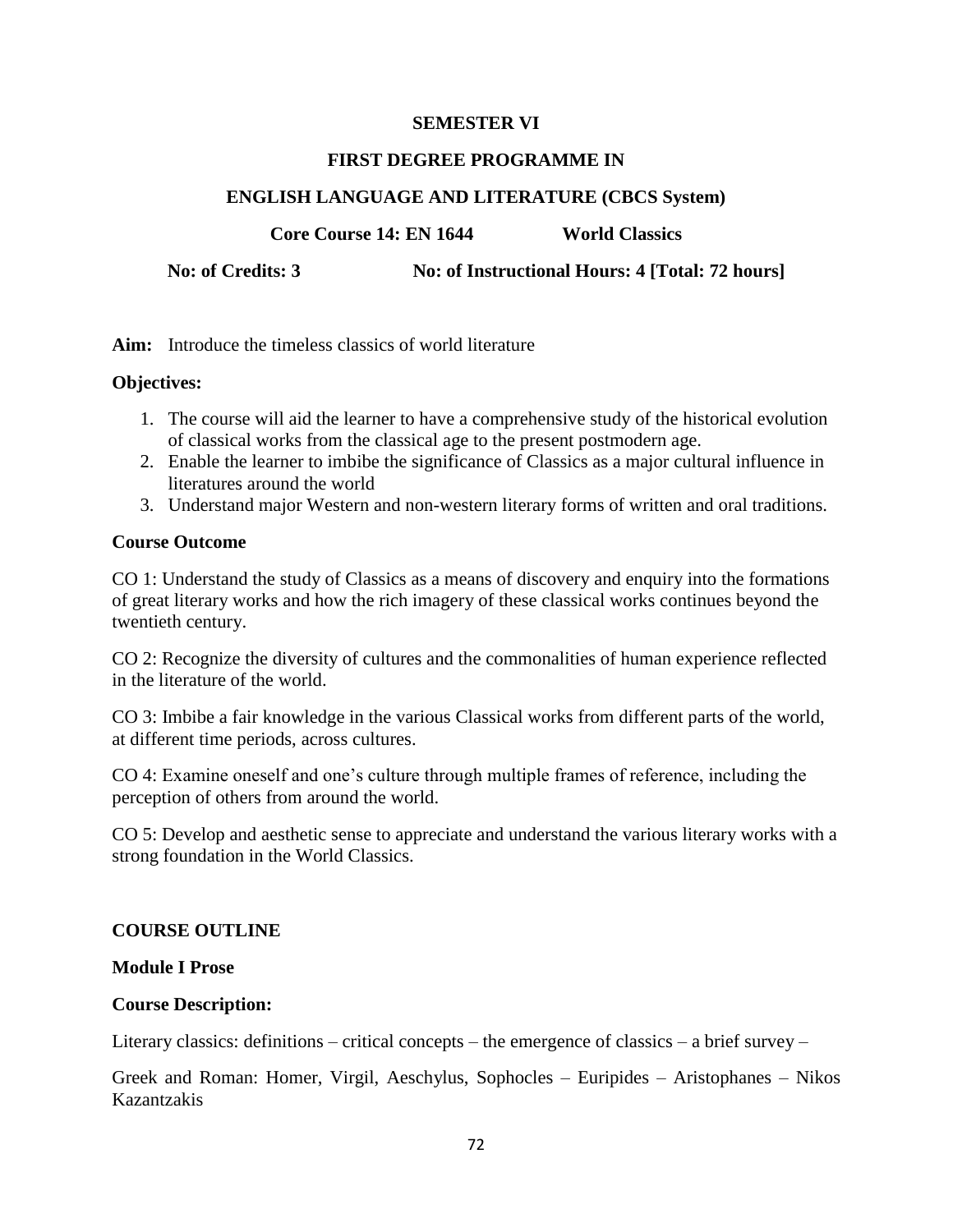Italian: Dante, Boccaccio – Tasso- Ariosto – Machiavelli Sanskrit: Vyasa- Valmiki – Kalidasa – Sudraka – Bhasa – Shriharsha – Jayadeva German: Goethe – Hermann Hesse Russian: Dostoevsky – Tolstoy – Gorky – Solzhenitsyn British: Aphra Behn – Mary Shelley –James Joyce

## Core Reading:

1. T S Eliot's "What is a Classic?" Online Source: <http://bracchiumforte.com/PDFs/tseliot.pdf>

# **Module II: Poetry**

1. Ovid's *Metamorphoses, Selections* - ‗Bacchus' (Book III), lines from 512-733, (Plautus. The Pot of Gold, Tr. E F Watling. Harmondsworth: Penguin, 1965. [https://johnstoniatexts.x10host.com//ovid3html.html](https://johnstoniatexts.x10host.com/ovid3html.html)

# **Module III: Drama**

1. Kalidasa's *Abhijñāna Śākuntalaṁ*. (Ed. Ramesh Chandra. Tr. A H Edgren. New Delhi: Global Vision, 2004). <http://www.gutenberg.org/files/16659/16659-h/16659-h.htm>

# **Module IV: Fiction**

- 1. Dostoevsky's *Notes from the Underground*. (Penguin Classics) <https://www.planetebook.com/free-ebooks/notes-from-the-underground.pdf>
- *2.* Gabriel Garcia Marquez: *One Hundred Years of Solitude*. Harper Collins. 2004

# **Recommended Reading**

Abrams. M H, Geoffrey Harpham*. A Glossary of Literary Terms*. Cengaga Learninf, 2012

Beard Mary, and John Henderson. *Classics: A Very Short Introduction*. Indian Edition, OUP,

2006.

Nicoll, Allardyee. *World Drama from Aeschylus to Anouilh*. New York: Harcourt Brace, 1950.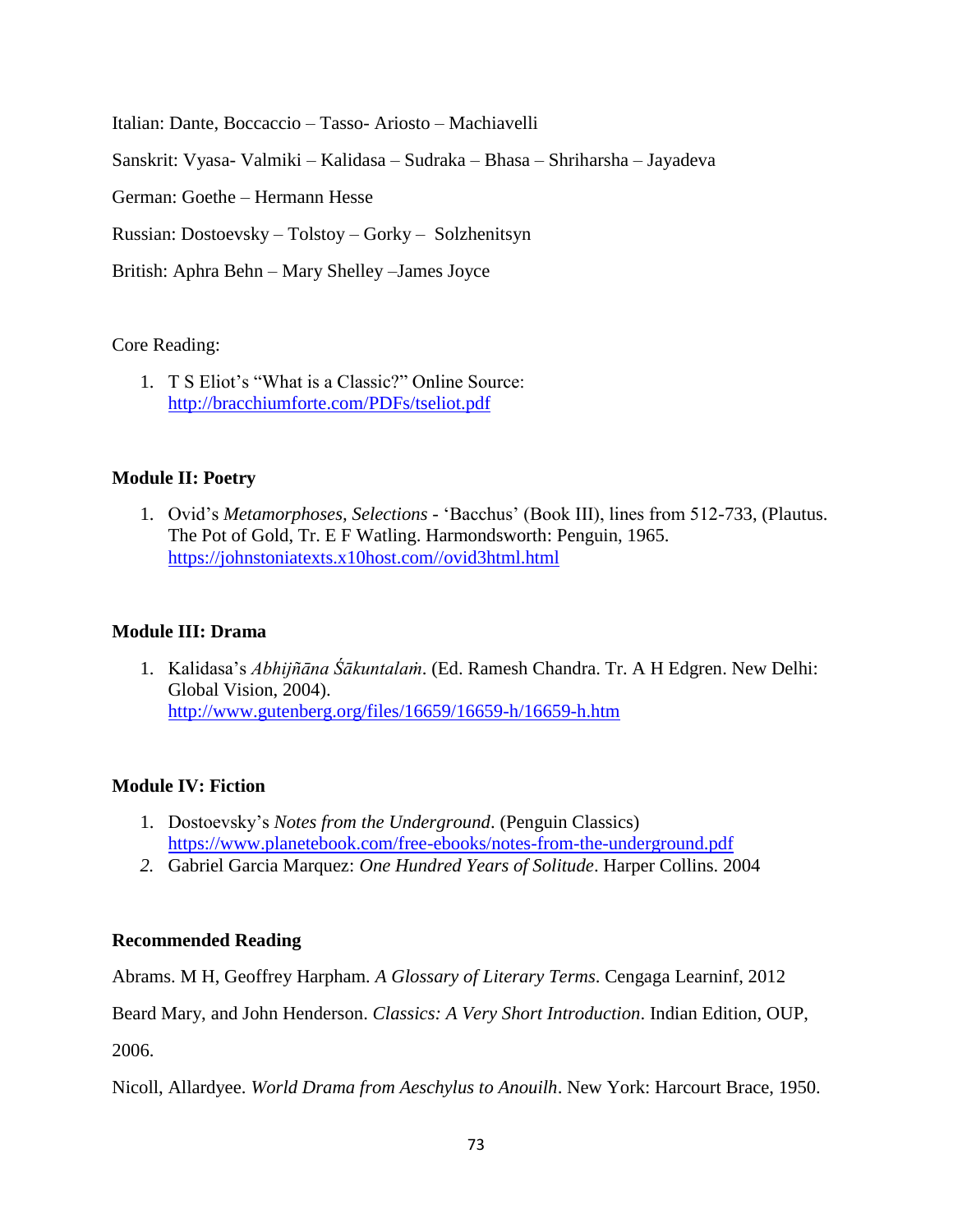#### **e-resources**

Homer's Odyssey[.http://www.gutenberg.org/files/1727/1727-h/1727-h.htm](http://www.gutenberg.org/files/1727/1727-h/1727-h.htm)

Virgil's Aeneid[.http://www.gutenberg.org/files/228/228-h/228-h.htm](http://www.gutenberg.org/files/228/228-h/228-h.htm)

Du Fu' Poems[.http://www.chinese-poems.com/due.html](http://www.chinese-poems.com/due.html)

Jayadeva. Gita Govinda. [http://www.ocasopress.com/pdf/jayadeva\\_gita\\_govinda\\_translation.pdf](http://www.ocasopress.com/pdf/jayadeva_gita_govinda_translation.pdf)

Sophocles. Oedipus Rex.

[https://www.slps.org/site/handlers/filedownload.ashx?moduleinstanceid=22453&dataid=25126&](https://www.slps.org/site/handlers/filedownload.ashx?moduleinstanceid=22453&dataid=25126&FileName=Sophocles-Oedipus.pdf) [FileName=Sophocles-Oedipus.pdf](https://www.slps.org/site/handlers/filedownload.ashx?moduleinstanceid=22453&dataid=25126&FileName=Sophocles-Oedipus.pdf)

Shri Harsha .Nagananda [.http://www.yorku.ca/inpar/nagananda\\_boyd.pdf](http://www.yorku.ca/inpar/nagananda_boyd.pdf)

Johann Wolfgang von Goethe. Faust[.http://www.gutenberg.org/files/14591/14591-h/14591](http://www.gutenberg.org/files/14591/14591-h/14591-h.htm) [h.htm](http://www.gutenberg.org/files/14591/14591-h/14591-h.htm)

Samuel Butler. Waiting for Godot[.http://srgm.org.in/English%20121%20Samuel%20%20Beckett%20Waiting%20for%20G](http://srgm.org.in/English%20121%20Samuel%20%20Beckett%20Waiting%20for%20Godot.pdf) [odot.pdf](http://srgm.org.in/English%20121%20Samuel%20%20Beckett%20Waiting%20for%20Godot.pdf)

Nathaniel Hawthorn. Scarlet Letter[.https://www.gutenberg.org/files/25344/25344-h/25344-h.htm](https://www.gutenberg.org/files/25344/25344-h/25344-h.htm)

Mary Shelley. Frankenstein[.https://www.planetebook.com/free-ebooks/frankenstein.pdf](https://www.planetebook.com/free-ebooks/frankenstein.pdf)

Charlotte Bronte. Jane Eyre.<https://www.planetebook.com/free-ebooks/jane-eyre.pdf>

James Joyce's Ulysses[.https://planetpdf.com/planetpdf/pdfs/free\\_ebooks/Ulysses\\_NT.pdf](https://planetpdf.com/planetpdf/pdfs/free_ebooks/Ulysses_NT.pdf)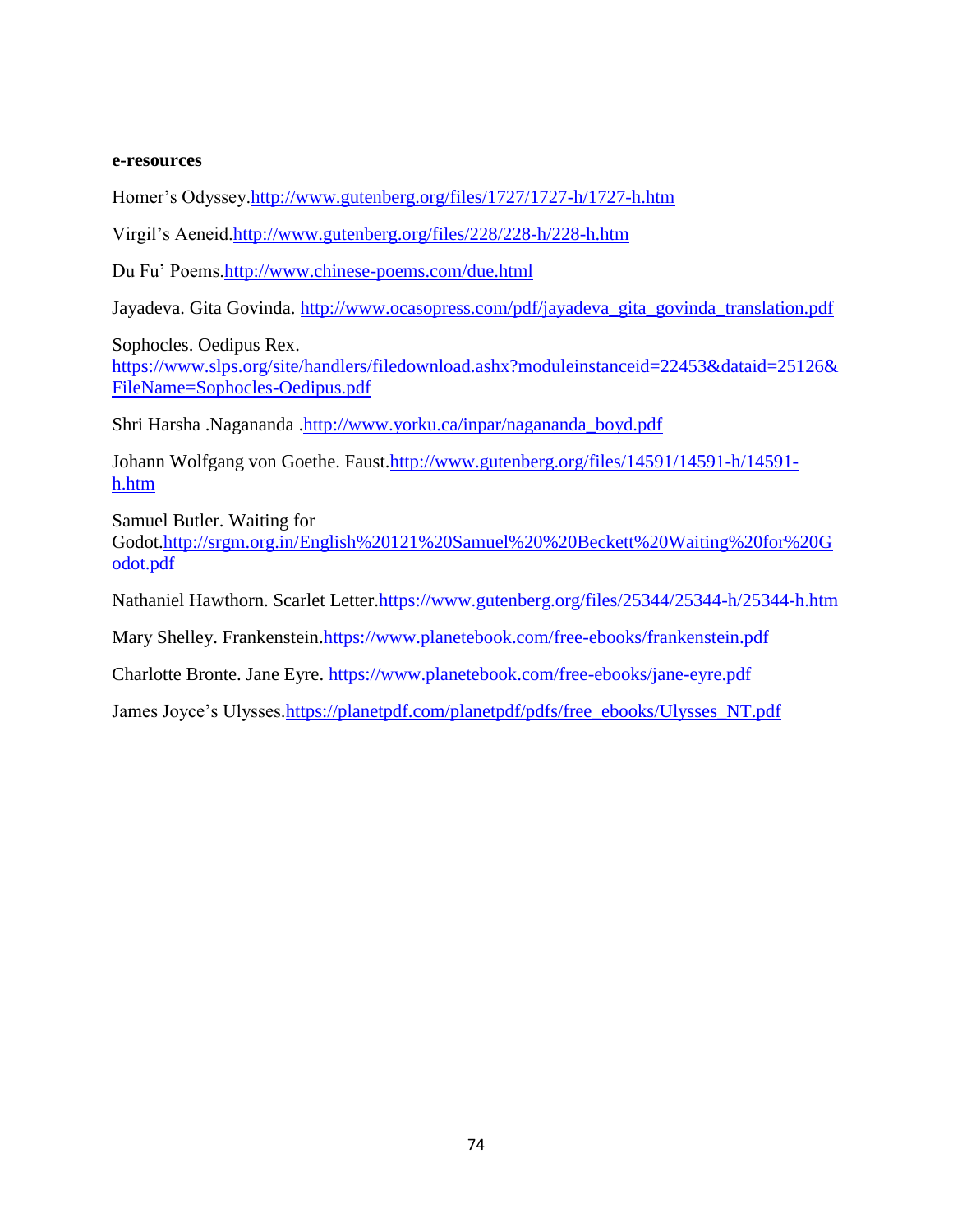## **FIRST DEGREE PROGRAMME IN**

## **B A ENGLISH LANGUAGE AND LITERATURE (CBCS System)**

## **Elective Course1: EN 1661.1 Translation Studies**

**No. of credits 2 No. of instructional hours: 3 per week [Total: 54]**

**Aim** Equip learners with a professional skill

## **Objectives**

- 1 Familiarize the students with the basics and nuances of translation.
- 2 Understand the theory and practice of translation and get well versed in the uniqueness of language structures.
- 3 Prepare students to take up translation as a profession.

## **Course Outcome**

CO 1: Comprehend and practise the skills required to become a professional translator

CO 2: Help learners recognize the art involved in translation and encourage translation as a profession

- CO 3: Acquire clarity regarding problems of translation
- CO 4: Procure and improve language and vocabulary skills
- CO 5: undertake an independent translation project.

# **COURSE OUTLINE**

## **Module I Fundamentals of translation**

Definitions-a brief history of translation in Malayalam-Theories of translation-linguisticliterary-cultural-communicative-Types of translation-Literary-Non-Literary-Technology aided translation. Source language-Target language-Afterlife-Linguistic and cultural systems-fidelityuntranslatability- confusions-equivalence- Principles of Translation- Types of Translation

## **Module II Case Studies**

- 1. Analysis of a translated Text:
- a. From Malayalam to English
- i. A story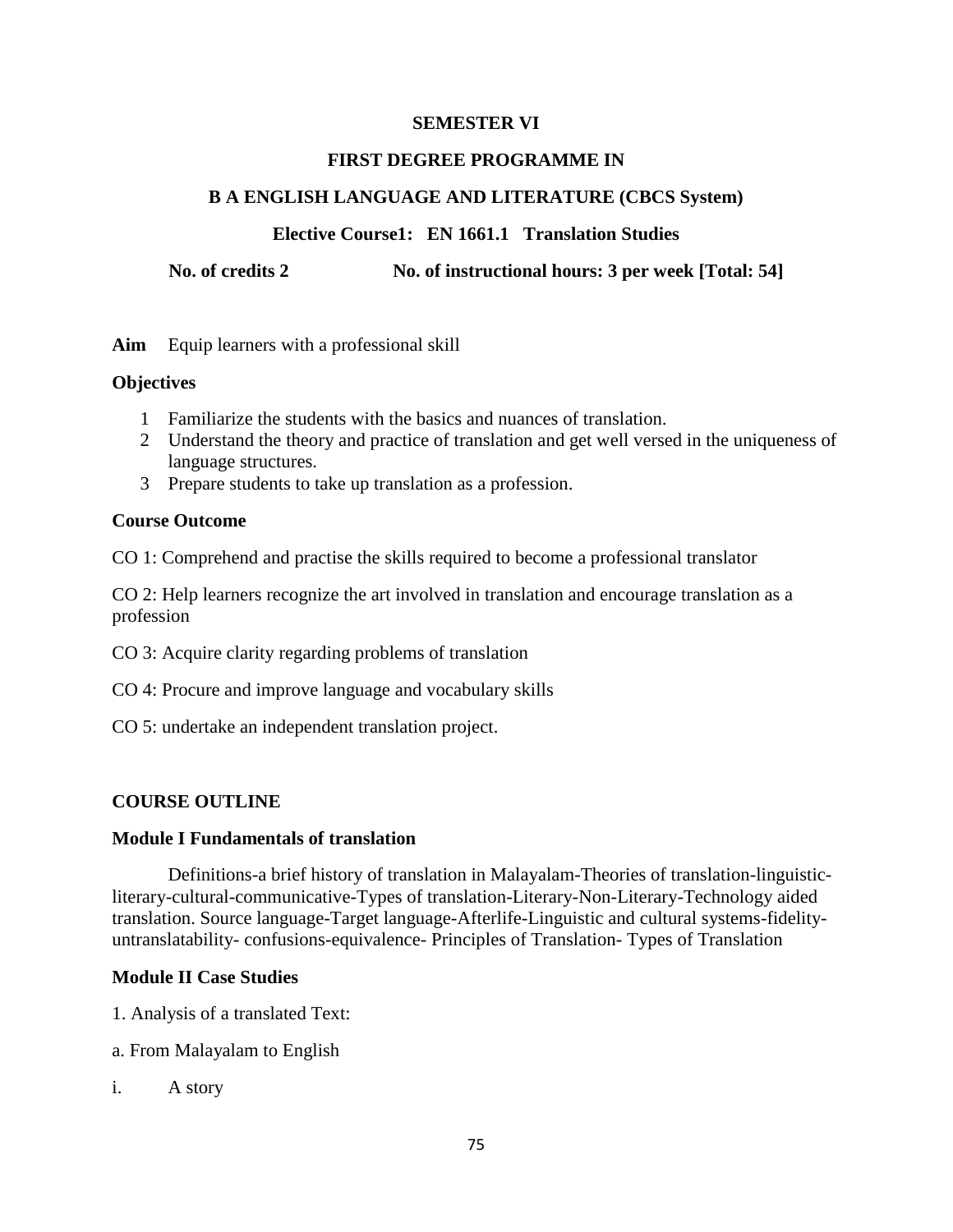ii. A poem

b. From English to Malayalam

1. A story

2. Problems of translations

## **Module III: Translation Practice**

a. Non-Literary( Equivalent technical terms-idioms, phrases, proverbs in English and Malayalam-Translation of sentences and passages from English to Malayalam and vice-versa)

b. Literary( Translation of short literary prose pieces including fiction from English to Malayalam and vice-versa)

## **COURSE MATERIAL**

Core reading

Harishankar, V. Bharathi, Mini Krishnan and G.S. Jayasree.*Word Worlds: Translation and Communication*. OUP, 2013.

## **Recommended Reading**

Abdulla, V. and R.E.Asher,Ed.Wind Flowers, New Delhi: Penguin,2004.

Ashly, C,N O. Henriyude Theranjedutha Kathakal Papion,Kozhikodu.

Basheer, Vaikom Muhammed. Poovan Banana and Other Stories. Abdulla,V.tr. Hyderabad: Orient Black Swan,2009.

Hatim, Basil and Jeremy Munday, *Translation: An Advanced ResourceBook*.London: Routledge,2004.

Palumbo, Giuseppe. *Key Terms in Translation Studies*. Continuum,2009.

Ramakrishnan, Malayattoor. Roots. Abdulla, V.tr.Hyderabad: Orient Black Swan,2009.

Vasudevan Nair, M.T. *Kuttiedathi and Other Stories.* Abdulla,V.tr. Hyderabad:Orient Black Swan,2009.

‗Vanampadiyodu' by Vyloppilly Sreedhara Menon.(Translation of Keats' Ode to a Nightingale)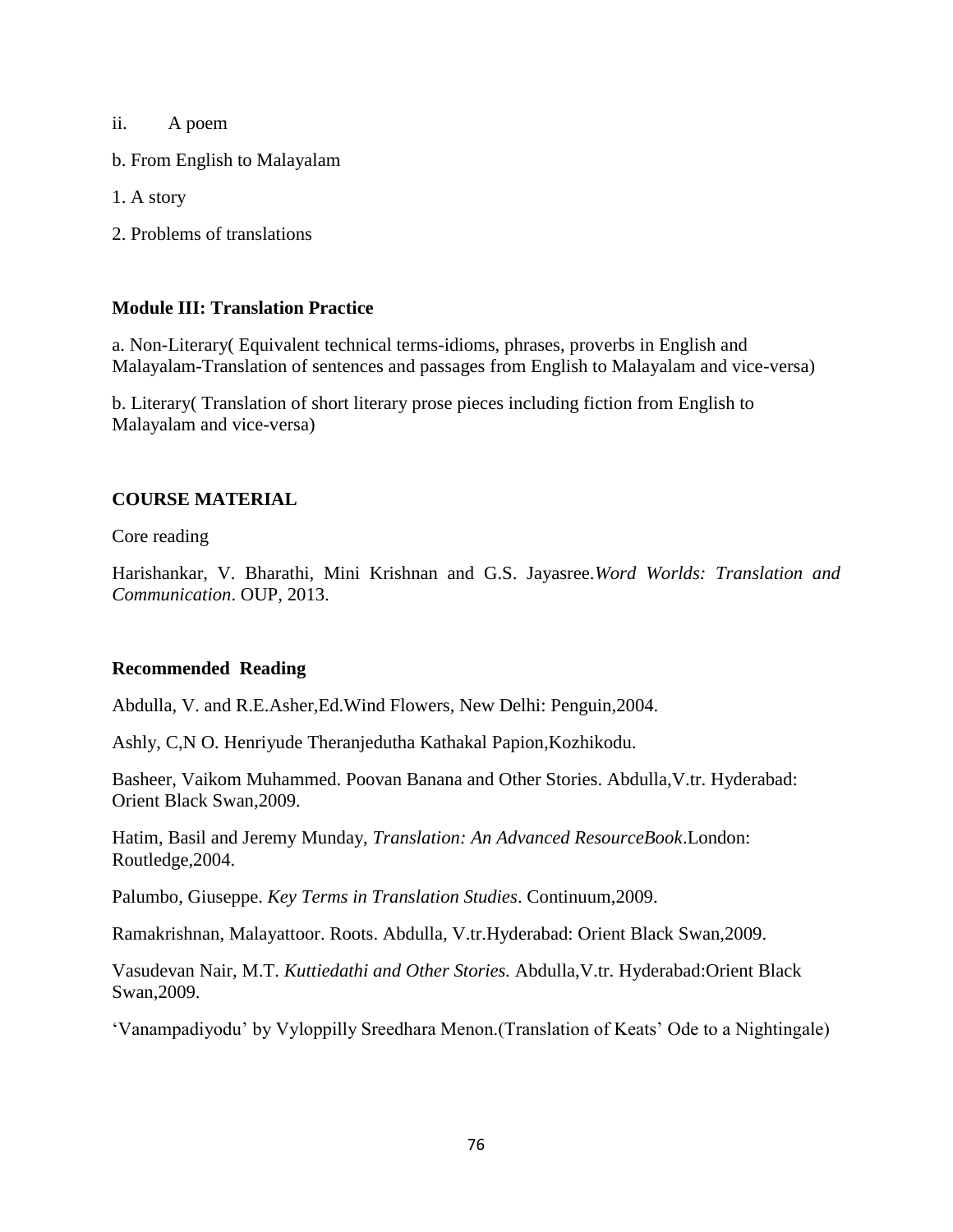## **FIRST DEGREE PROGRAMME IN**

# **B A ENGLISH LANGUAGE AND LITERATURE (CBCS System)**

## **Elective Course 2: EN 1661.2 American Literature**

**No. of credits 2 No. of instructional hours: 3 per week [Total: 54 hours]**

**Aim**: Introduce the uniqueness and diversity of American Literature

## **Objectives**

- 1. Provide knowledge of the writers who have steered the course of American literature
- 2. Provide insight into the techniques and stylistic peculiarities of American literature
- 3. Equip students to identify ideas and themes typical of American literature

## **Course Outcome**

- 1. Instill a sense of the "Americanness" that characterizes American literature
- 2. Enable the students to place American literature within the corpus of world literature even while identifying its uniqueness.
- 3. Identify the themes and narratives particular to American literary expressions
- 4. Generate interest in a field of specialization
- 5. Enquire about the recent and more popular forms of literature.

# **COURSE OUTLINE**

## **Module I: Poetry**

- 1. Walt Whitman "O Captain! My Captain!"
- 2. Anne Sexton: "Her Kind"
- 3. Wallace Stevens "The Snowman"
- 4. Charles Bukowski: "So You Want To Be A Writer"
- 5. Denise Levertov: "What Were They Like?"
- 6. Archibald MacLeish: "Ars Poetica"

## **Module II: Drama**

- 1. Tennessee Williams *Lord Byron's Love Letter*
- 2. Saul Bellow *The Wrecker*

## **Module III: Prose**

- 1. Martin Luther king Jr. "Letter from Birmingham Jail"
- 2. Alice Walker "Saving the Life That Is Your Own: The Importance of Models in the Artist's Life"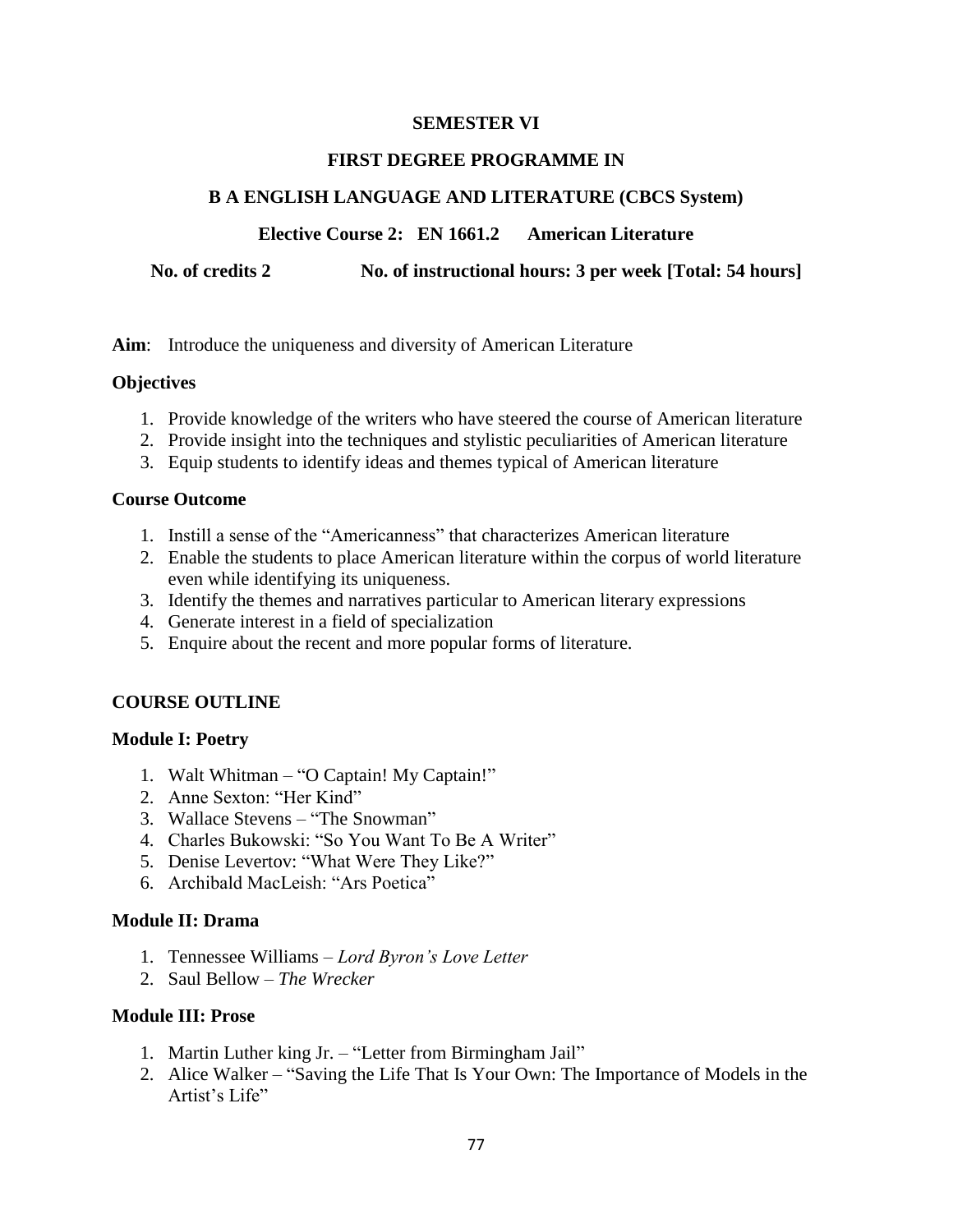## **Module IV: Fiction**

- 1. Mark Twain "The Celebrated Jumping Frog of Calaveras Country" <https://www.gutenberg.org/files/10947/10947-h/10947-h.htm>
- 2. Bret Harte "The Outcasts of Poker Flat" <https://www.gutenberg.org/files/1312/1312-h/1312-h.htm>
- 3. Toni Morrison: *Beloved*

## **Recommended Reading**

Burt, Daniel S. The Chronology of American Literature.Houghton Mifflin, 2004.

Harper, Michael, S, Antony Walton. The Vintage book of African American Poetry

New York, Knopf Doubleday Publishing Group, 2012.

Hart, Stephen, M. The Cambridge Companion to Latin American Poetry, Cambridge, Cmbridge University Press, 2008.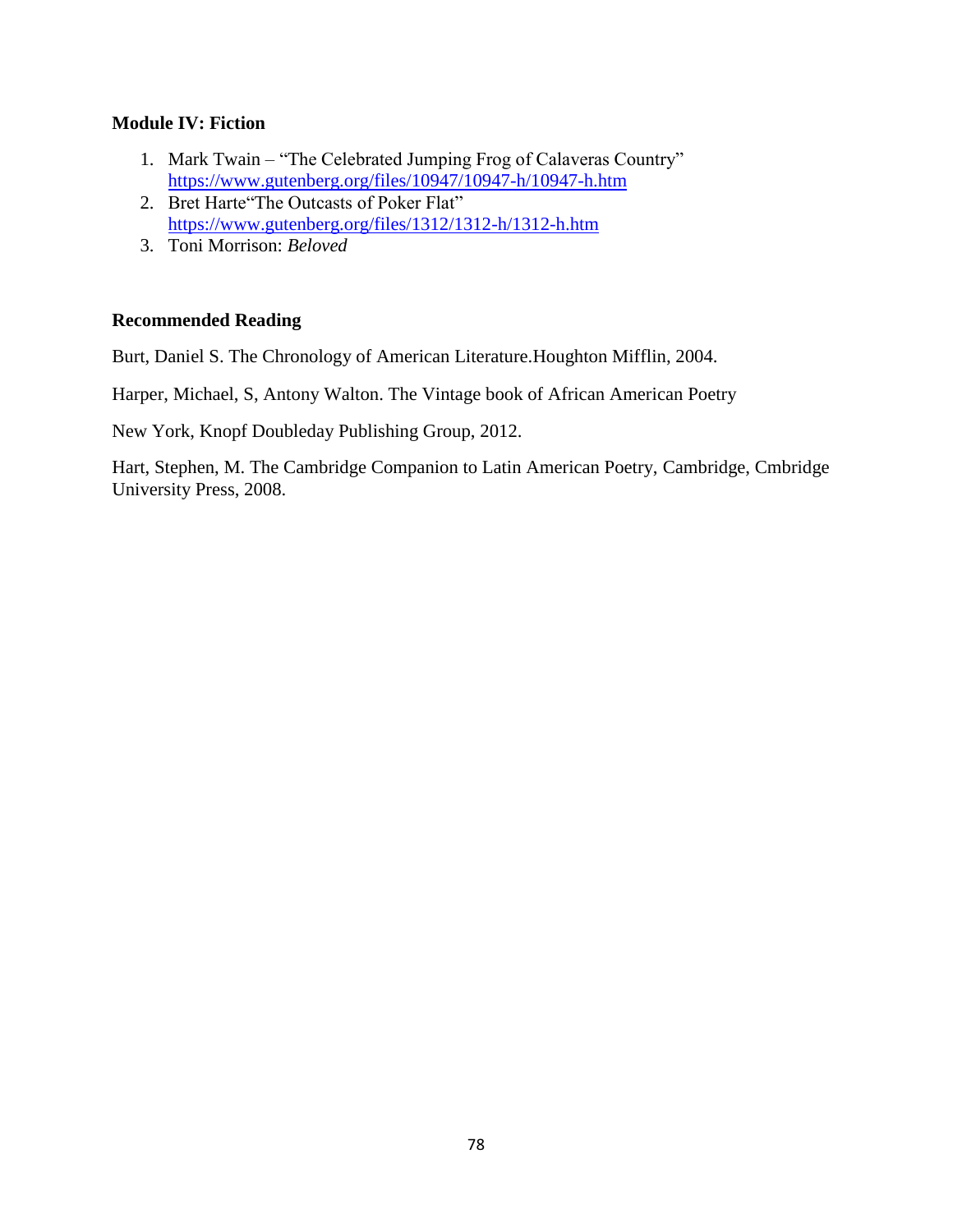## **FIRST DEGREE PROGRAMME IN**

# **BA ENGLISH LANGUAGE AND LITERATURE (CBCS System)**

**Elective Course 3: EN 1661.3 Creative Writing**

**No. of credits 2 No. of instructional hours: 3 per week [Total: 54 hours]**

**Aim** Generate interest and prompt creativity.

## **Objectives**

- 1. Recognise the elements needed to give expression to their creativity.
- 2. Encourage students to use these self-recognized elements to develop their creative writing talent.
- 3. Sensitize them to the fact that creative writing has gone beyond the traditional genres in today's world and includes many new forms that have grown with the media and social media boom, thereby blurring the boundaries between "creative" and "functional" writing.

## **Course Outcome**

CO 1: Create a body of original creative works which exhibit basic elements of literary writing.

CO 2: Generate the ability to apply the creative as well as critical approaches to the reading and writing of literary genres.

CO 3: Critique and support the creative writing of peers in a guided workshop environment.

CO 4: Engage in literary output by identifying, analyzing and expressing socially sensitive and personally abstract themes and ideas.

CO 5: Gain expertize in providing critical readings of works of literary expressions.

# **COURSE OUTLINE**

# **Module I: Art and Craft of Writing**

**Introduction** 

Creative Writing definition – Measuring Creativity – Inspiration and Agency – Creativity and Resistance – Imagination – Importance of Reading

The Art and Craft of Writing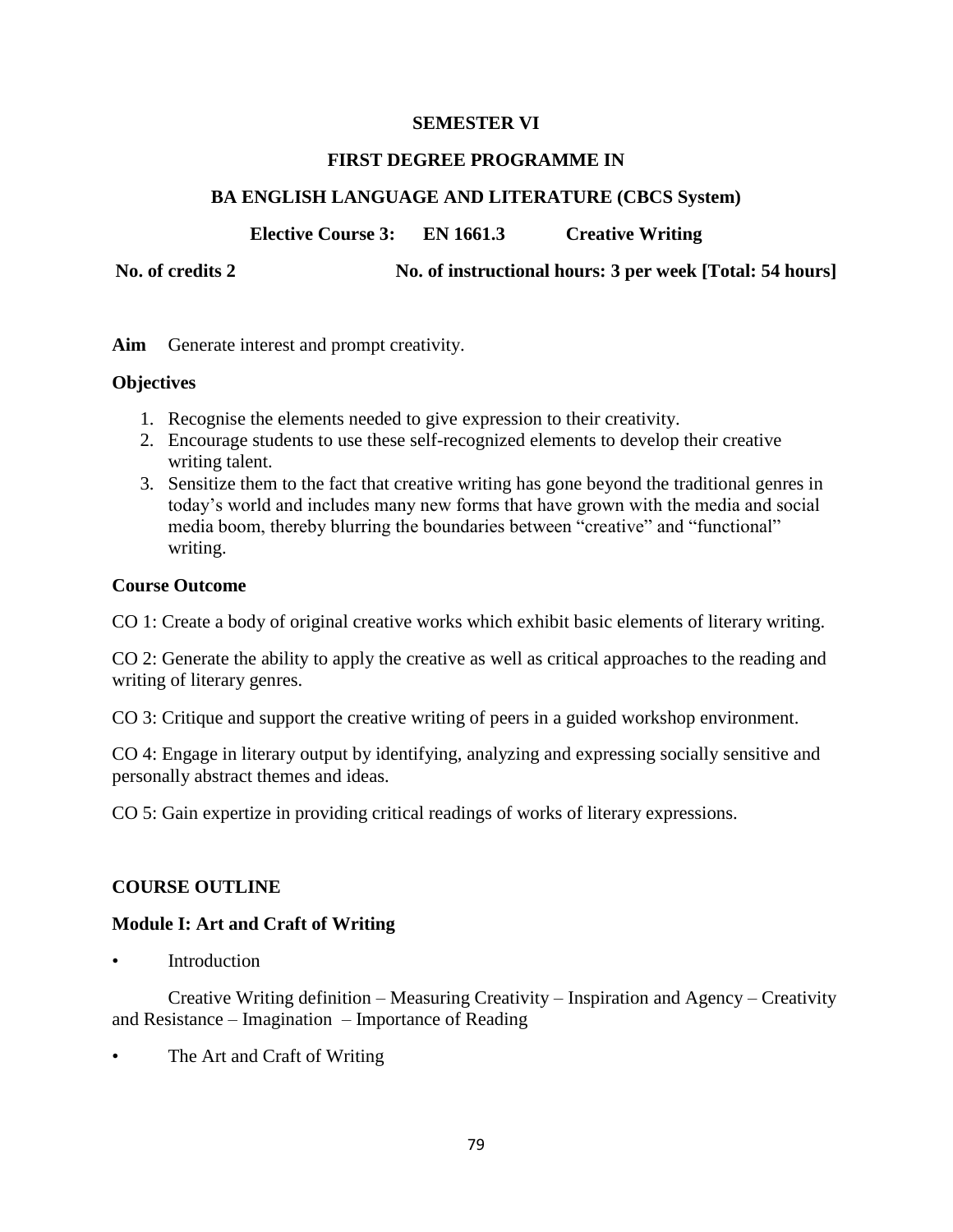Tropes and Figures – Style and Register – Formal/Informal Usage – Varieties of English – Language and Gender – Word Power – Grammar and Word Order – Tense and Time

# **Module II: Creative Writing across Genres**

Poetry

Definition – Beginning to write poems – Shape, Form, Technique – Rhyme and Reason – Fixed forms and Free Verse – Modes of Poetry (Lyrical, Narrative, and Dramatic) – Voices – Indian English poets/works – Problems with writing poetry – Beginning to write

Individual Creative Activity

Poems

**Fiction** 

Fiction – Literary and Popular Fiction – Short Story – Analysis of a short story – A Conversation with a creative writer – Beginning to write

Individual Creative Activity

Short Stories

• Drama

Concepts and characterization of drama – Verbal/non-verbal elements – Different styles of contemporary theatre in Indian English – Developing a situation – Creating a sequence of events – Transforming it into a scene for a play

Individual Creative Activity

One Act Play

• Writing for Children

Children's literature – writing verse – fiction – scripting for children's theatre

Individual Creative Activity

Poems/Short Stories/Plays for children

# **Module III: Creative Writing in Other Forms**

Reviews

Book reviews, Film reviews

Travel Writing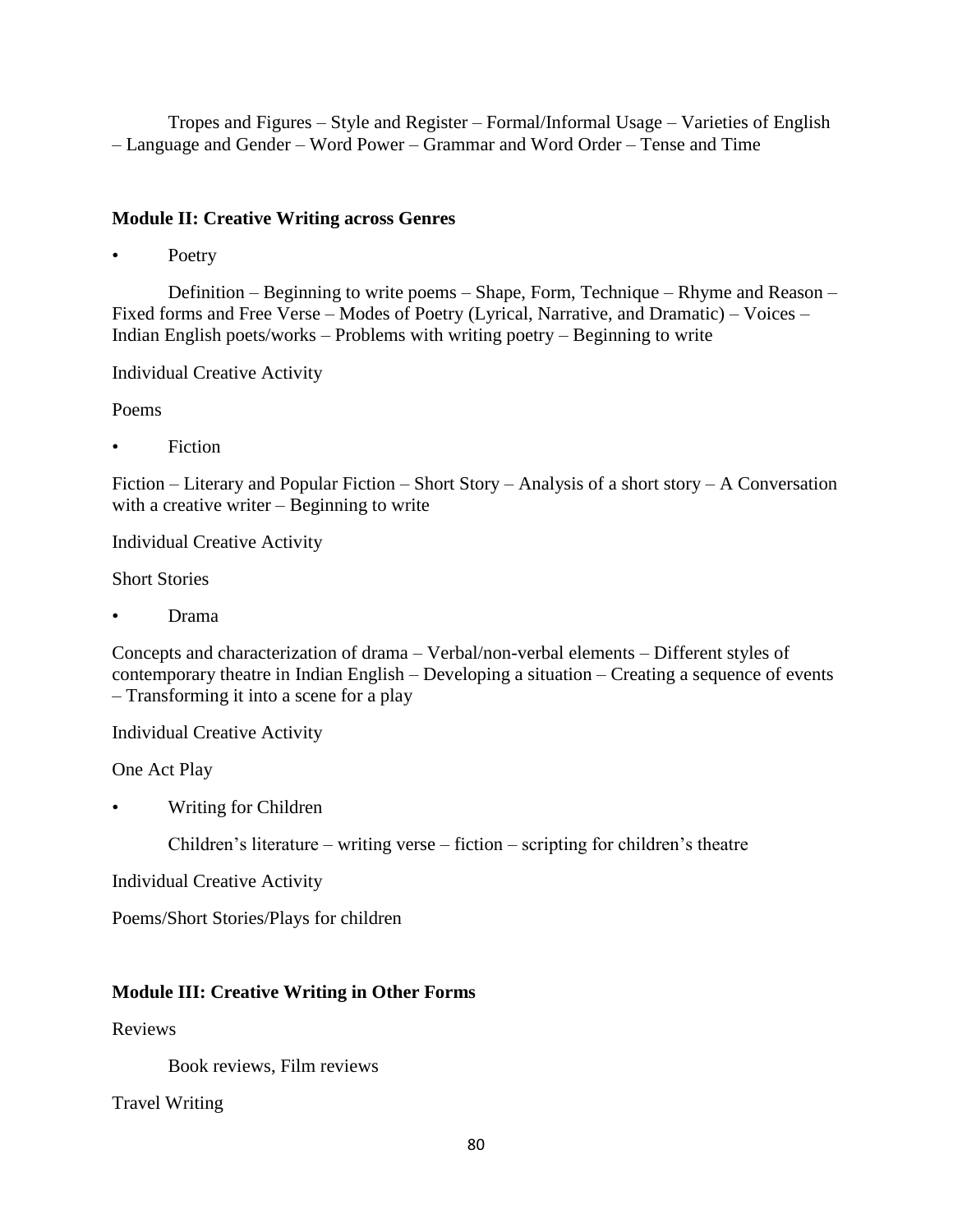## Travelogues

## Life Writings

Memoirs, Diary Entry, Biography, Autobiography

# Blogs

Personal/Social/Cultural/Instagram poem/blogs

# Creative Writing in Commercial Sphere

Forms

Advertisements, Tourist brochure, Recipe Writing

Individual Creative Activity

Book/film reviews, Travelogues, Memoirs, Diary Entry, Biography (Max. 300 words), Autobiography (Max. 300 words), Personal/Social/Cultural/Instagram poems/blogs

# **Course Material**

Modules I & II

*Creative Writing: A Beginner's Manual* by Dev, Anjana Neira et al. Pearson Longman, 2009.

Reference

Modules III

Book Review

[www.writingcenter.unc.edu/tips-and-tools/book-reviews/](http://www.writingcenter.unc.edu/tips-and-tools/book-reviews/)

[www.writingcenter.unc.edu/esl/resources/writing-critique/](http://www.writingcenter.unc.edu/esl/resources/writing-critique/)

Film Review

[www.wikihow.com](http://www.wikihow.com/)

"How to Write a Movie Review (With Sample Reviews)"

**Travelogues** 

www.researchgate.net/publication/274640565\_TRAVELOGUES\_AN\_INNOVATIVE\_AND CREATIVE\_GENRE\_OF\_LITERATURE

[www.academichelp.net/create-writing/write-travelogue.html](http://www.academichelp.net/create-writing/write-travelogue.html)

Memoir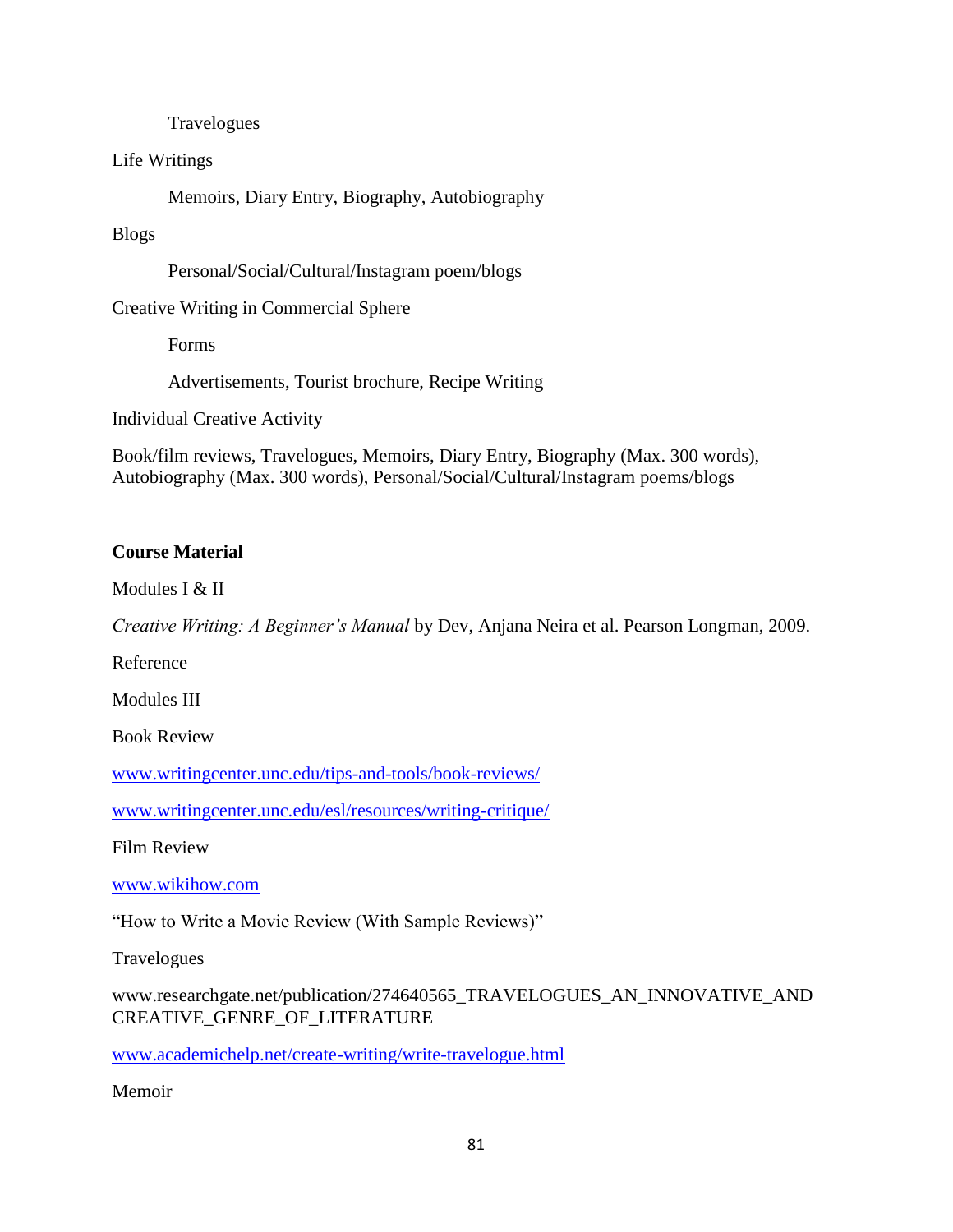[www.selfpublishingschool.com/how\\_to\\_write\\_a\\_memoir/](http://www.selfpublishingschool.com/how_to_write_a_memoir/) "How to Fast Draft Your Memoir with Rachael Herron" [www.youtube.com](http://www.youtube.com/) Diary Entry [www.reliving.co.uk/write-a-diary-entry-expressing-your-feelings/](http://www.reliving.co.uk/write-a-diary-entry-expressing-your-feelings/) Biography [www.masterclass.com/articles/how-to-write-a-biography#6-tips-on-how-to-write-a-biography/](http://www.masterclass.com/articles/how-to-write-a-biography#6-tips-on-how-to-write-a-biography/) Autobiography [www.theclassroom.com/write-autobiography-university-4581.html/](http://www.theclassroom.com/write-autobiography-university-4581.html/) "How to Write an Autobiography: The Ultimate Guide with Pro Tips" [www.essaypro.com/blog/autobiography](http://www.essaypro.com/blog/autobiography) Blogs "How to Write a Blog Post: A Step-by-Step Guide" blog.hubspot.com www.wordstream.com>blog>2015/02/09>how-to-write-a-blog-post Instagram Poems/Blogs www.writersxp.com>how-to-become-an-instagram-poet www.business2community.com>instagram>14-blogging...>02308043 Advertisements ―Creativity in Advertising-Harvard Business Review by Werner Reinartz and Peter Saffert www.hbr.org>2013/06>creativity-in-advertising-when-it-w.../ Tourist Brochure www.library.uncg.edu>nclitmap>TravelBrochureInclusion www.wikihow.com>...>ArtMedia>Brochures> Recipe Writing www.sharonpalmer.com>rules-for-good-recipe-writing www.thekitchn.com>how-to-write-a-recipe-58522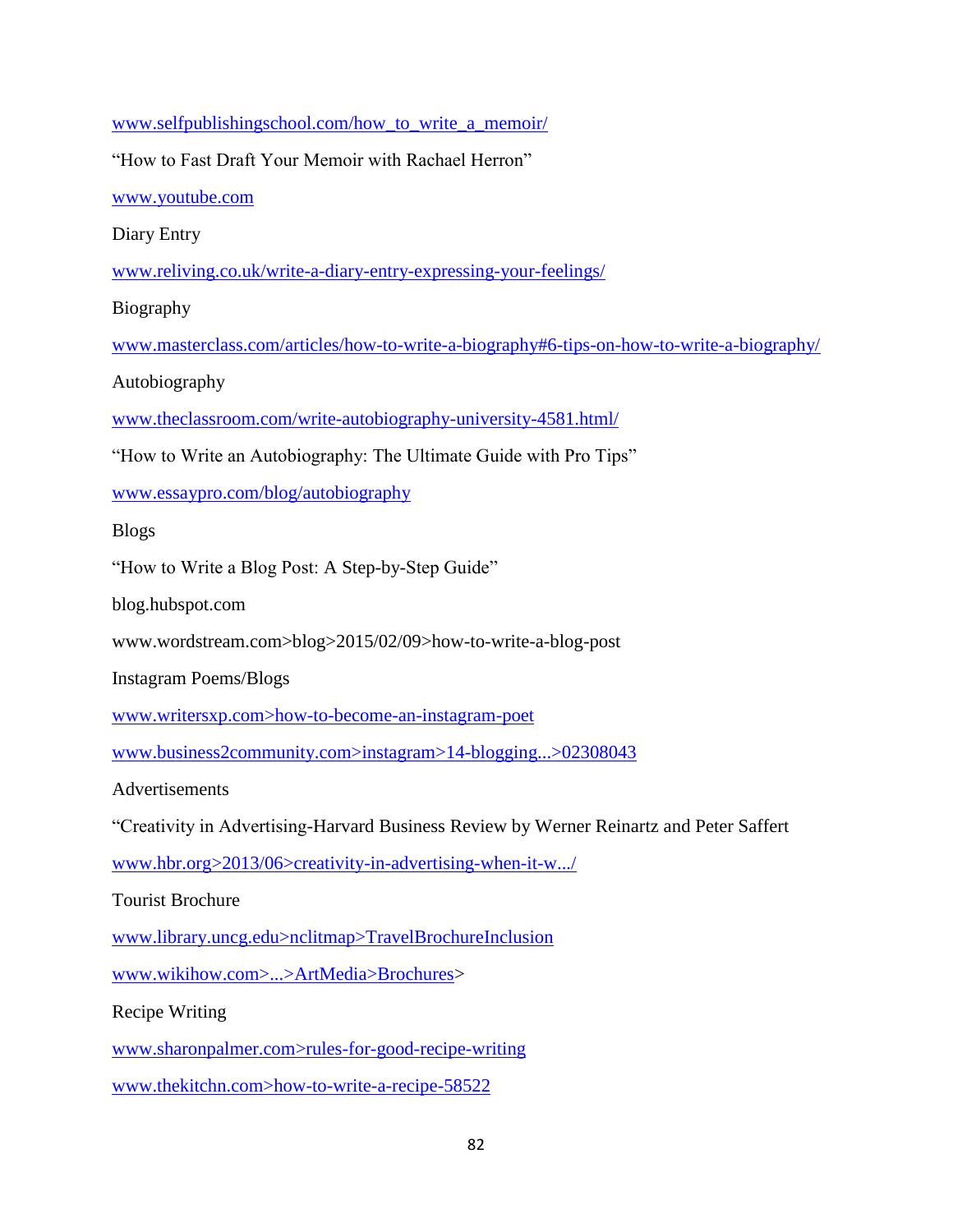"How to write a recipe" by Jessica Focht 1 Nov. 2019

[www.grammarly.com/blog/how-to-recipe/](http://www.grammarly.com/blog/how-to-recipe/)

Reviews - Commercial

Product

[www.impactbnd.com/blog/how-to-write-product-reviews/](http://www.impactbnd.com/blog/how-to-write-product-reviews/)

General Reference

Abrams, M. H., Geoffrey Galt Harpham. A Glossary of Literary Terms Eleventh Edition. Cengage Learning

Cheney, Theodore A. Rees. Writing Creative Nonfiction: Fiction Techniques for Crafting Great Non-Fiction Writing and Journalism. Ten Speed Press

Cuddon, J. A., Dictionary of Literary Terms & Literary Theory. Penguin.

Earnshaw, Steven. Ed. The Handbook of Creative Writing.Edinburgh University Press.

Mills, Paul. The Routledge Creating Writing Coursebook.Routledge.

Morley, David. The Cambridge Introduction to Creative Writing.Cambridge University Press.

Prasad B. A Background to the Study of English Literature. Macmillan

Roney, Lisa. Serious Daring: Creative Writing in Four Genres. Oxford University Press.

Zinsser, William. On Writing Well: The Classic Guide to Writing Non-Fiction.HarperCollins.

[https://www.scribendi.com/advice/best\\_book\\_blogs\\_2015.en.html](https://www.scribendi.com/advice/best_book_blogs_2015.en.html)

Note: How to implement this course

Students should be exposed to the above as far as possible in the classroom sessions. Since there are many forms listed, group work and division of work along with self-teaching activities may be resorted to. Keeping this in view, certain items in the syllabus have been listed for individual/team writing. Writing workshops should also be conducted.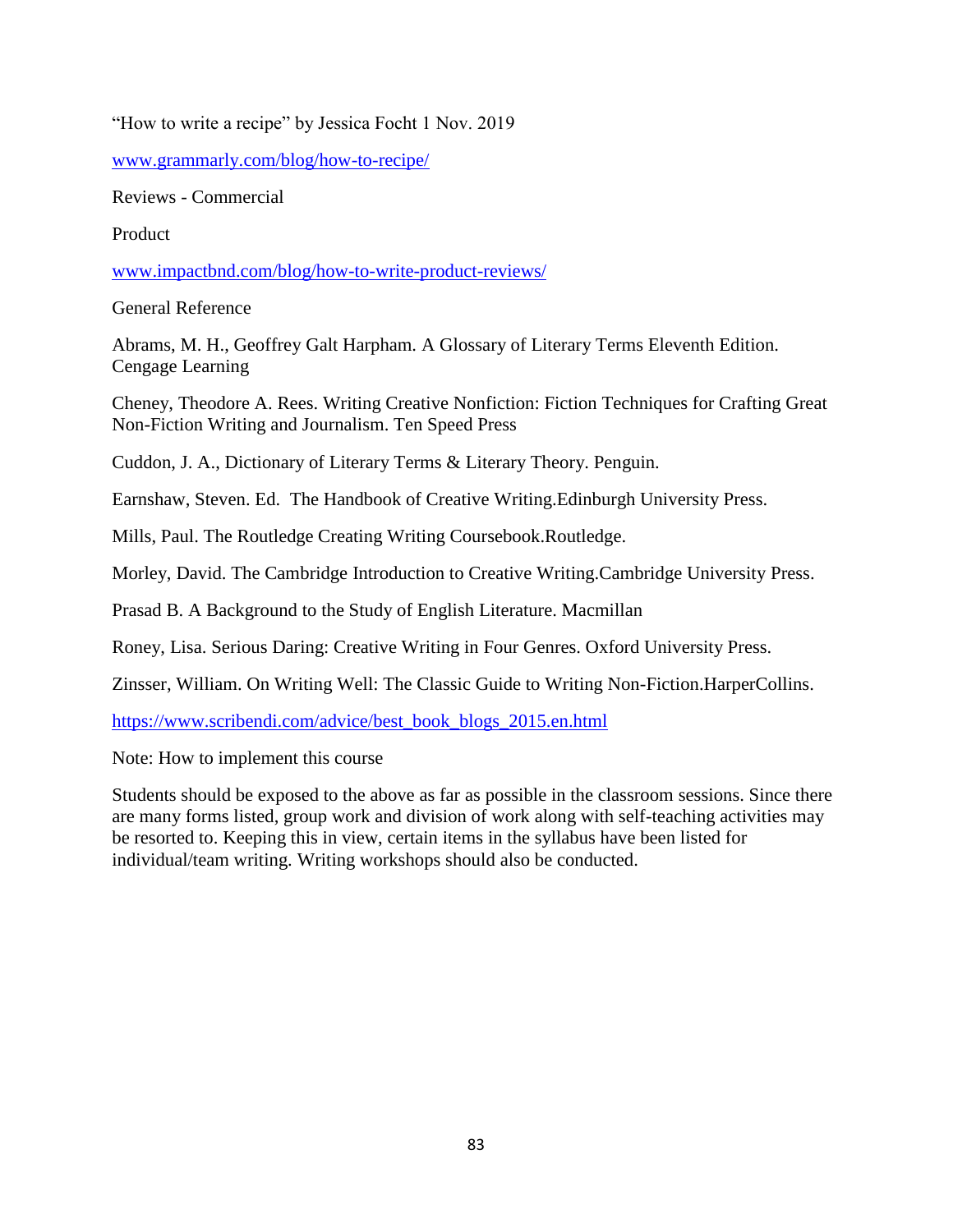## **FIRST DEGREE PROGRAMME IN**

## **B A ENGLISH LANGUAGE AND LITERATURE (CBCS System)**

**Elective Course 4: EN 1661.4 English for the Media**

**No. of credits: 2 No. of instructional hours: 3per week [Total: 54 hours]**

**Aim:** To introduce the essential requirements of writing for the media.

## **Objectives**

- 1. To familiarize students with the process of writing for the media
- 2. To make them familiar with the specific use of English in the field of media
- 3. To generate interest in various aspects of media and thereby to equip them with the basic writing skills required for the same.

## **Course Outcome**

CO 1: Generate interest in various aspects of media and thereby to equip them with the basic writing skills required for the same.

CO 2: Enable the students to take up jobs in the media industry- both in the print, broadcast and the new media.

CO 3: Equip the students with the necessary writing procedures so that they can initiate themselves into the media industry even without doing a specialized programme on the topic.

CO 4: Promote their writings with the help of the new media

CO 5: Instill confidence in learners to choose a profession in media.

## **Module I Writing for the print media**

Newspaper: Writing headlines – Analysing newspaper articles - Practising interview skills – Planning and writing a newspaper article

Magazine: Composing magazine covers – Planning the contents of a magazine – Giving instructions for a photo shoot – Planning and writing a true life story.

# **Module II Writing for Radio, Television and Film**

Radio: Understanding the language of radio presenters – Understanding the production process – Planning a newslist – Giving post production feedback.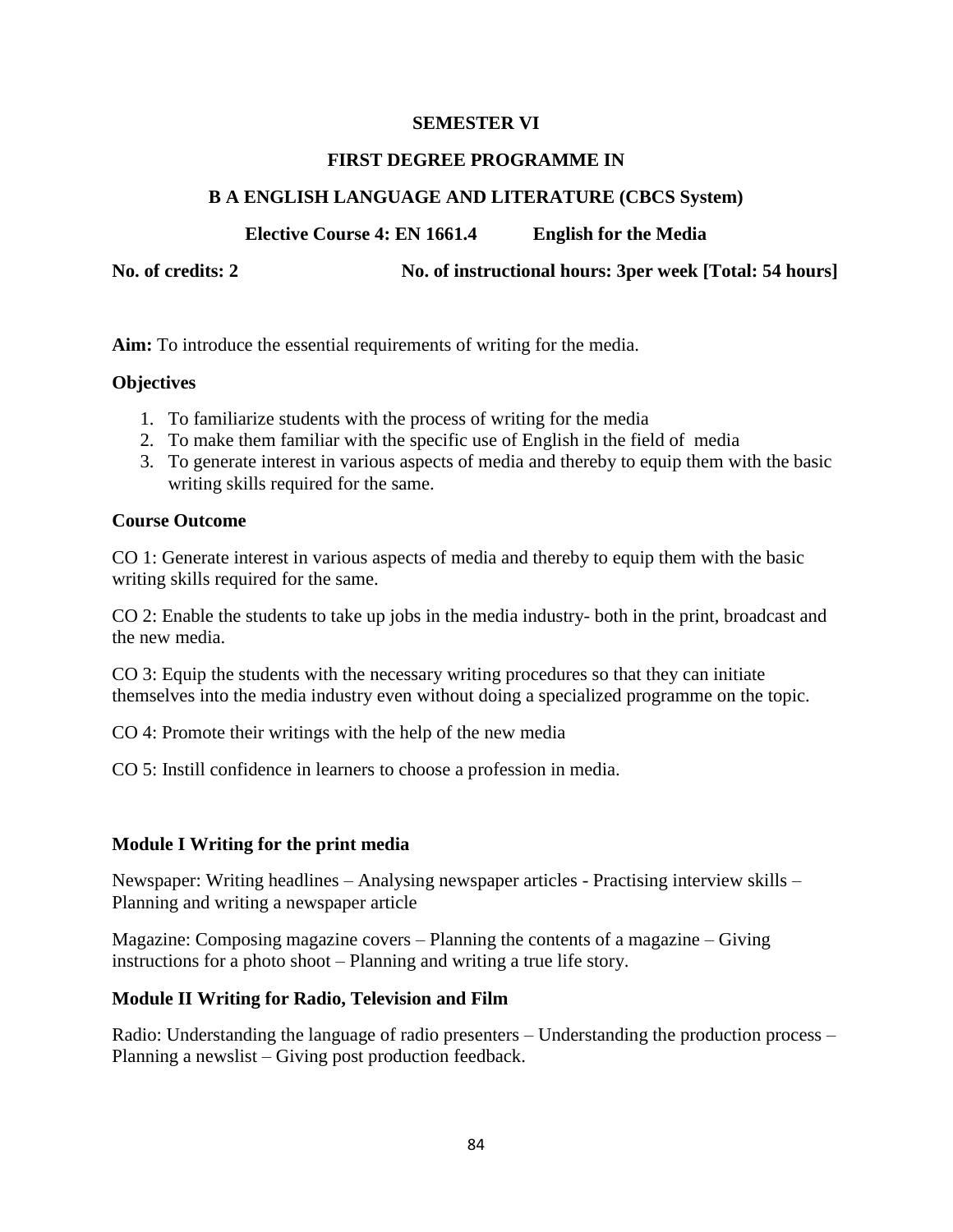Television: Understanding the pre-production process – Organising a filming schedule – Filming on location – Editing a TV documentary

Film: Writing a screenplay – Pitching successfully – Organising a shoot –Writing a film review.

# **Module III Writing for advertisements and New media**

Advertisement and Marketing: Selling your services to a potential client – Creating a print advert – Creating a screen advert – Presenting a finished advert – Analysing market trends and taking action – Setting up a marketing communication strategy – Organising the relaunch of a product – Evaluating the success of a relaunch.

New Media: Briefing a website designer – Analysing problems and providing solutions – Planning and writing a blog – Creating a podcast.

# **Core Reading:**

Ceramella, Nick and Elizabeth Lee.Cambridge English for the Media.Cambridge UP, 2008.

# **Recommended Reading**

Allen, Victoria, Karl Davis et al. Cambridge Technicals Level 3 Digital Media. Hodder,2016.

Axford,Barrie and Richard Huggins. New Media and Politics. Sage,2001.

Hayward, Susan. Cinema studies: The Key Concepts. Routledge, 1996.

Manovich, Lev. The Language of New Media. Cambridge: MIT P, 2002.

Ogilvy, David. Ogilvy on Advertising.Welbeck. 2007.

Ouellette, Laurie. The Media Studies Reader.Routledge, 2012.

Parthasarathy, Rangaswami. Here is the News! Reporting for the Media.Sterling Publications. 1998.

Raman, Usha. Writing for the Media.OUP, 2009.

Ryan, Michael and James W Tankard.Writing for Print and Digital Media.McGraw-Hill, 2005.

# **e-resources**

[https://www.google.co.in/books/edition/Designing\\_New\\_Media/](https://www.google.co.in/books/edition/Designing_New_Media/)

[https://www.google.co.in/books/edition/AS\\_Media\\_Studies](https://www.google.co.in/books/edition/AS_Media_Studies)

https://www.google.co.in/books/edition/Social Media and Democracy

[https://www.google.co.in/books/edition/Writing\\_Feature\\_Articles](https://www.google.co.in/books/edition/Writing_Feature_Articles)

[https://www.google.co.in/books/edition/Writing\\_Space](https://www.google.co.in/books/edition/Writing_Space)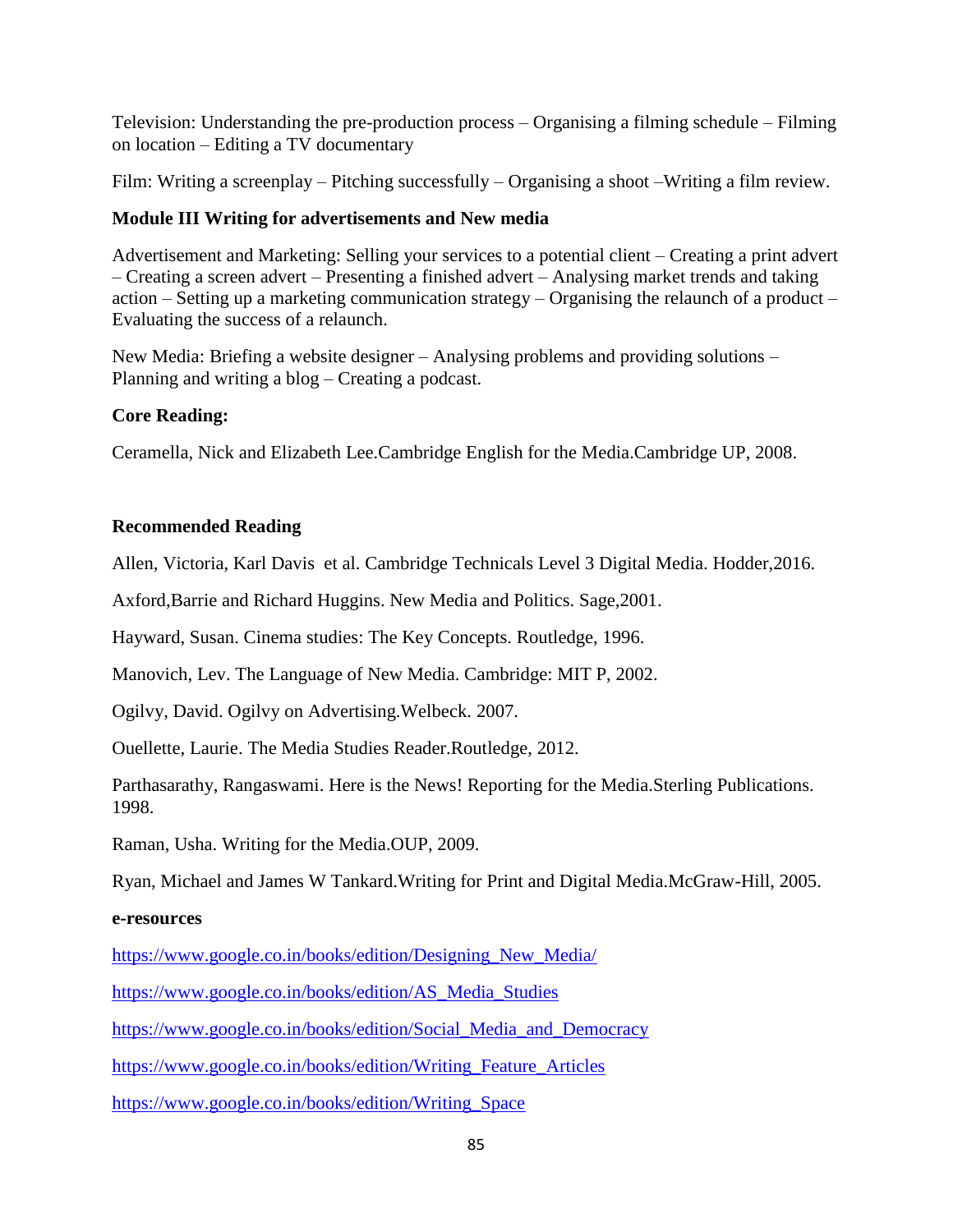<http://downloads.bbc.co.uk/writersroom/scripts/bbcradioscene.pdf> <https://indiegroundfilms.files.wordpress.com/2014/01/titanic-numbered.pdf> <https://podcasts.google.com/>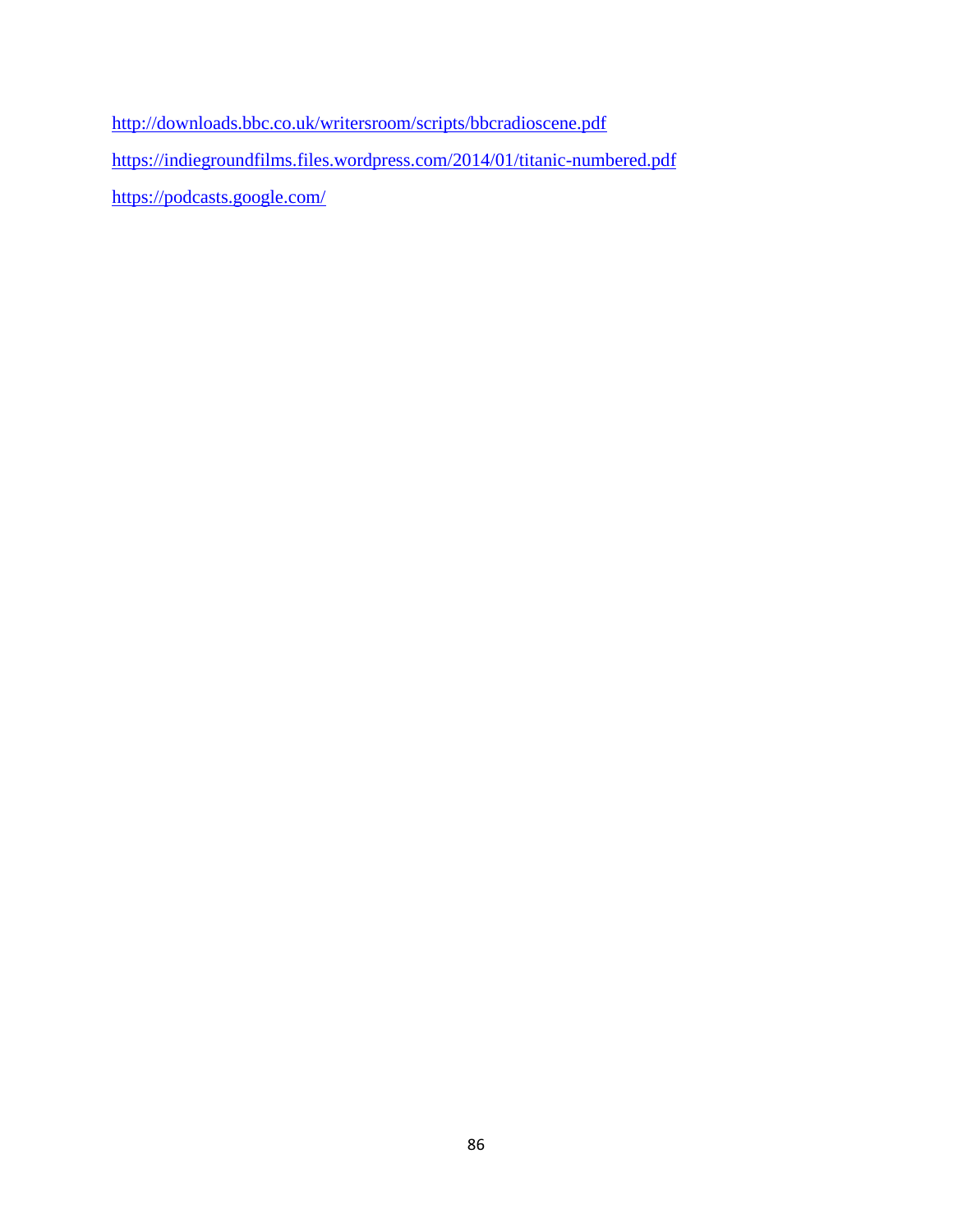## **FIRST DEGREE PROGRAMME IN**

# **B A ENGLISH LANGUAGE AND LITERATURE (CBCS System)**

**Elective Course 5: EN 1661.5 20th Century Regional Literatures in English Translation No. of credits: 2 No. of instructional hours: 3per week [Total: 54 hours]**

**Aim :** Introduce and broaden the knowledge about the richness of regional literatures.

## **Objectives**

- 1. Introduce the diversity of the nature and features of literary productions within the country and to synthesis ideas that connect them
- 2. Equip to analyze and defend a plurality of paradigms that will enable a greater understanding of the complex and interdisciplinary nature of translation.
- 3. Enhance the competence and skill development in the area of translation studies.

## **Course Outcome**

CO 1: Think creatively and critically within and beyond the singularity of regional literature

CO 2: Overcome language barrier in the appreciation of literature

CO 3: Equip to identify the uniqueness as well as the shared history of the regional literatures

CO 4: Engage in translating regional texts into English

CO 5: Be able to evaluate their own competences in translation and will be capable of selecting specialized translation courses for higher studies and also as profession.

# **COURSE OUTLINE**

## **Module I: Poetry**

- 1. Amrita Pritam (Punjabi) "Oedipus" [http://apnaorg.com/books/english/selected-poems-amrita-pritam/selected-poems-amrita](http://apnaorg.com/books/english/selected-poems-amrita-pritam/selected-poems-amrita-pritam.pdf)[pritam.pdf](http://apnaorg.com/books/english/selected-poems-amrita-pritam/selected-poems-amrita-pritam.pdf)
- 2. Ka. Naa. Subramanyam (Tamil)"Experience" Sachidananda, K. ed. Signature: *One Hundred Indian Poets.* NBT 2006.
- 3. Navakanta Baruna (Asamiya) "Tete-a-tete" <https://www.poemhunter.com/poem/tete-a-tete-4/>
- 4. Sitakant Mahapatra (Oriya) 'Death of Krishna'' (*Death Of Krishna And Other Poems* by Sitakant Mahapatra Calcutta : Rupa & Co., 1992.
- 5. K.Ayappa Paniker "Bhagavathykunjamma's Bharatanatyam"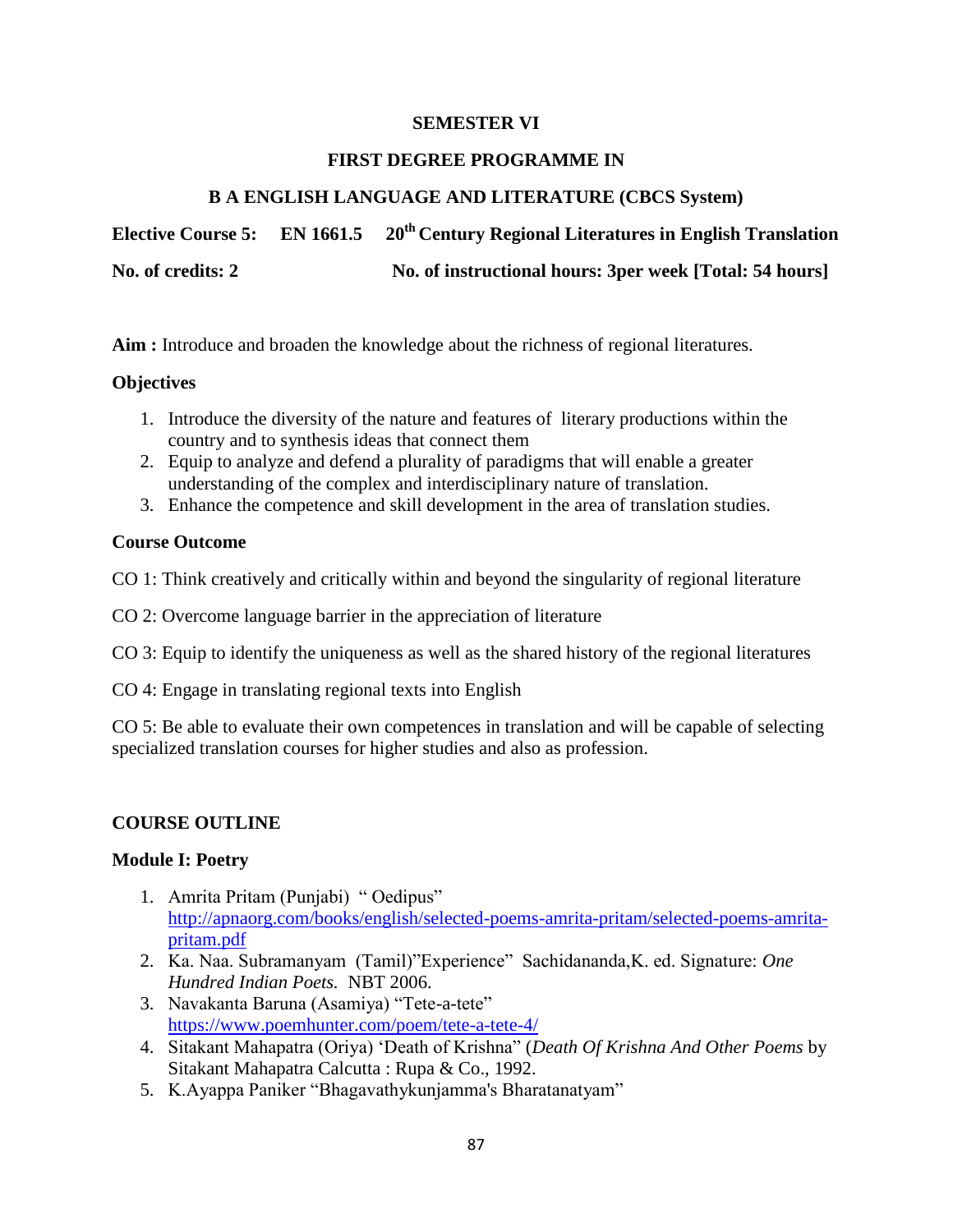<https://www.poemhunter.com/ayyappa-paniker/poems/>

# **Module II:**

## **Fiction/ Non-Fiction**

- 1. Perumal Murgan :*Poonachi: or the Story of a Black Goat* Pushkin Press, 2020.
- 2. U R Ananthamurthy : *Samskara: A Rite for A Dead Man* New Delhi Oxford University Press 2013

## **Short Story:**

- 1. Ismat Chughtai 'The Quilt[‖https://archive.org/stream/LihaafTheQuiltIsmatChughtai/Lihaaf%20%5BThe%20Q](https://archive.org/stream/LihaafTheQuiltIsmatChughtai/Lihaaf%20%5BThe%20Quilt%5D%20-%20Ismat%20Chughtai_djvu.txt) [uilt%5D%20-%20Ismat%20Chughtai\\_djvu.txt.](https://archive.org/stream/LihaafTheQuiltIsmatChughtai/Lihaaf%20%5BThe%20Quilt%5D%20-%20Ismat%20Chughtai_djvu.txt)
- 2. Fakir Mohan Senapati "Rebati" [https://www.scoop.it/topic/tghpnpv/p/4099690484/2018/07/24/rebati-by-fakir-mohan](https://www.scoop.it/topic/tghpnpv/p/4099690484/2018/07/24/rebati-by-fakir-mohan-senapati-pdf995)[senapati-pdf995](https://www.scoop.it/topic/tghpnpv/p/4099690484/2018/07/24/rebati-by-fakir-mohan-senapati-pdf995)
- 3. Amin Kamil: "Cock Fight" <http://kamil.neabinternational.org/cockfight.htm>

## **Module III: Drama**

- 1. Vijay Tendulkar : *His Fifth Woman* (*THE CYCLIST and HIS FIFTH WOMAN*Oxford University Press, 2006.
- 2. Salish Alekar:*The Dread Departure* (Collected Plays of Satish Alekar by Satish Alekar New Delhi ; Oxford : Oxford University Press, 2010)

## **Recommended Reading**

Abdulla, V.and R.E. Asher, Ed. *Wind Flowers*. New Delhi: Penguin, 2004.

Adil Jussawalla (ed) *New Writing in India* Harmondsworth: Penguin.1974.

Ashly C N .tr.*O Hendriyude Theranjedutha Kathakal* by. Papion, Kozhikodu.

Bhattacharya, Bhabani (ed.) *Contemporary Indian short stories Volume II* Sahitya Akademi, 2006

Catford, J. C. 1965. *A Linguistic Theory of Translation. London: Oxford University Press.*

*Gokak V.K. (ed). Literatures in Modern Delhi:* The Publication Indian Languages Division,

1957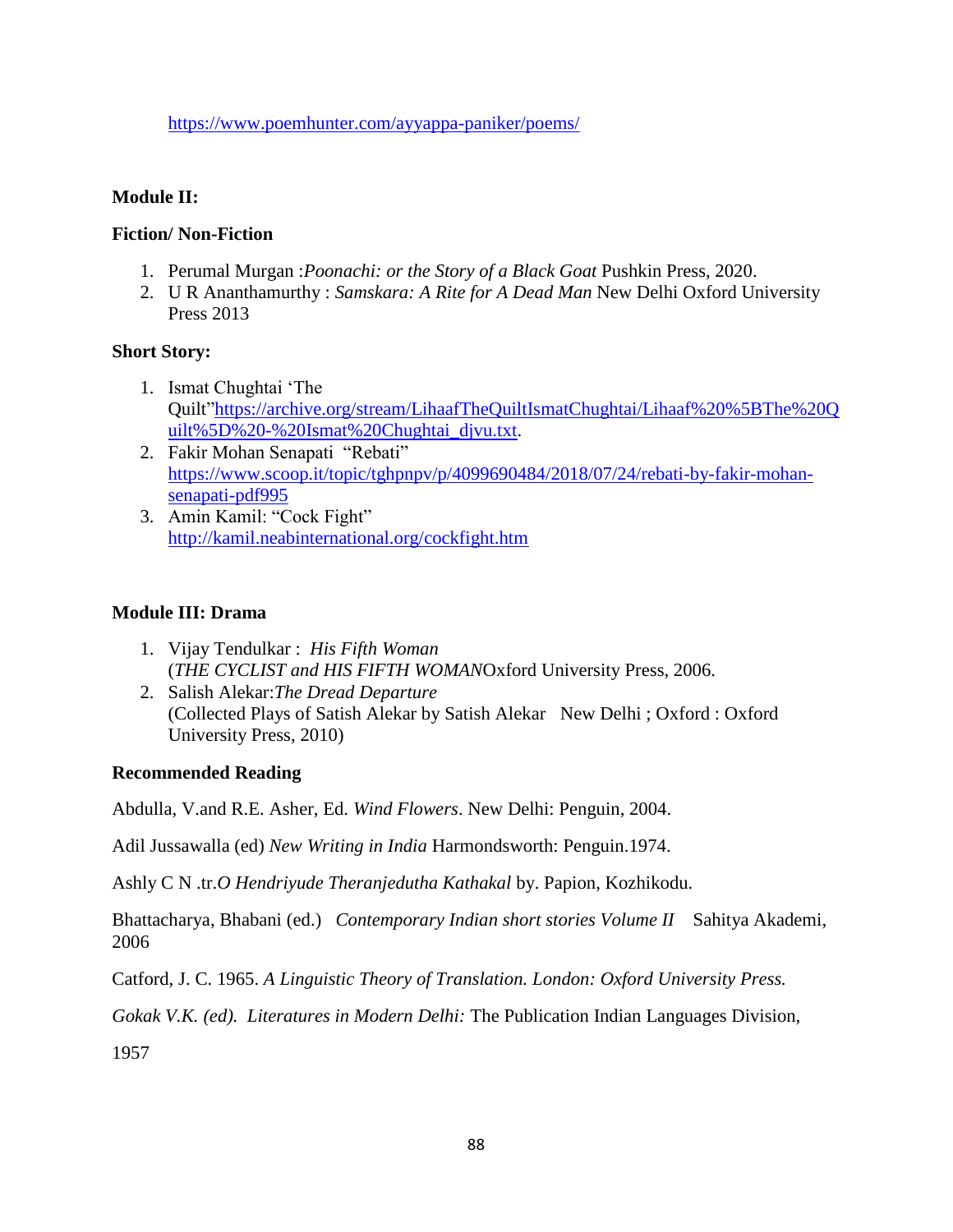Hatim, Basil and Jeremy Munday.*Translation: An Advanced Resource Book*. London: Routledge,2004.

Mukherjee, Meenakshi and Nissim Ezekiel.(ed) *Another India*, New Delhi: Penguin,1990.

Nandi, Pritish ed. *Selected Poems of Amrita Pritam Dialogue* Calcutta Publication, 2001.

Sachidananda, K. ed *Signature: One Hundred Indian Poets* . NET India New Delhi 2000

Palumbo, Giuseppe. *Key Terms in Translation Studies*.Continuum, 2009.

Vasudevan Nair, M.T. *Kuttiedathi and Other Stories.* Abdulla, V. tr. Hyderabad: Orient Black Swan,2009.

Ramakrishnan, Malayattoor. *Roots.* Abdulla, V. tr. Hyderabad: Orient Black Swan, 2009.

.Basheer, Vaikom Muhammed.*Poovan Banana and Other Stories*. Abdulla, V. tr. Hyderabad: Orient Black Swan, 2009.

Sreedhara Menon ,Vyloppilly .Vanampadiyodu' (Translation of Keats' Ode to a Nightingale)

## **e-resources:**

[\(http://kamil.neabinternational.org/cockfight.htm\)](http://kamil.neabinternational.org/cockfight.htm)

[\(https://www.scoop.it/topic/tghpnpv/p/4099690484/2018/07/24/rebati-by-fakir-mohan-senapati](https://www.scoop.it/topic/tghpnpv/p/4099690484/2018/07/24/rebati-by-fakir-mohan-senapati-pdf995)[pdf995\)](https://www.scoop.it/topic/tghpnpv/p/4099690484/2018/07/24/rebati-by-fakir-mohan-senapati-pdf995)

[https://archive.org/stream/LihaafTheQuiltIsmatChughtai/Lihaaf%20%5BThe%20Quilt%5D%20](https://archive.org/stream/LihaafTheQuiltIsmatChughtai/Lihaaf%20%5BThe%20Quilt%5D%20-%20Ismat%20Chughtai_djvu.txt) [-%20Ismat%20Chughtai\\_djvu.txt](https://archive.org/stream/LihaafTheQuiltIsmatChughtai/Lihaaf%20%5BThe%20Quilt%5D%20-%20Ismat%20Chughtai_djvu.txt)

<https://www.poemhunter.com/ayyappa-paniker/poems/>

<https://www.epw.in/engage/article/case-collaborative-translation-literary-texts-south-asia>

<https://www.poetrytranslation.org/poems/from/india>

<https://kitaab.org/2018/01/19/100-great-indian-poems-editors-note-and-8-poems/>

[http://indianpoetrytranslations.blogspot.com](http://indianpoetrytranslations.blogspot.com/)

<https://www.worldliteraturetoday.org/blog/poetry/three-poems-india-kedarnath-singh>

[https://zubaanbooks.com/found-in-translation-stories-from-india/](https://zubaanbooks.com/found-in-translation-stories-from-india)

[http://osou.ac.in/eresources/CIT-01-Unit-01-](http://osou.ac.in/eresources/CIT-01-Unit-01-Meaning,%20Nature%20and%20Scope%20of%20Translation.pdf)

[Meaning,%20Nature%20and%20Scope%20of%20Translation.pdf](http://osou.ac.in/eresources/CIT-01-Unit-01-Meaning,%20Nature%20and%20Scope%20of%20Translation.pdf)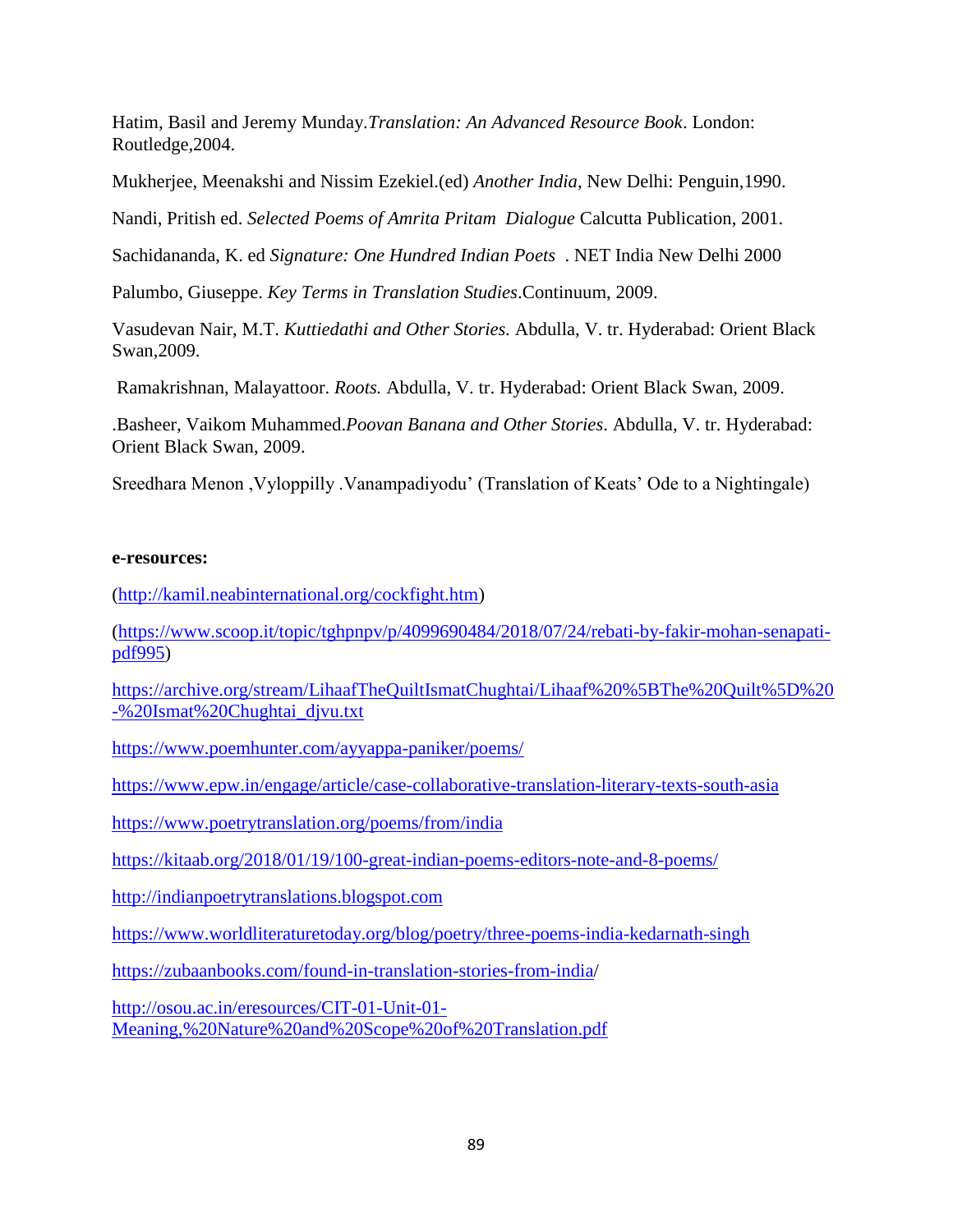## **FIRST DEGREE PROGRAMME IN**

# **B A ENGLISH LANGUAGE AND LITERATURE (CBCS System)**

**Elective Course 6: EN 1661.6 Copy Editing**

**No. of credits: 2 No. of instructional hours: 3per week [Total: 54 hours]**

**Aim**: Introduce a skill and career oriented course

# **Objectives**

- 1. Familiarize students with the concepts of copy- editing and impart basic copy-editing skills.
- 2. Give exposure to the practice of copy editing
- 3. Open up areas of further possibilities regarding choice of career.

# **Course Outcome**

- CO 1: Gain Through knowledge og the theoretical and practical knowledge of copy editing
- CO 2: Copy-edit non–technical materials of moderate difficulty.
- CO 3: Produce consistently well-organized written discourse.
- CO 4: Find employment in the editing field as copy-editors, sub-editors and webeditors.
- CO 5: Help them find employment in the publishing field

# **COURSE OUTLINE**

# **Module I**

What is copy-editing - scope and need - various typescripts - electronic - conversion of manuscripts - copy-editing - preliminary steps.

# **Module II**

Preparing the text - the quantity of copyediting needed - interacting with the author - creation of selfcontained, well-edited copies and books - coherence and consistency - the question of copyrights - acknowledgements and other legal issues - incorporating illustrations - copy-editing blurbs and titles and cover descriptions - dealing with multiauthorship - proof-reading - repeated proofs.

# **Module III**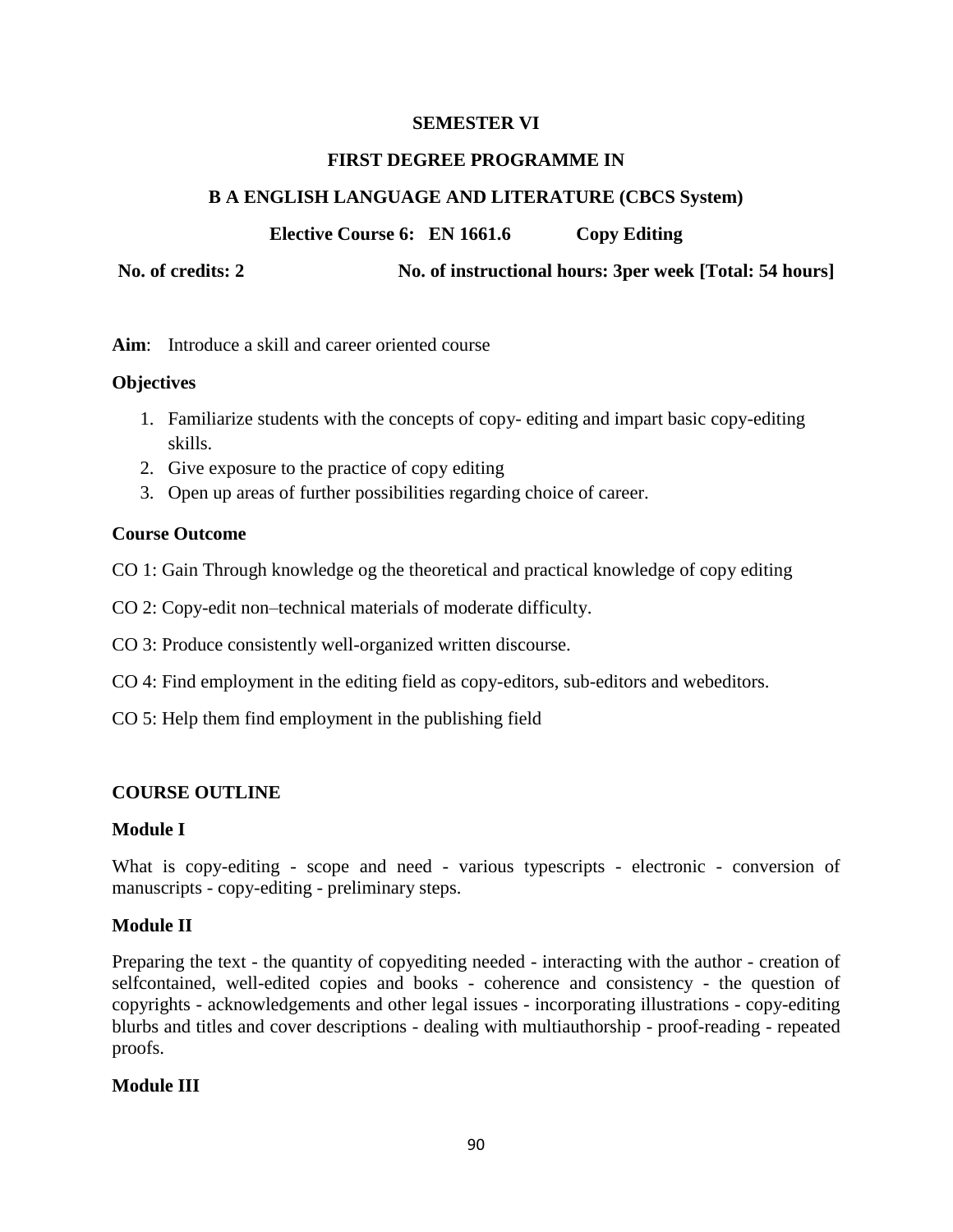The problem of style - the concept of in-housestyle - in-house style manuals - the question of grammar – abbreviations – concord – nouns - proper nouns – punctuation – spelling – ambiguity – dates – money measurements - a brief understanding of the make-up of a standard book preliminary pages - indexing a book - bibliographical references - special books like scientific and technological books - On-screen copy editing – definition - scope - different types - technical issues involved - legal and safety concerns - software tools.

# **Module IV**

Practice session On grammatical trouble points - use of MLA Handbook as an in-house style manual – basic copyediting using materials such as assignments and projects from students - use of electronic versions of these materials for onscreen copy- editing practice.

## **Recommended Reading**

Butcher, Judith, et al. Butcher's Copy-editing, Fourth Edition. New Delhi:

Chicago Manual of Style, 15th Edition of Manual of Style. University of Chicago, 2003.

Greenbaum, Sidney and Janet Whitcut, Longman Guide to English Usage. Harmondsworth: Penguin,1996.

Huddleston, R and Geoffrey K. Pulia, A Student's Introduction to English Grammar. CUP, 2005.

New Hart's Rules; The Handbook of Style for Writers and Editors.Oxford University Press, 2005.

New Oxford Dictionary for Writers and Editors: The Essential A to Z Guide to the Written Word. OUP, 2005.

Suttcliffe, Andrea J, Ed., The New York Public Library Writer's Guide to Style and Usage. Macmillan, 2000.

Turtoa, ND and Heaton, JB.Dictionary of Common Errors.Longman, 1998.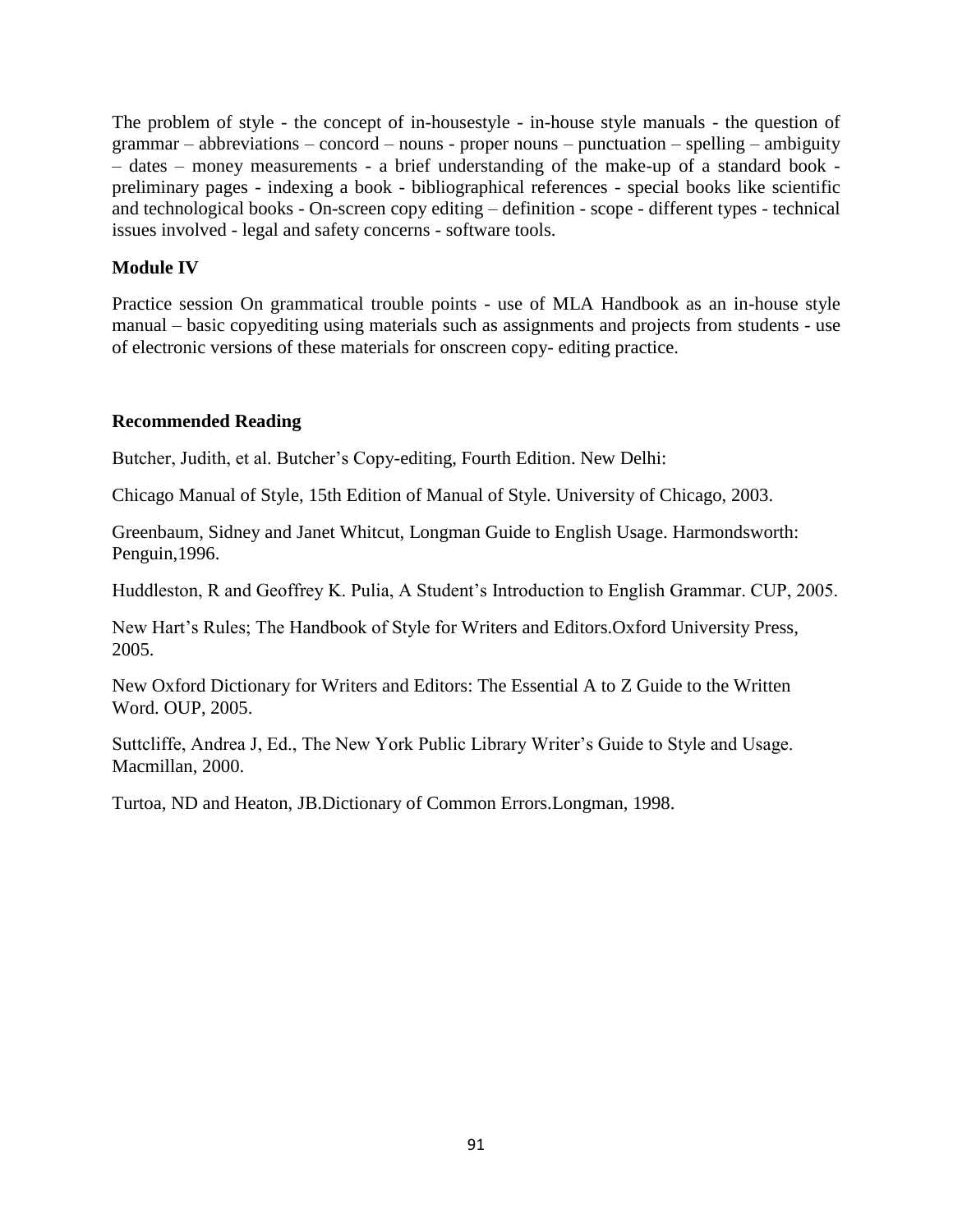## **FIRST DEGREE PROGRAMME (CBCS System)**

## **Common guidelines for Project/Dissertation**

# **B.A. ENGLISH LANGUAGE AND LITERATURE: EN 1645**

**Credits: 4 Total Instructional hours: 3 per week [Total: 54 hours]**

## **A. Guidelines for Teachers:**

1. The Project/Dissertation should be done under the direct supervision of a teacher of the department, preferably the Faculty Advisor for the sixth semester. However the work of supervising the Projects should be distributed equally among all the faculty members of the department.

2. The teaching hours allotted in the sixth semester for the Project/Dissertation [i.e., 3 hours/week] is to be used to make the students familiar with Research Methodology and Project writing.

3. A maximum of five students will work as a group and submit their project as a [single] copy for the group. The members of a group shall be identified by the supervising teacher. Subsequently each group will submit a project/dissertation and face the viva individually/separately.

4. The list containing the groups and its members should be finalized at the beginning of the sixth semester.

5. Students should identify their topics from the list provided in consultation with the supervising teacher or the Faculty Advisor of the class [Semester 6] as the case may be. The group will then collectively work on the topic selected.

6. Credit will be given to original contributions. So students should not copy from other projects.

7. There will be an external evaluation of the project by an External examiner appointed by the University. This will be followed by a viva voce, which will be conducted at the respective college jointly by the external examiner who valued the projects/dissertations and an internal examiner. All the members within the group will have to be present for the viva voce. The grades obtained [for external evaluation and viva voce] will be the grade for the project/dissertation for each student within that group.

8. The Project/Dissertation must be between 20 and 25 pages. The maximum and minimum limits are to be strictly observed.

9. A Works Cited page must be submitted at the end of the Project/Dissertation.

10. There should be a one-page Preface consisting of the significance of the topic, objectives and the chapter summaries.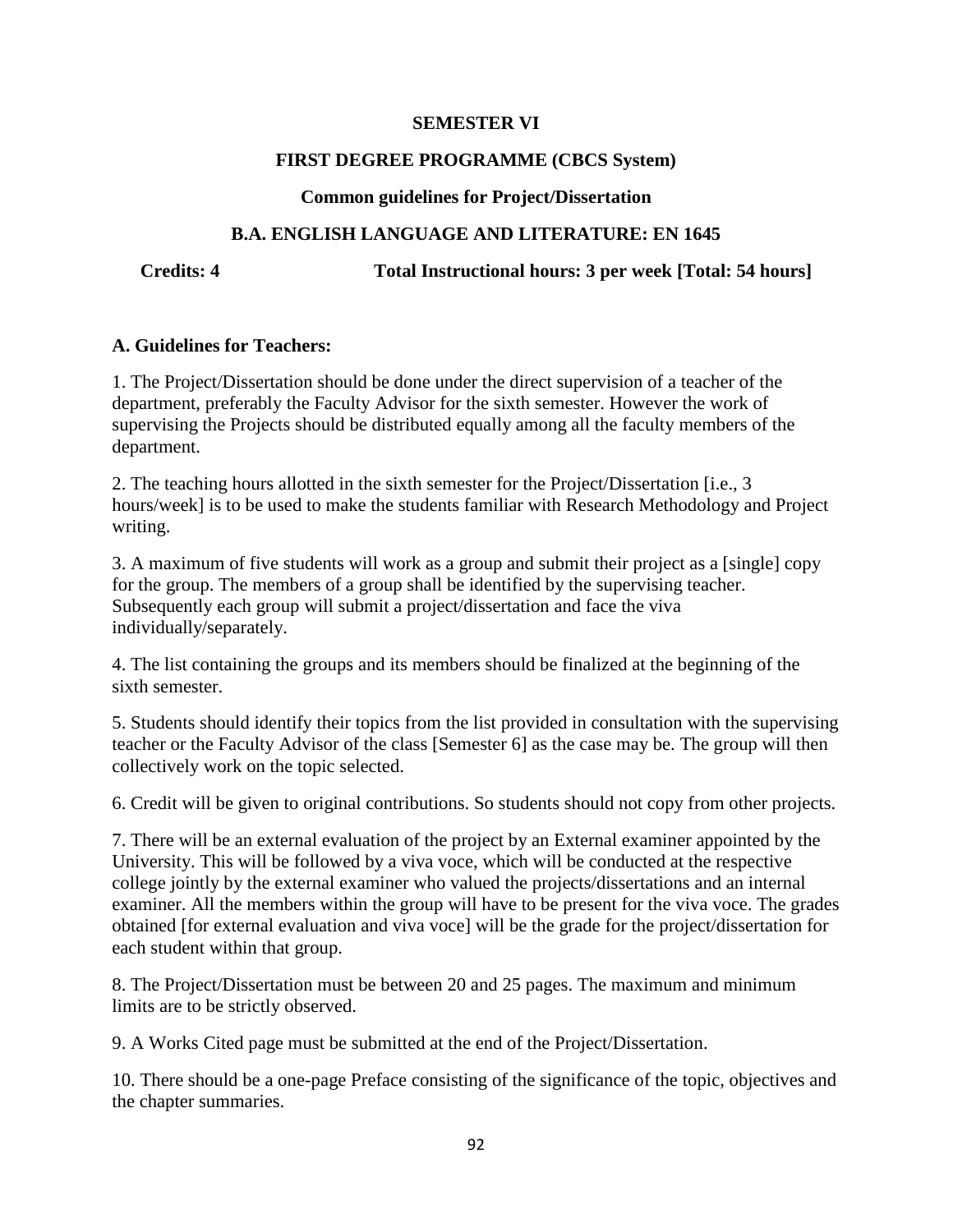11. Two copies have to be submitted at the department by each group. One copy will be forwarded to the University for valuation and the second copy is to be retained at the department.

## **B. General guidelines for the preparation of the Project:**

- Paper must of A4 size only.
- One side Laser Printing.
- Line Spacing: double.
- Printing Margin: 1.5 inch left margin and 1 inch margin on the remaining three sides.

119

- Font: Times New Roman only.
- Font size: Main title -14/15 BOLD & matter 12 normal.
- The project need be spiral-bound only.
- Paragraphs and line spacing: double space between lines [MLA format].
- Double space between paragraphs. No additional space between paragraphs.
- Start new Chapter on a new page.
- Chapter headings (bold/centred) must be identical as shown:

Chapter One

**Introduction** 

• Sequence of pages in the Project/Dissertation:

i. Cover Page.

ii. First Page.

- iii. Acknowledgement, with name & signature of student.
- iv. Certificate (to be signed by the Head of the Dept and the Supervising Teacher).
- v. Contents page with details of Chapter Number, Chapter Heading & Page Numbers.
- Specimen copies for (i), (ii), (iv) and (v) will be sent to the colleges.
- Chapter divisions: Total three chapters.

Preface

- Chapter One: Introduction 5 pages
- Chapter Two: Core chapter 15 pages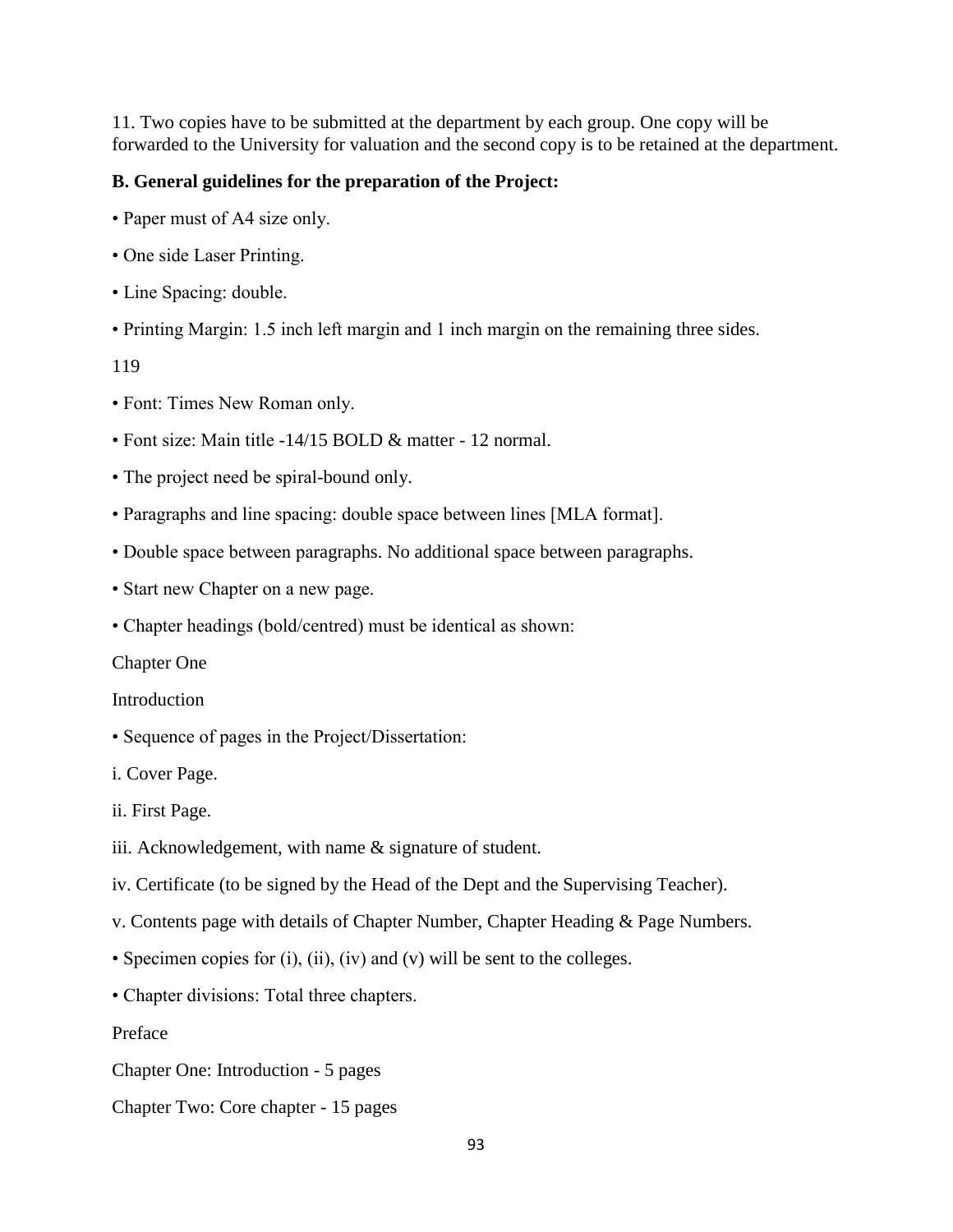Chapter Three: Conclusion - 5 pages.

Works Cited

[Numbering of pages to be done continuously from Chapter One onwards, on the top right hand

corner]

# **C. Specific guidelines for preparation of Project:**

1. Only the Title of the Project Report, Year and Programme/Subject should be furnished on the cover page of the University copy of the Project. The identity of the College should not be mentioned on the cover page.

2. Details like Names of the Candidates, Candidates' Codes, Course Code, Title of Programme, Name of College, Title of Dissertation, etc. should be furnished only on the first page.

3. Identity of the Candidate/College should not be revealed in any of the inner pages.

4. The pages containing the Certificate, Declaration and Acknowledgement are not to be included in the copy forwarded to the University.

5. The Preface should come immediately before the Introductory Chapter and must be included in all the copies.

# **D. Selection of Topics:**

Students are permitted to choose from any one of the following areas/topics. Selection of topics/areas has to be finalized in the course of the first week of the final semester itself with the prior concurrence of the Faculty Advisor / Supervisor:

1. Post-1945 literature. This must not include the prescribed work/film coming under Core study. [Works/films other than the prescribed ones can be taken for study]

2. Analysis of a film script.

3. Analysis of advertisement writing [limited to print ads]. Study should focus on the language aspect or be analyzed from a theoretical perspective [up to a maximum of 10 numbers].

4. Analysis of news from any of these news stations/channels: AIR, Doordarshan, NDTV, Headlines Today, Times Now, BBC, and CNN. [News from 5 consecutive days highlighting local, regional, national, international, sports, etc]

5. Celebrity Interview: from film, politics, sports and writers [Only one area or one personality to be selected].

6. Studies on individual celebrities in the fields of arts and literature. Example: a Nobel Prize winner, a dancer/singer/musician/film star, etc, of repute [Only one personality to be selected].

7. Studies based on any 5 newspaper editorials or articles by leading international or national columnistslike Thomas Friedman, Paul Krugman, Anees Jung, etc.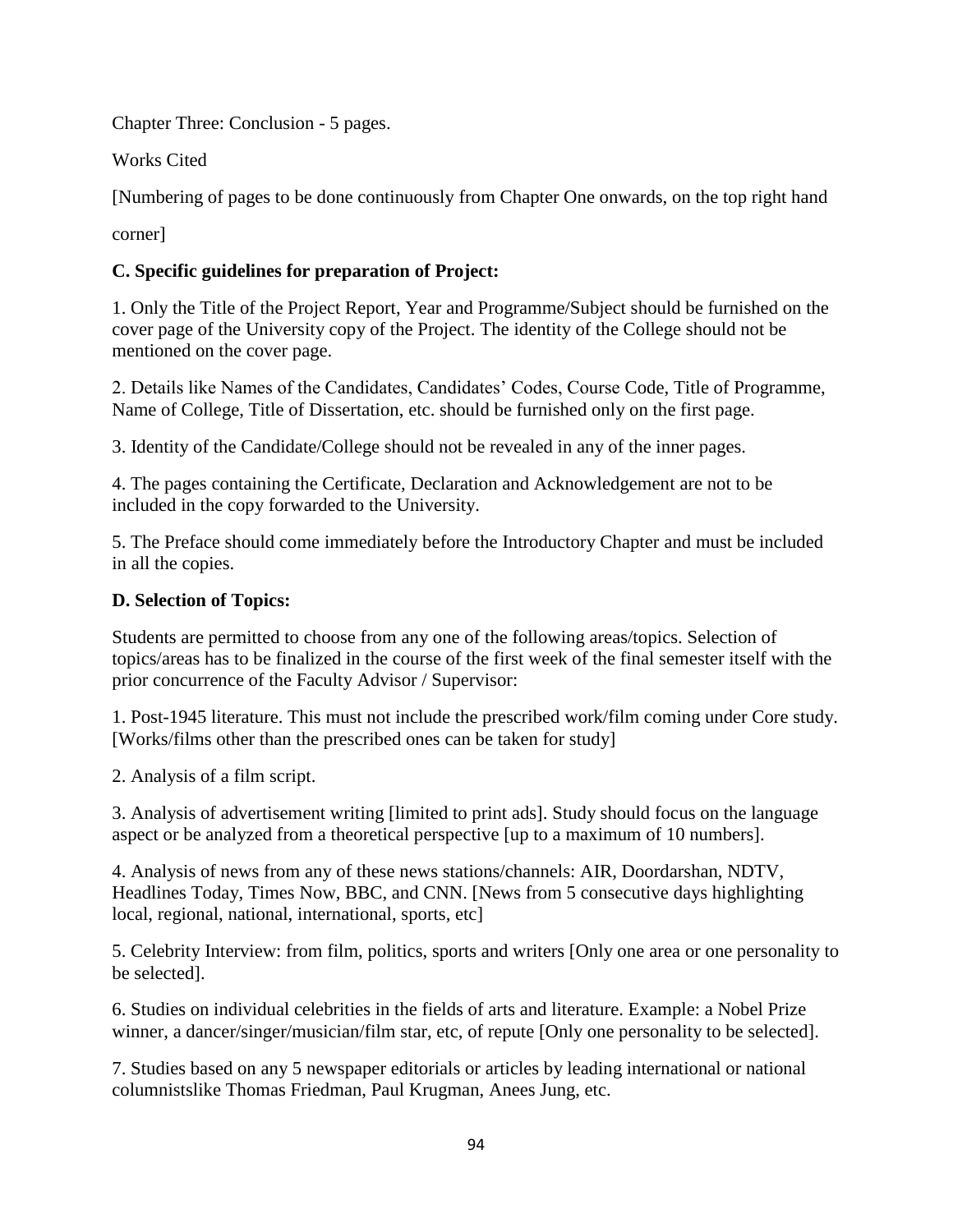8. Compilation and translation of any 5 folk stories of the region.

9. Analysis of the language used in email and sms. The study should focus on the language aspect used in such modes of messaging, limiting to 10 pieces of email/sms. [Reference: David Crystal Txtng: the GR8 Dbt. OUP, 2008]

10. Studies on popular folk art forms like Koodiyattam, Theyyam, Pulikali, Chakyar Koothu, Nangyar Koothu, Kalaripayattu, Kathakali, Mohiniyattam, Maargamkali, Oppanna, etc. [Only one art form to be selected].

11. Study on any 5 popular songs in English. Songs of popular bands like the ABBA, Boney M, Backstreet Boys, Beatles, Pink Floyd, Rolling Stones, Westlife, Boyzone, etc can be selected.

12. Study based on the life and works of one Nobel Prize winner in literature.

## **E. Details of Course Contents:**

(1) Academic writing: The following areas are to be made familiar to the students during the course of the 3 instructional hours/week set aside for the same in the sixth semester:

- (a) Selecting a Topic
- (b) Compiling a Working Bibliography
- (c) Writing Drafts
- (d) Plagiarism and Academic Integrity
- (e) Mechanics of Writing
- (f) Methods of quoting texts:
- (g) Format of the Research Paper

Reference text: *M.L.A. Handbook* 8th Edition.

(2) Documentation of sources in the works cited page(s): Samples of different types of sources will be provided.